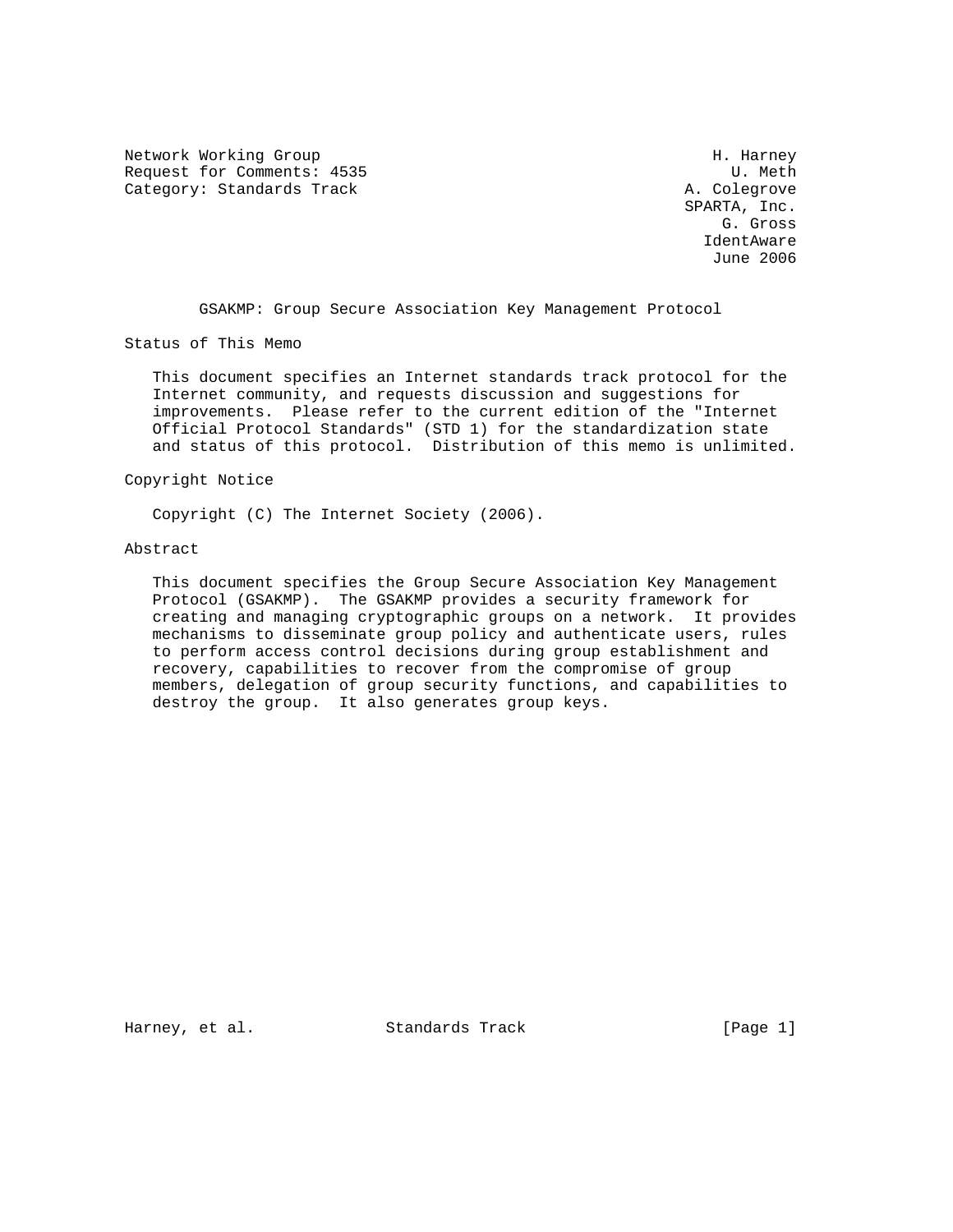| Table of Contents |  |
|-------------------|--|
|-------------------|--|

| 3.3. Denial of Service (DoS) Attack 14                               |  |
|----------------------------------------------------------------------|--|
|                                                                      |  |
|                                                                      |  |
|                                                                      |  |
|                                                                      |  |
|                                                                      |  |
|                                                                      |  |
|                                                                      |  |
| 4.1.4. Subordinate GC/KS 17                                          |  |
|                                                                      |  |
|                                                                      |  |
|                                                                      |  |
|                                                                      |  |
| 4.2.2. Authorizations for Security-Relevant Actions 20               |  |
|                                                                      |  |
|                                                                      |  |
|                                                                      |  |
| 4.4.2. Creation of a Policy Token 22                                 |  |
|                                                                      |  |
|                                                                      |  |
| 4.4.5. GC/KS Registration Policy Enforcement 24                      |  |
| 4.4.6. GM Registration Policy Enforcement 24                         |  |
| 4.4.7. Autonomous Distributed GSAKMP Operations 24                   |  |
|                                                                      |  |
|                                                                      |  |
|                                                                      |  |
| 5.2.1. Standard Group Establishment 28                               |  |
| 5.2.1.1. Request to Join 30                                          |  |
| 5.2.1.2. Key Download 31                                             |  |
| 5.2.1.3. Request to Join Error 33                                    |  |
| $5.2.1.4$ . Key Download - Ack/Failure 34<br>5.2.1.5. Lack of Ack 35 |  |
| 5.2.2. Cookies: Group Establishment with Denial of                   |  |
| Service Protection 36                                                |  |
| 5.2.3. Group Establishment for Receive-Only Members 39               |  |
|                                                                      |  |

Harney, et al. Standards Track [Page 2]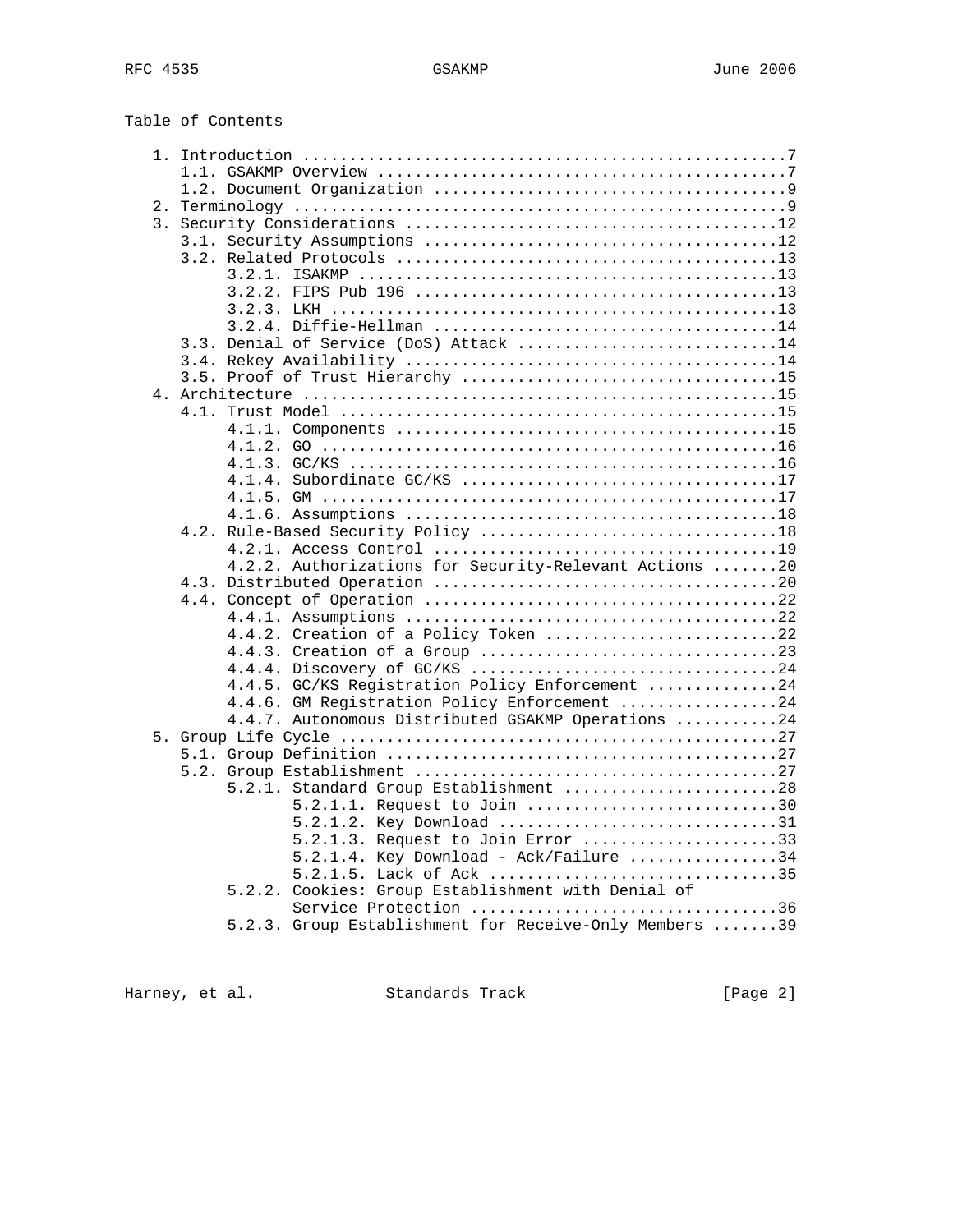|  | 5.3.1.1. Rekey Events 39                       |  |
|--|------------------------------------------------|--|
|  | 5.3.1.2. Policy Updates 40                     |  |
|  | 5.3.1.3. Group Destruction 40                  |  |
|  |                                                |  |
|  |                                                |  |
|  | 5.3.2.2. Voluntary Departure without Notice 41 |  |
|  | 5.3.2.3. De-Registration 41                    |  |
|  | $5.3.2.3.1.$ Request to Depart 41              |  |
|  | $5.3.2.3.2.$ Departure_Response 43             |  |
|  | 5.3.2.3.3. Departure_ACK 44                    |  |
|  |                                                |  |
|  |                                                |  |
|  |                                                |  |
|  |                                                |  |
|  |                                                |  |
|  | 7.1.1. GSAKMP Header Structure 47              |  |
|  | 7.1.1.1. GroupID Structure 51                  |  |
|  | $7.1.1.1.1.$ UTF-8 51                          |  |
|  | 7.1.1.1.2. Octet String 52                     |  |
|  | 7.1.1.1.3. IPv4 Group Identifier 52            |  |
|  | 7.1.1.1.4. IPv6 Group Identifier 53            |  |
|  | 7.1.2. GSAKMP Header Processing 53             |  |
|  |                                                |  |
|  | 7.2.1. Generic Payload Header Structure 55     |  |
|  | 7.2.2. Generic Payload Header Processing 56    |  |
|  |                                                |  |
|  | 7.3.1. Policy Token Payload Structure 56       |  |
|  | 7.3.2. Policy Token Payload Processing 57      |  |
|  |                                                |  |
|  | 7.4.1. Key Download Payload Structure 58       |  |
|  |                                                |  |
|  |                                                |  |
|  |                                                |  |
|  |                                                |  |
|  |                                                |  |
|  | 7.5.1.1. Rekey Event Header Structure 66       |  |
|  | 7.5.1.2. Rekey Event Data Structure 67         |  |
|  | 7.5.1.2.1. Key Package Structure 68            |  |
|  |                                                |  |
|  |                                                |  |
|  | 7.6.1. Identification Payload Structure 71     |  |
|  | 7.6.1.1. ID_U_NAME Structure 74                |  |
|  | 7.6.2. Identification Payload Processing 74    |  |
|  | 7.6.2.1. ID_U_NAME Processing 75               |  |
|  |                                                |  |
|  | 7.7.1. Certificate Payload Structure 75        |  |

Harney, et al. Standards Track Frack [Page 3]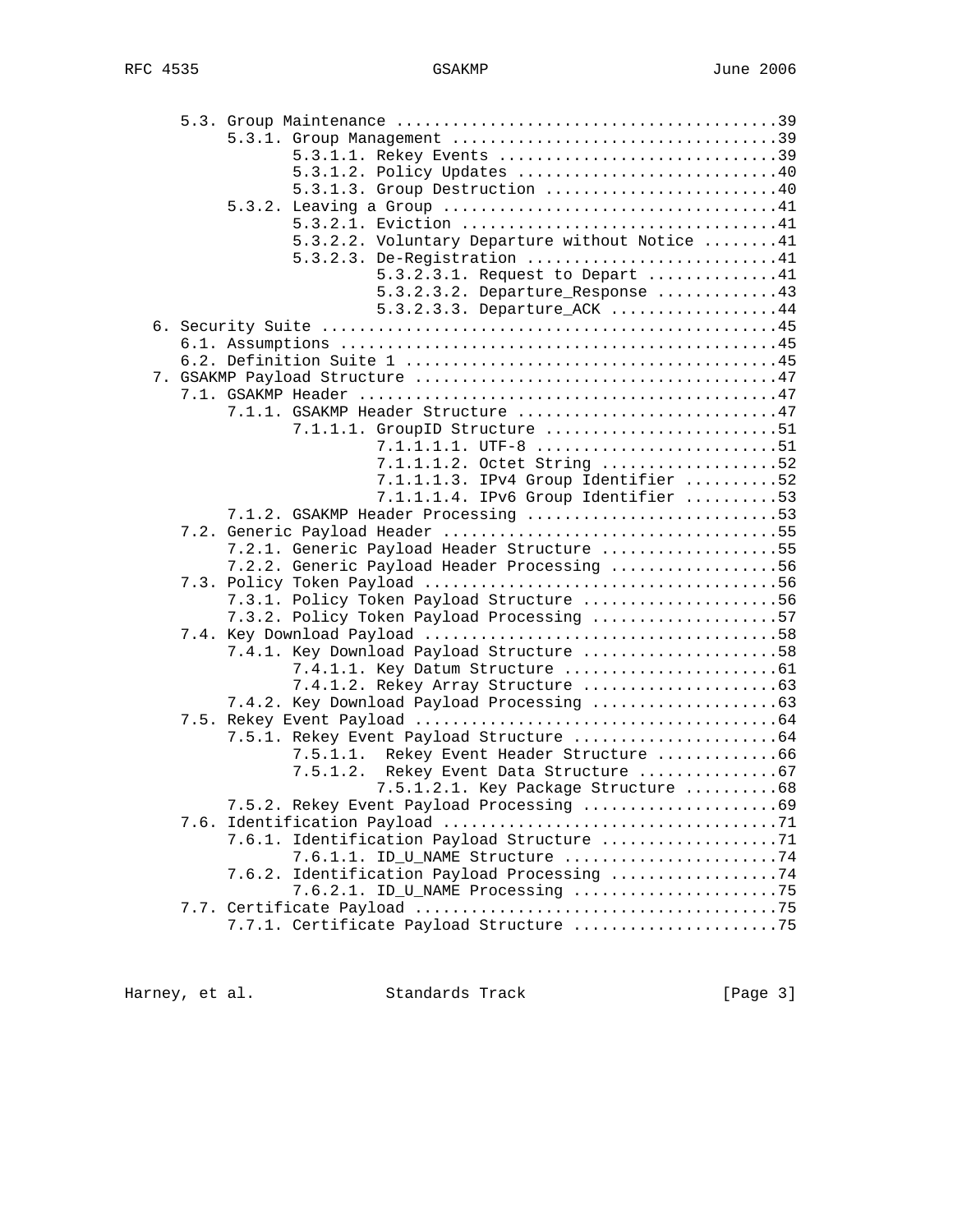| 7.7.2. Certificate Payload Processing 77      |
|-----------------------------------------------|
|                                               |
|                                               |
| 7.8.2. Signature Payload Processing 80        |
|                                               |
| 7.9.1. Notification Payload Structure 81      |
| 7.9.1.1. Notification Data - Acknowledgement  |
| (ACK) Payload Type 83                         |
| 7.9.1.2. Notification Data -                  |
| Cookie_Required and Cookie Payload Type 83    |
| 7.9.1.3. Notification Data - Mechanism        |
| Choices Payload Type 84                       |
| Notification Data - IPv4 and IPv6<br>7.9.1.4. |
| Value Payload Types 85                        |
| 7.9.2. Notification Payload Processing 85     |
|                                               |
| 7.10.1. Vendor ID Payload Structure 86        |
| 7.10.2. Vendor ID Payload Processing 87       |
|                                               |
| 7.11.1. Key Creation Payload Structure 88     |
| 7.11.2. Key Creation Payload Processing 89    |
|                                               |
|                                               |
| 7.12.2. Nonce Payload Processing 91           |
|                                               |
|                                               |
|                                               |
|                                               |
|                                               |
|                                               |
|                                               |
|                                               |
|                                               |
|                                               |
|                                               |
|                                               |
| A.3.1. LKH Key Download Example 102           |
| A.3.2. LKH Rekey Event Example 103            |

Harney, et al. Standards Track [Page 4]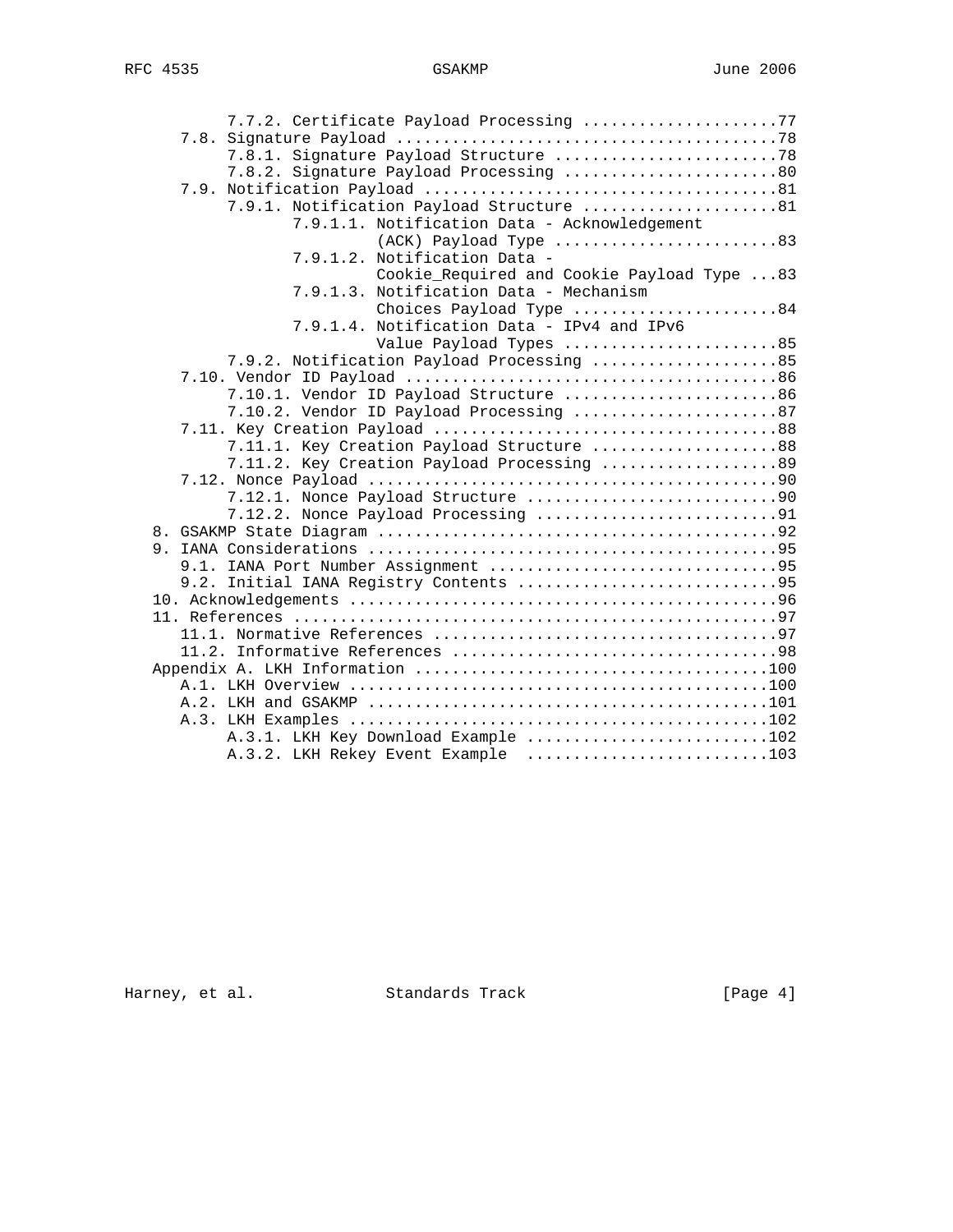# List of Figures

| 1              |                                                                                                           |
|----------------|-----------------------------------------------------------------------------------------------------------|
| $\overline{2}$ | GSAKMP Ladder Diagram with Cookies 37                                                                     |
| 3              |                                                                                                           |
| 4              | GroupID UTF-8 Format $\ldots, \ldots, \ldots, \ldots, \ldots, \ldots, \ldots, \ldots, \ldots, \ldots, 51$ |
| 5              |                                                                                                           |
| 6              |                                                                                                           |
| 7              |                                                                                                           |
| 8              |                                                                                                           |
| 9              |                                                                                                           |
| 10             |                                                                                                           |
| 11             |                                                                                                           |
| 12.            |                                                                                                           |
| 13             |                                                                                                           |
| 14             |                                                                                                           |
| 15             |                                                                                                           |
| 16             |                                                                                                           |
| 17             |                                                                                                           |
| 18             |                                                                                                           |
| 19             | Unencoded Name (ID-U-NAME) Format $\ldots \ldots \ldots \ldots \ldots \ldots \ldots \ldots \ldots$        |
| 20             |                                                                                                           |
| 2.1            |                                                                                                           |
| 2.2.           |                                                                                                           |
| 23             | Notification Data - Acknowledge Payload Type Format 83                                                    |
| 2.4            | Notification Data - Mechanism Choices Payload Type Format84                                               |
| 25             |                                                                                                           |
| 26             |                                                                                                           |
| 27             |                                                                                                           |
| 28             |                                                                                                           |
| 2.9            |                                                                                                           |
| 30             |                                                                                                           |

Harney, et al. Standards Track Frack [Page 5]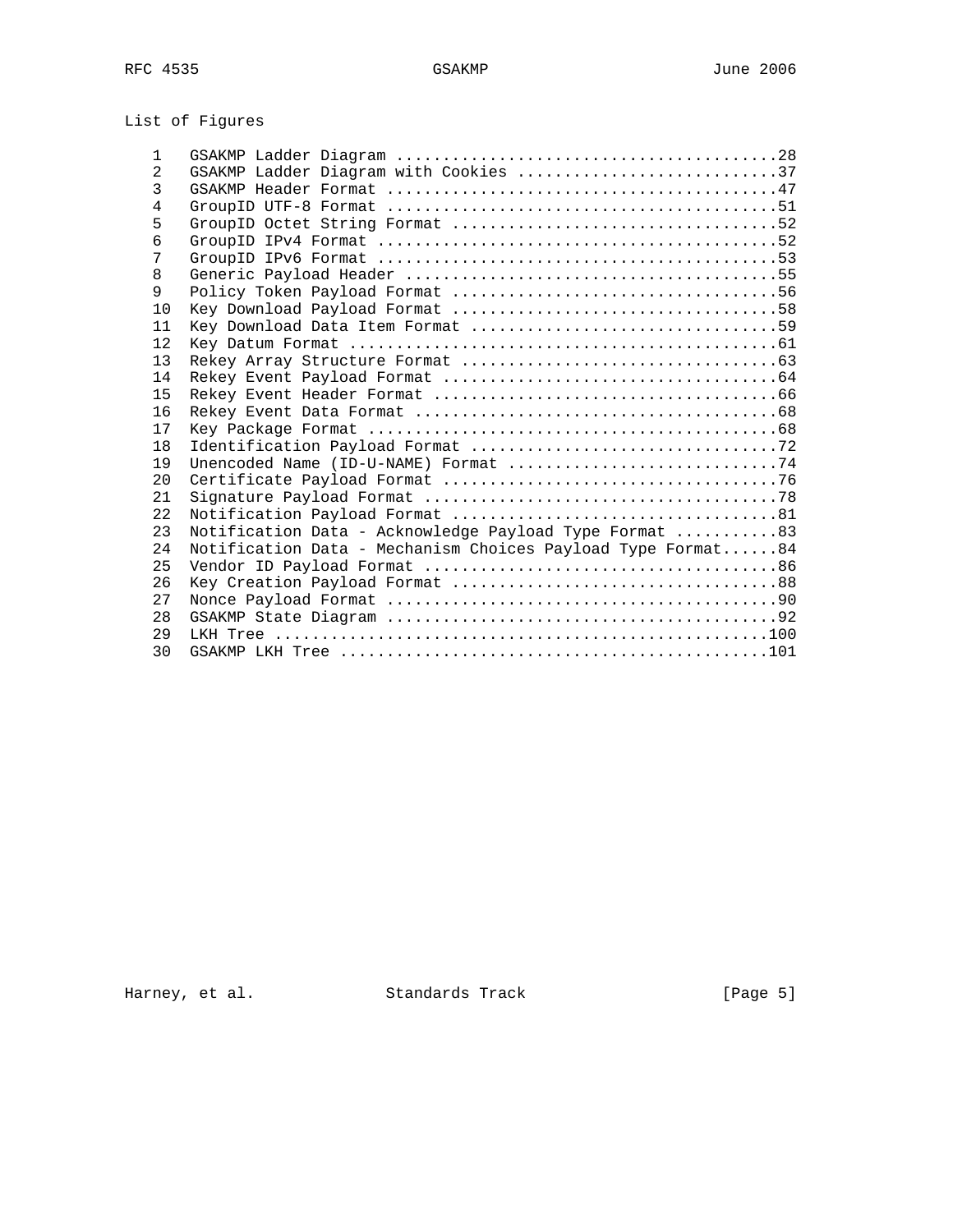# List of Tables

| $\mathbf{1}$   | Request to Join (RTJ) Message Definition 30                  |
|----------------|--------------------------------------------------------------|
| $\overline{2}$ | Key Download (KeyDL) Message Definition 31                   |
| 3              | Request to Join Error (RTJ-Err) Message Definition 33        |
| 4              | Key Download - Ack/Failure (KeyDL-A/F) Message Definition 34 |
| 5              | Lack of Ack (LOA) Message Definition 35                      |
| 6              | Cookie Download Message Definition 37                        |
| 7              | Rekey Event Message Definition 40                            |
| 8              | Request_to_Depart (RTD) Message Definition 42                |
| 9              | Departure_Response (DR) Message Definition 43                |
| 10             | Departure_ACK (DA) Message Definition 44                     |
| 11             |                                                              |
| 12             |                                                              |
| 13             |                                                              |
| 14             |                                                              |
| 15             |                                                              |
| 16             |                                                              |
| 17             |                                                              |
| 18             |                                                              |
| 19             |                                                              |
| 20             |                                                              |
| 21             |                                                              |
| 2.2.           |                                                              |
| 23             |                                                              |
| 24             |                                                              |
| 25             |                                                              |
| 26             | Types Of Key Creation Information 89                         |
| 27             |                                                              |
| 28             |                                                              |
| 29             |                                                              |

Harney, et al. Standards Track [Page 6]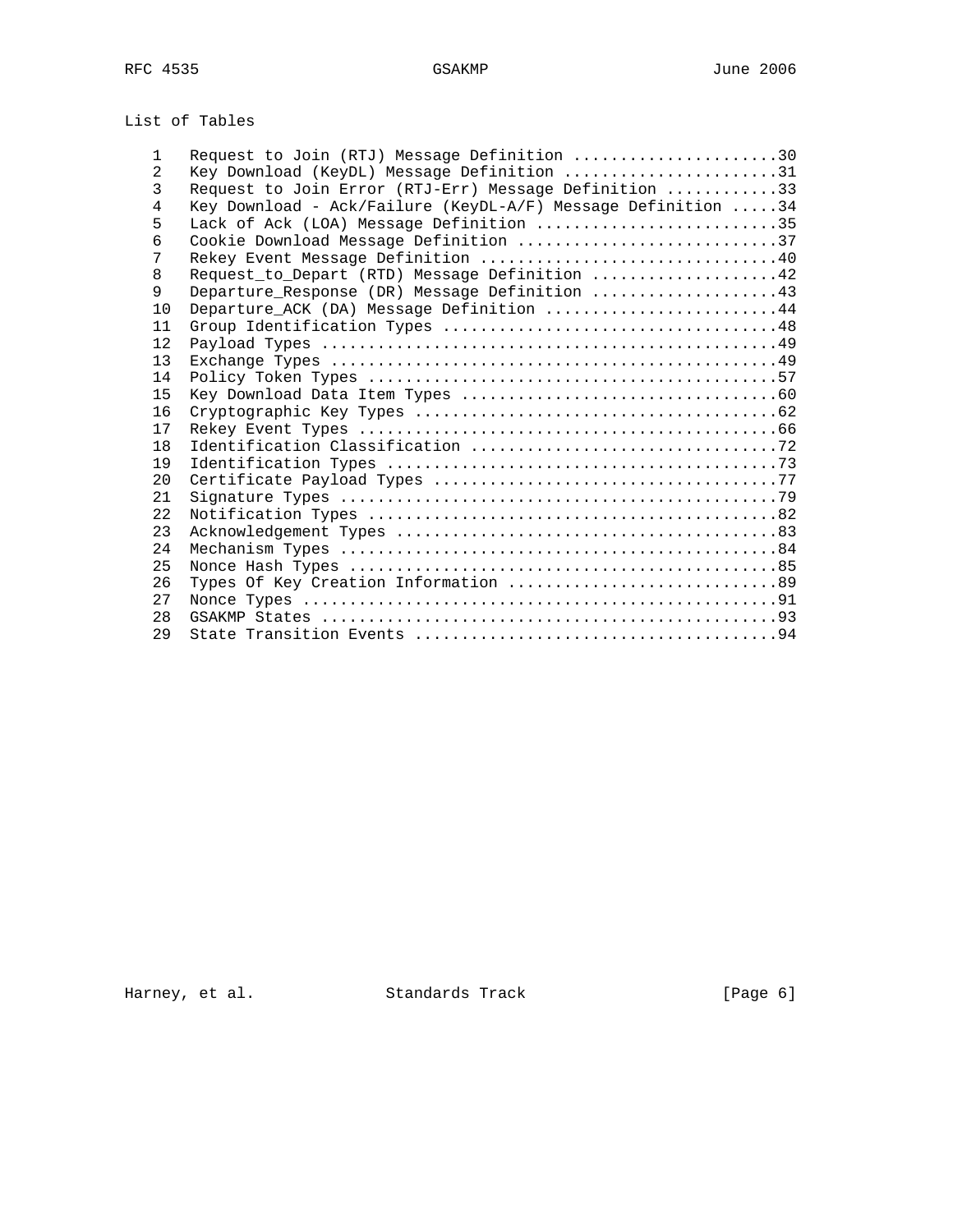# 1. Introduction

 GSAKMP provides policy distribution, policy enforcement, key distribution, and key management for cryptographic groups. Cryptographic groups all share a common key (or set of keys) for data processing. These keys all support a system-level security policy so that the cryptographic group can be trusted to perform security relevant services.

 The ability of a group of entities to perform security services requires that a Group Secure Association (GSA) be established. A GSA ensures that there is a common "group-level" definition of security policy and enforcement of that policy. The distribution of cryptographic keys is a mechanism utilizing the group-level policy enforcements.

### 1.1. GSAKMP Overview

 Protecting group information requires the definition of a security policy and the enforcement of that policy by all participating parties. Controlling dissemination of cryptographic key is the primary mechanism to enforce the access control policy. It is the primary purpose of GSAKMP to generate and disseminate a group key in a secure fashion.

 GSAKMP separates group security management functions and responsibilities into three major roles:1) Group Owner, 2) Group Controller Key Server, and 3) Group Member. The Group Owner is responsible for creating the security policy rules for a group and expressing these in the policy token. The Group Controller Key Server (GC/KS) is responsible for creating and maintaining the keys and enforcing the group policy by granting access to potential Group Members (GMs) in accordance with the policy token. To enforce a group's policy, the potential Group Members need to have knowledge of the access control policy for the group, an unambiguous identification of any party downloading keys to them, and verifiable chains of authority for key download. In other words, the Group Members need to know who potentially will be in the group and to verify that the key disseminator is authorized to act in that capacity.

 In order to establish a Group Secure Association (GSA) to support these activities, the identity of each party in the process MUST be unambiguously asserted and authenticated. It MUST also be verified that each party is authorized, as defined by the policy token, to function in his role in the protocol (e.g., GM or GC/KS).

Harney, et al. Standards Track [Page 7]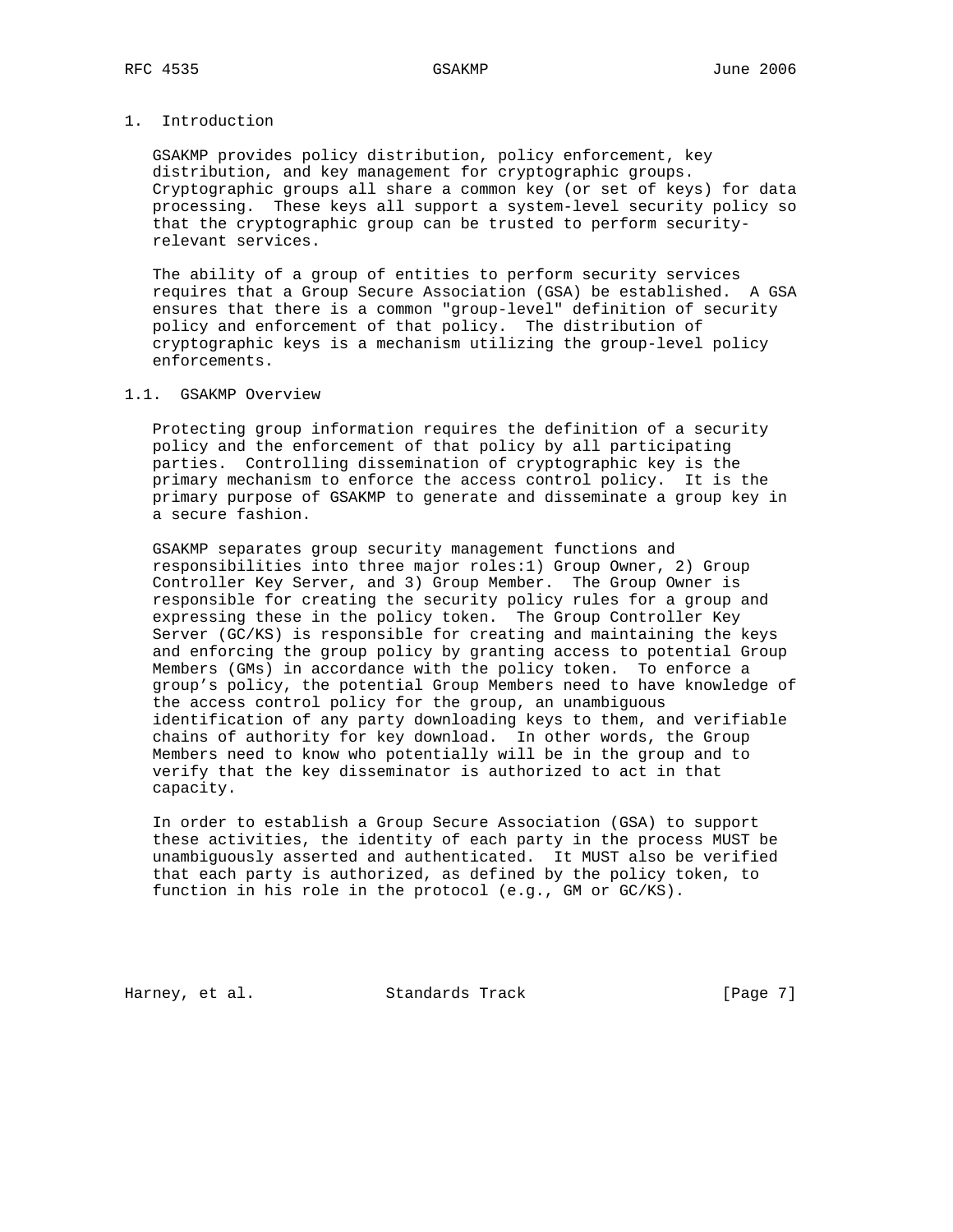The security features of the establishment protocol for the GSA include

- Group policy identification
- Group policy dissemination
- GM to GC/KS SA establishment to protect data
- Access control checking

 GSAKMP provides mechanisms for cryptographic group creation and management. Other protocols may be used in conjunction with GSAKMP to allow various applications to create functional groups according to their application-specific requirements. For example, in a small-scale video conference, the organizer might use a session invitation protocol like SIP [RFC3261] to transmit information about the time of the conference, the address of the session, and the formats to be used. For a large-scale video transmission, the organizer might use a multicast announcement protocol like SAP [RFC2974].

 This document describes a useful default set of security algorithms and configurations, Security Suite 1. This suite allows an entire set of algorithms and settings to be described to prospective group members in a concise manner. Other security suites MAY be defined as needed and MAY be disseminated during the out-of-band announcement of a group.

 Distributed architectures support large-scale cryptographic groups. Secure distributed architectures require authorized delegation of GSA actions to network resources. The fully specified policy token is the mechanism to facilitate this authorization. Transmission of this policy token to all joining GMs allows GSAKMP to securely support distributed architectures and multiple data sources.

 Many-to-many group communications require multiple data sources. Multiple data sources are supported because the inclusion of a policy token and policy payloads allow group members to review the group access control and authorization parameters. This member review process gives each member (each potential source of data) the ability to determine if the group provides adequate protection for member data.

Harney, et al. Standards Track [Page 8]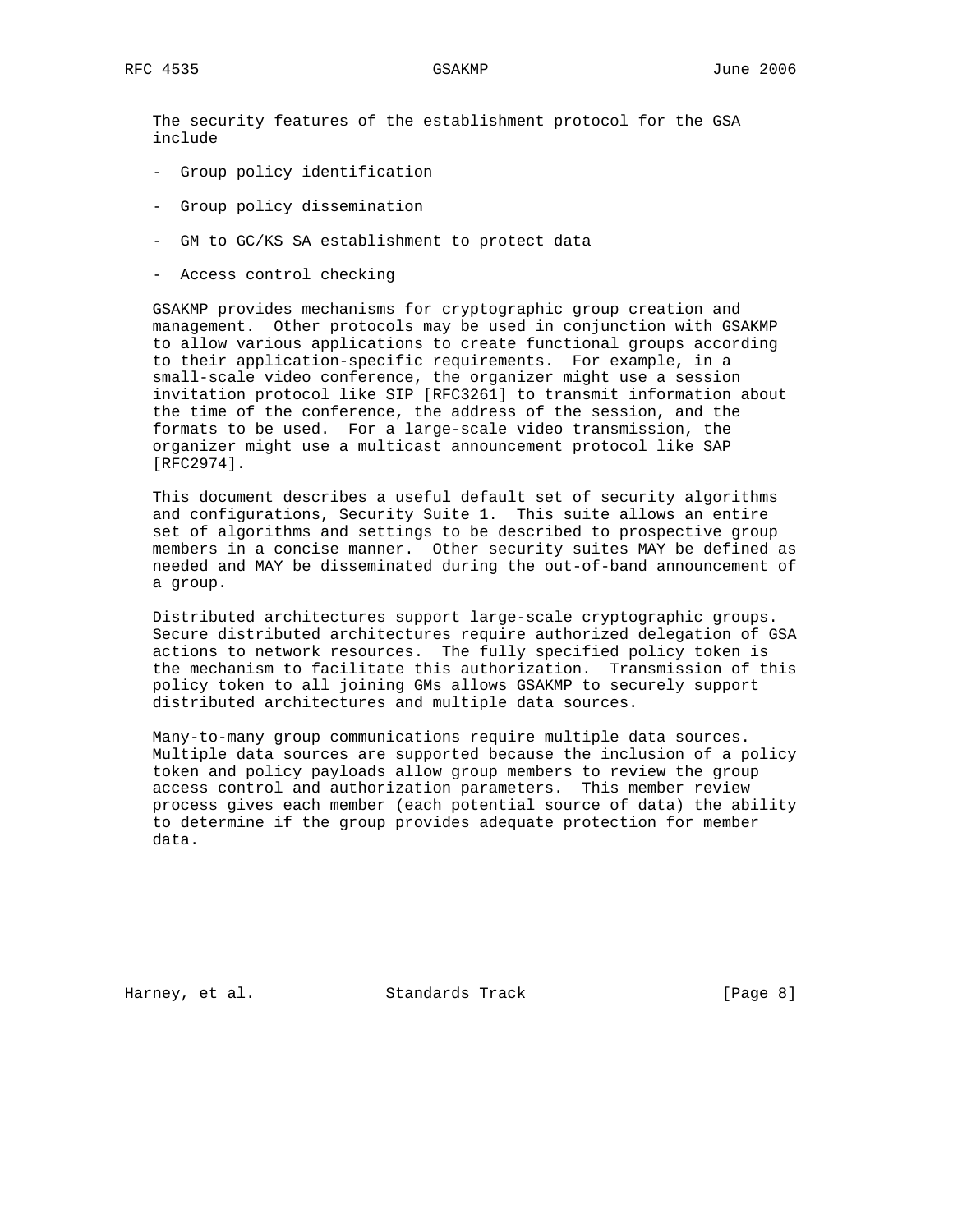1.2. Document Organization

The remainder of this document is organized as follows: Section 2 presents the terminology and concepts used to present the requirements of this protocol. Section 3 outlines the security considerations with respect to GSAKMP. Section 4 defines the architecture of GSAKMP. Section 5 describes the group management life cycle. Section 6 describes the Security Suite Definition. Section 7 presents the message types and formats used during each phase of the life cycle. Section 8 defines the state diagram for the protocol.

2. Terminology

The following terminology is used throughout this document.

 Requirements Terminology: Keywords "MUST", "MUST NOT", "REQUIRED", "SHOULD", "SHOULD NOT" and "MAY" that appear in this document are to be interpreted as described in [RFC2119].

- Certificate: A data structure used to verifiably bind an identity to a cryptographic key (e.g., X.509v3).
- Compromise Recovery: The act of recovering a secure operating state after detecting that a group member cannot be trusted. This can be accomplished by rekey.
- Cryptographic Group: A set of entities sharing or desiring to share a GSA.
- Group Controller Key Server (GC/KS): A group member with authority to perform critical protocol actions including creating and distributing keys and building and maintaining the rekey structures. As the group evolves, it MAY become desirable to have multiple controllers perform these functions.
- Group Member (GM): A Group Member is any entity with access to the group keys. Regardless of how a member becomes a part of the group or how the group is structured, GMs will perform the following actions:
	- Authenticate and validate the identities and the authorizations of entities performing security-relevant actions
	- Accept group keys from the GC/KS
	- Request group keys from the GC/KS

Harney, et al. Standards Track [Page 9]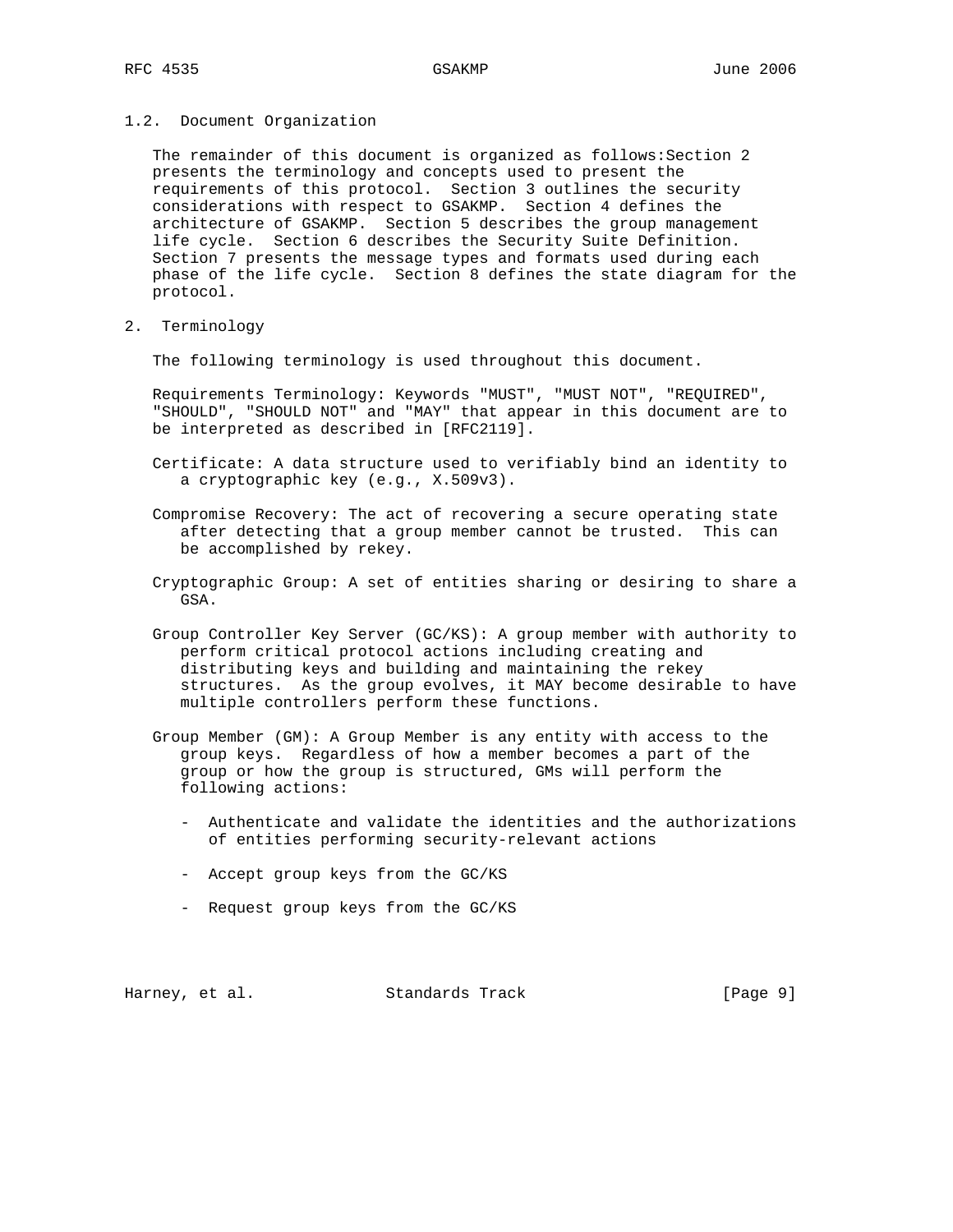- Enforce the cooperative group policies as stated in the group policy token
- Perform peer review of key management actions
- Manage local key
- Group Owner (GO): A Group Owner is the entity authorized for generating and modifying an authenticatable policy token for the group, and notifying the GC/KS to start the group.
- Group Policy: The Group Policy completely describes the protection mechanisms and security-relevant behaviors of the group. This policy MUST be commonly understood and enforced by the group for coherent secure operations.
- Group Secure Association (GSA): A GSA is a logical association of users or hosts that share cryptographic  $key(s)$ . This group may be established to support associations between applications or communication protocols.
- Group Traffic Protection Key (GTPK): The key or keys created for protecting the group data.
- Key Datum: A single key and its associated attributes for its usage.
- Key Encryption Key (KEK): Key used in an encryption mechanism for wrapping another key.
- Key Handle: The identifier of a particular instance or version of a key.
- Key ID: The identifier for a key that MUST stay static throughout the life cycle of this key.
- Key Package: Type/Length/Data format containing a Key Datum.
- Logical Key Hierarchy (LKH) Array: The group of keys created to facilitate the LKH compromise recovery methodology.
- Policy Token (PT): The policy token is a data structure used to disseminate group policy and the mechanisms to enforce it. The policy token is issued and signed by an authorized Group Owner. Each member of the group MUST verify the token, meet the group join policy, and enforce the policy of the group (e.g., encrypt application data with a specific algorithm). The group policy token will contain a variety of information including:

Harney, et al. Standards Track [Page 10]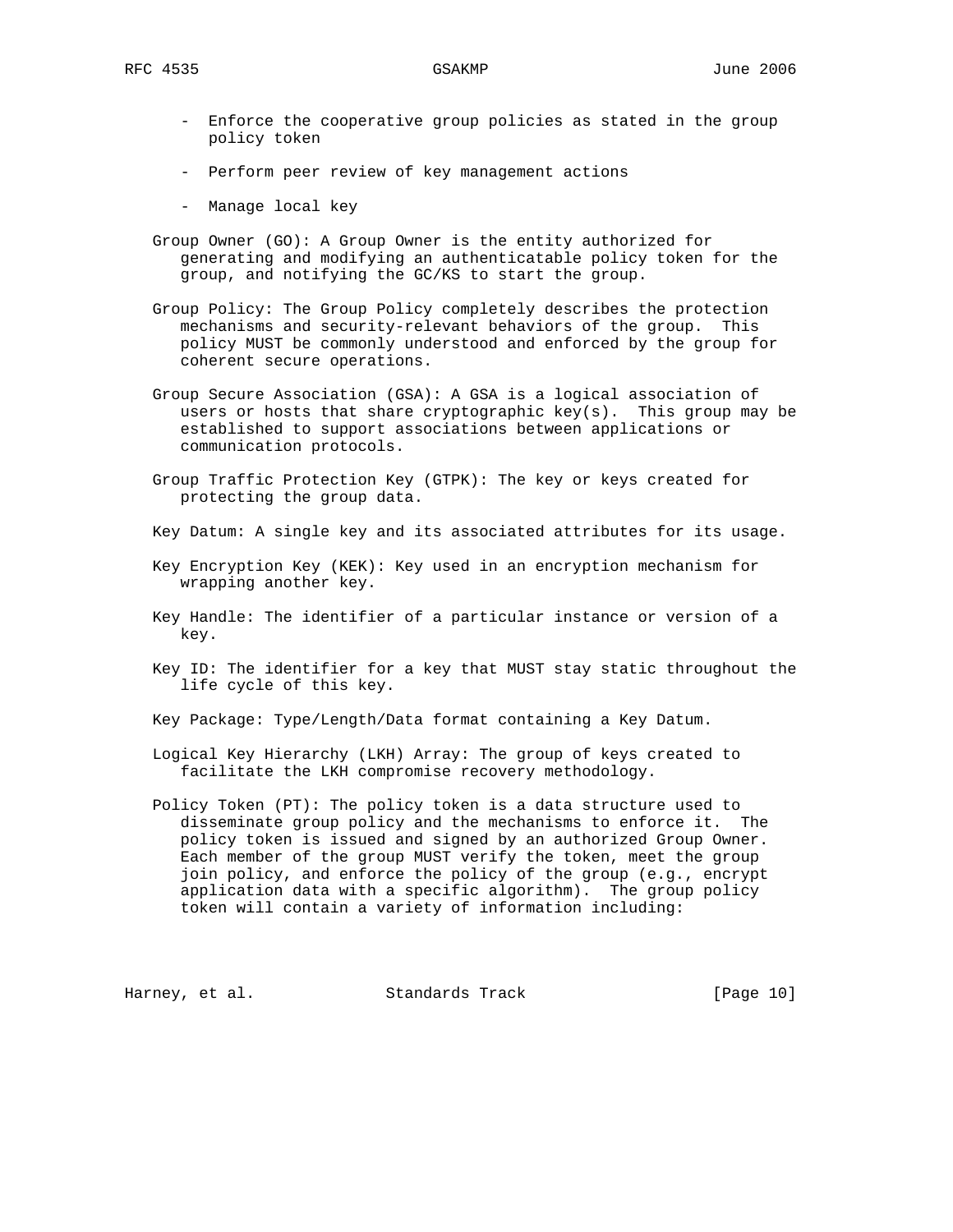- GSAKMP protocol version
- Key creation method
- Key dissemination policy
- Access control policy
- Group authorization policy
- Compromise recovery policy
- Data protection mechanisms

Rekey: The act of changing keys within a group as defined by policy.

 Rekey Array: The construct that contains all the rekey information for a particular member.

Rekey Key: The KEK used to encrypt keys for a subset of the group.

 Subordinate Group Controller Key Server (S-GC/KS): Any group member having the appropriate processing and trust characteristics, as defined in the group policy, that has the potential to act as a S-GC/KS. This will allow the group processing and communication requirements to be distributed equitably throughout the network (e.g., distribute group key). The optional use of GSAKMP with Subordinate Group Controller Key Servers will be documented in a separate paper.

Wrapping KeyID: The Key ID of the key used to wrap a Key Package.

 Wrapping Key Handle: The key handle of the key used to wrap the Key Package.

Harney, et al. Standards Track [Page 11]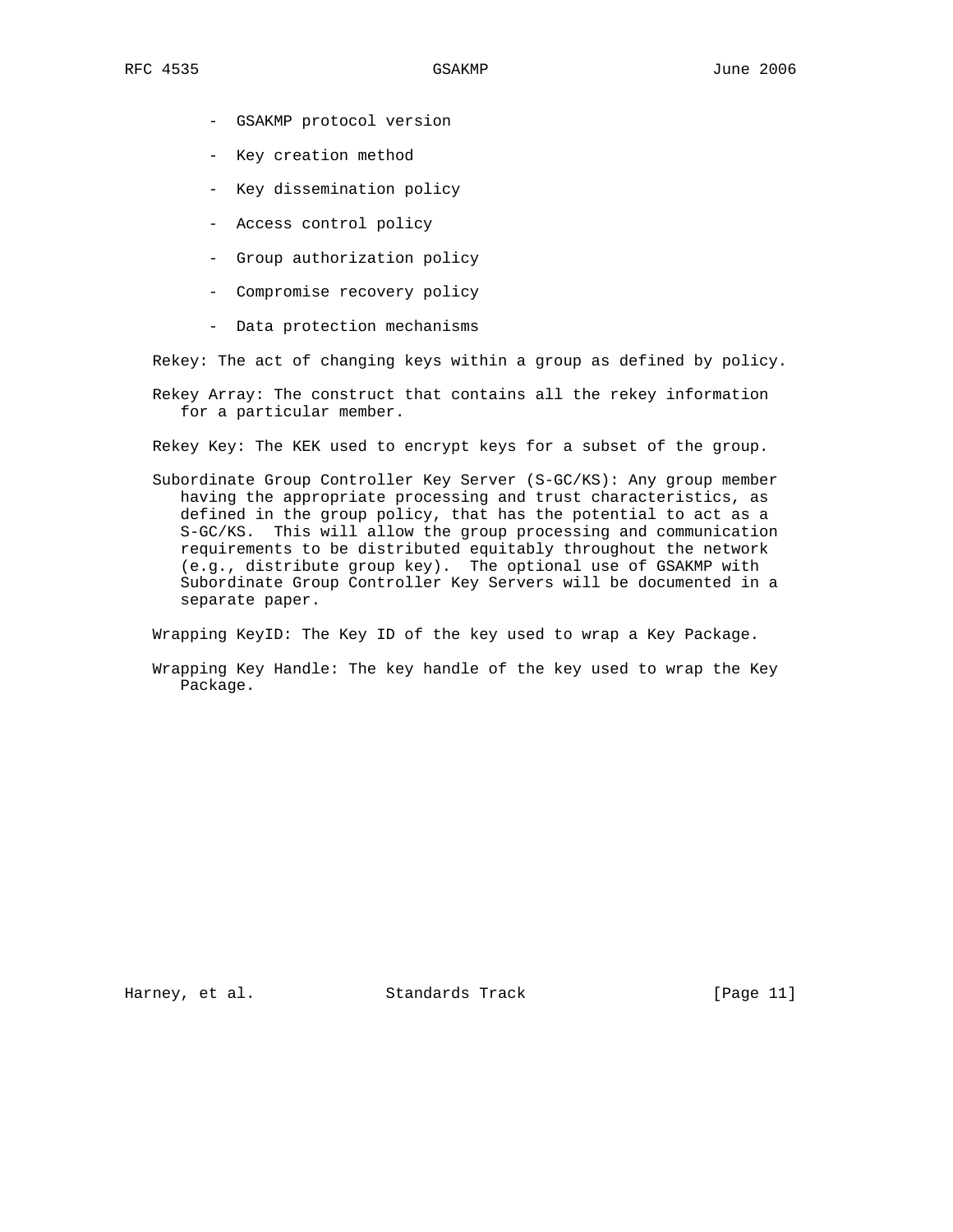# 3. Security Considerations

 In addition to the specification of GSAKMP itself, the security of an implemented GSAKMP system is affected by supporting factors. These are discussed here.

3.1. Security Assumptions

 The following assumptions are made as the basis for the security discussion:

- 1. GSAKMP assumes its supporting platform can provide the process and data separation services at the appropriate assurance level to support its groups.
- 2. The key generation function of the cryptographic engine will only generate strong keys.
- 3. The security of this protocol is critically dependent on the randomness of the randomly chosen parameters. These should be generated by a strong random or properly seeded pseudo-random source [RFC4086].
- 4. The security of a group can be affected by the accuracy of the system clock. Therefore, GSAKMP assumes that the system clock is close to correct time. If a GSAKMP host relies on a network time service to set its local clock, then that protocol must be secure against attackers. The maximum allowable clock skew across the group membership is policy configurable, with a default of 5 minutes.
- 5. As described in the message processing section, the use of the nonce value used for freshness along with a signature is the mechanism used to foil replay attacks. In any use of nonces, a core requirement is unpredictability of the nonce, from an attacker's viewpoint. The utility of the nonce relies on the inability of an attacker either to reuse old nonces or to predict the nonce value.
- 6. GSAKMP does not provide identity protection.
- 7. The group's multicast routing infrastructure is not secured by GSAKMP, and therefore it may be possible to create a multicast flooding denial of service attack using the multicast application's data stream. Either an insider (i.e., a rogue GM) or a non-member could direct the multicast routers to spray data at a victim system.

Harney, et al. Standards Track [Page 12]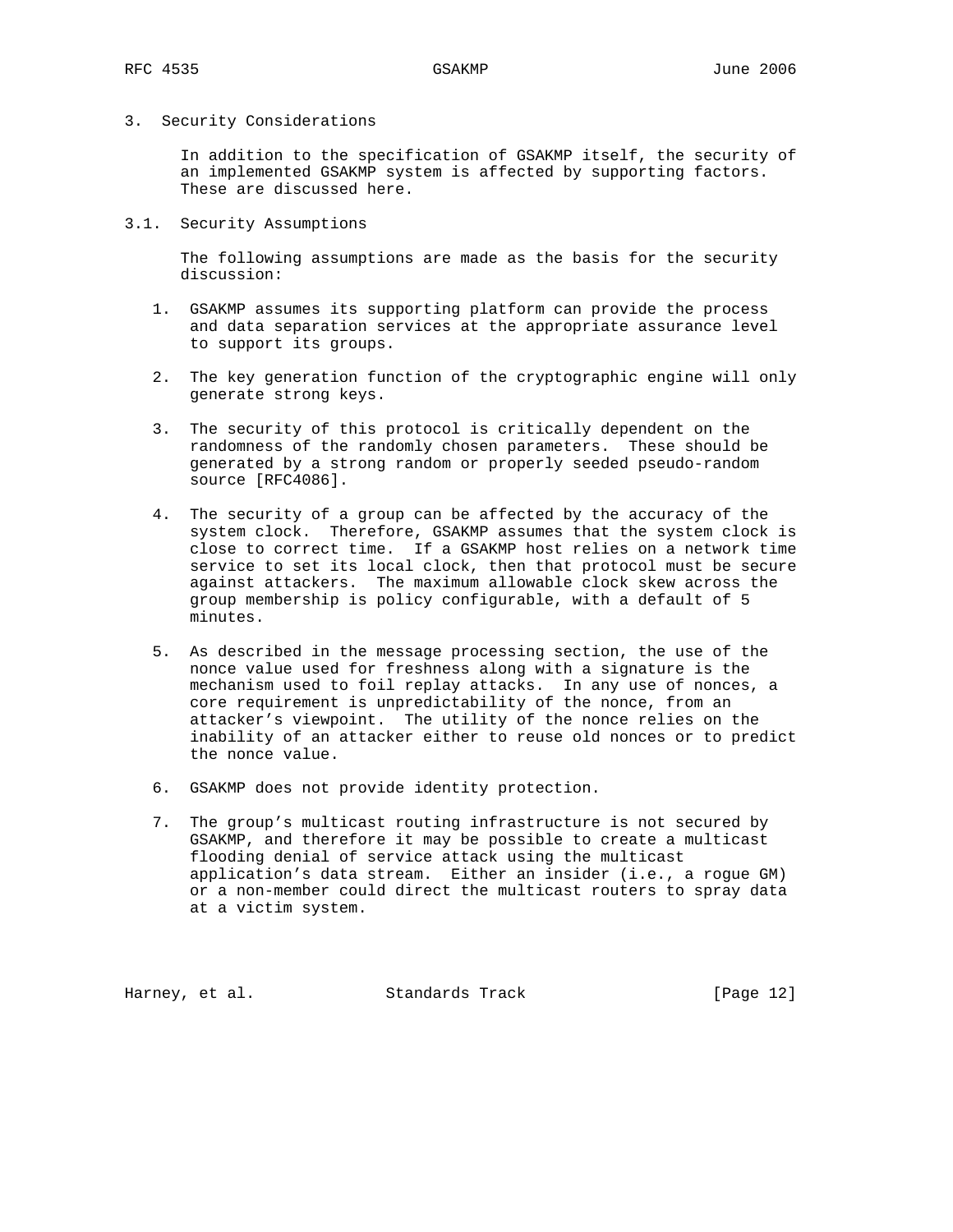- 8. The compromise of a S-GC/KS forces the re-registration of all GMs under its control. The GM recognizes this situation by finding the S-GC/KS's certificate on a CRL as supplied by a service such as LDAP.
- 9. The compromise of the GO forces termination of the group. The GM recognizes this situation by finding the GO's certificate on a Certificate Revocation List (CRL) as supplied by a service such as LDAP.

### 3.2. Related Protocols

 GSAKMP derives from two (2) existing protocols: ISAKMP [RFC2408] and FIPS Pub 196 [FIPS196]. In accordance with Security Suite 1, GSAKMP implementations MUST support the use of Diffie-Hellman key exchange [DH77] for two-party key creation and MAY use Logical Key Hierarchy (LKH) [RFC2627] for rekey capability. The GSAKMP design was also influenced by the following protocols: [HHMCD01], [RFC2093], [RFC2094], [BMS], and [RFC2412].

# 3.2.1. ISAKMP

 ISAKMP provides a flexible structure of chained payloads in support of authenticated key exchange and security association management for pairwise communications. GSAKMP builds upon these features to provide policy enforcement features in support of diverse group communications.

# 3.2.2. FIPS Pub 196

FIPS Pub 196 provides a mutual authentication protocol.

3.2.3. LKH

 When group policy dictates that a recovery of the group security is necessary after the discovery of the compromise of a GM, then GSAKMP relies upon a rekey capability (i.e., LKH) to enable group recovery after a compromise [RFC2627]. This is optional since in many instances it may be better to destroy the compromised group and rebuild a secure group.

Harney, et al. Standards Track [Page 13]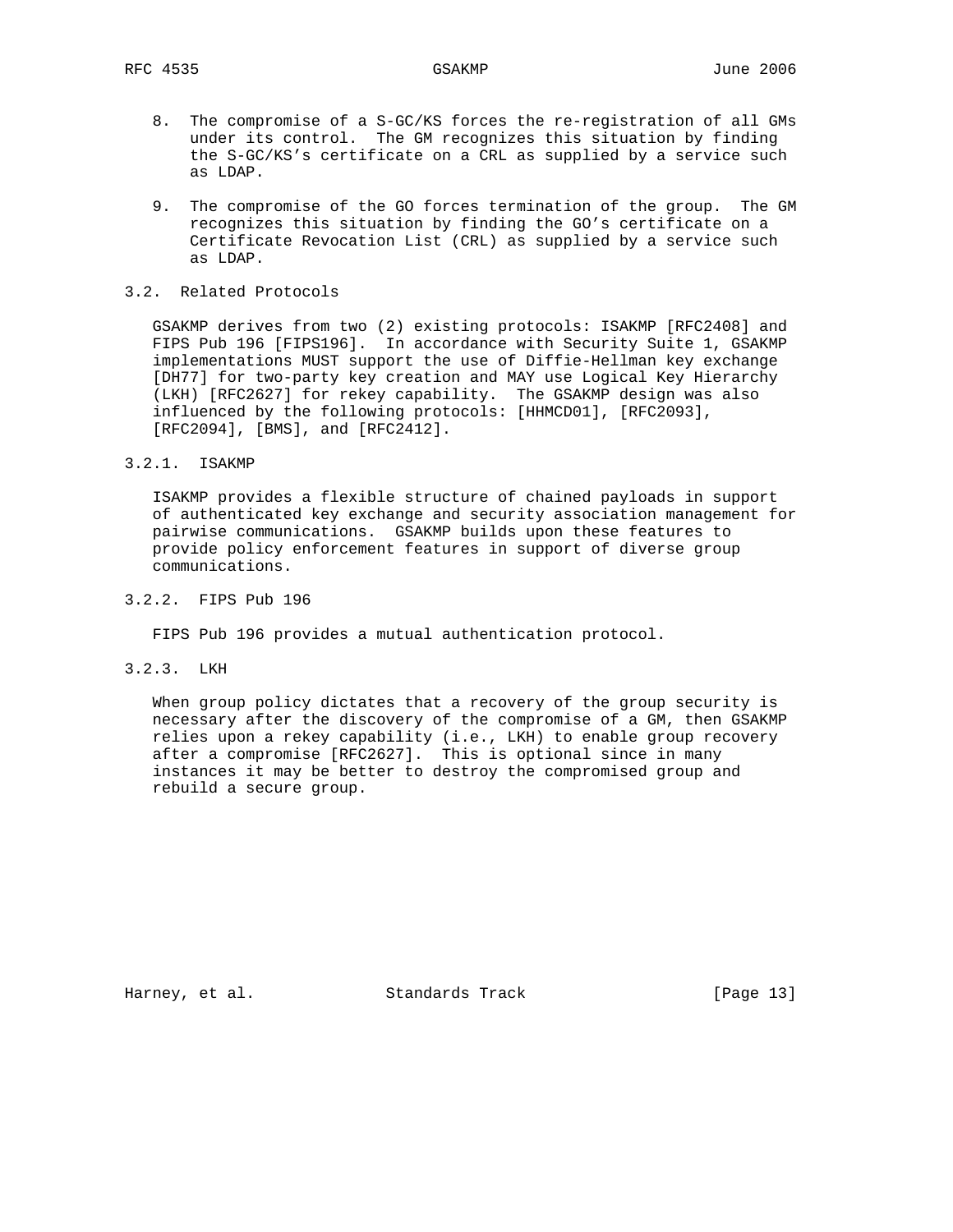# 3.2.4. Diffie-Hellman

 A Group may rely upon two-party key creation mechanisms, i.e., Diffie-Hellman, to protect sensitive data during download.

 The information in this section borrows heavily from [IKEv2], as this protocol has already worked through similar issues and GSAKMP is using the same security considerations for its purposes. This section will contain paraphrased sections of [IKEv2] modified for GSAKMP as appropriate.

 The strength of a key derived from a Diffie-Hellman exchange using specific p and g values depends on the inherent strength of the values, the size of the exponent used, and the entropy provided by the random number generator used. A strong random number generator combined with the recommendations from [RFC3526] on Diffie-Hellman exponent size is recommended as sufficient. An implementation should make note of this conservative estimate when establishing policy and negotiating security parameters.

 Note that these limitations are on the Diffie-Hellman values themselves. There is nothing in GSAKMP that prohibits using stronger values, nor is there anything that will dilute the strength obtained from stronger values. In fact, the extensible framework of GSAKMP encourages the definition of more Security Suites.

 It is assumed that the Diffie-Hellman exponents in this exchange are erased from memory after use. In particular, these exponents MUST NOT be derived from long-lived secrets such as the seed to a pseudo random generator that is not erased after use.

### 3.3. Denial of Service (DoS) Attack

 This GSAKMP specification addresses the mitigation for a distributed IP spoofing attack (a subset of possible DoS attacks) in Section 5.2.2, "Cookies: Group Establishment with Denial of Service Protection".

# 3.4. Rekey Availability

 In addition to GSAKMP's capability to do rekey operations, GSAKMP MUST also have the capability to make this rekey information highly available to GMs. The necessity of GMs receiving rekey messages requires the use of methods to increase the likelihood of receipt of rekey messages. These methods MAY include multiple transmissions of the rekey message, posting of the rekey message on a bulletin board, etc. Compliant GSAKMP implementations supporting the optional rekey capability MUST support retransmission of rekey messages.

Harney, et al. Standards Track [Page 14]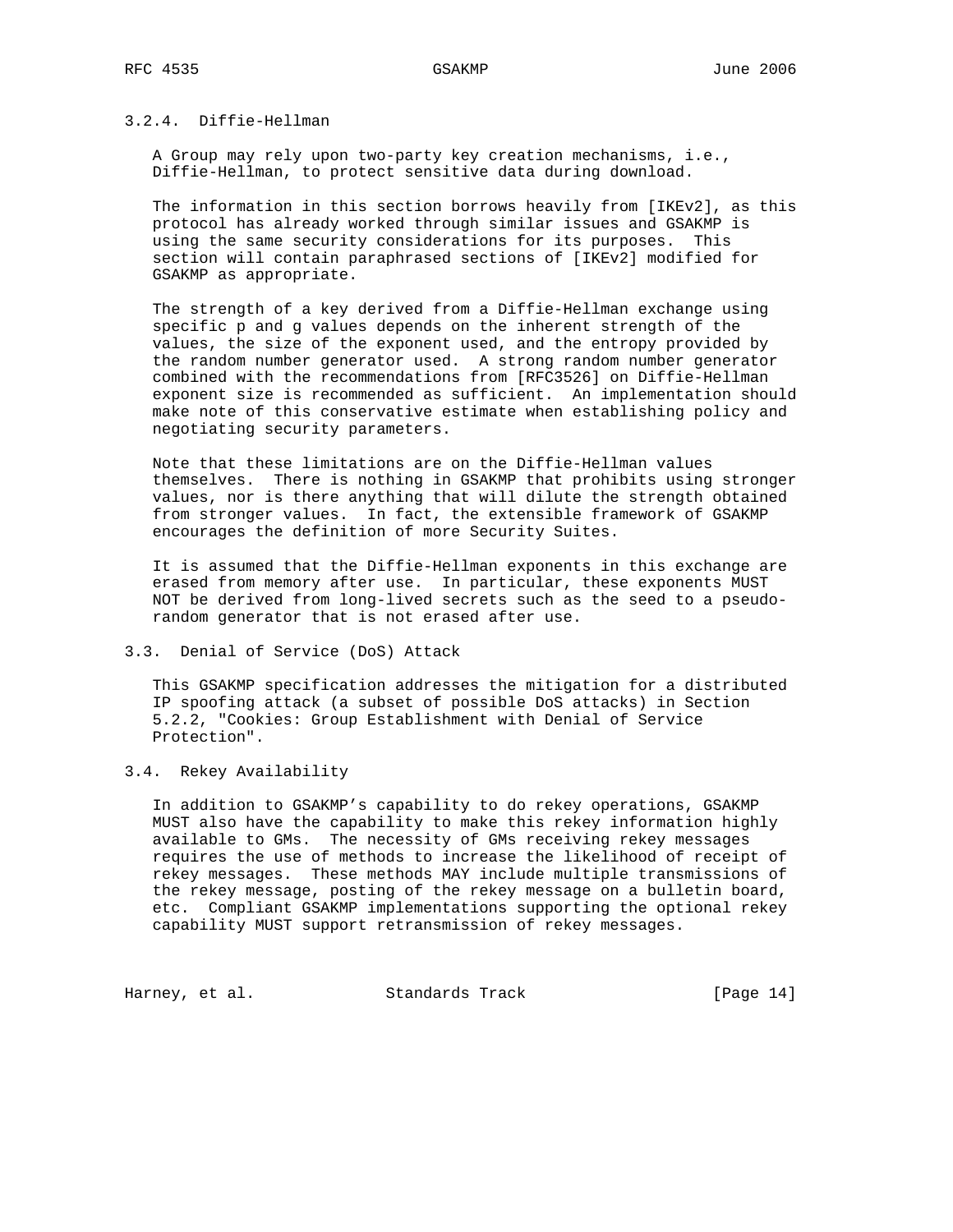3.5. Proof of Trust Hierarchy

 As defined by [HCM], security group policy MUST be defined in a verifiable manner. GSAKMP anchors its trust in the creator of the group, the GO.

 The policy token explicitly defines all the parameters that create a secure verifiable infrastructure. The GSAKMP Policy Token is issued and signed by the GO. The GC/KS will verify it and grant access to GMs only if they meet the rules of the policy token. The new GMs will accept access only if 1) the token verifies, 2) the GC/KS is an authorized disseminator, and 3) the group mechanisms are acceptable for protecting the GMs data.

4. Architecture

 This architecture presents a trust model for GSAKMP and a concept of operations for establishing a trusted distributed infrastructure for group key and policy distribution.

 GSAKMP conforms to the IETF MSEC architectural concepts as specified in the MSEC Architecture document [RFC3740]. GSAKMP uses the MSEC components to create a trust model for operations that implement the security principles of mutual suspicion and trusted policy creation authorities.

- 4.1. Trust Model
- 4.1.1. Components

The trust model contains four key components:

- Group Owner (GO),
- Group Controller Key Server (GC/KS),
- Subordinate GC/KS (S-GC/KS), and
- Group Member (GM).

 The goal of the GSAKMP trust model is to derive trust from a common trusted policy creation authority for a group. All security-relevant decisions and actions implemented by GSAKMP are based on information that ultimately is traceable to and verified by the trusted policy creation authority. There are two trusted policy creation authorities for GSAKMP: the GO (policy creation authority) and the PKI root that allows us to verify the GO.

Harney, et al. Standards Track [Page 15]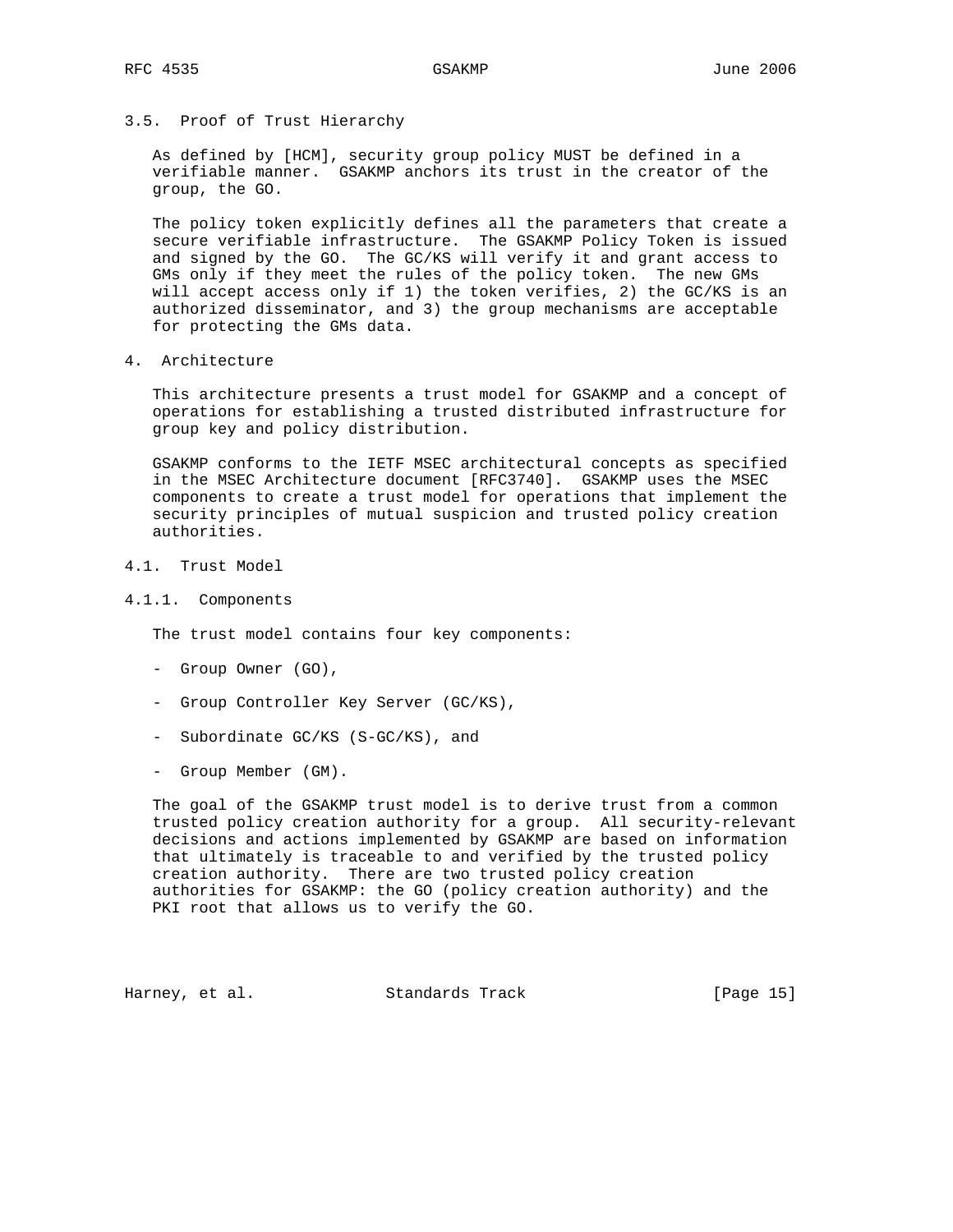# 4.1.2. GO

 The GO is the policy creation authority for the group. The GO has a well-defined identity that is relevant to the group. That identity can be of a person or of a group-trusted component. All potential entities in the group have to recognize the GO as the individual with authority to specify policy for the group.

 The policy reflects the protection requirements of the data in a group. Ultimately, the data and the application environment drives the security policy for the group.

 The GO has to determine the security rules and mechanisms that are appropriate for the data being protected by the group keys. All this information is captured in a policy token (PT). The GO creates the PT and signs it.

# 4.1.3. GC/KS

 The GC/KS is authorized to perform several functions: key creation, key distribution, rekey, and group membership management.

 As the key creation authority, the GC/KS will create the set of keys for the group. These keys include the Group Traffic Protection Keys (GTPKs) and first-tier rekey keys. There may be second-tier rekey trees if a distributed rekey management structure is required for the group.

 As the key distribution (registration) authority, it has to notify the group of its location for registration services. The GC/KS will have to enforce key access control as part of the key distribution and registration processes.

 As the group rekey authority, it performs rekey in order to change the group's GTPK. Change of the GTPK limits the exposure of data encrypted with any single GTPK.

 Finally, as the group membership management authority, the GC/KS can manage the group membership (registration, eviction, de-registration, etc.). This may be done in part by using a key tree approach, such as Logical Key Hierarchies (LKH), as an optional approach.

Harney, et al. Standards Track [Page 16]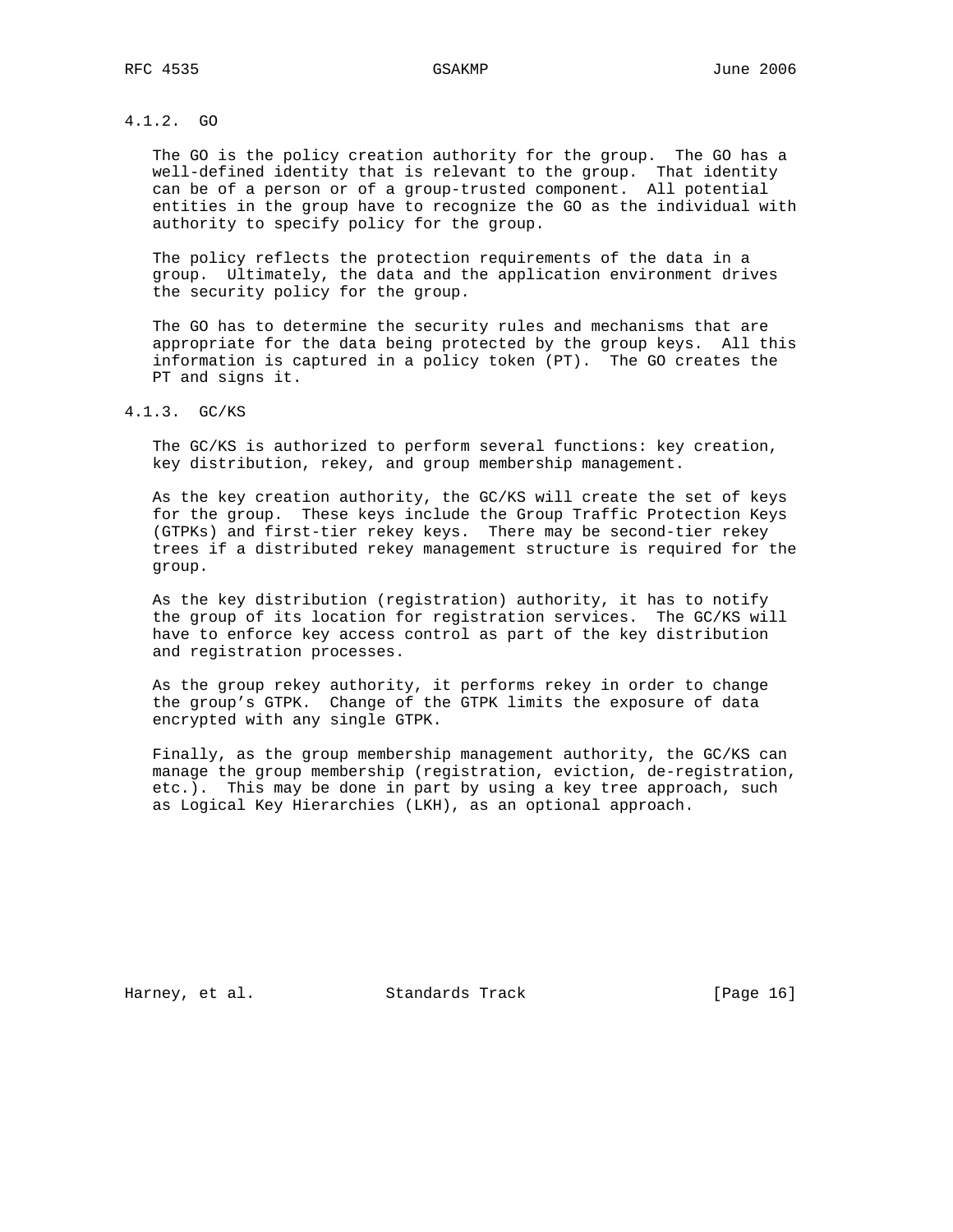# 4.1.4. Subordinate GC/KS

 A subordinate GC/KS is used to distribute the GC/KS functionality across multiple entities. The S-GC/KS will have all the authorities of the GC/KS except one: it will not create the GTPK. It is assumed here that the group will transmit data with a single GTPK at any one time. This GTPK comes from the GC/KS.

 Note that relative to the GC/KS, the S-GC/KS is responsible for an additional security check: the S-GC/KS must register as a member with the GC/KS, and during that process it has to verify the authority of the GC/KS.

4.1.5. GM

 The GM has two jobs: to make sure all security-relevant actions are authorized and to use the group keys properly. During the registration process, the GM will verify that the PT is signed by a recognized GO. In addition, it will verify that the GC/KS or S-GC/KS engaged in the registration process is authorized, as specified in the PT. If rekey and new PTs are distributed to the group, the GM will verify that they are proper and all actions are authorized.

 The GM is granted access to group data through receipt of the group keys This carries along with it a responsibility to protect the key from unauthorized disclosure.

 GSAKMP does not offer any enforcement mechanisms to control which GMs are multicast speakers at a given moment. This policy and its enforcement depend on the multicast application and its protocols. However, GSAKMP does allow a group to have one of three Group Security Association multicast speaker configurations:

- There is a single GM authorized to be the group's speaker. There is one multicast application SA allocated by the GO in support of that speaker. The PT initializes this multicast application SA and identifies the GM that has been authorized to be speaker. All GMs share a single TPK with that GM speaker. Sequence number checking for anti-replay protection is feasible and enabled by default. This is the default group configuration. GSAKMP implementations MUST support this configuration.
- The GO authorizes all of the GMs to be group speakers. The GO allocates one multicast application SA in support of these speakers. The PT initializes this multicast application SA and indicates that any GM can be a speaker. All of the GMs share a single GTPK and other SA state information. Consequently, some SA security features such as sequence number checking for anti-replay

Harney, et al. Standards Track [Page 17]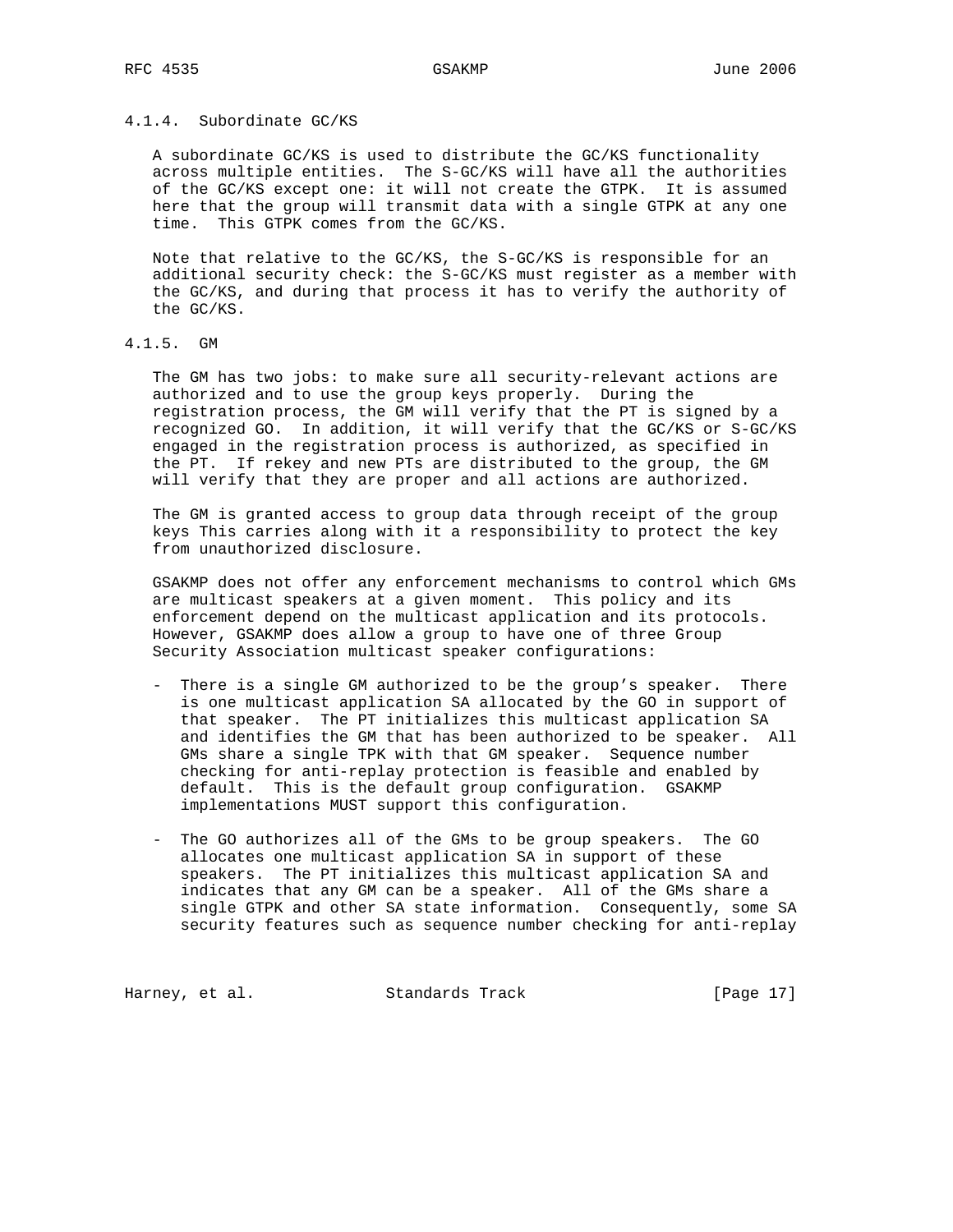protection cannot be supported by this configuration. GSAKMP implementations MUST support this group configuration.

 - The GO authorizes a subset of the GMs to be group speakers (which may be the subset composed of all GMs). The GO allocates a distinct multicast application SA for each of these speakers. The PT identifies the authorized speakers and initializes each of their multicast application Security Associations. The speakers still share a common TPK across their SA, but each speaker has a separate SA state information instance at every peer GM. Consequently, this configuration supports SA security features, such as sequence number checking for anti-replay protection, or source authentication mechanisms that require per-speaker state at the receiver. The drawback of this configuration is that it does not scale to a large number of speakers. GSAKMP implementations MAY support this group configuration.

### 4.1.6. Assumptions

The assumptions for this trust model are that:

- the GCKS is never compromised,
- the GO is never compromised,
- the PKI, subject to certificate validation, is trustworthy,
- The GO is capable of creating a security policy to meet the demands of the group,
- the compromises of a group member will be detectable and reported to the GO in a trusted manner,
- the subsequent recovery from a compromise will deny inappropriate access to protected data to the compromised member,
- no security-relevant actions depend on a precise network time,
- there are confidentiality, integrity, multicast source authentication, and anti-replay protection mechanisms for all GSAKMP control messages.

4.2. Rule-Based Security Policy

 The trust model for GSAKMP revolves around the definition and enforcement of the security policy. In fact, the use of the key is only relevant, in a security sense, if it represents the successful enforcement of the group security policy.

Harney, et al. Standards Track [Page 18]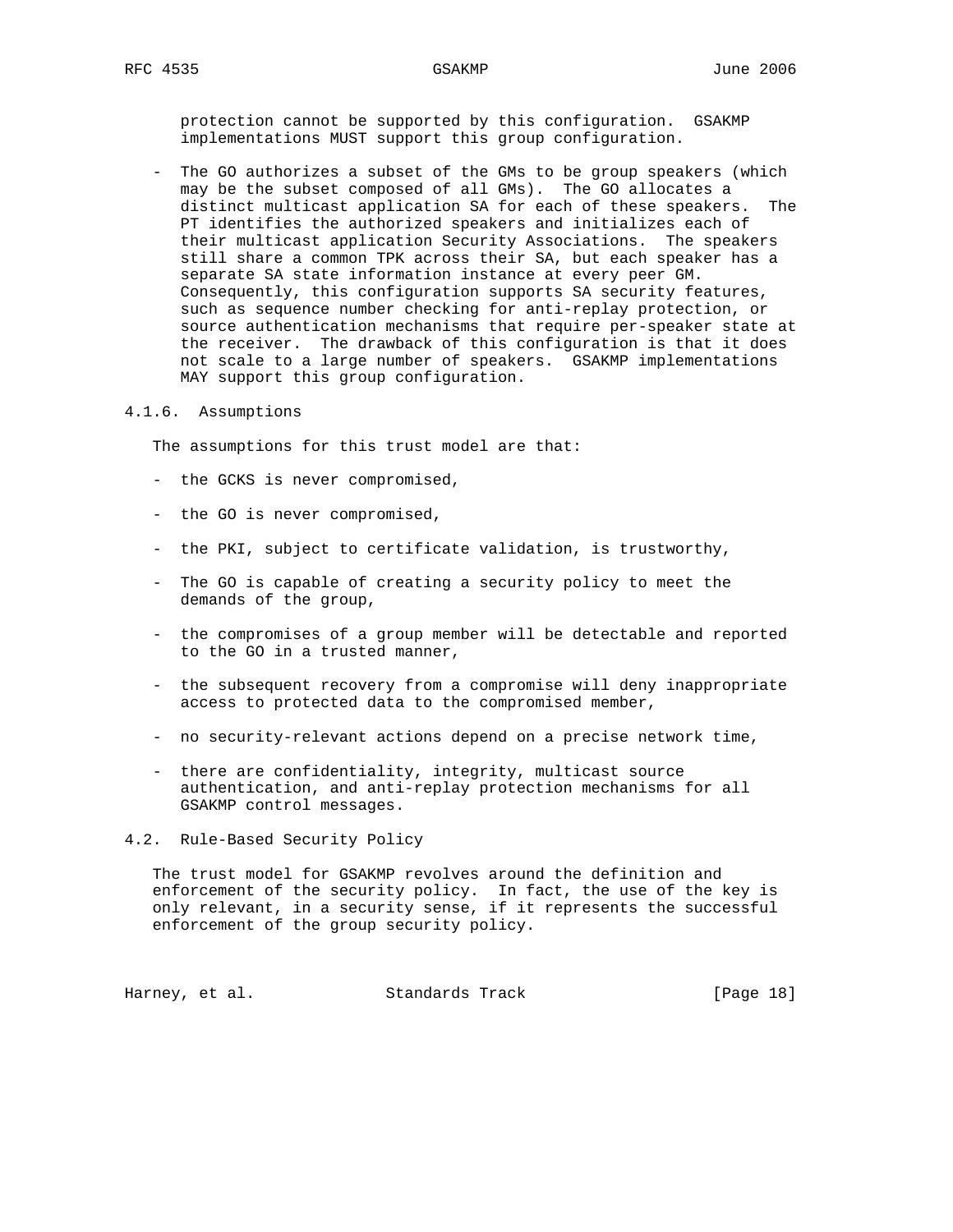Group operations lend themselves to rule-based security policy. The need for distribution of data to many endpoints often leads to the defining of those authorized endpoints based on rules. For example, all IETF attendees at a given conference could be defined as a single group.

 If the security policy rules are to be relevant, they must be coupled with validation mechanisms. The core principle here is that the level of trust one can afford a security policy is exactly equal to the level of trust one has in the validation mechanism used to prove that policy. For example, if all IETF attendees are allowed in, then they could register their identity from their certificate upon check-in to the meetings. That certificate is issued by a trusted policy creation authority (PKI root) that is authorized to identify someone as an IETF attendee. The GO could make admittance rules to the IETF group based on the identity certificates issued from trusted PKIs.

 In GSAKMP, every security policy rule is coupled with an explicit validation mechanism. For interoperability considerations, GSAKMP requires that its supporting PKI implementations MUST be compliant to RFC 3280.

 If a GM's public key certificate is revoked, then the entity that issues that revocation SHOULD signal the GO, so that the GO can expel that GM. The method that signals this event to the GO is not standardized by this specification.

 A direct mapping of rule to validation mechanism allows the use of multiple rules and PKIs to create groups. This allows a GO to define a group security policy that spans multiple PKI domains, each with its own Certificate Authority public key certificate.

4.2.1. Access Control

 The access control policy for the group keys is equivalent to the access control policy for the multicast application data the keys are protecting.

 In a group, each data source is responsible for ensuring that the access to the source's data is appropriate. This implies that every data source should have knowledge of the access control policy for the group keys.

 In the general case, GSAKMP offers a suite of security services to its applications and does not prescribe how they use those services.

Harney, et al. Standards Track [Page 19]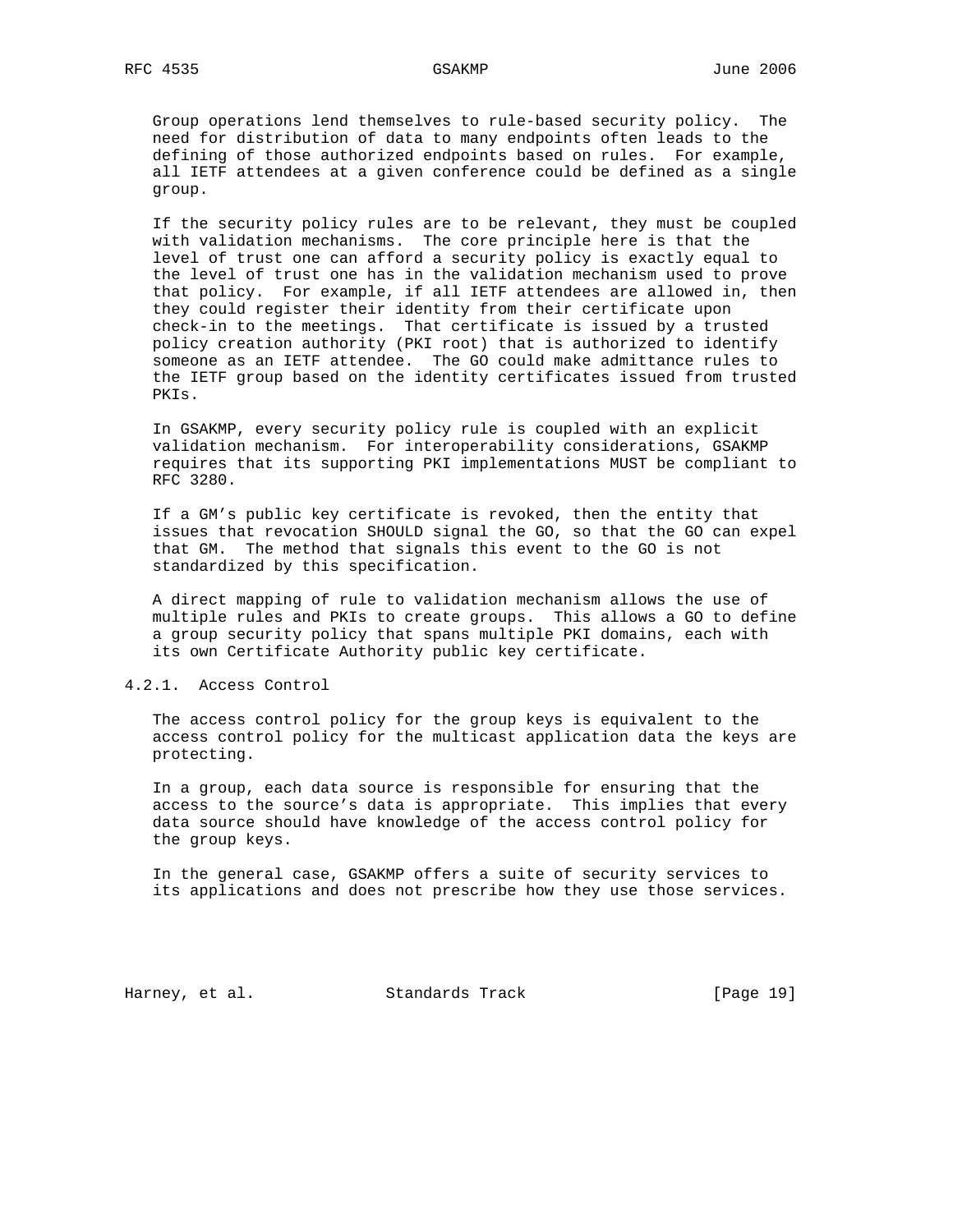GSAKMP supports the creation of GSAs with multiple data sources. It also supports architectures where the GC/KS is not itself a data source. In the multiple data source architectures GSAKMP requires that the access control policy is precisely defined and distributed to each data source. The reference for this data structure is the GSAKMP Policy Token [RFC4534].

4.2.2. Authorizations for Security-Relevant Actions

 A critical aspect of the GSAKMP trust model is the authorization of security-relevant actions. These include download of group key, rekey, and PT creation and updates. These actions could be used to disrupt the secure group, and all entities in the group must verify that they were instigated by authorized entities within the group.

4.3. Distributed Operation

 Scalability is a core feature of GSAKMP. GSAKMP's approach to scalable operations is the establishment of S-GC/KSes. This allows the GSAKMP systems to distribute the workload of setting up and managing very large groups.

 Another aspect of distributed S-GC/KS operations is the enabling of local management authorities. In very large groups, subordinate enclaves may be best suited to provide local management of the enclaves' group membership, due to a direct knowledge of the group members.

 One of the critical issues involved with distributed operation is the discovery of the security infrastructure location and security suite. Many group applications that have dynamic interactions must "find" each other to operate. The discovery of the security infrastructure is just another piece of information that has to be known by the group in order to operate securely.

There are several methods for infrastructure discovery:

- Announcements
- Anycast
- Rendezvous points / Registration

 One method for distributing the security infrastructure location is to use announcements. The SAP is commonly used to announce the existence of a new multicast application or service. If an

Harney, et al. Standards Track [Page 20]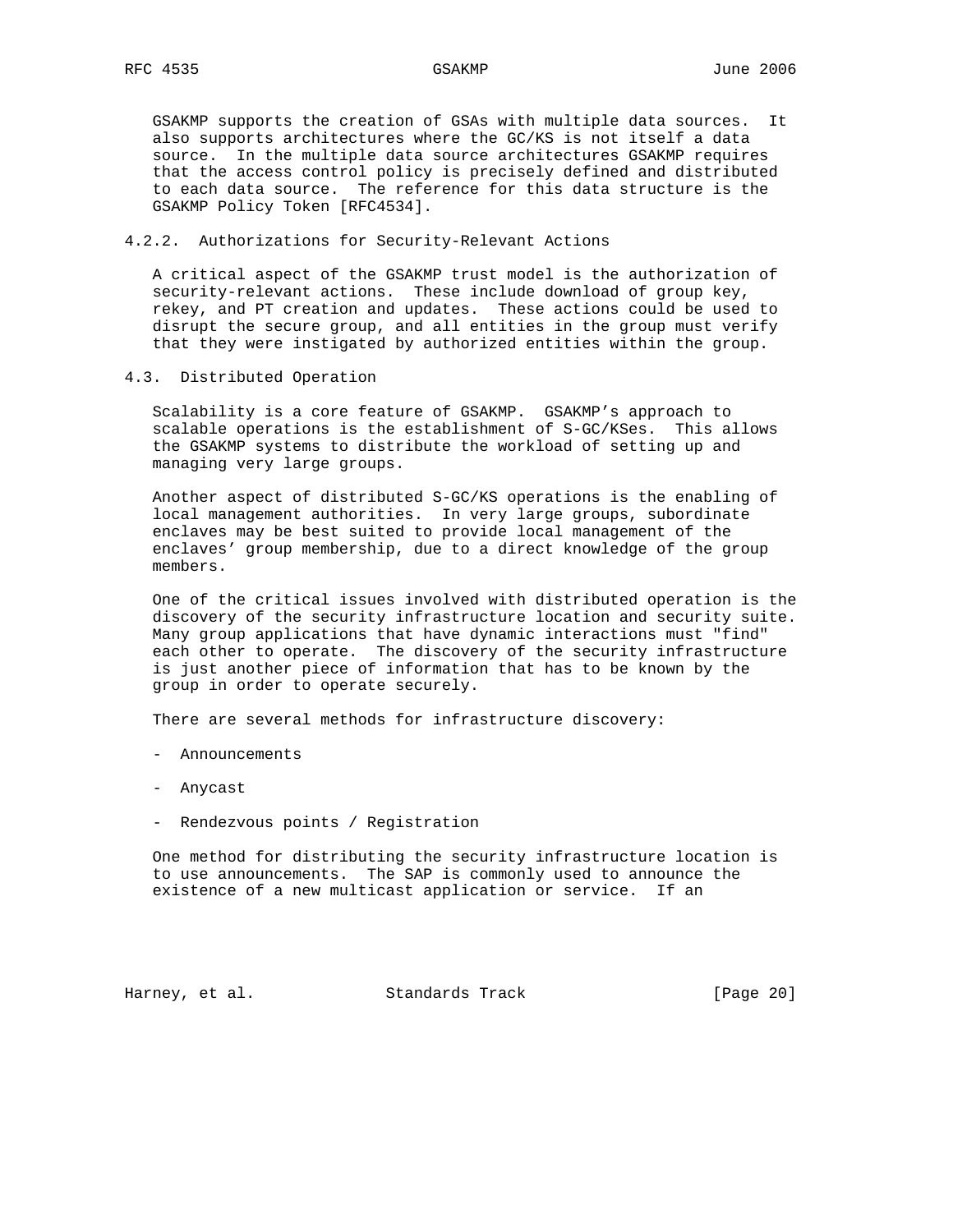application uses SAP [RFC2974] to announce the existence of a service on a multicast channel, that service could be extended to include the security infrastructure location for a particular group.

 Announcements can also be used by GSAKMP in one of two modes: expanding ring searches (ERSes) of security infrastructure and ERSes for infrastructure discovery. In either case, the GSAKMP would use a multicast broadcast that would slowly increase in its range by incremental multicast hops. The multicast source controls the packet's multicast range by explicitly setting its Time To Live count.

 An expanding ring announcement operates by the GC/KS announcing its existence for a particular group. The number of hops this announcement would travel would be a locally configured number. The GMs would listen on a well-known multicast address for GC/KSes that provide service for groups of interest. If multiple GC/KSes are found that provide service, then the GM would pick the closest one (in terms of multicast hops). The GM would then send a GSAKMP Request to Join message (RTJ) to the announced GC/KS. If the announcement is found to be spurious, then that is reported to the appropriate management authorities. The ERA concept is slightly different from SAP in that it could occur over the data channel multicast address, instead of a special multicast address dedicated for the SAP service.

 An expanding ring search operates in the reverse order of the ERA. In this case, the GM is the announcing entity. The (S-)GC/KSes listen for the requests for service, specifically the RTJ. The (S-)GC/KS responds to the RTJ. If the GM receives more than one response, it would either ignore the responses or send NACKs based on local configuration.

 Anycast is a service that is very similar to ERS. It also can be used to provide connection to the security infrastructure. In this case, the GM would send the RTJ to a well-known service request address. This anycast service would route the RTJ to an appropriate GC/KS. The anycast service would have security infrastructure and network connectivity knowledge to facilitate this connection.

 Registration points can be used to distribute many group-relevant data, including security infrastructure. Many group applications rely on well-known registration points to advertise the availability of groups. There is no reason that GSAKMP could not use the same approach for advertising the existence and location of the security infrastructure. This is a simple process if the application being supported already supports registration. The GSAKMP infrastructure can always provide a registration site if the existence of this

Harney, et al. Standards Track [Page 21]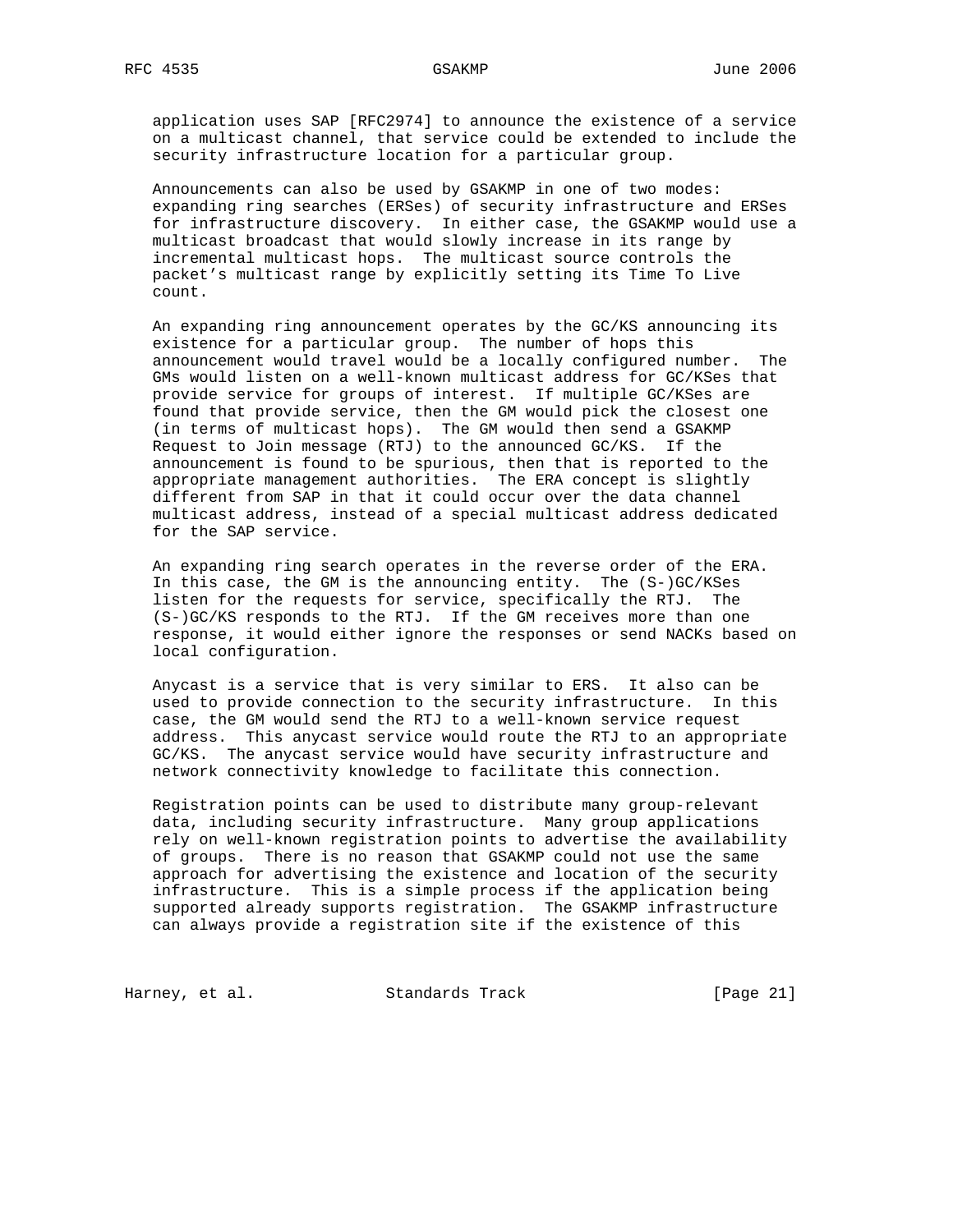security infrastructure discovery hub is needed. The registration of S-GC/KSes at this site could be an efficient way to allow GM registration.

 GSAKMP infrastructure discovery can use whatever mechanism suits a particular multicast application's requirements, including mechanisms that have not been discussed by this architecture. However, GSAKMP infrastructure discovery is not standardized by this version of the GSAKMP specification.

# 4.4. Concept of Operation

 This concept of operation shows how the different roles in GSAKMP interact to set up a secure group. This particular concept of operation focuses on a secure group that utilizes the distributed key dissemination services of the S-GC/KS.

# 4.4.1. Assumptions

 The most basic assumption here is that there is one or more trustworthy PKIs for the group. That trusted PKI will be used to create and verify security policy rules.

 There is a GO that all GMs recognize as having group policy creation authority. All GM must be securely pre-configured to know the GO public key.

 All GMs have access to the GO PKI information, both the trusted anchor public keys and the certificate path validation rules.

There is sufficient connectivity between the GSAKMP entities.

- The registration SA requires that GM can connect to the GC/KS or S-GC/KS using either TCP or UDP.
- The Rekey SA requires that the data-layer multicast communication service be available. This can be multicast IP, overlay networks using TCP, or NAT tunnels.
- GSAKMP can support many different data-layer secure applications, each with unique connectivity requirements.

# 4.4.2. Creation of a Policy Token

 The GO creates and signs the policy token for a group. The policy token contains the rules for access control and authorizations for a particular group.

Harney, et al. Standards Track [Page 22]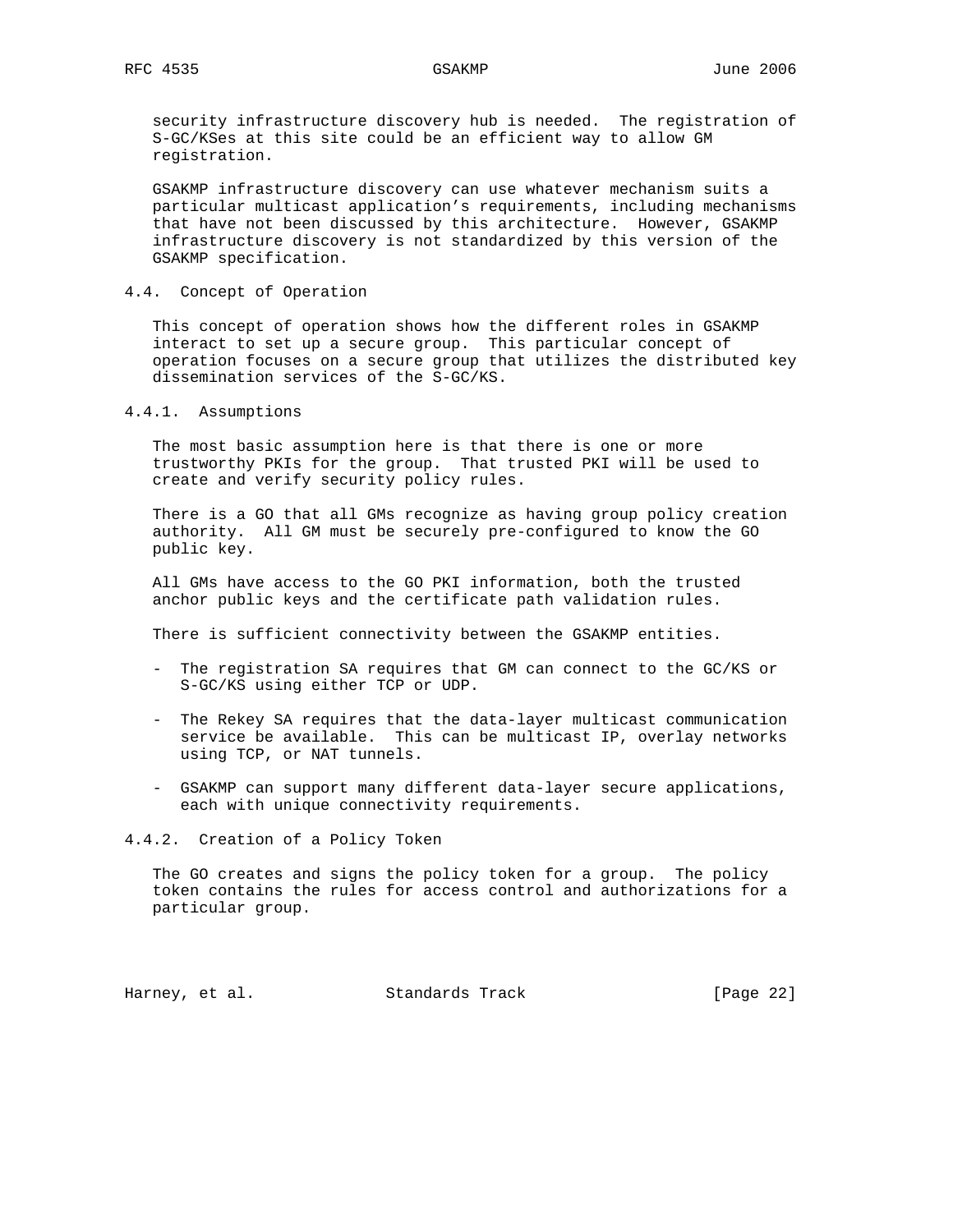The PT consists of the following information:

- Identification: This allows an unambiguous identification of the PT and the group.
- Access Control Rules: These rules specify who can have access to the group keys.
- Authorization Rules: These rules specify who can be a S-GC/KS.
- Mechanisms: These rules specify the security mechanisms that will be used by the group. This is necessary to ensure there is no weak link in the group security profile. For example, for IPsec, this could include SPD/SAD configuration data.
- Source authentication of the PT to the GO: The PT is a CMS signed object, and this allows all GMs to verify the PT.

4.4.3. Creation of a Group

 The PT is sent to a potential GC/KS. This can occur in several ways, and the method of transmittal is outside the scope of GSAKMP. The potential GC/KS will verify the GO signature on the PT to ensure that it comes from a trusted GO. Next, the GC/KS will verify that it is authorized to become the GC/KS, based on the authorization rules in the PT. Assuming that the GC/KS trusts the PT, is authorized to be a GC/KS, and is locally configured to become a GC/KS for a given group and the GO, then the GC/KS will create the keys necessary to start the group. The GC/KS will take whatever action is necessary (if any) to advertise its ability to distribute key for the group. The GC/KS will then listen for RTJs.

 The PT has a sequence number. Every time a PT is distributed to the group, the group members verify that the sequence number on the PT is increasing. The PT lifetime is not limited to a particular time interval, other than by the lifetimes imposed by some of its attributes (e.g., signature key lifetime). The current PT sequence number is downloaded to the GM in the "Key Download" message. Also, to avoid replay attacks, this sequence number is never reset to a lower value (i.e., rollover to zero) as long as the group identifier remains valid and in use. The GO MUST preserve this sequence number across re-boots.

Harney, et al. Standards Track [Page 23]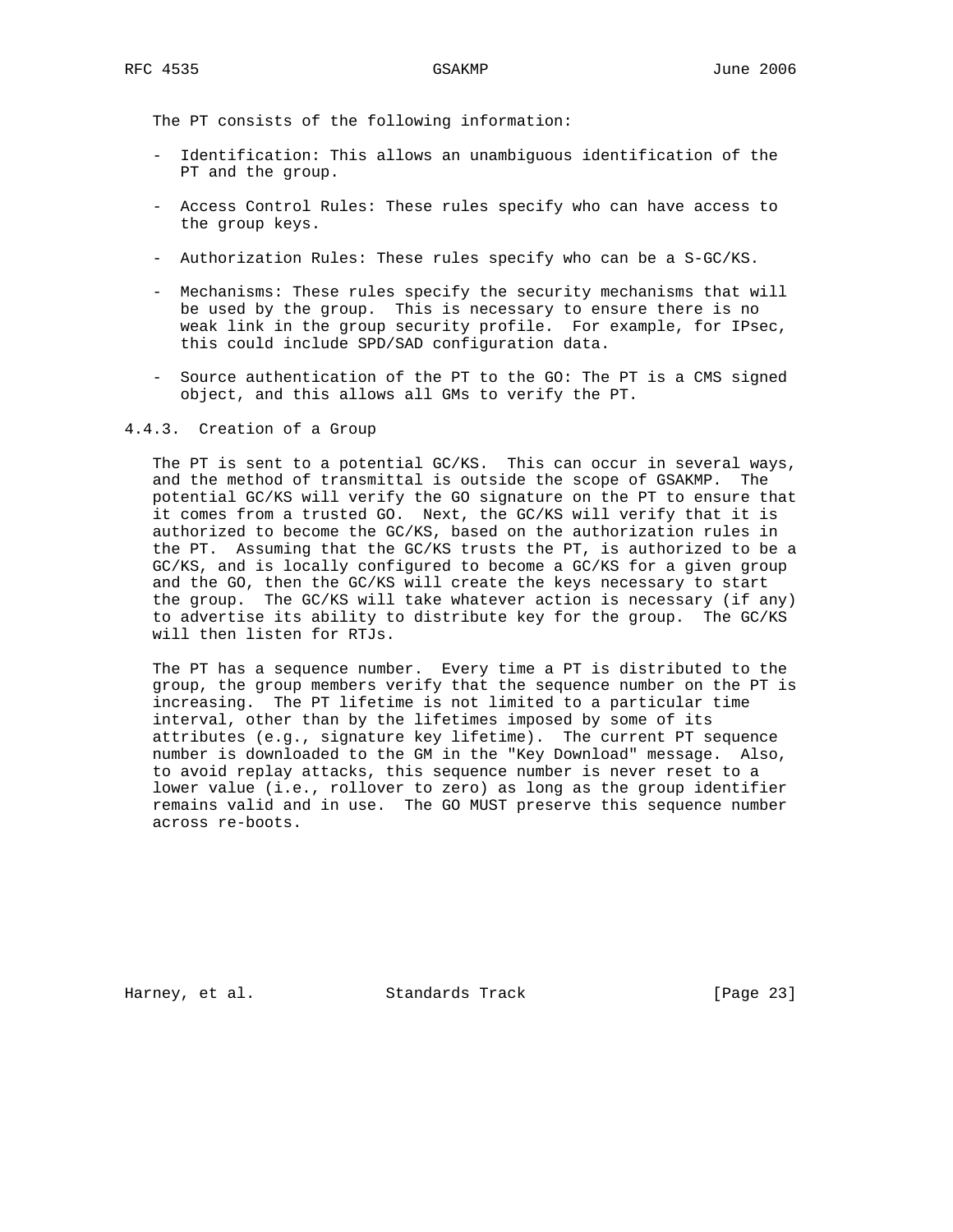# 4.4.4. Discovery of GC/KS

 Potential GMs will receive notice of the new group via some mechanism: announcement, Anycast, or registration look-up. The GM will send an RTJ to the GC/KS.

# 4.4.5. GC/KS Registration Policy Enforcement

 The GC/KS may or may not require cookies, depending on the DoS environment and the local configuration.

 Once the RTJ has been received, the GC/KS will verify that the GM is allowed to have access to the group keys. The GC/KS will then verify the signature on the RTJ to ensure it was sent by the claimed identity. If the checks succeed, the GC/KS will ready a Key Download message for the GM. If not, the GC/KS can notify the GM of a non security-relevant problem.

### 4.4.6. GM Registration Policy Enforcement

 Upon receipt of the Key Download message, the GM will verify the signature on the message. Then the GM will retrieve the PT from the Key Download message and verify that the GO created and signed the PT. Once the PT is verified as valid, the GM will verify that the GC/KS is authorized to distribute key for this group. Then the GM will verify that the mechanisms used in the group are available and acceptable for protection of the GMs data (assuming the GM is a data source). The GM will then accept membership in this group.

 The GM will then check to see if it is allowed to be a S-GC/KS for this group. If the GM is allowed to be a S-GC/KS AND the local GM configuration allows the GM to act as a S-GC/KS for this group, then the GM changes its operating state to S-GC/KS. The GO needs to assign the authority to become a S-GC/KS in a manner that supports the overall group integrity and operations.

# 4.4.7. Autonomous Distributed GSAKMP Operations

 In autonomous mode, each S-GC/KS operates a largely self-contained sub-group for which the Primary-GC/KS delegates the sub-group's membership management responsibility to the S-GC/KS. In general, the S-GC/KS locally handles each Group Member's registration and de-registration without any interaction with the Primary-GC/KS. Periodically, the Primary-GC/KS multicasts a Rekey Event message addressed only to its one or more S-GC/KS.

 After a S-GC/KS successfully processes a Rekey Event message from the Primary-GC/KS, the S-GC/KS transmits to its sub-group its own Rekey

Harney, et al. Standards Track [Page 24]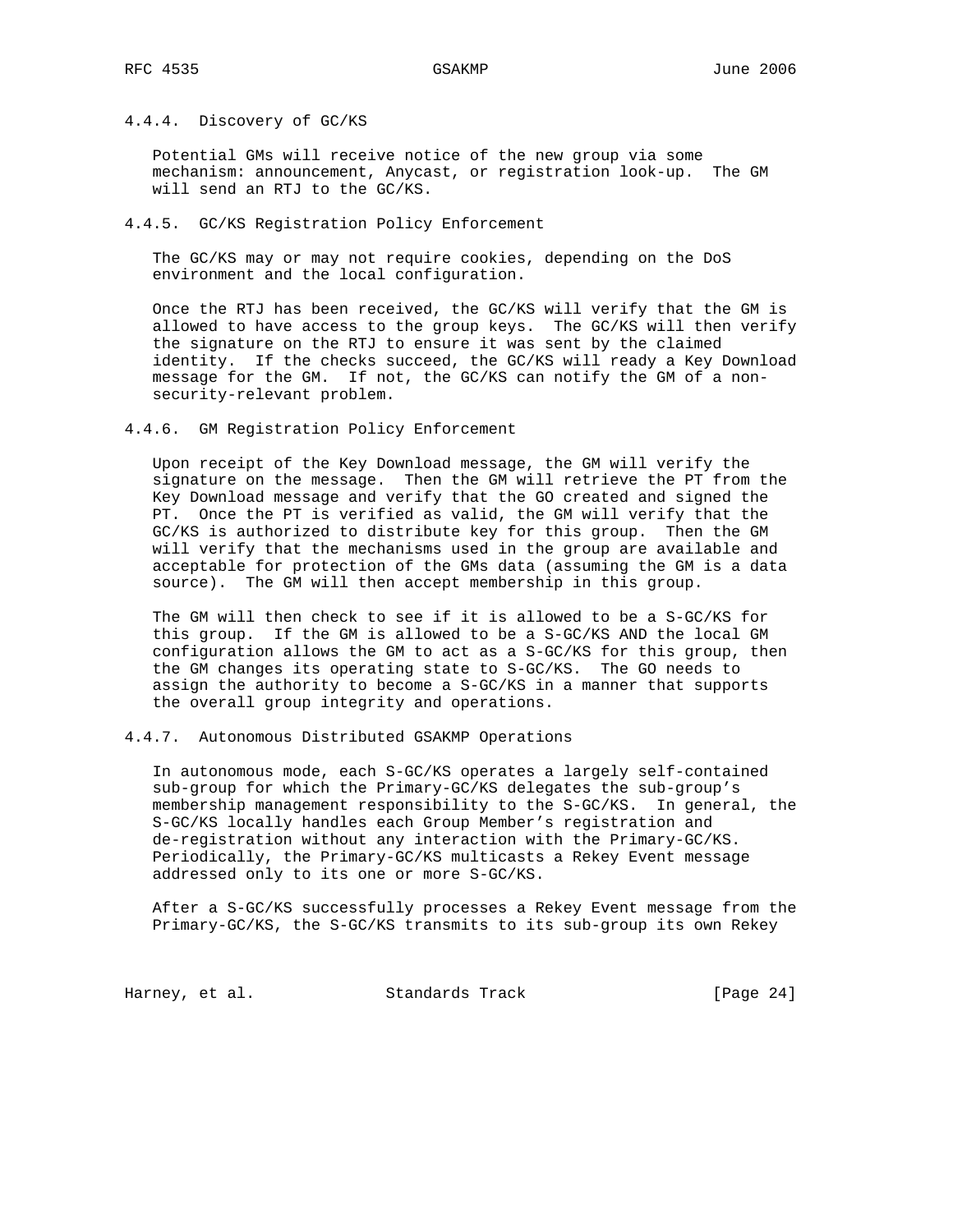Event message containing a copy of the group's new GTPK and policy token. The S-GC/KS encrypts its Rekey Event message's sub-group key management information using Logical Key Hierarchy or a comparable rekey protocol. The S-GC/KS uses the rekey protocol to realize forward and backward secrecy, such that only the authorized sub-group members can decrypt and acquire access to the new GTPK and policy token. The frequency at which the Primary-GC/KS transmits a Rekey Event message is a policy token parameter.

 For the special case of a S-GC/KS detecting an expelled or compromised group member, a mechanism is defined to trigger an immediate group rekey rather than wait for the group's rekey period to elapse. See below for details.

 Each S-GC/KS will be registered by the GC/KS as a management node with responsibility for GTPK distribution, access control policy enforcement, LKH tree creation, and distribution of LKH key arrays. The S-GC/KS will be registered into the primary LKH tree as an endpoint. Each S-GC/KS will hold an entire LKH key array for the GC's LKH key tree.

 For the purpose of clarity, the process of creating a distributed GSAKMP group will be explained in chronological order.

 First, the Group Owner will create a policy token that authorizes a subset of the group's membership to assume the role of S-GC/KS.

 The GO needs to ensure that the S-GC/KS rules in the policy token will be stringent enough to ensure trust in the S-GC/KSes. This policy token is handed off to the primary GC.

 The GC will create the GTPK and initial LKH key tree. The GC will then wait for a potential S-GC/KS to send a Request to Join (RTJ) message.

 A potential S-GC/KS will eventually send an RTJ. The GC will enforce the access control policy as defined in the policy token. The S-GC/KS will accept the role of S-GC/KS and create its own LKH key tree for its sub-group membership.

 The S-GC/KS will then offer registration services for the group. There are local management decisions that are optional to control the scope of group members that can be served by a S-GC/KS. These are truly local management issues that allow the administrators of an S-GC/KS to restrict service to potential GMs. These local controls do not affect the overall group security policy, as defined in the policy token.

Harney, et al. Standards Track [Page 25]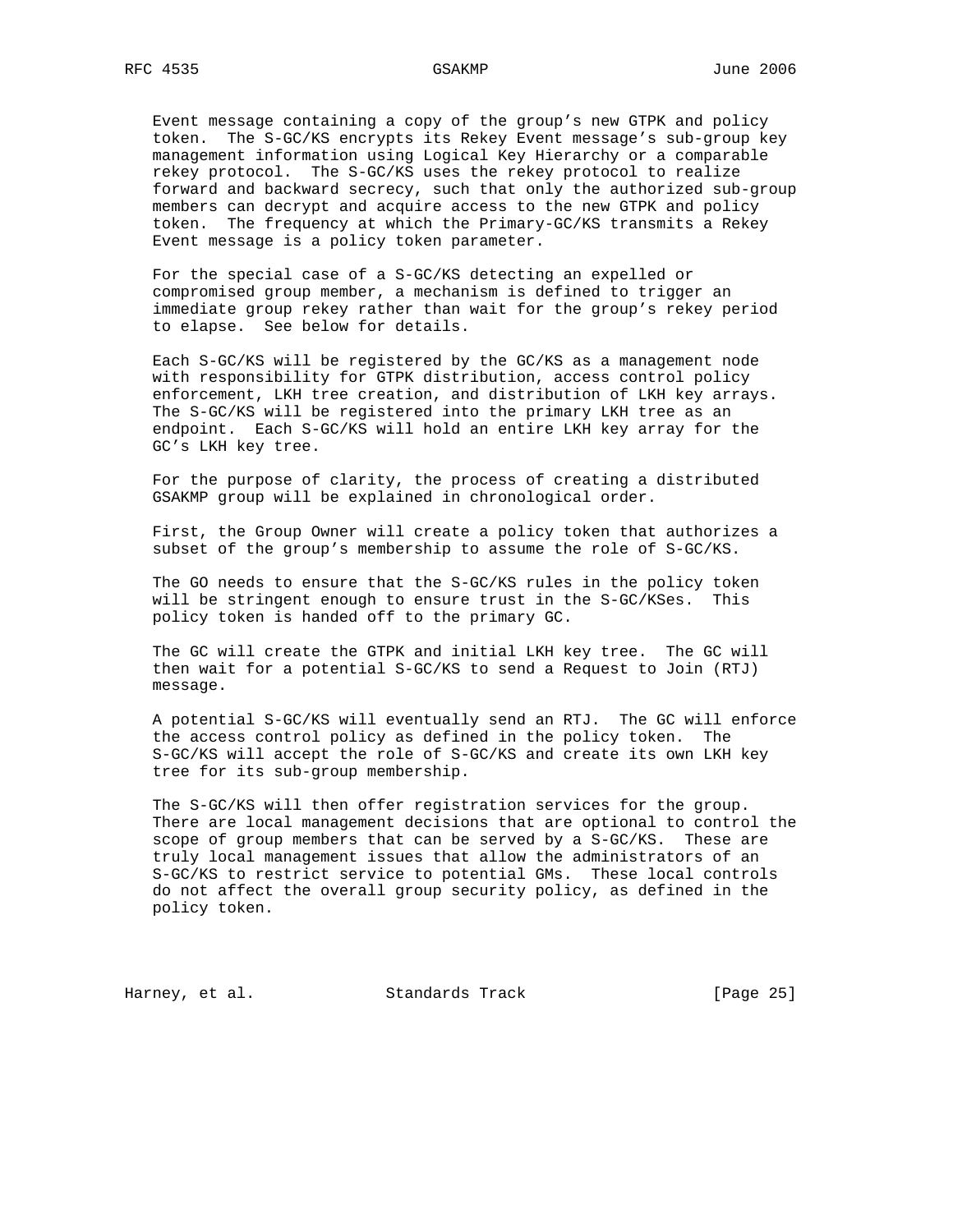A potential Group Member will send an RTJ to the S-GC/KS. The S-GC/KS will enforce the entire access control policy as defined in the PT. The GM will receive an LKH key array that corresponds to the LKH tree of the S-GC/KS. The key tree generated by the S-GC/KS is independent of the key tree generated by the GC/KS; they share no common keys.

 The GM then has the keys it needs to receive group traffic and be subject to rekey from the S-GC/KS. For the sake of this discussion, let's assume the GM is to be expelled from the group membership.

 The S-GC/KS will receive notification that the GM is to be expelled. This mechanism is outside the scope of this protocol.

 Upon notification that a GM that holds a key array within its LKH tree is to be expelled, the S-GC/KS does two things. First, the S-GC/KS initiates a de-registration exchange with the GC/KS identifying the member to be expelled. (The S-GC/KS proxies a Group Member's de-registration informing the GC/KS that the Group Member has been expelled from the group.) Second, the S-GC/KS will wait for a rekey action by the GC/KS. The immediacy of the rekey action by the GC/KS is a management decision at the GC/KS. Security is best served by quick expulsion of untrusted members.

 Upon receipt of the de-registration notification from the S-GC/KS, the GC/KS will register the member to be expelled. The GC/KS will then follow group procedure for initiating a rekey action (outside the scope of this protocol). The GC/KS will communicate to the GO the expelled member's information (outside the scope of this protocol). With this information, the GO will create a new PT for the group with the expelled GM identity added to the excluded list in the group's access control rules. The GO provides this new PT to the GC/KS for distribution with the Rekey Event Message.

 The GC/KS will send out a rekey operation with a new PT. The S-GC/KS will receive the rekey and process it. At the same time, all other S-GC/KSes will receive the rekey and note the excluded GM identity. All S-GC/KSes will review local identities to ensure that the excluded GM is not a local member. If it is, then the S-GC/KS will create a rekey message. The S-GC/KSes must always create a rekey message, whether or not the expelled Group Member is a member of their subtrees.

 The S-GC/KS will then create a local rekey message. The S-GC/KS will send the wrapped Group TPK to all members of its local LKH tree, except the excluded member(s).

Harney, et al. Standards Track [Page 26]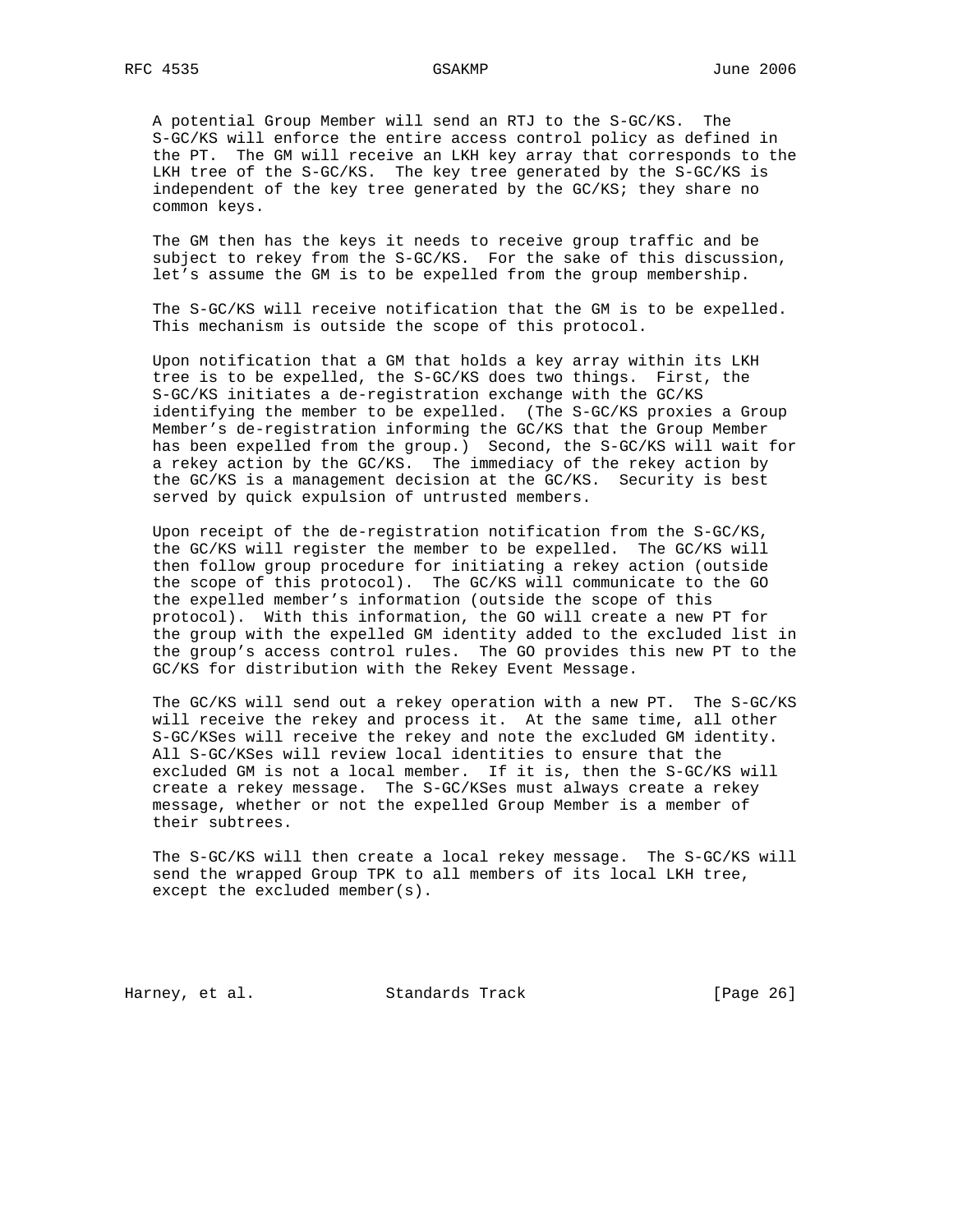## 5. Group Life Cycle

 The management of a cryptographic group follows a life cycle: group definition, group establishment, and security-relevant group maintenance. Group definition involves defining the parameters necessary to support a secure group, including its policy token. Group establishment is the process of granting access to new members. Security-relevant group maintenance messages include rekey, policy changes, member deletions, and group destruction. Each of these life cycle phases is discussed in the following sections.

 The use and processing of the optional Vendor ID payload for all messages can be found in Section 7.10.

# 5.1. Group Definition

 A cryptographic group is established to support secure communications among a group of individuals. The activities necessary to create a policy token in support of a cryptographic group include:

- Determine Access Policy: identify the entities that are authorized to receive the group key.
- Determine Authorization Policy: identify which entities are authorized to perform security-relevant actions, including key dissemination, policy creation, and initiation of security management actions.
- Determine Mechanisms: define the algorithms and protocols used by GSAKMP to secure the group.
- Create Group Policy Token: format the policies and mechanisms into a policy token, and apply the GO signature.

### 5.2. Group Establishment

 GSAKMP Group Establishment consists of three mandatory-to-implement messages: the Request to Join, the Key Download, and the Key Download Ack/Failure. The exchange may also include two OPTIONAL error messages: the Request to Join Error and the Lack\_of\_Ack messages. Operation using the mandatory messages only is referred to as "Terse Mode", while inclusion of the error messaging is referred to as "Verbose Mode". GSAKMP implementations MUST support Terse Mode and MAY support Verbose Mode. Group Establishment is discussed in Section 5.2.1.

Harney, et al. Standards Track [Page 27]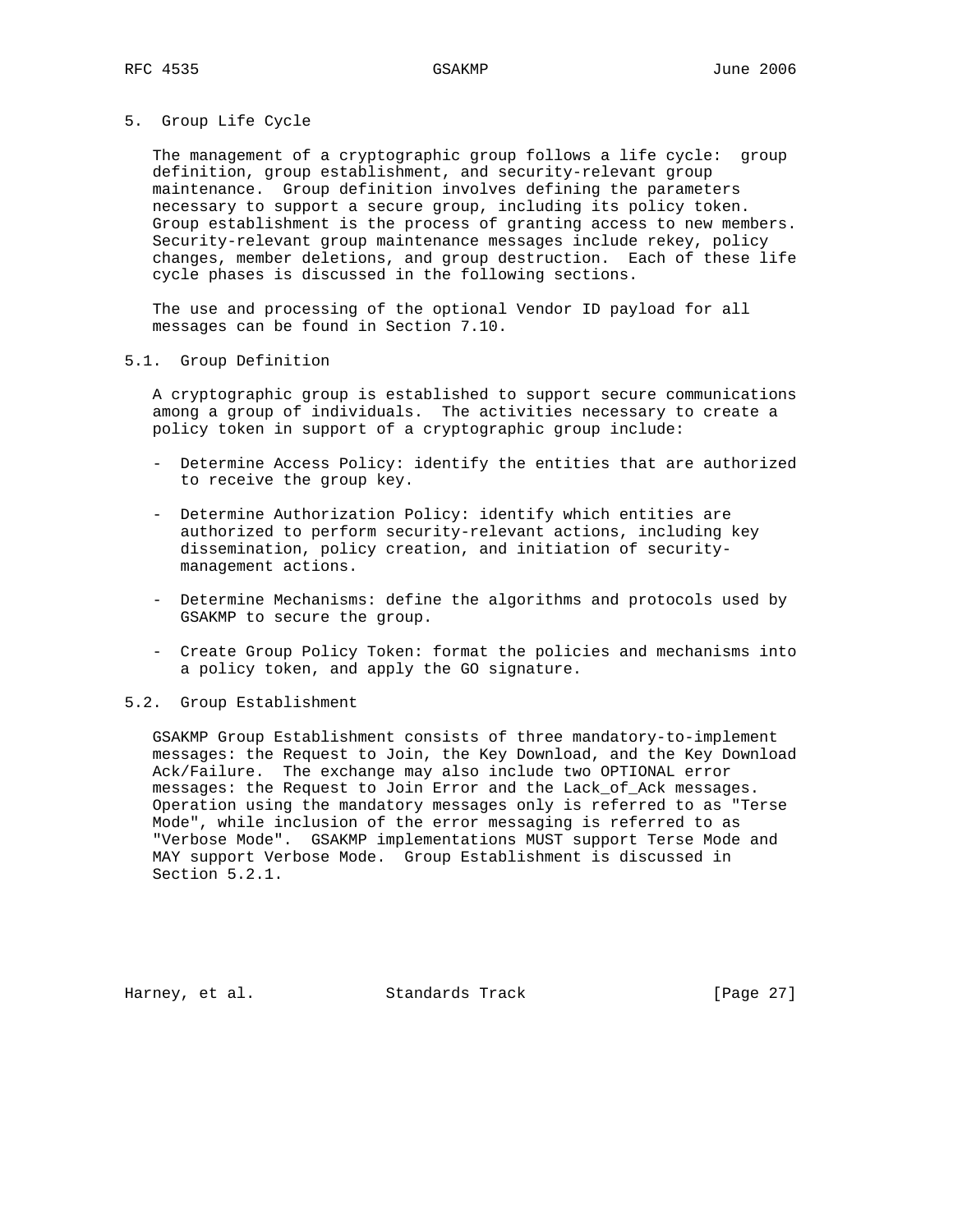A group is set in Terse or Verbose Mode by a policy token parameter. All (S-)GC/KSes in a Verbose Mode group MUST support Verbose Mode. GSAKMP allows Verbose Mode groups to have GMs that do not support Verbose Mode. Candidate GMs that do not support Verbose Mode and receive a RTJ-Error or Lack-of-Ack message must handle these messages gracefully. Additionally, a GM will not know ahead of time that it is interacting with the (S-)GC/KS in Verbose or Terse Mode until the policy token is received.

 For denial of service protection, a Cookie Exchange MAY precede the Group Establishment exchange. The Cookie Exchange is described in Section 5.2.2.

 Regardless of mode, any error message sent between component members indicates the first error encountered while processing the message.

### 5.2.1. Standard Group Establishment

 After the out-of-band receipt of a policy token, a potential Group Controller Key Server (GC/KS) verifies the token and its eligibility to perform GC/KS functionality. It is then permitted to create any needed group keys and begin to establish the group.

 The GSAKMP Ladder Diagram, Figure 1, illustrates the process of establishing a cryptographic group. The left side of the diagram represents the actions of the GC/KS. The right side of the diagram represents the actions of the GMs. The components of each message shown in the diagram are presented in Sections 5.2.1.1 through 5.2.1.5.

| CONTROLLER            | Mandatory/ MESSAGE<br>Optional |                                                | <b>MEMBER</b>                  |
|-----------------------|--------------------------------|------------------------------------------------|--------------------------------|
|                       |                                | !<-M-----------Request to Join-------------!   |                                |
| <process> !</process> |                                |                                                |                                |
| $<$ RTJ $>$           |                                |                                                |                                |
|                       |                                | !--M----------Key Download--------------->!    |                                |
|                       |                                |                                                | ! <process keydl=""></process> |
|                       |                                | !--0-------Request to Join Error--------->! or |                                |
|                       |                                |                                                | ! <proc rtj-err=""></proc>     |
|                       |                                | $!<$ -M----Key Download - Ack/Failure--------! |                                |
| <process>!</process>  |                                |                                                |                                |
| $<$ KeyDL-A/F>!       |                                |                                                |                                |
|                       |                                | !--0------Lack of Acknowledgement-------->!    |                                |
|                       |                                |                                                | ! <proc loa=""></proc>         |
|                       |                                | !<=======SHARED KEYED GROUP SESSION======>!    |                                |
|                       |                                |                                                |                                |

Figure 1: GSAKMP Ladder Diagram

Harney, et al. Standards Track [Page 28]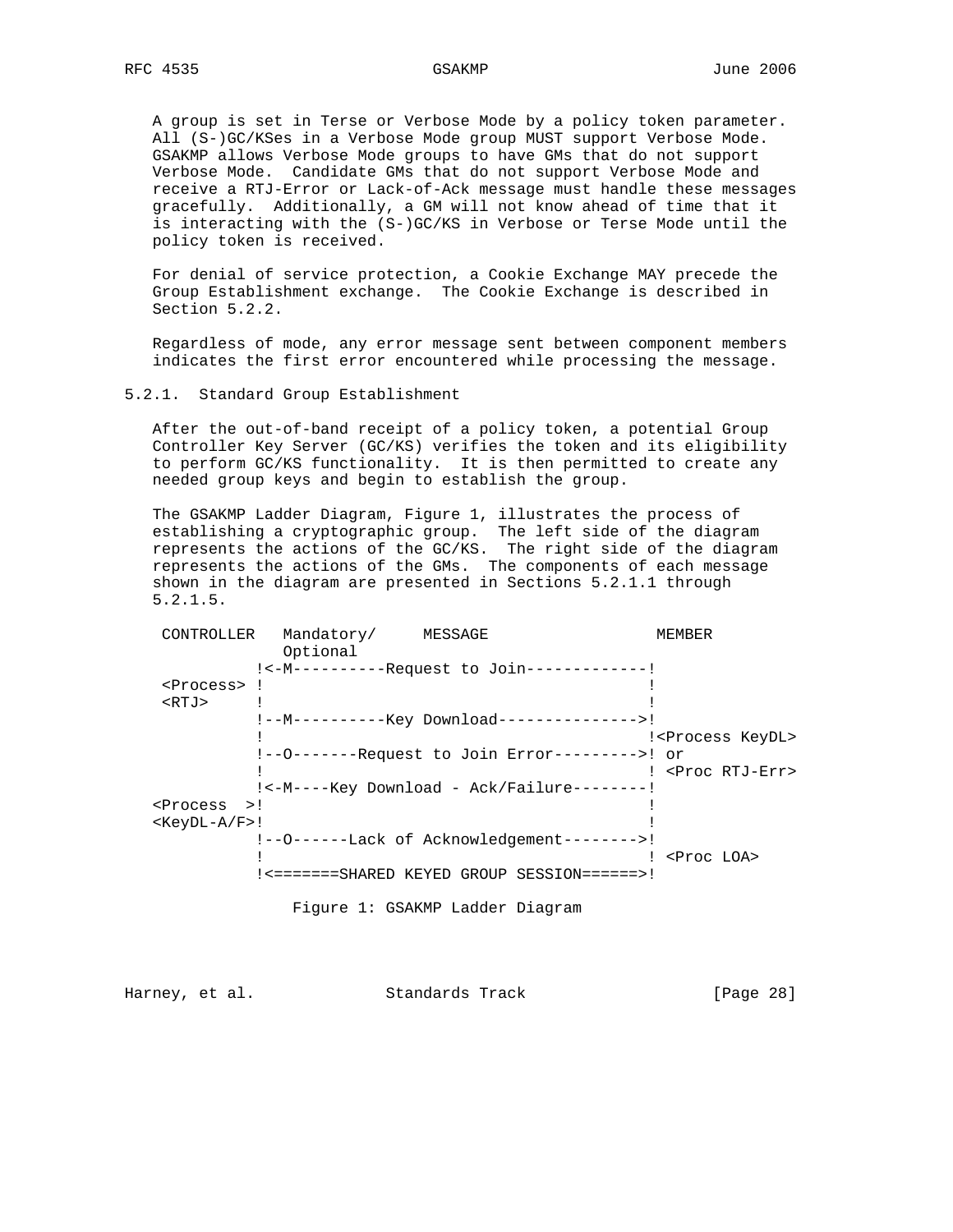The Request to Join message is sent from a potential GM to the GC/KS to request admission to the cryptographic group. The message contains key creation material, freshness data, an optional selection of mechanisms, and the signature of the GM.

 The Key Download message is sent from the GC/KS to the GM in response to an accepted Request to Join. This GC/KS-signed message contains the identifier of the GM, freshness data, key creation material, encrypted keys, and the encrypted policy token. The policy token is used to facilitate well-ordered group creation and MUST include the group's identification, group permissions, group join policy, group controller key server identity, group management information, and digital signature of the GO. This will allow the GM to determine whether group policy is compatible with local policy.

 The Request to Join Error message is sent from the GC/KS to the GM in response to an unaccepted Request to Join. This message is not signed by the GC/KS for two reasons: 1) the GM, at this point, has no knowledge of who is authorized to act as a GC/KS, and so the signature would thus be meaningless to the GM, and 2) signing responses to denied join requests would provide a denial of service potential. The message contains an indication of the error condition. The possible values for this error condition are: Invalid-Payload-Type, Invalid-Version, Invalid-Group-ID, Invalid- Sequence-ID, Payload-Malformed, Invalid-ID-Information, Invalid- Certificate, Cert-Type-Unsupported, Invalid-Cert-Authority, Authentication-Failed, Certificate-Unavailable, Unauthorized-Request, Prohibited-by-Group-Policy, and Prohibited-by-Locally-Configured- Policy.

 The Key Download Ack/Failure message indicates Key Download receipt status at the GM. It is a GM-signed message containing freshness data and status.

 The Lack\_of\_Ack message is sent from the GC/KS to the GM in response to an invalid or absent Key Download Ack/Failure message. The signed message contains freshness and status data and is used to warn the GM of impending eviction from the group if a valid Key Download Ack/Failure is not sent. Eviction means that the member will be excluded from the group after the next Rekey Event. The policy of when a particular group needs to rekey itself is stated in the policy token. Eviction is discussed further in Section 5.3.2.1.

 For the following message structure sections, details about payload format and processing can be found in Section 7. Each message is identified by its exchange type in the header of the message. Nonces MUST be present in the messages unless synchronization time is available to the system.

Harney, et al. Standards Track [Page 29]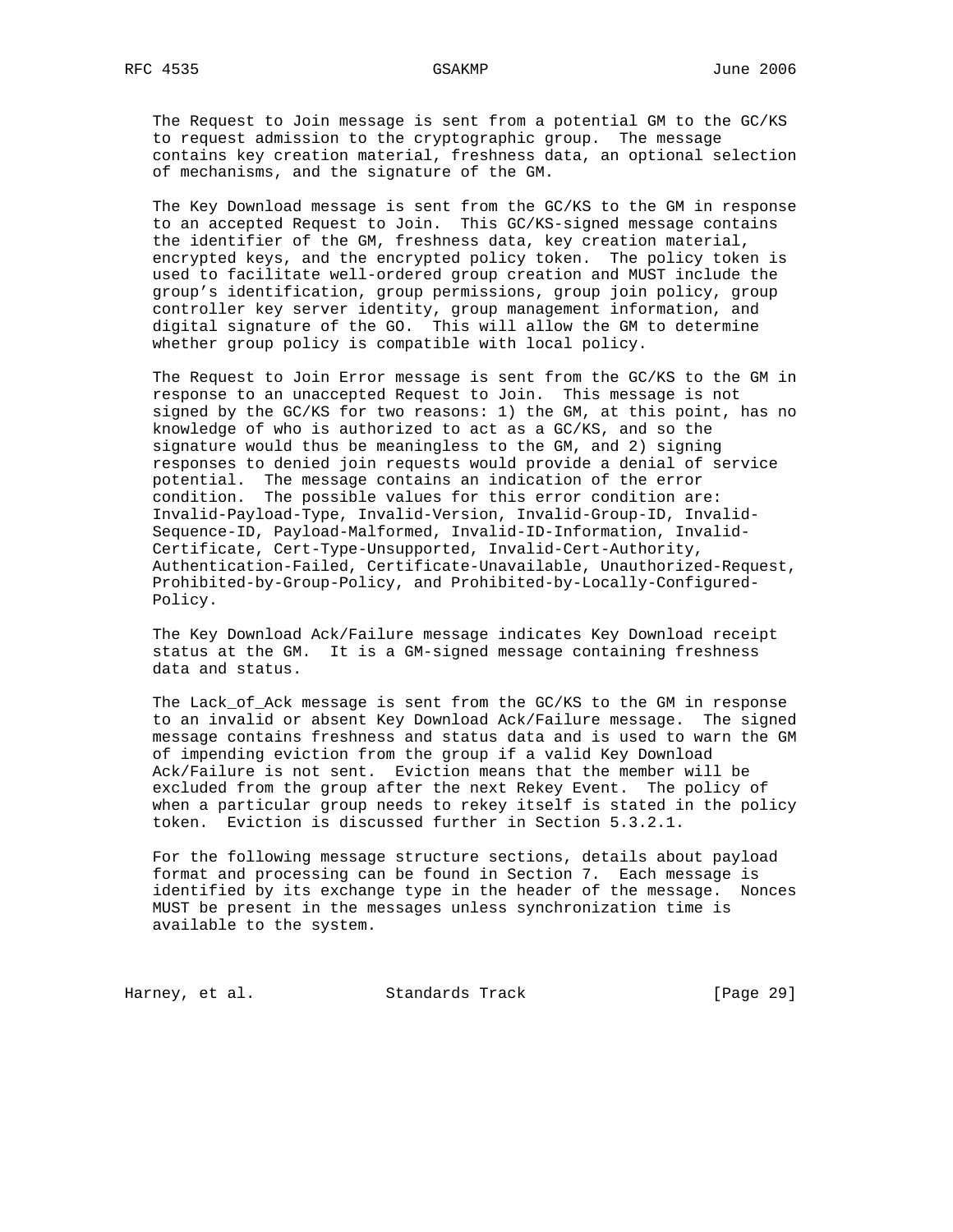# 5.2.1.1. Request to Join

The exchange type for Request to Join is eight (8).

The components of a Request to Join Message are shown in Table 1.

Table 1: Request to Join (RTJ) Message Definition

| Message Name<br>Dissection            | : Request to Join (RTJ)<br>: {HDR-GrpID, Key Creation, Nonce_I, [VendorID],<br>: [Notif_Mechanism_Choices], [Notif_Cookie],<br>: [Notif_IPValue]} SigM, [Cert] |
|---------------------------------------|----------------------------------------------------------------------------------------------------------------------------------------------------------------|
|                                       | Payload Types : GSAKMP Header, Key Creation, [Nonce], [Vendor<br>ID], Signature, [Certificate], [Notifications]                                                |
| SigM<br>Cert<br>$\{\}$ SigX<br>$\Box$ | : Signature of Group Member<br>: Necessary Certificates, zero or more<br>: Indicates fields used in Signature<br>: Indicate an optional data item              |

 As shown by Figure 1, a potential GM MUST generate and send an RTJ message to request permission to join the group. At a minimum, the GM MUST be able to manually configure the destination for the RTJ. As defined in the dissection of the RTJ message, this message MUST contain a Key Creation payload for KEK determination. A Nonce payload MUST be included for freshness and the Nonce\_I value MUST be saved for potential later use. The GC/KS will use this supplied nonce only if the policy token for this group defines the use of nonces versus synchronization time. An OPTIONAL Notification payload of type Mechanism Choices MAY be included to identify the mechanisms the GM wants to use. Absence of this payload will cause the GC/KS to select appropriate default policy-token-specified mechanisms for the Key Download.

 In response, the GC/KS accepts or denies the request based on local configuration. <Process RTJ> indicates the GC/KS actions that will determine if the RTJ will be acted upon. The following checks SHOULD be performed in the order presented.

 In this procedure, the GC/KS MUST verify that the message header is properly formed and confirm that this message is for this group by checking the value of the GroupID. If the header checks pass, then the identity of the sender is extracted from the Signature payload. This identity MUST be used to perform access control checks and find the GMs credentials (e.g., certificate) for message verification. It MUST also be used in the Key Download message. Then, the GC/KS will verify the signature on the message to ensure its authenticity. The

Harney, et al. Standards Track [Page 30]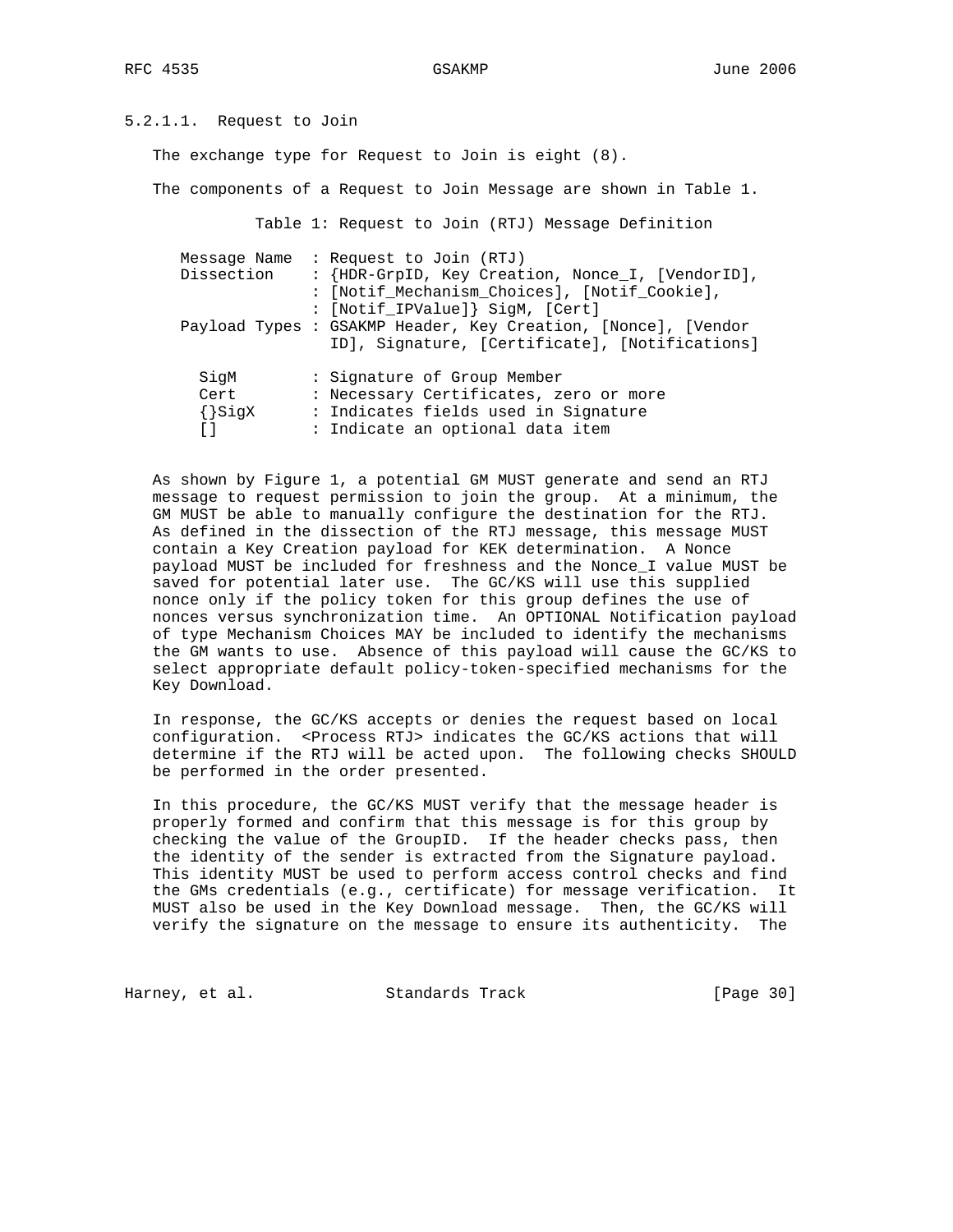GC/KS MUST use verified and trusted authentication material from a known root. If the message signature verifies, the GC/KS then confirms that all required payloads are present and properly formatted based upon the mechanisms announced and/or requested. If all checks pass, the GC/KS will create and send the Key Download message as described in Section 5.2.1.2.

 If the GM receives no response to the RTJ within the GM's locally configured timeout value, the GM SHOULD resend the RTJ message up to three (3) times.

 NOTE: At any one time, a GC/KS MUST process no more than one (1) valid RTJ message from a given GM per group until its pending registration protocol exchange concludes.

 If any error occurs during RTJ message processing, and the GC/KS is running in Terse Mode, the registration session MUST be terminated, and all saved state information MUST be cleared.

 The OPTIONAL Notification payload of type Cookie is discussed in Section 5.2.2.

 The OPTIONAL Notification payload of type IPValue may be used for the GM to convey a specific IP value to the GC/KS.

5.2.1.2. Key Download

The exchange type for Key Download is nine (9).

The components of a Key Download Message are shown in Table 2:

Table 2: Key Download (KeyDL) Message Definition

| Dissection  | Message Name : Key Download (KeyDL)<br>: {HDR-GrpID, Member ID, [Nonce_R, Nonce_C], Key<br>Creation, (Policy Token)*, (Key Download)*,<br>[VendorID]} SigC, [Cert]<br>Payload Types : GSAKMP Header, Identification, [Nonce], Key<br>Creation, Policy Token, Key Download, [Vendor |
|-------------|------------------------------------------------------------------------------------------------------------------------------------------------------------------------------------------------------------------------------------------------------------------------------------|
|             | ID], Signature, [Certificate]                                                                                                                                                                                                                                                      |
| SigC        | : Signature of Group Controller Key Server                                                                                                                                                                                                                                         |
| Cert        | : Necessary Certificates, zero or more                                                                                                                                                                                                                                             |
| $\{\}$ SigX | : Indicates fields used in Signature                                                                                                                                                                                                                                               |
| $\lceil$ 1  | : Indicate an optional data item                                                                                                                                                                                                                                                   |
| (data)*     | : Indicates encrypted information                                                                                                                                                                                                                                                  |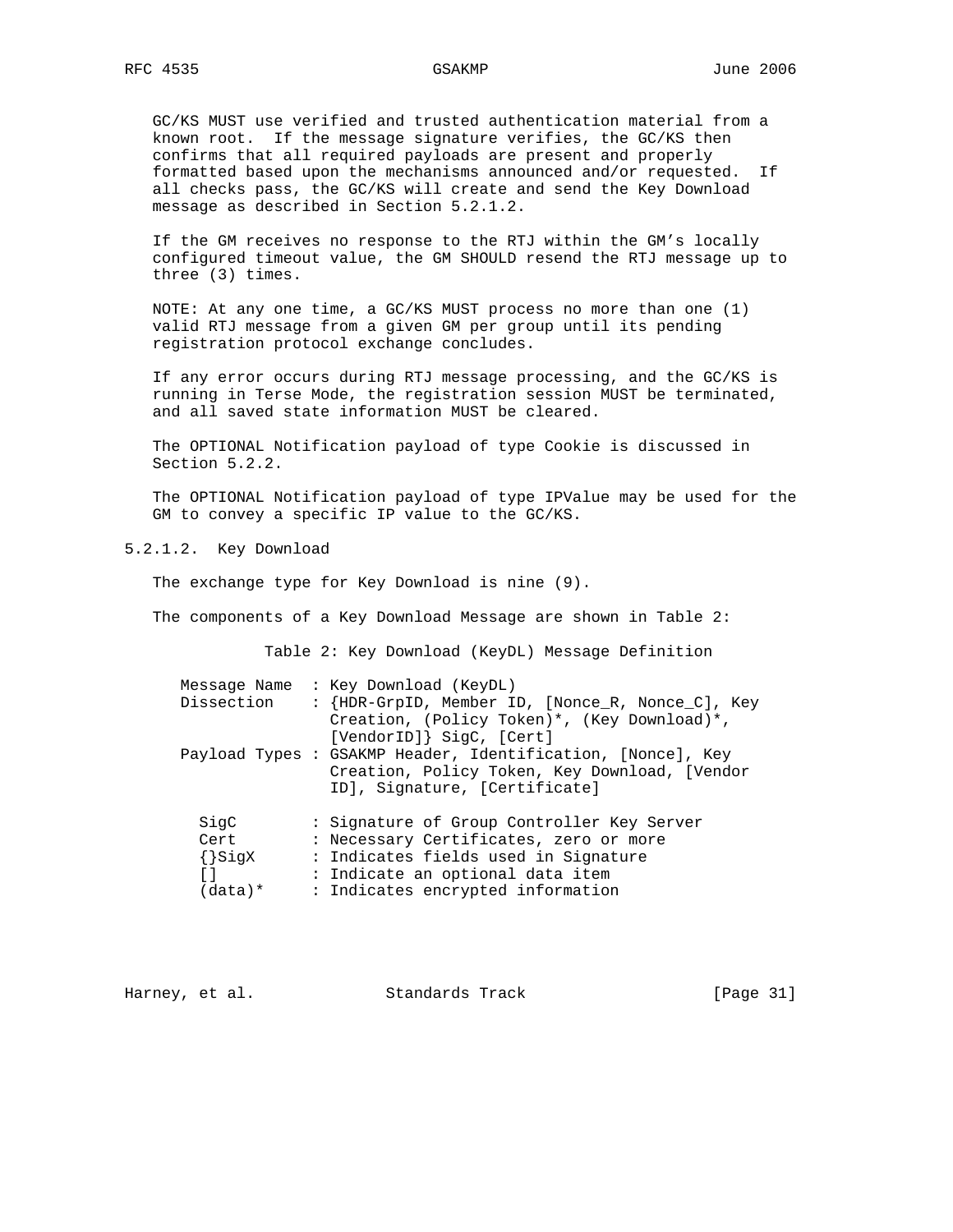In response to a properly formed and verified RTJ message, the GC/KS creates and sends the KeyDL message. As defined in the dissection of the message, this message MUST contain payloads to hold the following information: GM identification, Key Creation material, encrypted policy token, encrypted key information, and signature information. If synchronized time is not available, the Nonce payloads MUST be included in the message for freshness.

 If present, the nonce values transmitted MUST be the GC/KS's generated Nonce\_R value and the combined Nonce\_C value that was generated by using the GC/KS's Nonce\_R value and the Nonce\_I value received from the GM in the RTJ.

 If two-party key determination is used, the key creation material supplied by the GM and/or the GC/KS will be used to generate the key. Generation of this key is dependent on the key exchange, as defined in Section 7.11, "Key Creation Payload". The policy token and key material are encrypted in the generated key.

The GM MUST be able to process the Key Download message. <Process KeyDL> indicates the GM actions that will determine how the Key Download message will be acted upon. The following checks SHOULD be performed in the order presented.

 In this procedure, the GM will verify that the message header is properly formed and confirm that this message is for this group by checking the value of the GroupID. If the header checks pass, the GM MUST confirm that this message was intended for itself by comparing the Member ID in the Identification payload to its identity.

 After identification confirmation, the freshness values are checked. If using nonces, the GM MUST use its saved Nonce\_I value, extract the received GC/KS Nonce\_R value, compute the combined Nonce\_C value, and compare it to the received Nonce\_C value. If not using nonces, the GM MUST check the timestamp in the Signature payload to determine if the message is new.

 After freshness is confirmed, the signature MUST be verified to ensure its authenticity. The GM MUST use verified and trusted authentication material from a known root. If the message signature verifies, the key creation material is extracted from the Key Creation payload to generate the KEK. This KEK is then used to decrypt the policy token data. The signature on the policy token MUST be verified. Access control checks MUST be performed on both the GO and the GC/KS to determine both their authorities within this group. After all these checks pass, the KEK can then be used to

Harney, et al. Standards Track [Page 32]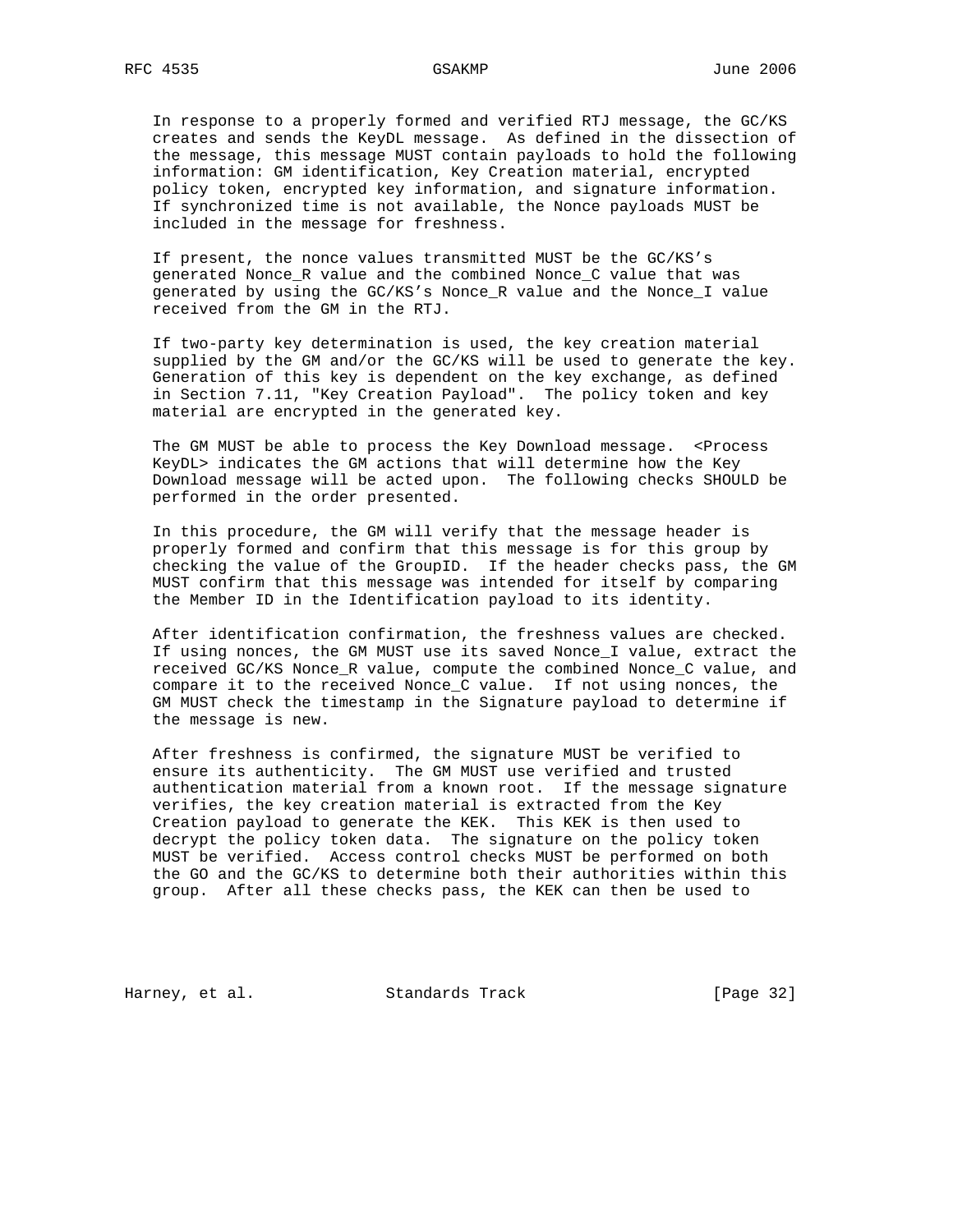decrypt and process the key material from the Key Download payload. If all is successful, the GM will create and send the Key Download - Ack/Failure message as described in Section 5.2.1.4.

 The Policy Token and Key Download Payloads are sent encrypted in the KEK generated by the Key Creation Payload information using the mechanisms defined in the group announcement. This guarantees that the sensitive policy and key data for the group and potential rekey data for this individual cannot be read by anyone but the intended recipient.

 If any error occurs during KeyDL message processing, regardless of whether the GM is in Terse or Verbose Mode, the registration session MUST be terminated, the GM MUST send a Key Download - Ack/Failure message, and all saved state information MUST be cleared. If in Terse Mode, the Notification Payload will be of type NACK to indicate termination. If in Verbose Mode, the Notification Payload will contain the type of error encountered.

5.2.1.3. Request to Join Error

The exchange type for Request to Join Error is eleven (11).

 The components of the Request to Join Error Message are shown in Table 3:

Table 3: Request to Join Error (RTJ-Err) Message Definition

 Message Name : Request to Join Error (RTJ-Err) Dissection : {HDR-GrpID, [Nonce\_I], Notification, [VendorID]} Payload Types : GSAKMP Header, [Nonce] Notification, [Vendor ID]

 In response to an unacceptable RTJ, the GC/KS MAY send a Request to Join Error (RTJ-Err) message containing an appropriate Notification payload. Note that the RTJ-Err message is not a signed message for the following reasons: the lack of awareness on the GM's perspective of who is a valid GC/KS as well as the need to protect the GC/KS from signing messages and using valuable resources. Following the sending of an RTJ-Err, the GC/KS MUST terminate the session, and all saved state information MUST be cleared.

 Upon receipt of an RTJ-Err message, the GM will validate the following: the GroupID in the header belongs to a group to which the GM has sent an RTJ, and, if present, the Nonce\_I matches a Nonce\_I sent in an RTJ to that group. If the above checks are successful, the GM MAY terminate the state associated with that GroupID and

Harney, et al. Standards Track [Page 33]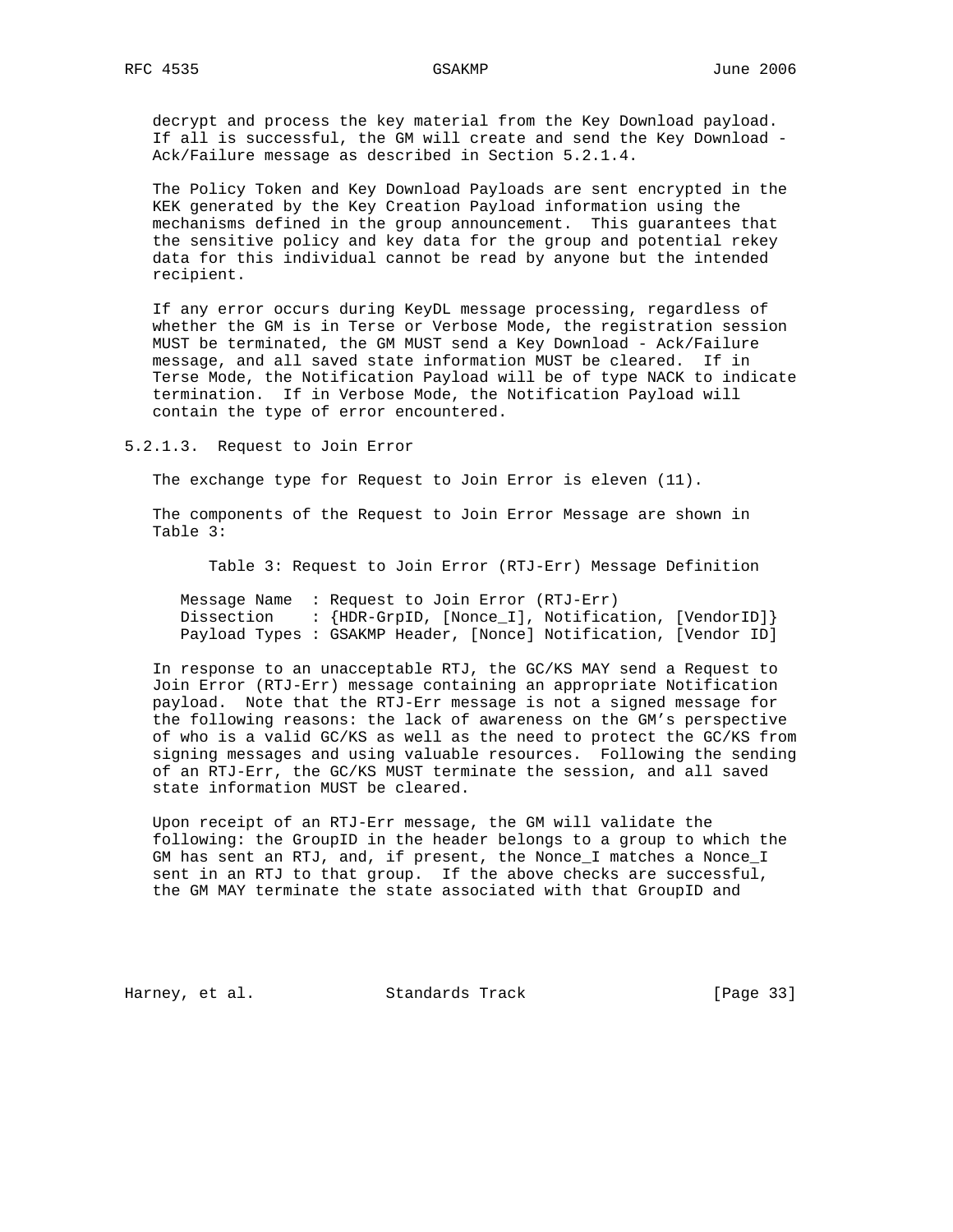nonce. The GM SHOULD be capable of receiving a valid KeyDownload message for that GroupID and nonce after receiving an RTJ-Err for a locally configured amount of time.

5.2.1.4. Key Download - Ack/Failure

The exchange type for Key Download - Ack/Failure is four (4).

 The components of the Key Download - Ack/Failure Message are shown in Table 4:

Table 4: Key Download - Ack/Failure (KeyDL-A/F) Message Definition

|             | Message Name : Key Download - Ack/Failure (KeyDL-A/F)         |
|-------------|---------------------------------------------------------------|
| Dissection  | : {HDR-GrpID, [Nonce_C], Notif_Ack, [VendorID]}SigM           |
|             | Payload Types : GSAKMP Header, [Nonce], Notification, [Vendor |
|             | ID], Signature                                                |
| SiqM        | : Signature of Group Member                                   |
| $\{\}$ SiqX | : Indicates fields used in Signature                          |

 In response to a properly processed KeyDL message, the GM creates and sends the KeyDL-A/F message. As defined in the dissection of the message, this message MUST contain payloads to hold the following information: Notification payload of type Acknowledgement (ACK) and signature information. If synchronized time is not available, the Nonce payload MUST be present for freshness, and the nonce value transmitted MUST be the GM's generated Nonce\_C value. If the GM does not receive a KeyDL message within a locally configured amount of time, the GM MAY send a new RTJ. If the GM receives a valid LOA (see Section 5.2.1.5) message from the GC/KS before receipt of a KeyDL message, the GM SHOULD send a KeyDL-A/F message of type NACK followed by a new RTJ.

The  $GC/KS$  MUST be able to process the  $KeyDL-A/F$  message. <Process KeyDL-A/F> indicates the GC/KS actions that will determine how the KeyDL-A/F message will be acted upon. The following checks SHOULD be performed in the order presented.

 In this procedure, the GC/KS will verify that the message header is properly formed and confirm that this message is for this group by checking the value of the GroupID. If the header checks pass, the GC/KS MUST check the message for freshness. If using nonces, the GC/KS MUST use its saved Nonce\_C value and compare it for equality with the received Nonce\_C value. If not using nonces, the GC/KS MUST check the timestamp in the Signature payload to determine if the message is new. After freshness is confirmed, the signature MUST be verified to ensure its authenticity. The GC/KS MUST use verified and trusted authentication material from a known root. If the message

Harney, et al. Standards Track [Page 34]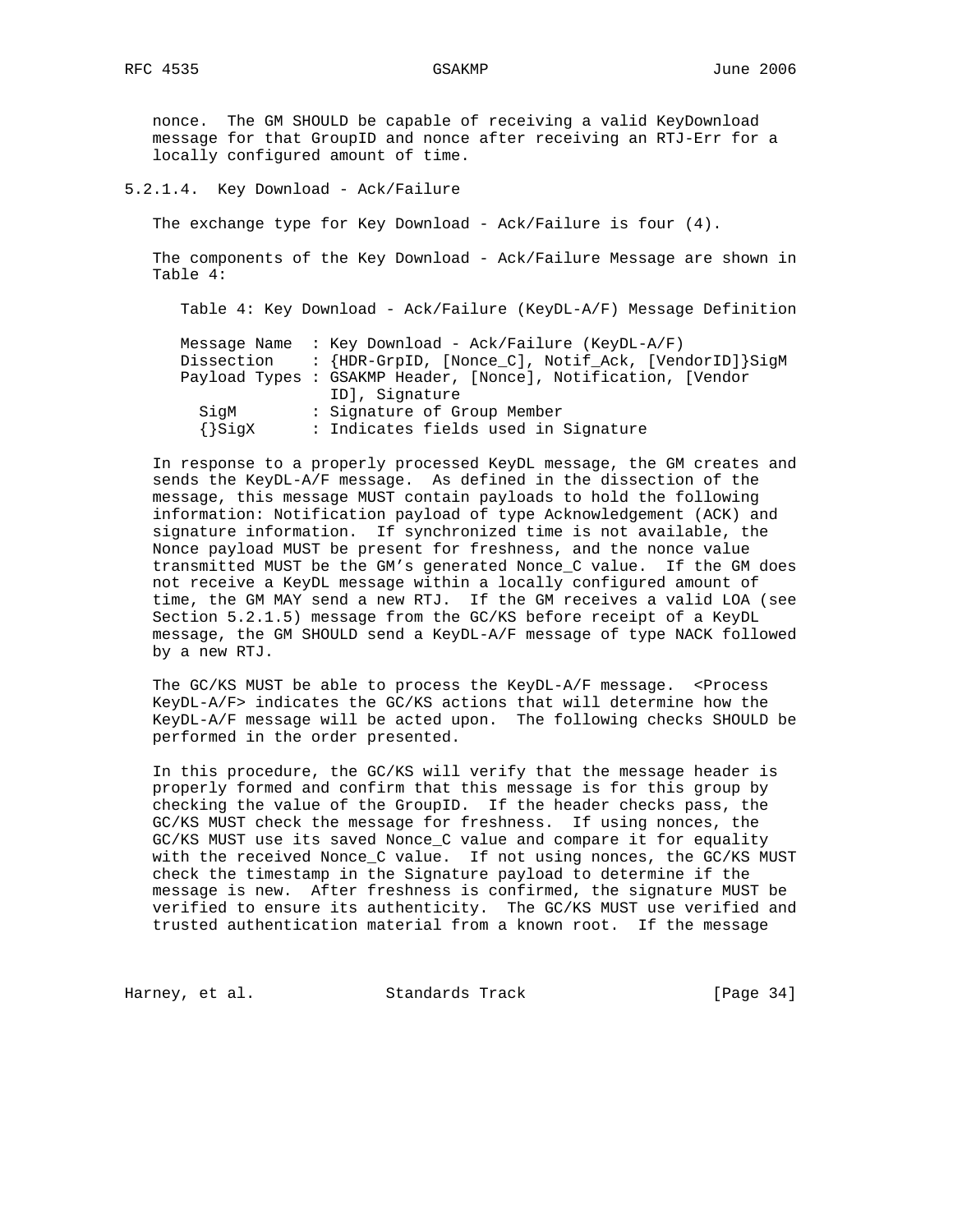signature verifies, the GC/KS processes the Notification payload. If the notification type is of type ACK, then the registration has completed successfully, and both parties SHOULD remove state information associated with this GM's registration.

 If the GC/KS does not receive a KeyDL-A/F message of proper form or is unable to correctly process the KeyDL-A/F message, the Notification payload type is any value except ACK; or if no KeyDL-A/F message is received within the locally configured timeout, the GC/KS MUST evict this GM from the group in the next policy-defined Rekey Event. The GC/KS MAY send the OPTIONAL Lack\_of\_Ack message if running in Verbose Mode as defined in Section 5.2.1.5.

5.2.1.5. Lack of Ack

The exchange type for Lack of Ack is twelve (12).

The components of a Lack of Ack Message are shown in Table 5:

Table 5: Lack of Ack (LOA) Message Definition

| Dissection                  | Message Name : Lack of Ack (LOA)<br>: {HDR-GrpID, Member ID, [Nonce_R, Nonce_C],<br>Notification, [VendorID]} SigC, [Cert]                                       |
|-----------------------------|------------------------------------------------------------------------------------------------------------------------------------------------------------------|
|                             | Payload Types : GSAKMP Header, Identification, [Nonce],<br>Notification, [Vendor ID], Signature,<br>[Certificate]                                                |
| SigC<br>Cert<br>$\{\}$ SigX | : Signature of Group Controller Key Server<br>: Necessary Certificates, zero or more<br>: Indicates fields used in Signature<br>: Indicate an optional data item |

 If the GC/KS's local timeout value expires prior to receiving a KeyDL-A/F from the GM, the GC/KS MAY create and send a LOA message to the GM. As defined in the dissection of the message, this message MUST contain payloads to hold the following information: GM identification, Notification of error, and signature information.

 If synchronized time is not available, the Nonce payloads MUST be present for freshness, and the nonce values transmitted MUST be the GC/KS's generated Nonce\_R value and the combined Nonce\_C value which was generated by using the GC/KS's Nonce\_R value and the Nonce\_I value received from the GM in the RTJ. These values were already generated during the Key Download message phase.

Harney, et al. Standards Track [Page 35]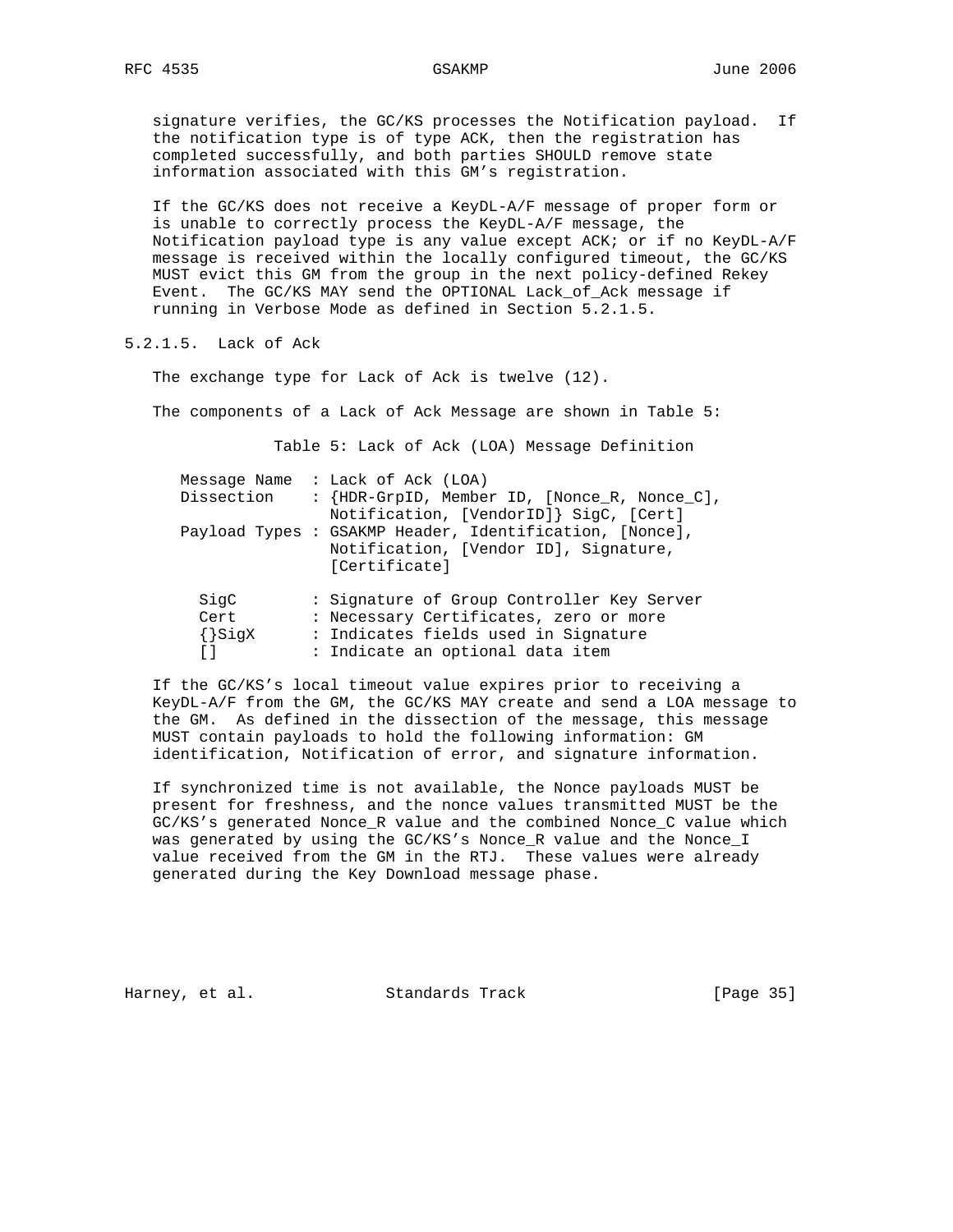The GM MAY be able to process the LOA message based upon local configuration. <Process LOA> indicates the GM actions that will determine how the LOA message will be acted upon. The following checks SHOULD be performed in the order presented.

 In this procedure, the GM MUST verify that the message header is properly formed and confirm that this message is for this group by checking the value of the GroupID. If the header checks pass, the GM MUST confirm that this message was intended for itself by comparing the Member ID in the Identification payload to its identity. After identification confirmation, the freshness values are checked. If using nonces, the GM MUST use its save Nonce\_I value, extract the received GC/KS Nonce\_R value, compute the combined Nonce\_C value, and compare it to the received Nonce\_C value. If not using nonces, the GM MUST check the timestamp in the Signature payload to determine if the message is new. After freshness is confirmed, access control checks MUST be performed on the GC/KS to determine its authority within this group. Then signature MUST be verified to ensure its authenticity, The GM MUST use verified and trusted authentication material from a known root.

 If the checks succeed, the GM SHOULD resend a KeyDL-A/F for that session.

5.2.2. Cookies: Group Establishment with Denial of Service Protection

 This section defines an OPTIONAL capability that MAY be implemented into GSAKMP when using IP-based groups. The information in this section borrows heavily from [IKEv2] as this protocol has already worked through this issue and GSAKMP is copying this concept. This section will contain paraphrased sections of [IKEv2] modified for GSAKMP to define the purpose of Cookies.

 An optional Cookie mode is being defined for the GSAKMP to help against DoS attacks.

 The term "cookies" originates with Karn and Simpson [RFC2522] in Photuris, an early proposal for key management with IPSec. The ISAKMP fixed message header includes two eight-octet fields titled "cookies". Instead of placing this cookie data in the header, in GSAKMP this data is moved into a Notification payload.

 An expected attack against GSAKMP is state and CPU exhaustion, where the target GC/KS is flooded with Request to Join requests from forged IP addresses. This attack can be made less effective if a GC/KS implementation uses minimal CPU and commits no state to the communication until it knows the initiator potential GM can receive packets at the address from which it claims to be sending them. To

Harney, et al. Standards Track [Page 36]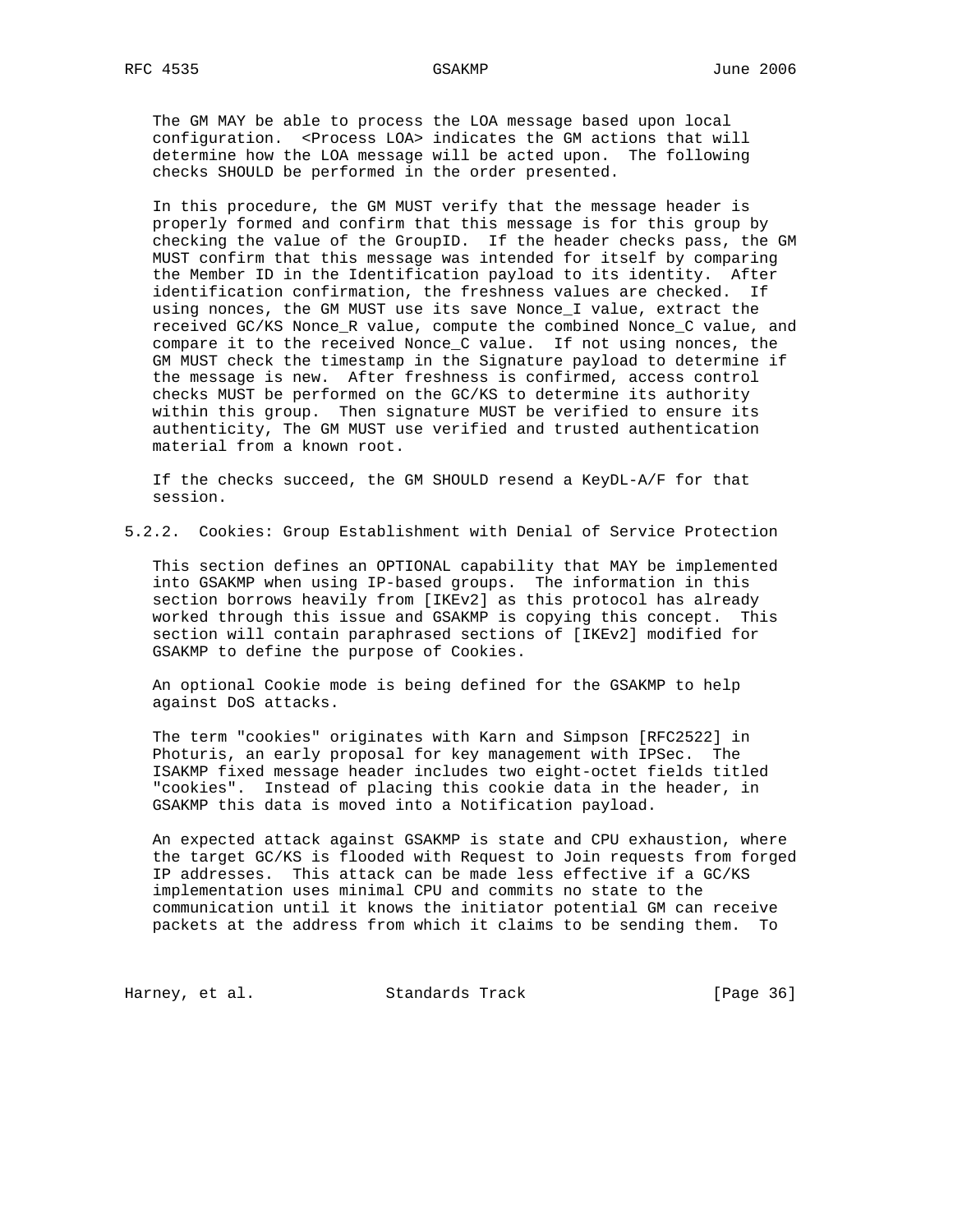accomplish this, the GC/KS (when operating in Cookie mode) SHOULD reject initial Request to Join messages unless they contain a Notification payload of type "cookie". It SHOULD instead send a Cookie Download message as a response to the RTJ and include a cookie in a notify payload of type Cookie\_Required. Potential GMs who receive such responses MUST retry the Request to Join message with the responder-GC/KS-supplied cookie in its notification payload of type Cookie, as defined by the optional Notification payload of the Request to Join Msg in Section 5.2.1.1. This initial exchange will then be as shown in Figure 2 with the components of the new message Cookie Download shown in Table 6. The exchange type for Cookie Download is ten (10).

| CONTROLLER                       | MESSAGE                                       | MEMBER                    |
|----------------------------------|-----------------------------------------------|---------------------------|
| in Cookie Mode                   |                                               |                           |
|                                  | ! <-- Request to Join without Cookie Info---! |                           |
| <gen cookie="">!</gen>           |                                               |                           |
| <response>!</response>           |                                               |                           |
|                                  | !----------Cookie Download---------------->!  |                           |
|                                  |                                               | <process cd=""></process> |
|                                  | !<----Request to Join with Cookie Info----!   |                           |
| <process> !</process>            |                                               |                           |
| $\langle \text{RTJ} \rangle$ > ! |                                               |                           |
|                                  |                                               |                           |
|                                  |                                               | ! <proc keydl=""></proc>  |
|                                  | ! <------Key Download - Ack/Failure--------!  |                           |
| $<$ Process $>!$                 |                                               |                           |
| $<$ KeyDL-A/F>!                  |                                               |                           |
|                                  | !<=======SHARED KEYED GROUP SESSION======>!   |                           |

Figure 2: GSAKMP Ladder Diagram with Cookies

Table 6: Cookie Download Message Definition

 Message Name : Cookie Download Dissection : {HDR-GrpID, Notif\_COOKIE\_REQUIRED, [VendorID]} Payload Types : GSAKMP Header, Notification, [Vendor ID]

 The first two messages do not affect any GM or GC/KS state except for communicating the cookie.

 A GSAKMP implementation SHOULD implement its GC/KS cookie generation in such a way as not to require any saved state to recognize its valid cookie when the second Request to Join message arrives. The exact algorithms and syntax they use to generate cookies does not affect interoperability and hence is not specified here.

Harney, et al. Standards Track [Page 37]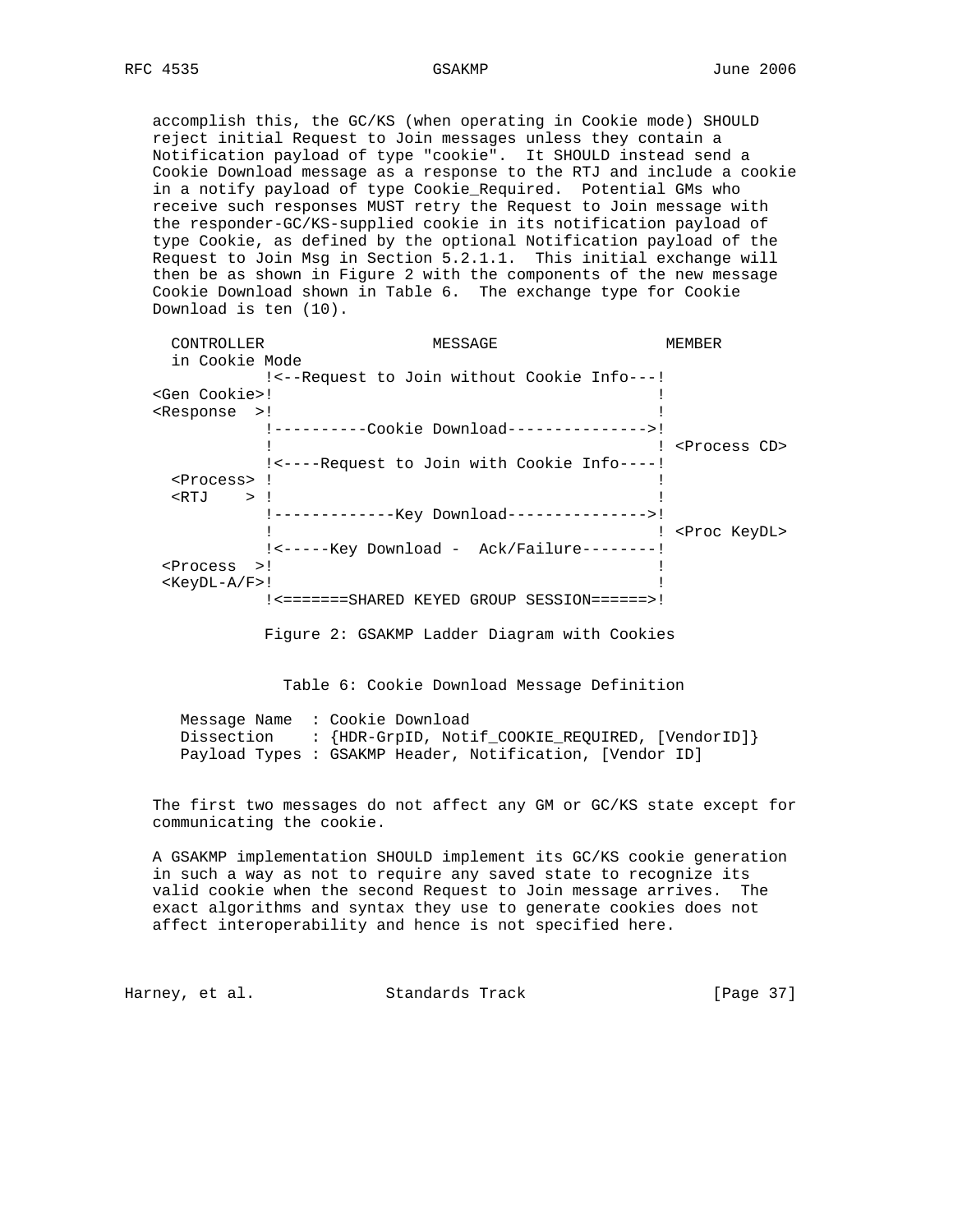The following is an example of how an endpoint could use cookies to implement limited DoS protection.

A good way to do this is to set the cookie to be:

Cookie = <SecretVersionNumber> | Hash(Ni | IPi | <secret>)

where <secret> is a randomly generated secret known only to the responder GC/KS and periodically changed, Ni is the nonce value taken from the initiator potential GM, and IPi is the asserted IP address of the candidate GM. The IP address is either the IP header's source IP address or else the IP address contained in the optional Notification "IPvalue" payload (if it is present). <SecretVersionNumber> should be changed whenever <secret> is regenerated. The cookie can be recomputed when the "Request to Join with Cookie Info" arrives and compared to the cookie in the received message. If it matches, the responder GC/KS knows that all values have been computed since the last change to <secret> and that IPi MUST be the same as the source address it saw the first time. Incorporating Ni into the hash assures that an attacker who sees only the Cookie\_Download message cannot successfully forge a "Request to Join with Cookie Info" message. This Ni value MUST be the same Ni value from the original "Request to Join" message for the calculation to be successful.

 If a new value for <secret> is chosen while connections are in the process of being initialized, a "Request to Join with Cookie Info" might be returned with a <SecretVersionNumber> other than the current one. The responder GC/KS in that case MAY reject the message by sending another response with a new cookie, or it MAY keep the old value of <secret> around for a short time and accept cookies computed from either one. The responder GC/KS SHOULD NOT accept cookies indefinitely after <secret> is changed, since that would defeat part of the denial of service protection. The responder GC/KS SHOULD change the value of <secret> frequently, especially if under attack.

 An alternative example for Cookie value generation in a NAT environment is to substitute the IPi value with the IPValue received in the Notification payload in the RTJ message. This scenario is indicated by the presence of the Notification payload of type IPValue. With this substitution, a calculation similar to that described above can be used.

Harney, et al. Standards Track [Page 38]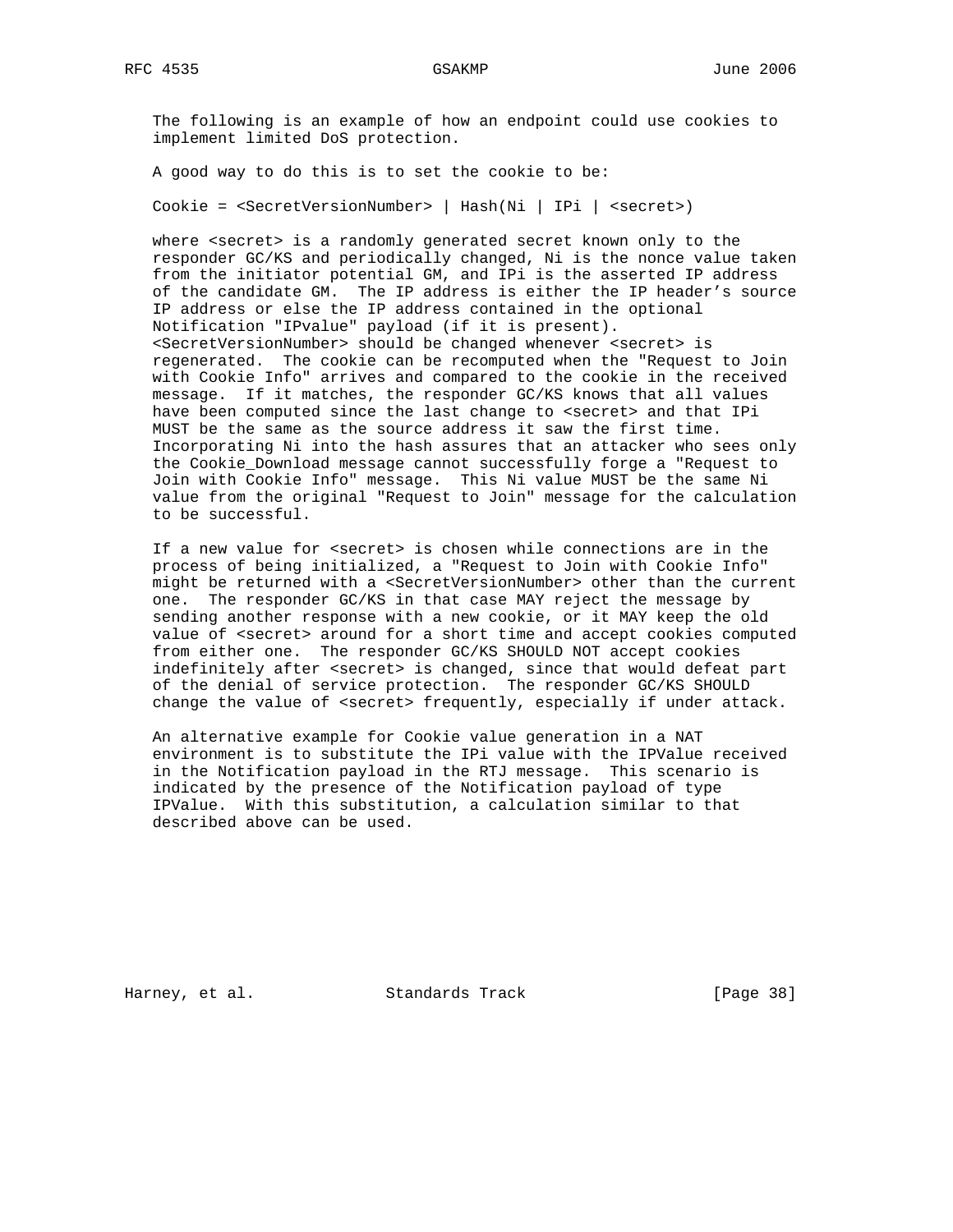### 5.2.3. Group Establishment for Receive-Only Members

 This section describes an OPTIONAL capability that may be implemented in a structured system where the authorized (S-)GC/KS is known in advance through out-of-band means and where synchronized time is available.

 Unlike Standard Group Establishment, in the Receive-Only system, the GMs and (S-)GC/KSes operate in Terse Mode and exchange one message only: the Key Download. Potential new GMs do not send an RTJ. (S-)GC/KSes do not expect Key Download - ACK/Failure messages and do not remove GMs for lack or receipt of the message.

 Operation is as follows: upon notification via an authorized out-of band event, the (S-)GC/KS forms and sends a Key Download message to the new member with the Nonce payloads ABSENT. The GM verifies

- the ID payload identifies that GM
- the timestamp in the message is fresh
- the message is signed by an authorized (S-)GC/KS
- the signature on the message verifies

 When using a Diffie-Hellman Key Creation Type for receive-only members, a static-ephemeral model is assumed: the Key Creation payload in the Key Download message contains the (S-)GC/KS's public component. The member's public component is assumed to be obtained through secure out-of-band means.

#### 5.3. Group Maintenance

 The Group Maintenance phase includes member joins and leaves, group rekey activities, policy updates, and group destruction. These activities are presented in the following sections.

#### 5.3.1. Group Management

#### 5.3.1.1. Rekey Events

 A Rekey Event is any action, including a compromise report or key expiration, that requires the creation of a new group key and/or rekey information.

 Once an event has been identified (as defined in the group security policy token), the GC/KS MUST create and provide a signed message containing the GTPK and rekey information to the group.

Harney, et al. Standards Track [Page 39]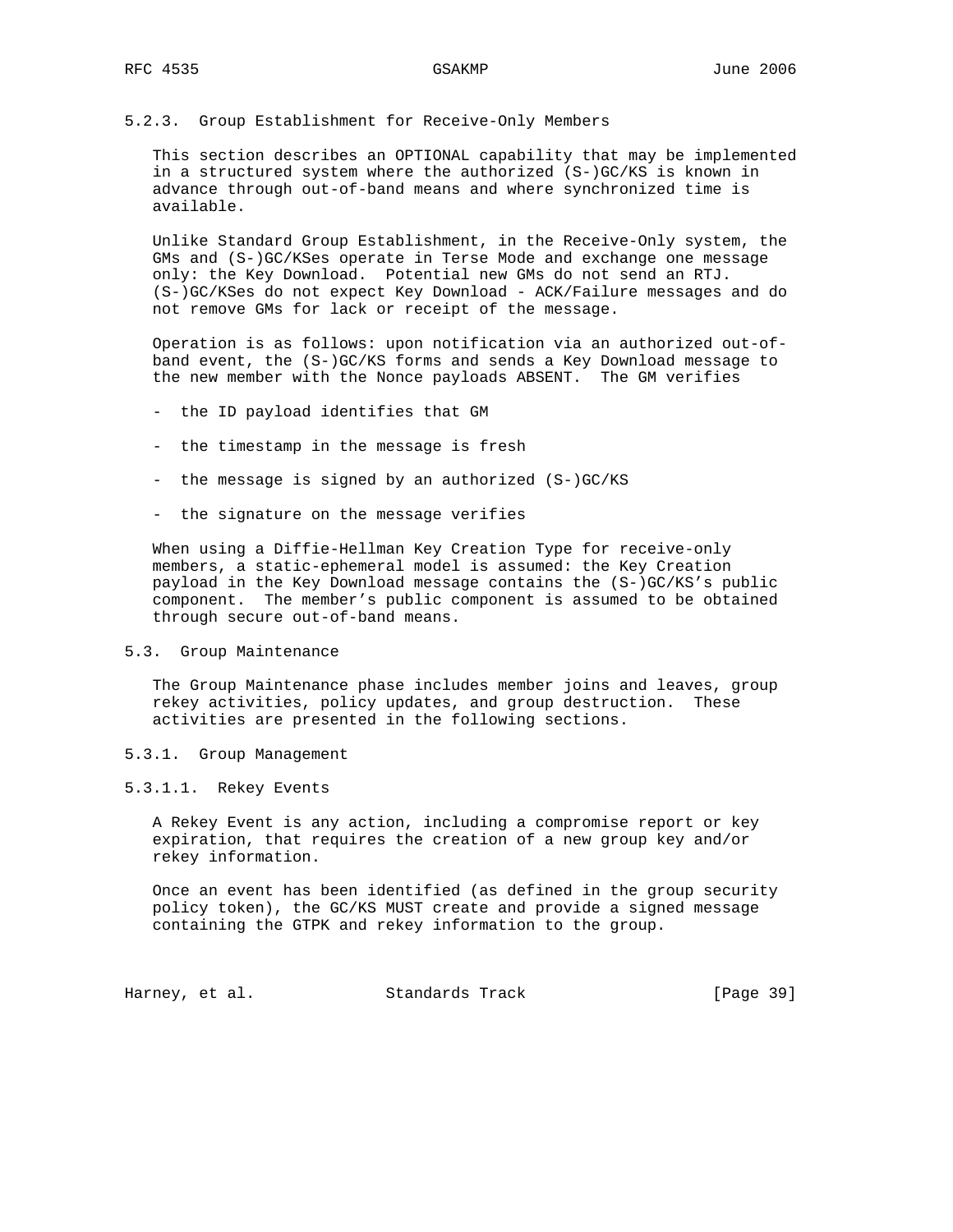Each GM who receives this message MUST verify the signature on the message to ensure its authenticity. If the message signature does not verify, the message MUST be discarded. Upon verification, the GM will find the appropriate rekey download packet and decrypt the information with a stored rekey key(s). If a new Policy Token is distributed with the message, it MUST be encrypted in the old GTPK.

The exchange type for Rekey Event is five (5).

The components of a Rekey Event message are shown in Table 7:

Table 7: Rekey Event Message Definition

| Message Name : Rekey Event |                                                                                                       |
|----------------------------|-------------------------------------------------------------------------------------------------------|
| Dissection                 | : {HDR-GrpID, ([Policy Token])*, Rekey Array,<br>[VendorID] SigC, [Cert]                              |
|                            | Payload Types : GSAKMP Header, [Policy Token], Rekey Event,<br>[Vendor ID], Signature, [Certificate], |
| SiqC                       | : Signature of Group Controller Key Server                                                            |
|                            |                                                                                                       |
| Cert                       | : Necessary Certificates, zero or more                                                                |
| $\{\}$ SigX                | : Indicates fields used in Signature                                                                  |
| $(data)*$                  | : Indicates encrypted information                                                                     |
| ו ז                        | : Indicate an optional data item                                                                      |

### 5.3.1.2. Policy Updates

 New policy tokens are sent via the Rekey Event message. These policy updates may be coupled with an existing rekey event or may be sent in a message with the Rekey Event Type of the Rekey Event Payload set to None(0) (see Section 7.5.1).

 A policy token MUST NOT be processed if the processing of the Rekey Event message carrying it fails. Policy token processing is type dependent and is beyond the scope of this document.

# 5.3.1.3. Group Destruction

 Group destruction is also accomplished via the Rekey Event message. In a Rekey Event message for group destruction, the Sequence ID is set to 0xFFFFFFFF. Upon receipt of this authenticated Rekey Event message, group components MUST terminate processing of information associated with the indicated group.

Harney, et al. Standards Track [Page 40]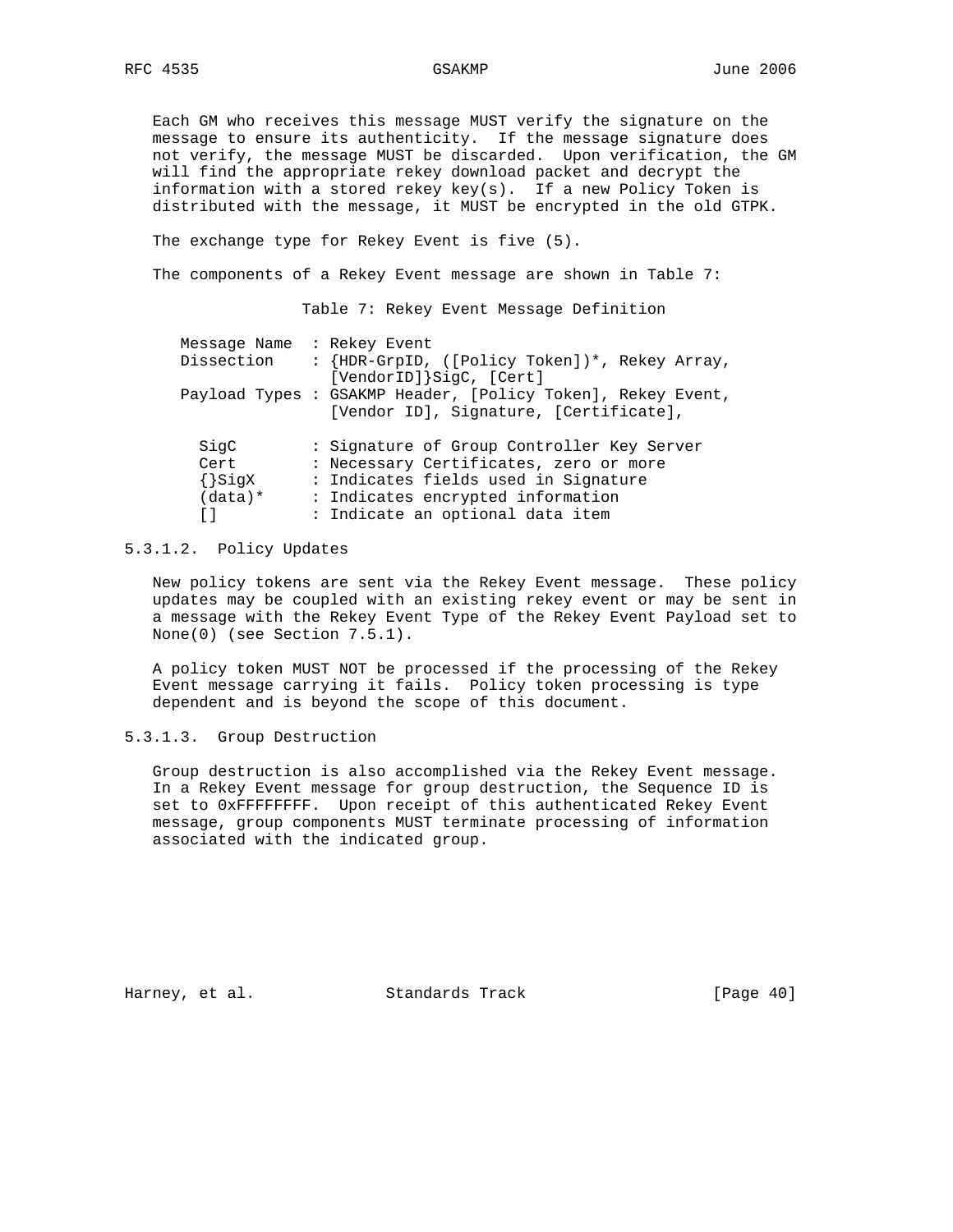### 5.3.2. Leaving a Group

 There are several conditions under which a member will leave a group: eviction, voluntary departure without notice, and voluntary departure with notice (de-registration). Each of these is discussed in this section.

### 5.3.2.1. Eviction

 At some point in the group's lifetime, it may be desirable to evict one or more members from a group. From a key management viewpoint, this involves revoking access to the group's protected data by "disabling" the departing members' keys. This is accomplished with a Rekey Event, which is discussed in more detail in Section 5.3.1.1. If future access to the group is also to be denied, the members MUST be added to a denied access control list, and the policy token's authorization rules MUST be appropriately updated so that they will exclude the expelled GM(s). After receipt of a new PT, GMs SHOULD evaluate the trustworthiness of any recent application data originating from the expelled GM(s).

### 5.3.2.2. Voluntary Departure without Notice

 If a member wishes to leave a group for which membership imposes no cost or responsibility to that member, then the member MAY merely delete local copies of group keys and cease group activities.

### 5.3.2.3. De-Registration

 If the membership in the group does impose cost or responsibility to the departing member, then the member SHOULD de-register from the group when that member wishes to leave. De-registration consists of a three-message exchange between the GM and the member's GC/KS: the Request to Depart, Departure Response, and the Departure Ack. Compliant GSAKMP implementations for GMs SHOULD support the de registration messages. Compliant GSAKMP implementations for GC/KSes MUST support the de-registration messages.

## 5.3.2.3.1. Request to Depart

 The Exchange Type for a Request\_to\_Depart Message is thirteen (13). The components of a Request\_to\_Depart Message are shown in Table 8.

 Any GM desiring to initiate the de-registration process MUST generate and send an RTD message to notify the GC/KS of its intent. As defined in the dissection of the RTD message, this message MUST contain payloads to hold the following information: the GC/KS identification and Notification of the desire to leave the group.

Harney, et al. Standards Track [Page 41]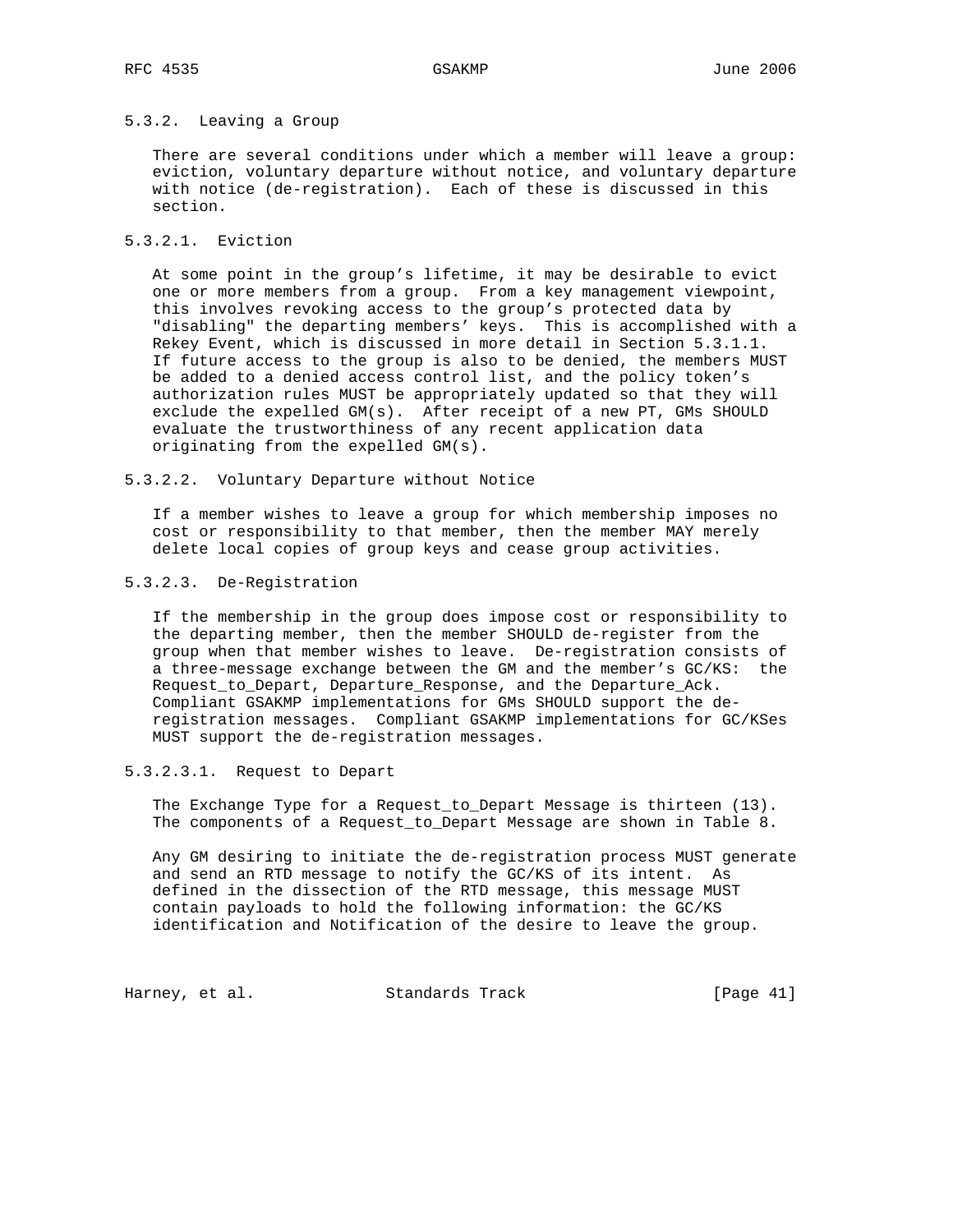When synchronization time is not available to the system as defined by the Policy Token, a Nonce payload MUST be included for freshness, and the Nonce\_I value MUST be saved for later use. This message MUST then be signed by the GM.

|             | Table 8: Request_to_Depart (RTD) Message Definition                                                               |
|-------------|-------------------------------------------------------------------------------------------------------------------|
|             | Message Name : Request to Depart (RTD)                                                                            |
| Dissection  | : {HDR-GrpID, GC/KS_ID, [Nonce_I], Notif_Leave_Group,<br>[VendorID]} SigM, [Cert]                                 |
|             | Payload Types : GSAKMP Header, Identification, [Nonce],<br>Notification, [Vendor ID], Signature,<br>[Certificate] |
| SigM        | : Signature of Group Member                                                                                       |
| Cert        | : Necessary Certificates, zero or more                                                                            |
| $\{\}$ SiqX | : Indicates fields used in Signature                                                                              |
|             | : Indicate an optional data item                                                                                  |

 Upon receipt of the RTD message, the GC/KS MUST verify that the message header is properly formed and confirm that this message is for this group by checking the value of the GroupID. If the header checks pass, then the identifier value in Identification payload is compared to its own, the GC/KS's identity, to confirm that the GM intended to converse with this GC/KS, the GC/KS who registered this member into the group. Then the identity of the sender is extracted from the Signature payload. This identity MUST be used to confirm that this GM is a member of the group serviced by this GC/KS. Then the GC/KS will confirm from the Notification payload that the GM is requesting to leave the group. Then the GC/KS will verify the signature on the message to ensure its authenticity. The GC/KS MUST use verified and trusted authentication material from a known root. If all checks pass and the message is successfully processed, then the GC/KS MUST form a Departure\_Response message as defined in Section 5.3.2.3.2.

 If the processing of the message fails, the de-registration session MUST be terminated, and all state associated with this session is removed. If the GC/KS is operating in Terse Mode, then no error message is sent to the GM. If the GC/KS is operating in Verbose Mode, then the GC/KS sends a Departure\_Response Message with a Notification Payload of type Request\_to\_Depart\_Error.

Harney, et al. Standards Track [Page 42]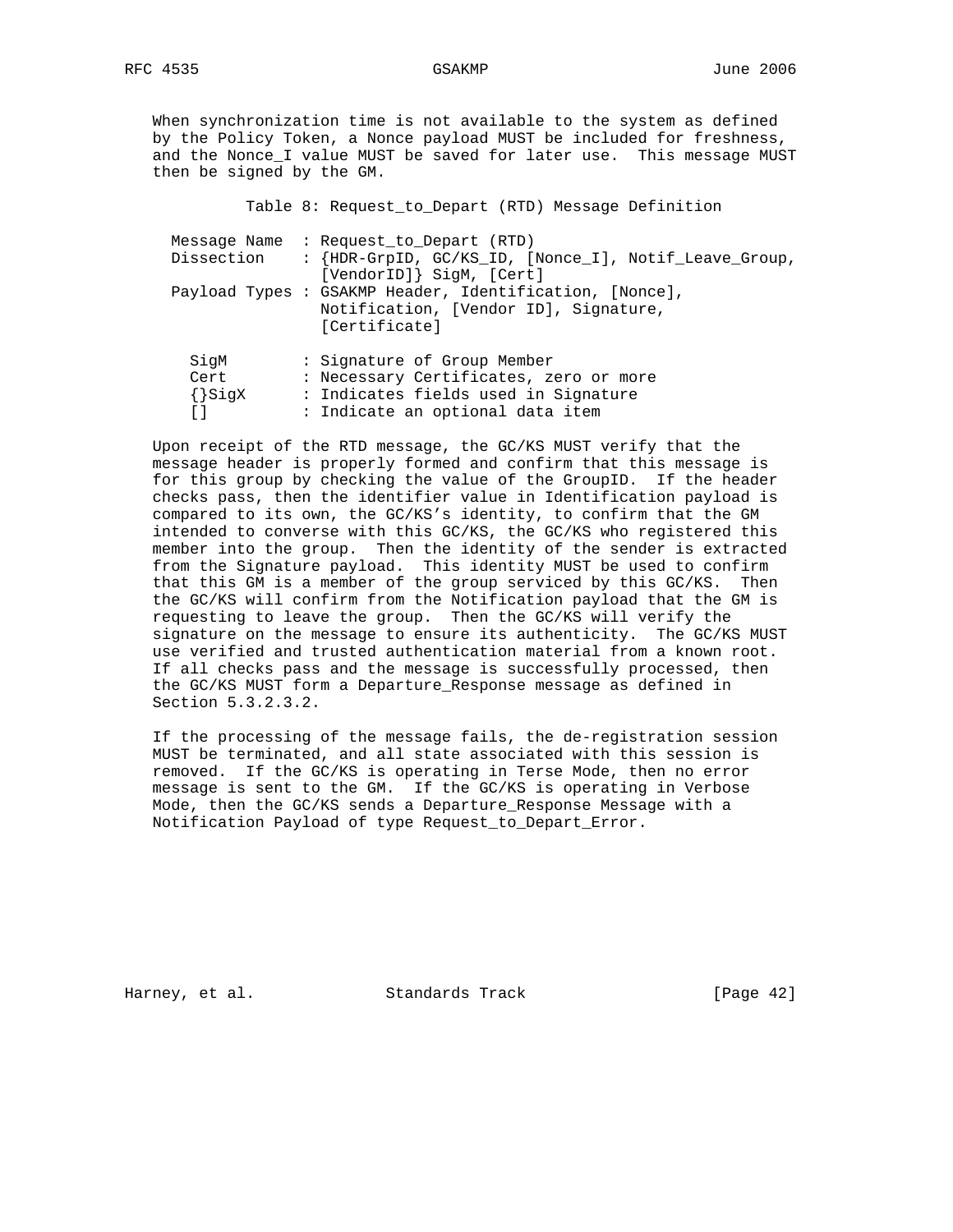# 5.3.2.3.2. Departure\_Response

 The Exchange Type for a Departure\_Response Message is fourteen (14). The components of a Departure\_Response Message are shown in Table 9.

 In response to a properly formed and verified RTD message, the GC/KS MUST create and send the DR message. As defined in the dissection of the message, this message MUST contain payloads to hold the following information: GM identification, Notification for acceptance of departure, and signature information. If synchronization time is not available, the Nonce payloads MUST be included in the message for freshness.

Table 9: Departure\_Response (DR) Message Definition

| Dissection                         | Message Name : Departure Response (DR)<br>: {HDR-GrpID, Member_ID, [Nonce_R, Nonce_C],<br>Notification, [VendorID]} SigC, [Cert]                  |
|------------------------------------|---------------------------------------------------------------------------------------------------------------------------------------------------|
|                                    | Payload Types : GSAKMP Header, Identification, [Nonce],<br>Notification, [Vendor ID], Signature,<br>[Certificate]                                 |
| SigC<br>Cert<br>$\{\}$ SigX<br>L J | : Signature of Group Member<br>: Necessary Certificates, zero or more<br>: Indicates fields used in Signature<br>: Indicate an optional data item |

 If present, the nonce values transmitted MUST be the GC/KS's generated Nonce\_R value and the combined Nonce\_C value that was generated by using the GC/KS's Nonce\_R value and the Nonce\_I value received from the GM in the RTD. This Nonce\_C value MUST be saved relative to this departing GM's ID.

The GM MUST be able to process the Departure Response message. The following checks SHOULD be performed in the order presented.

 The GM MUST verify that the message header is properly formed and confirm that this message is for this group by checking the value of the GroupID. If the header checks pass, the GM MUST confirm that this message was intended for itself by comparing the Member ID in the Identification payload to its identity. After identification confirmation, the freshness values are checked. If using nonces, the GM MUST use its saved Nonce\_I value, extract the received GC/KS Nonce\_R value, compute the combined Nonce\_C value, and compare it for equality with the received Nonce\_C value. If not using nonces, the GM MUST check the timestamp in the signature payload to determine if the message is new. After freshness is confirmed, confirmation of the identity of the signer of the DR message is the GMs authorized

Harney, et al. Standards Track [Page 43]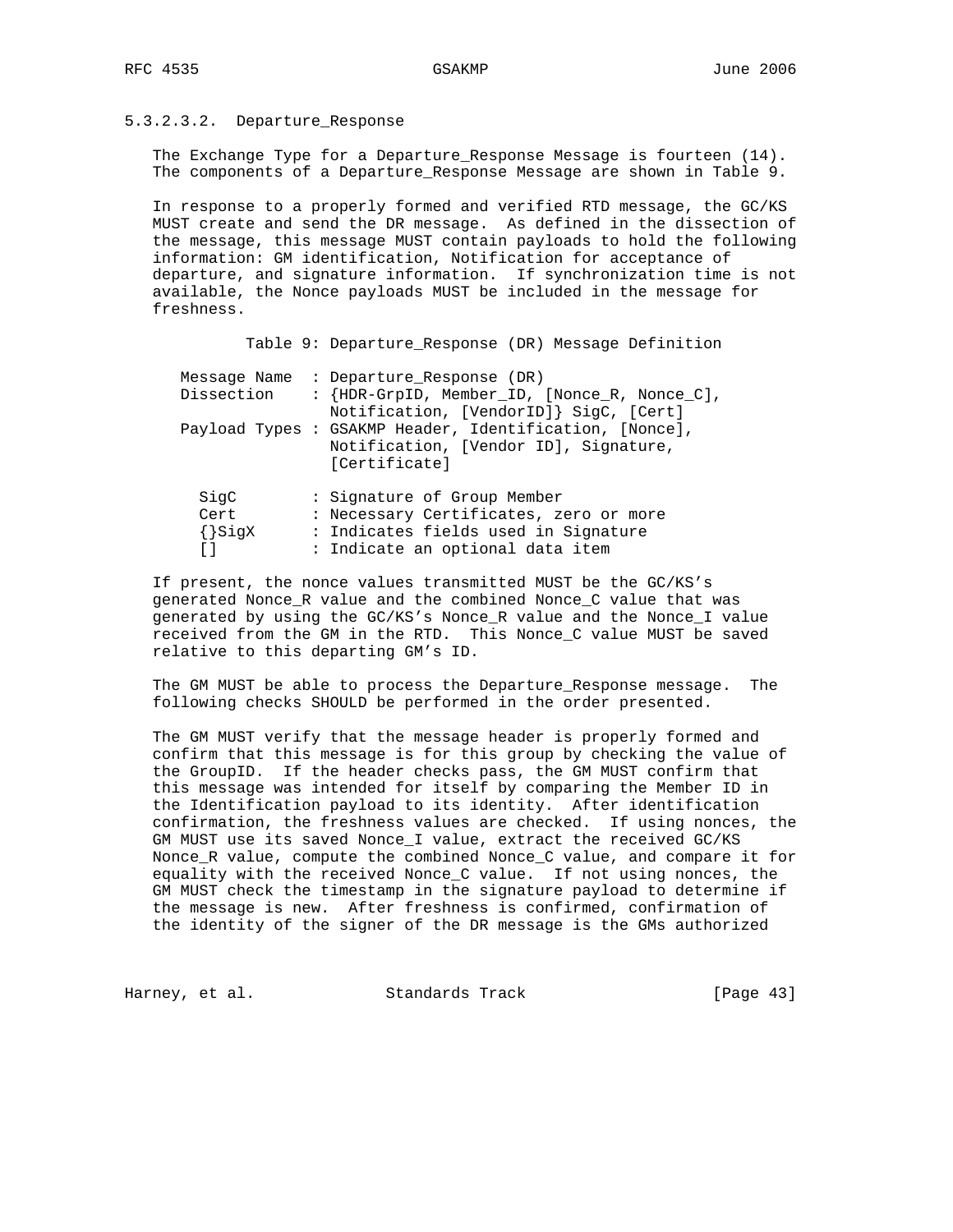GC/KS is performed. Then, the signature MUST be verified to ensure its authenticity. The GM MUST use verified and trusted authentication material from a known root. If the message signature verifies, then the GM MUST verify that the Notification is of Type Departure\_Accepted or Request\_to\_Depart\_Error.

 If the processing is successful, and the Notification payload is of type Departure\_Accepted, the member MUST form the Departure\_ACK message as defined in Section 5.3.2.3.3. If the processing is successful, and the Notification payload is of type Request\_to\_Depart\_Error, the member MUST remove all state associated with the de-registration session. If the member still desires to De-Register from the group, the member MUST restart the de registration process.

 If the processing of the message fails, the de-registration session MUST be terminated, and all state associated with this session is removed. If the GM is operating in Terse Mode, then a Departure\_Ack Message with Notification Payload of type NACK is sent to the GC/KS. If the GM is operating in Verbose Mode, then the GM sends a Departure\_Ack Message with a Notification Payload of the appropriate failure type.

## 5.3.2.3.3. Departure\_ACK

 The Exchange Type for a Departure\_ACK Message is fifteen (15). The components of the Departure\_ACK Message are shown in Table 10:

Table 10: Departure\_ACK (DA) Message Definition

|            | Message Name : Departure ACK (DA)                             |
|------------|---------------------------------------------------------------|
| Dissection | : {HDR-GrpID, [Nonce_C], Notif_Ack, [VendorID]}SigM           |
|            | Payload Types : GSAKMP Header, [Nonce], Notification, [Vendor |
|            | ID], Signature                                                |
| SiqM       | : Signature of Group Member                                   |
| {}SigX     | : Indicates fields used in Signature                          |

 In response to a properly processed Departure\_Response message, the GM MUST create and send the Departure\_ACK message. As defined in the dissection of the message, this message MUST contain payloads to hold the following information: Notification payload of type Acknowledgement (ACK) and signature information. If synchronization time is not available, the Nonce payload MUST be present for freshness, and the nonce value transmitted MUST be the GM's generated Nonce\_C value.

Harney, et al. Standards Track [Page 44]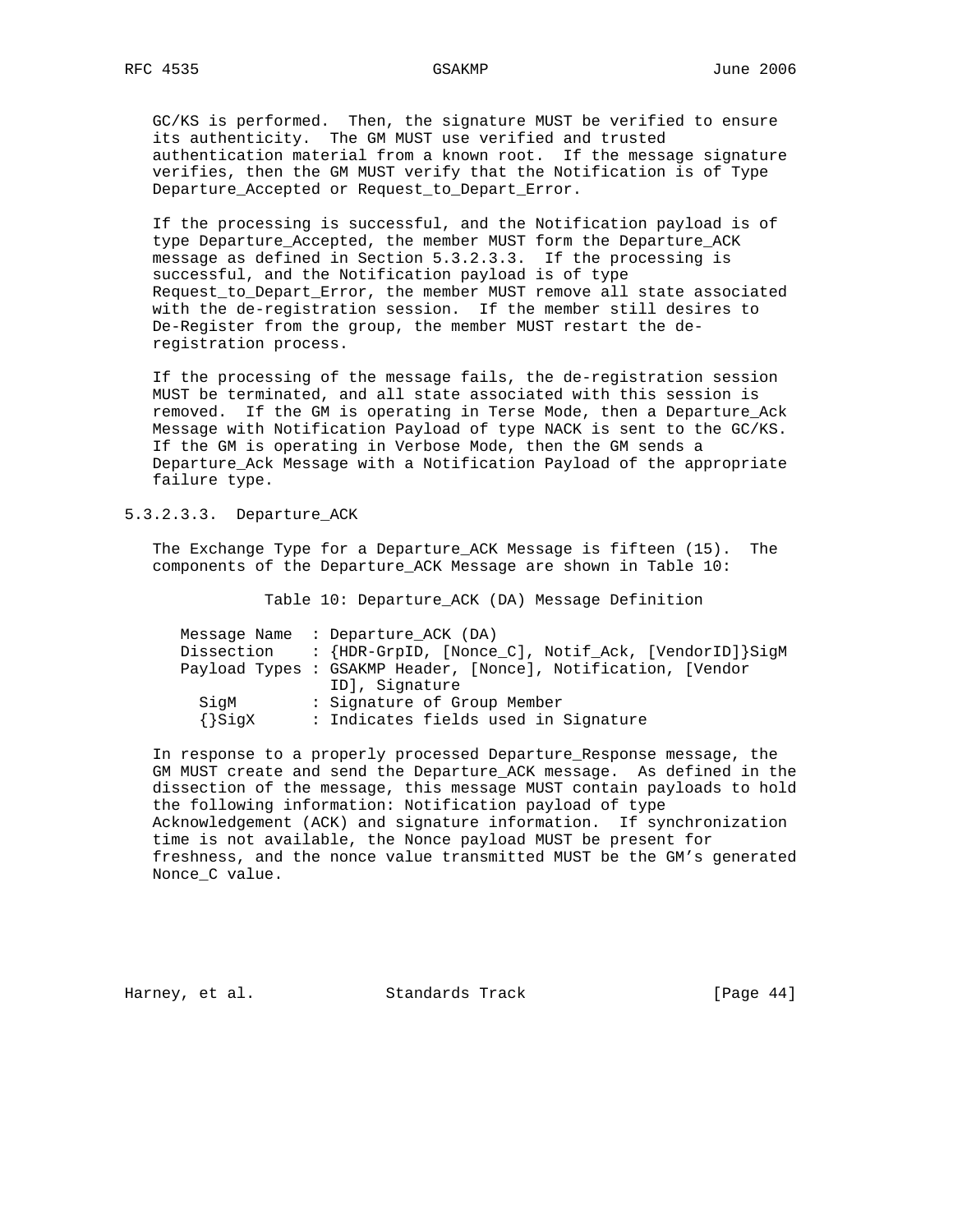Upon receipt of the Departure\_ACK, the GC/KS MUST perform the following checks. These checks SHOULD be performed in the order presented.

 In this procedure, the GC/KS MUST verify that the message header is properly formed and confirm that this message is for this group by checking the value of the GroupID. If the header checks pass, the GC/KS MUST check the message for freshness. If using nonces, the GC/KS MUST use its saved Nonce\_C value and compare it to the received Nonce\_C value. If not using nonces, the GC/KS MUST check the timestamp in the signature payload to determine if the message is new. After freshness is confirmed, the signature MUST be verified to ensure its authenticity. The GC/KS MUST use verified and trusted authentication material from a known root. If the message signature verifies, the GC/KS processes the Notification payload. If the notification type is of type ACK, this is considered a successful processing of this message.

 If the processing of the message is successful, the GC/KS MUST remove the member from the group. This MAY involve initiating a Rekey Event for the group.

 If the processing of the message fails or if no Departure\_Ack is received, the GC/KS MAY issue a LOA message.

6. Security Suite

 The Security Definition Suite 1 MUST be supported. Other security suite definitions MAY be defined in other Internet specifications.

### 6.1. Assumptions

 All potential GMs will have enough information available to them to use the correct Security Suite to join the group. This can be accomplished by a well-known default suite, 'Security Suite 1', or by announcing/posting another suite.

## 6.2. Definition Suite 1

 GSAKMP implementations MUST support the following suite of algorithms and configurations. The following definition of Suite 1 borrows heavily from IKE's Oakley group 2 definition and Oakley itself.

 The GSAKMP Suite 1 definition gives all the algorithm and cryptographic definitions required to process group establishment messages. It is important to note that GSAKMP does not negotiate

Harney, et al. Standards Track [Page 45]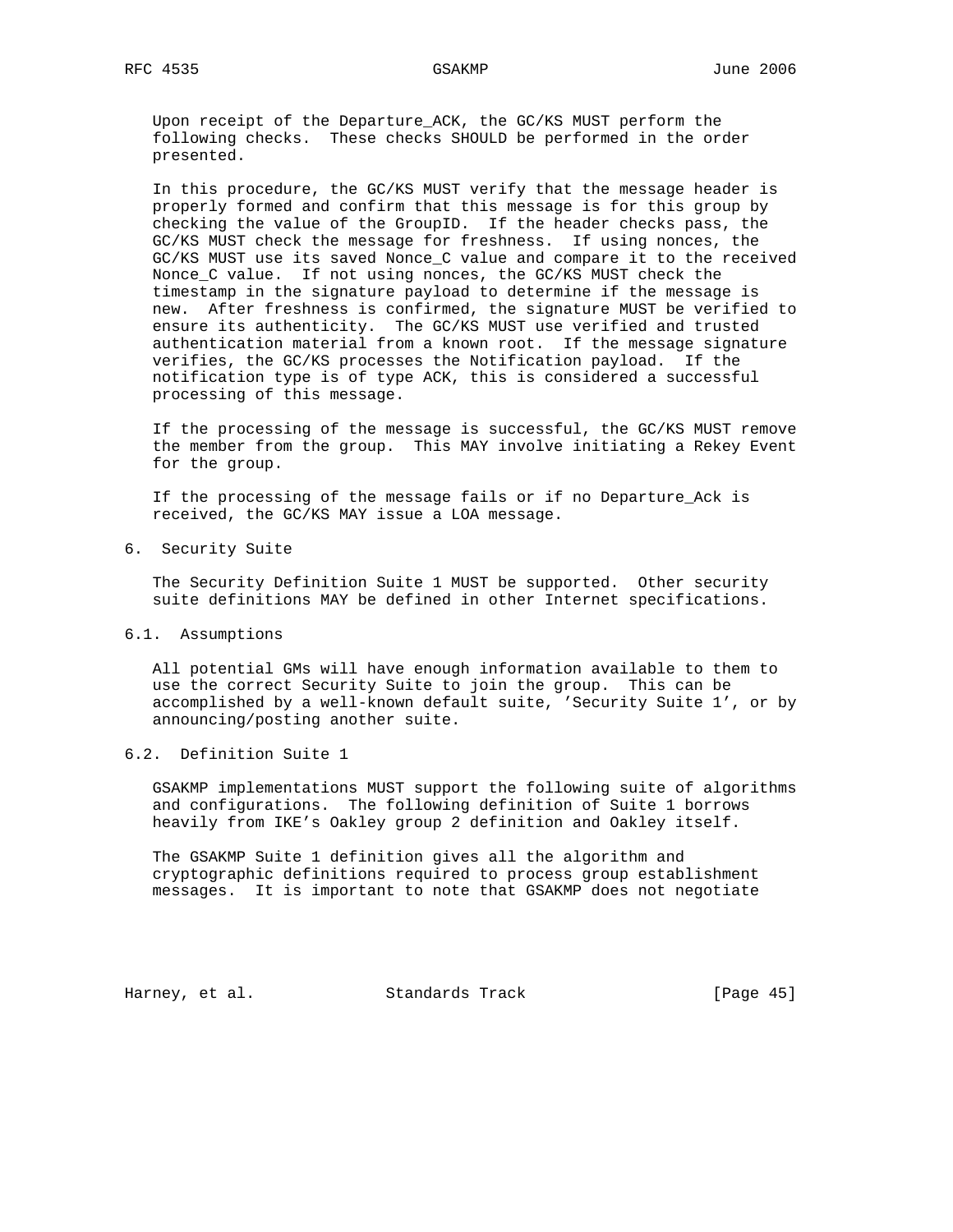```
 these cryptographic mechanisms. This definition is set by the Group
Owner via the Policy Token (passed during the GSAKMP exchange for
member verification purposes).
The GSAKMP Suite 1 definition is:
 Key download and Policy Token encryption algorithm definition:
 Algorithm: AES
 Mode: CBC
 Key Length: 128 bits
 Policy Token digital signature algorithm is:
   DSS-ASN1-DER
   Hash algorithm is:
   SHA-1
 Nonce Hash algorithm is:
   SHA-1
 The Key Creation definition is:
 Algorithm type is Diffie Hellman
 MODP group definition
 g: 2
 p: "FFFFFFFF FFFFFFFF C90FDAA2 2168C234 C4C6628B 80DC1CD1"
       "29024E08 8A67CC74 020BBEA6 3B139B22 514A0879 8E3404DD"
       "EF9519B3 CD3A431B 302B0A6D F25F1437 4FE1356D 6D51C245"
       "E485B576 625E7EC6 F44C42E9 A637ED6B 0BFF5CB6 F406B7ED"
       "EE386BFB 5A899FA5 AE9F2411 7C4B1FE6 49286651 ECE65381"
       "FFFFFFFF FFFFFFFF"
 NOTE: The p and g values come from IKE [RFC2409], Section 6.2,
        "Second Oakley Group", and p is 1024 bits long.
 The GSAKMP message digital signature algorithm is:
 DSS-SHA1-ASN1-DER
  The digital signature ID type is:
  ID-DN-STRING
```
Harney, et al. Standards Track [Page 46]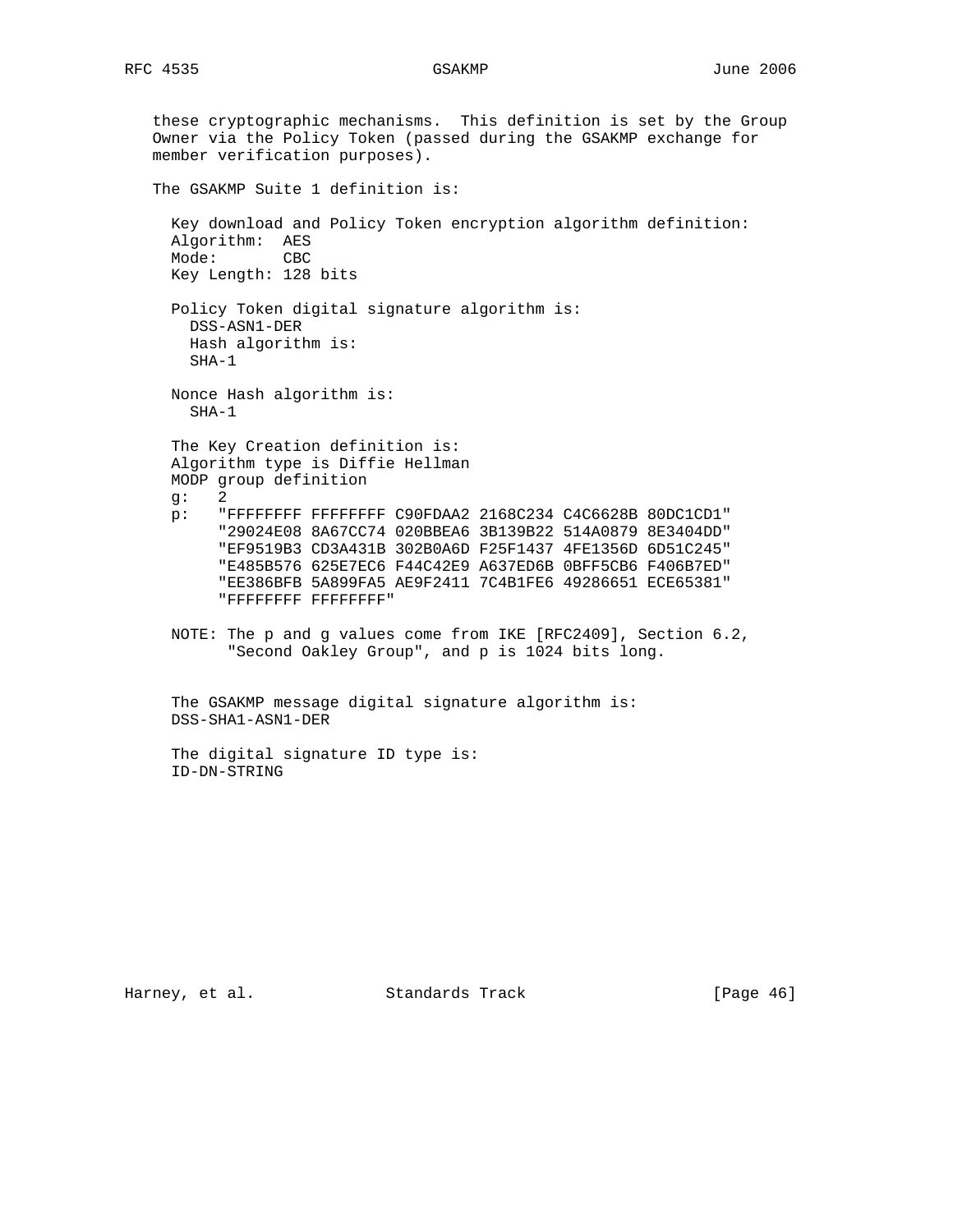7. GSAKMP Payload Structure

 A GSAKMP Message is composed of a GSAKMP Header (Section 7.1) followed by at least one GSAKMP Payload. All GSAKMP Payloads are composed of the Generic Payload Header (Section 7.2) followed by the specific payload data. The message is chained by a preceding payload defining its succeeding payload. Payloads are not required to be in the exact order shown in the message dissection in Section 5, provided that all required payloads are present. Unless it is explicitly stated in a dissection that multiple payloads of a single type may be present, no more than one payload of each type allowed by the message may appear. The final payload in a message will point to no succeeding payload.

 All fields of type integer in the Header and Payload structure that are larger than one octet MUST be converted into Network Byte Order prior to data transmission.

 Padding of fields MUST NOT be done as this leads to processing errors.

 When a message contains a Vendor ID payload, the processing of the payloads of that message is modified as defined in Section 7.10.

7.1. GSAKMP Header

7.1.1. GSAKMP Header Structure

The GSAKMP Header fields are shown in Figure 3 and defined as:

0  $1$  2 3 0 1 2 3 4 5 6 7 8 9 0 1 2 3 4 5 6 7 8 9 0 1 2 3 4 5 6 7 8 9 0 1 +-+-+-+-+-+-+-+-+-+-+-+-+-+-+-+-+-+-+-+-+-+-+-+-+-+-+-+-+-+-+-+-+ ! GroupID Type ! GroupID Length! Group ID Value +-+-+-+-+-+-+-+-+-+-+-+-+-+-+-+-+-+-+-+-+-+-+-+-+-+-+-+-+-+-+-+-+ ˜ ˜ +-+-+-+-+-+-+-+-+-+-+-+-+-+-+-+-+-+-+-+-+-+-+-+-+-+-+-+-+-+-+-+-+ ! Next Payload ! Version ! Exchange Type ! +-+-+-+-+-+-+-+-+-+-+-+-+-+-+-+-+-+-+-+-+-+-+-+-+-+-+-+-+-+-+-+-+ ! Sequence ID +-+-+-+-+-+-+-+-+-+-+-+-+-+-+-+-+-+-+-+-+-+-+-+-+-+-+-+-+-+-+-+-+ ! Length ! +-+-+-+-+-+-+-+-+-+-+-+-+-+-+-+-+-+-+-+-+-+-+-+-+-+-+-+-+-+-+-+-+

Figure 3: GSAKMP Header Format

Harney, et al. Standards Track [Page 47]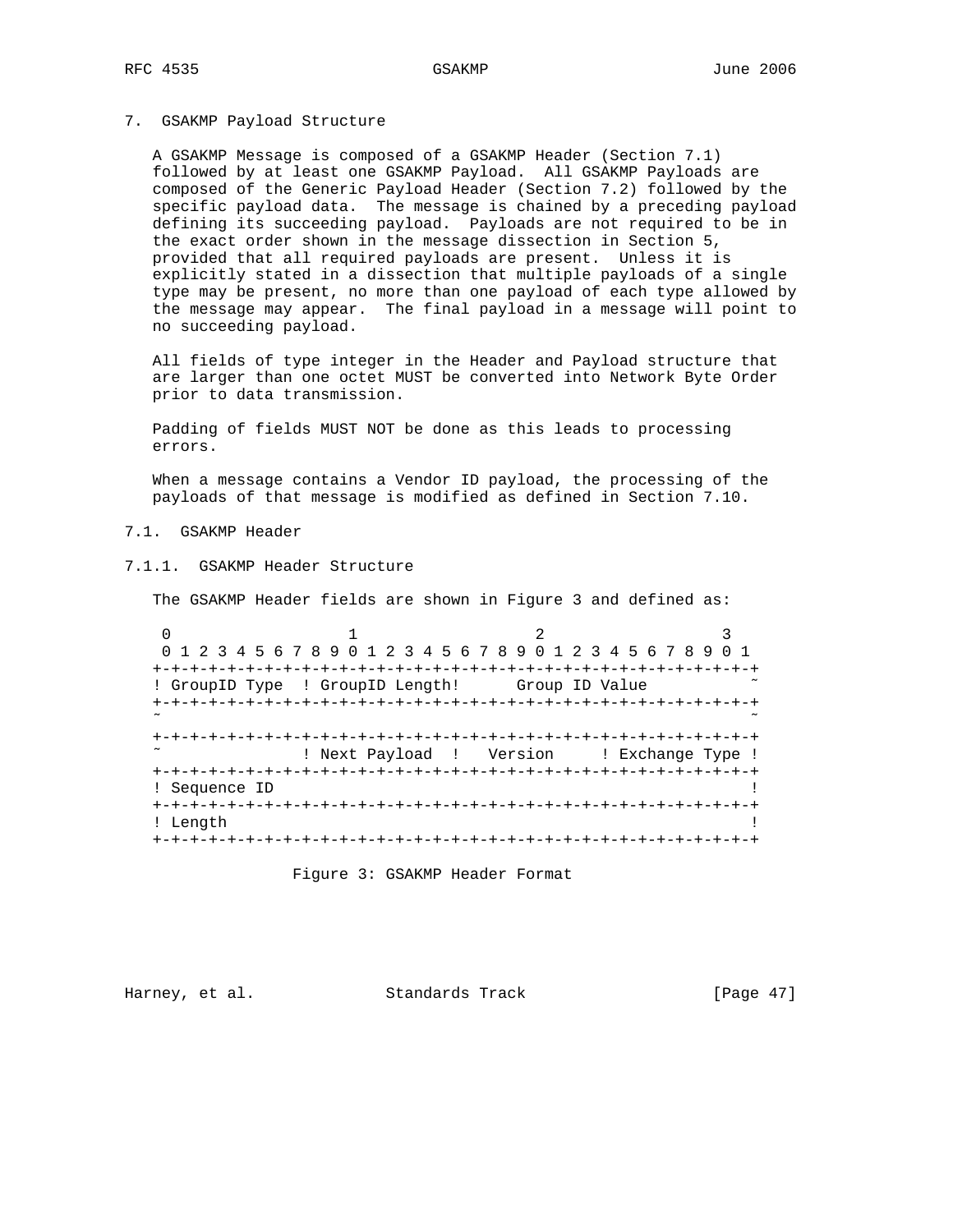Group Identification Type (1 octet) - Table 11 presents the group identification types. This field is treated as an unsigned value.

Table 11: Group Identification Types

| Grp ID Type                     | Value                    | Description                                                            |  |  |  |  |  |  |  |  |  |  |  |
|---------------------------------|--------------------------|------------------------------------------------------------------------|--|--|--|--|--|--|--|--|--|--|--|
| Reserved                        |                          |                                                                        |  |  |  |  |  |  |  |  |  |  |  |
| $UTF-8$                         |                          | Format defined in Section 7.1.1.1.1.                                   |  |  |  |  |  |  |  |  |  |  |  |
| Octet String                    | 2                        | This type MUST be implemented.<br>Format defined in Section 7.1.1.1.2. |  |  |  |  |  |  |  |  |  |  |  |
| TPv4                            | 3                        | Format defined in Section 7.1.1.1.3.                                   |  |  |  |  |  |  |  |  |  |  |  |
| IPv6                            | 4                        | Format defined in Section 7.1.1.1.4.                                   |  |  |  |  |  |  |  |  |  |  |  |
| Reserved to IANA<br>Private Use | $5 - 192$<br>$193 - 255$ |                                                                        |  |  |  |  |  |  |  |  |  |  |  |

- Group Identification Length (1 octet) Length of the Group Identification Value field in octets. This value MUST NOT be zero (0). This field is treated as an unsigned value.
- Group Identification Value (variable length) Indicates the name/title of the group. All GroupID types should provide unique naming across groups. GroupID types SHOULD provide this capability by including a random element generated by the creator (owner) of the group of at least eight (8) octets, providing extremely low probability of collision in group names. The GroupID value is static throughout the life of the group.
- Next Payload (1 octet) Indicates the type of the next payload in the message. The format for each payload is defined in the following sections. Table 12 presents the payload types. This field is treated as an unsigned value.

Harney, et al. Standards Track [Page 48]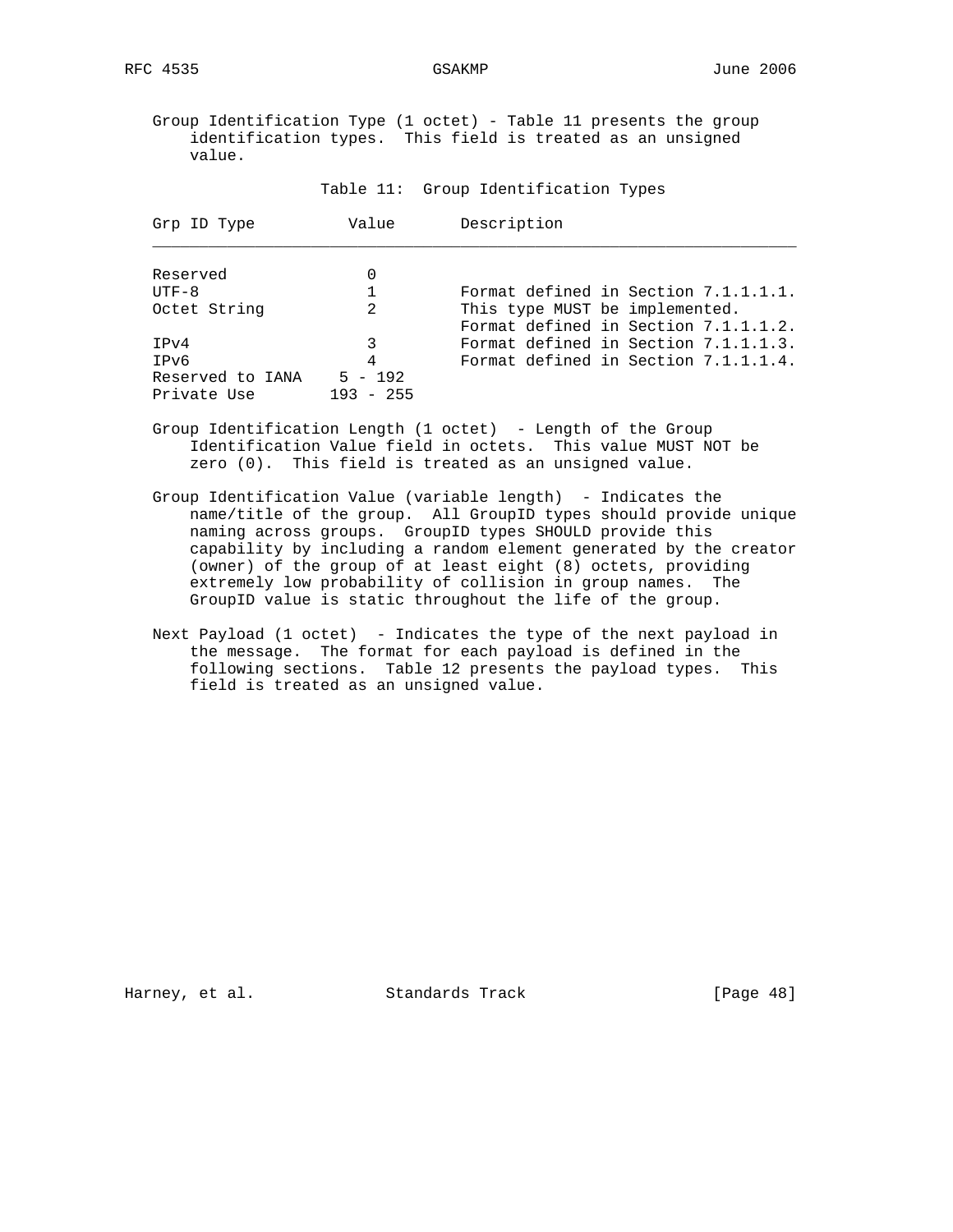# Table 12: Payload Types

| Next Payload Type                 | Value |
|-----------------------------------|-------|
| None                              |       |
| $D = 1$ $\frac{1}{2}$ and $D = 1$ |       |

| Policy Token        |     |                                  |
|---------------------|-----|----------------------------------|
| Key Download Packet |     | 2                                |
| Rekey Event         |     | 3                                |
| Identification      |     | 4                                |
| Reserved            |     | 5                                |
| Certificate         |     | 6                                |
| Reserved            |     | 7                                |
| Signature           |     | 8                                |
| Notification        |     | 9                                |
| Vendor ID           |     | 10                               |
| Key Creation        |     | 11                               |
| Nonce               |     | 12                               |
| Reserved to IANA    | 13  | $-192$                           |
| Private Use         | 193 | -255<br>$\overline{\phantom{0}}$ |

- Version (1 octet) Indicates the version of the GSAKMP protocol in use. The current value is one (1). This field is treated as an unsigned value.
- Exchange Type (1 octet) Indicates the type of exchange (also known as the message type). Table 13 presents the exchange type values. This field is treated as an unsigned value.

## Table 13: Exchange Types

| Exchange Type            | Value       |
|--------------------------|-------------|
|                          |             |
| Reserved                 | - 3         |
| Key Download Ack/Failure | 4           |
| Rekey Event              | 5           |
| Reserved                 | 6 - 7       |
| Request to Join          | 8           |
| Key Download             | 9           |
| Cookie Download          | 10          |
| Request to Join Error    | 11          |
| Lack of Ack              | 12          |
| Request to Depart        | 13          |
| Departure Response       | 14          |
| Departure Ack            | 15          |
| Reserved to IANA         | $16 - 192$  |
| Private Use              | $193 - 255$ |

Harney, et al. Standards Track [Page 49]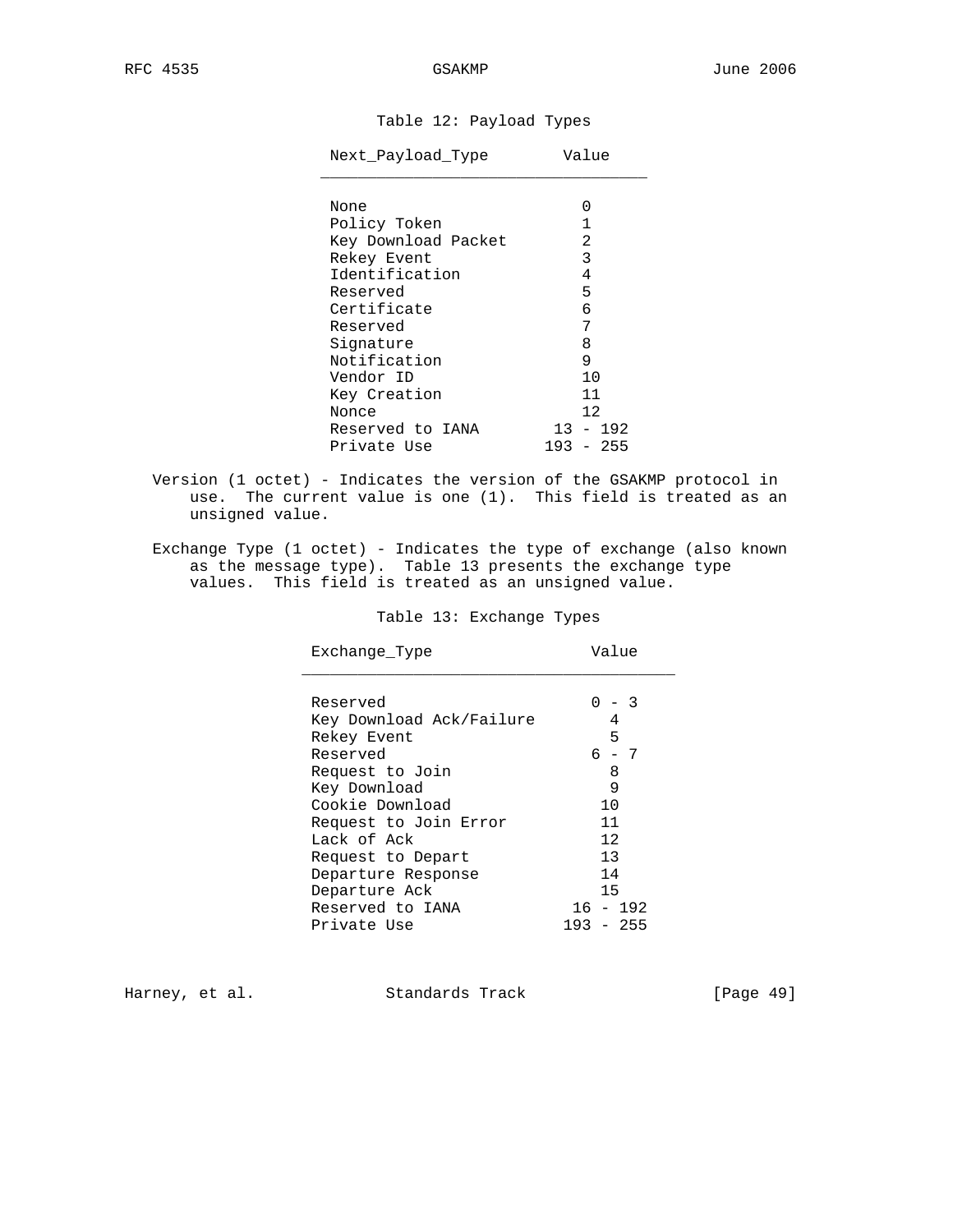- - Sequence ID (4 octets) The Sequence ID is used for replay protection of group management messages. If the message is not a group management message, this value MUST be set to zero (0). The first value used by a (S-)GC/KS MUST be one (1). For each distinct group management message that this (S-)GC/KS transmits, this value MUST be incremented by one (1). Receivers of this group management message MUST confirm that the value received is greater than the value of the sequence ID received with the last group management message from this (S-)GC/KS. Group Components (e.g., GMs, S-GC/KSes) MUST terminate processing upon receipt of an authenticated group management message containing a Sequence ID of 0xFFFFFFFF. This field is treated as an unsigned integer in network byte order.
	- Length (4 octets) Length of total message (header + payloads) in octets. This field is treated as an unsigned integer in network byte order.

Harney, et al. Standards Track [Page 50]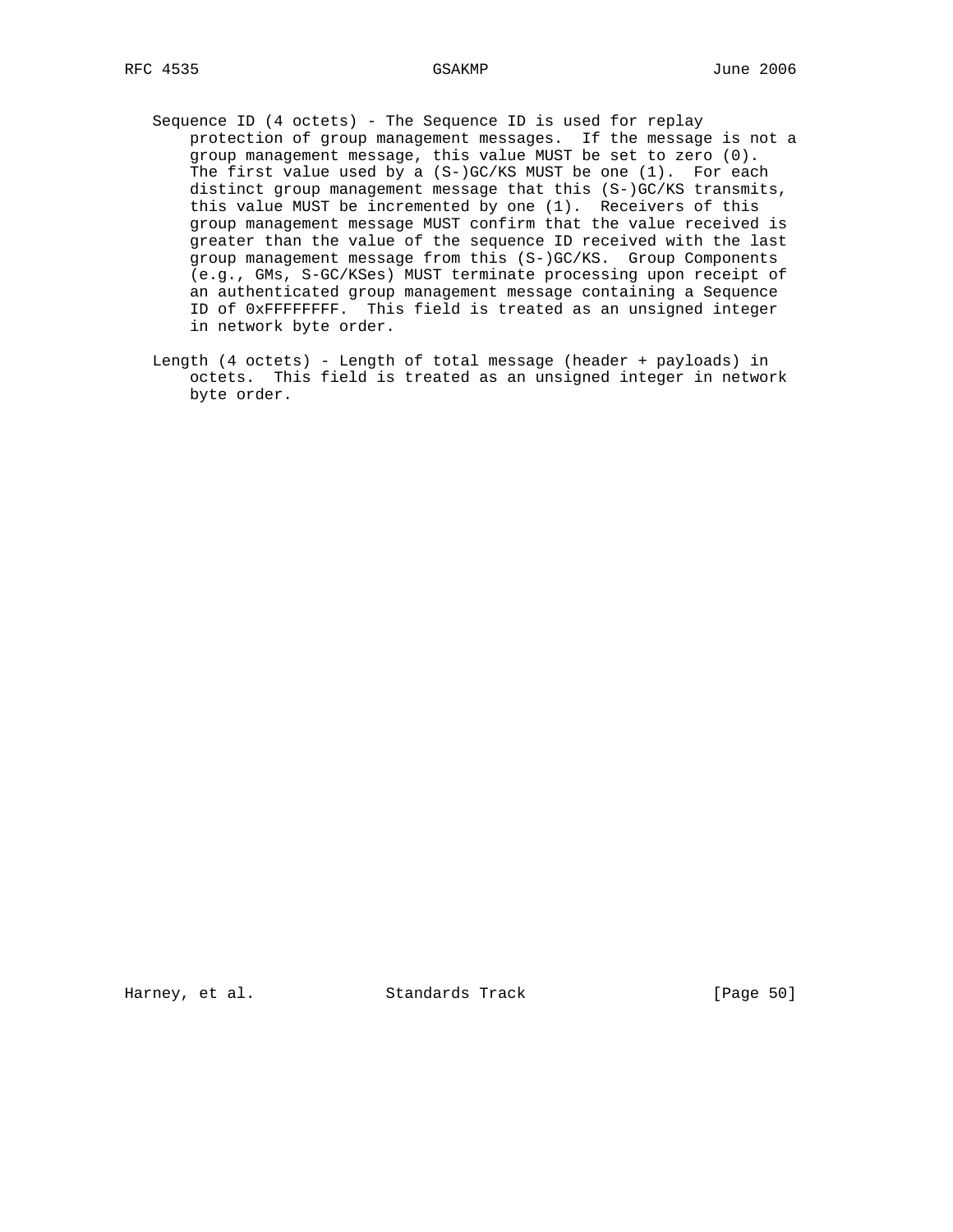## 7.1.1.1. GroupID Structure

This section defines the formats for the defined GroupID types.

# 7.1.1.1.1. UTF-8

The format for type UTF-8 [RFC3629] is shown in Figure 4.

|                | 0 1 2 3 4 5 6 7 8 9 0 1 2 3 4 5 6 7 8 9 0 1 2 3 4 5 6 7 8 9 |  |
|----------------|-------------------------------------------------------------|--|
|                | -+-+-+-+-+-+-+-+-+-+-+-+-+-+-+-+-+-                         |  |
| ! Random Value |                                                             |  |
|                |                                                             |  |
|                |                                                             |  |
|                |                                                             |  |
| ! UTF-8 String |                                                             |  |
|                |                                                             |  |

## Figure 4: GroupID UTF-8 Format

- Random Value (16 octets) For the UTF-8 GroupID type, the Random Value is represented as a string of exactly 16 hexadecimal digits converted from its octet values in network-byte order. The leading zero hexadecimal digits and the trailing zero hexadecimal digits are always included in the string, rather than being truncated.
- UTF-8 String (variable length) This field contains the human readable portion of the GroupID in UTF-8 format. Its length is calculated as the (GroupID Length - 16) for the Random Value field. The minimum length for this field is one (1) octet.

Harney, et al. Standards Track [Page 51]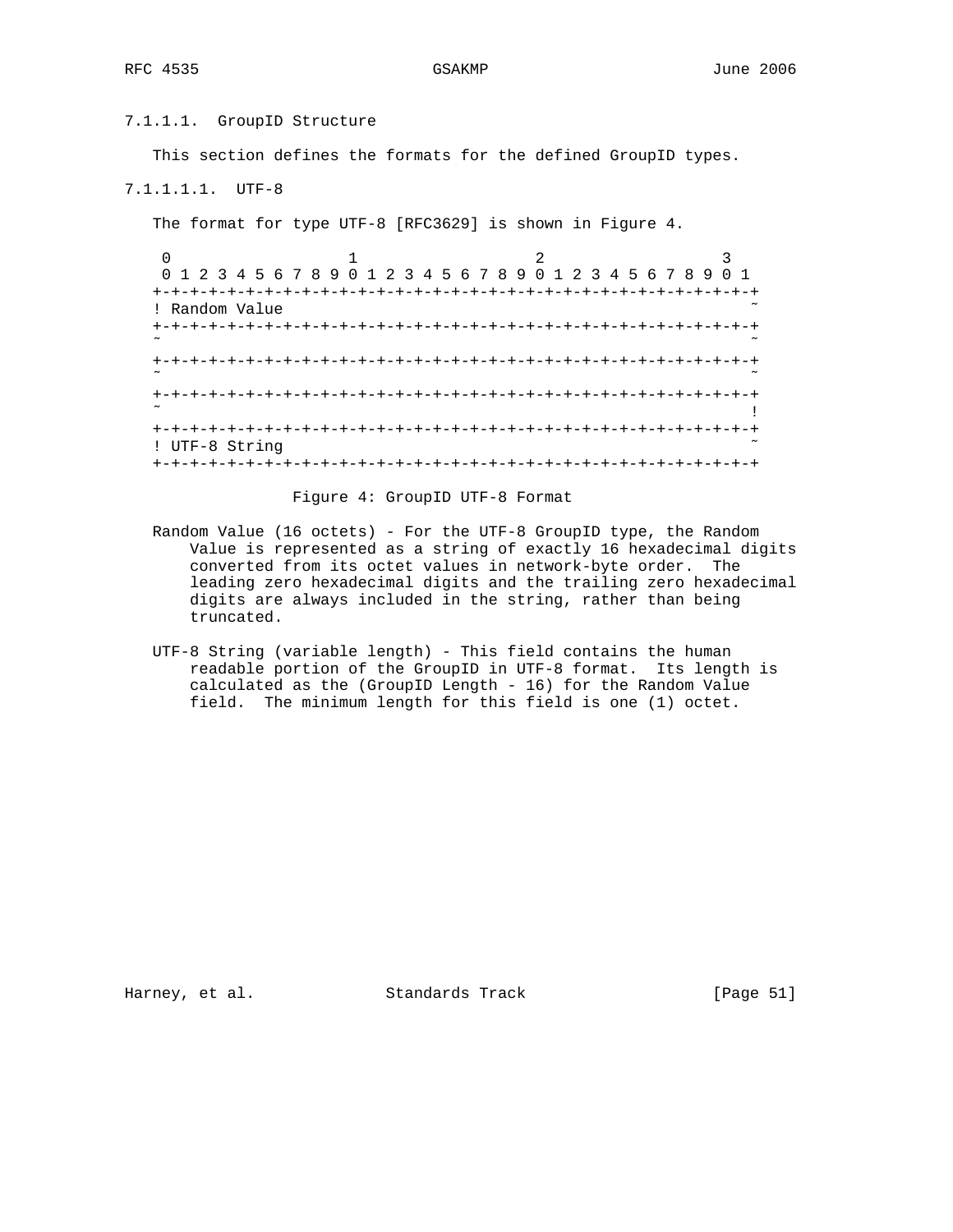7.1.1.1.2. Octet String The format for type Octet String is shown in Figure 5. 0  $1$  2 3 0 1 2 3 4 5 6 7 8 9 0 1 2 3 4 5 6 7 8 9 0 1 2 3 4 5 6 7 8 9 0 1 +-+-+-+-+-+-+-+-+-+-+-+-+-+-+-+-+-+-+-+-+-+-+-+-+-+-+-+-+-+-+-+-+ ! Random Value +-+-+-+-+-+-+-+-+-+-+-+-+-+-+-+-+-+-+-+-+-+-+-+-+-+-+-+-+-+-+-+-+ ˜ ! +-+-+-+-+-+-+-+-+-+-+-+-+-+-+-+-+-+-+-+-+-+-+-+-+-+-+-+-+-+-+-+-+ ! Octet String +-+-+-+-+-+-+-+-+-+-+-+-+-+-+-+-+-+-+-+-+-+-+-+-+-+-+-+-+-+-+-+-+

Figure 5: GroupID Octet String Format

 Random Value (8 octets) - The 8-octet unsigned random value in network byte order format.

 Octet String (variable length) - This field contains the Octet String portion of the GroupID. Its length is calculated as the (GroupID Length - 8) for the Random Value field. The minimum length for this field is one (1) octet.

## 7.1.1.1.3. IPv4 Group Identifier

The format for type IPv4 Group Identifier is shown in Figure 6.

|              |                | 0 1 2 3 4 5 6 7 8 9 0 1 2 3 4 5 6 7 8 9 0 1 2 3 4 5 6 7 8 9 0 1 |  |
|--------------|----------------|-----------------------------------------------------------------|--|
|              |                |                                                                 |  |
|              | ! Random Value |                                                                 |  |
|              |                |                                                                 |  |
|              |                |                                                                 |  |
|              |                |                                                                 |  |
| ! TPv4 Value |                |                                                                 |  |
|              |                |                                                                 |  |

Figure 6: GroupID IPv4 Format

 Random Value (8 octets) - The 8-octet unsigned random value in network byte order format.

 IPv4 Value (4 octets) - The IPv4 value in network byte order format. This value MAY contain the multicast address of the group.

Harney, et al. Standards Track [Page 52]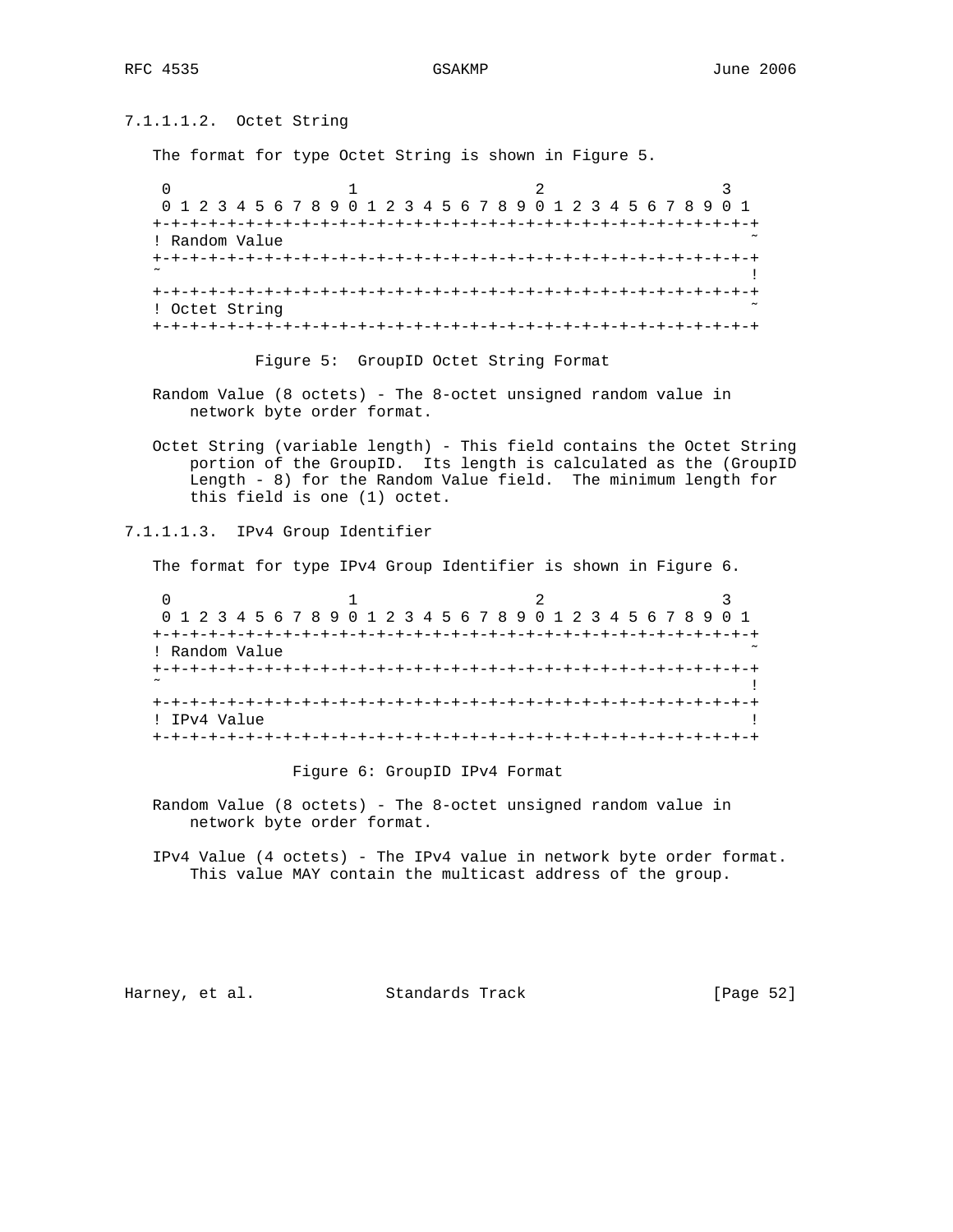# 7.1.1.1.4. IPv6 Group Identifier

The format for type IPv6 Group Identifier is shown in Figure 7.

0  $1$  2 3 0 1 2 3 4 5 6 7 8 9 0 1 2 3 4 5 6 7 8 9 0 1 2 3 4 5 6 7 8 9 0 1 +-+-+-+-+-+-+-+-+-+-+-+-+-+-+-+-+-+-+-+-+-+-+-+-+-+-+-+-+-+-+-+-+ ! Random Value +-+-+-+-+-+-+-+-+-+-+-+-+-+-+-+-+-+-+-+-+-+-+-+-+-+-+-+-+-+-+-+-+ ˜ ! +-+-+-+-+-+-+-+-+-+-+-+-+-+-+-+-+-+-+-+-+-+-+-+-+-+-+-+-+-+-+-+-+ ! IPv6 Value +-+-+-+-+-+-+-+-+-+-+-+-+-+-+-+-+-+-+-+-+-+-+-+-+-+-+-+-+-+-+-+-+ ˜ ˜ +-+-+-+-+-+-+-+-+-+-+-+-+-+-+-+-+-+-+-+-+-+-+-+-+-+-+-+-+-+-+-+-+ ˜ ˜ +-+-+-+-+-+-+-+-+-+-+-+-+-+-+-+-+-+-+-+-+-+-+-+-+-+-+-+-+-+-+-+-+ ˜ ! +-+-+-+-+-+-+-+-+-+-+-+-+-+-+-+-+-+-+-+-+-+-+-+-+-+-+-+-+-+-+-+-+

Figure 7: GroupID IPv6 Format

 Random Value (8 octets) - The 8-octet unsigned random value in network byte order format.

 IPv6 Value (16 octets) - The IPv6 value in network byte order format. This value MAY contain the multicast address of the group.

7.1.2. GSAKMP Header Processing

 When processing the GSAKMP Header, the following fields MUST be checked for correct values:

- 1. Group ID Type The Group ID Type value MUST be checked to be a valid group identification payload type as defined by Table 11. If the value is not valid, then an error is logged. If in Verbose Mode, an appropriate message containing notification value Payload-Malformed will be sent.
- 2. GroupID The GroupID of the received message MUST be checked against the valid GroupIDs of the Group Component. If no match is found, then an error is logged; in addition, if in Verbose Mode, an appropriate message containing notification value Invalid-Group-ID will be sent.

Harney, et al. Standards Track [Page 53]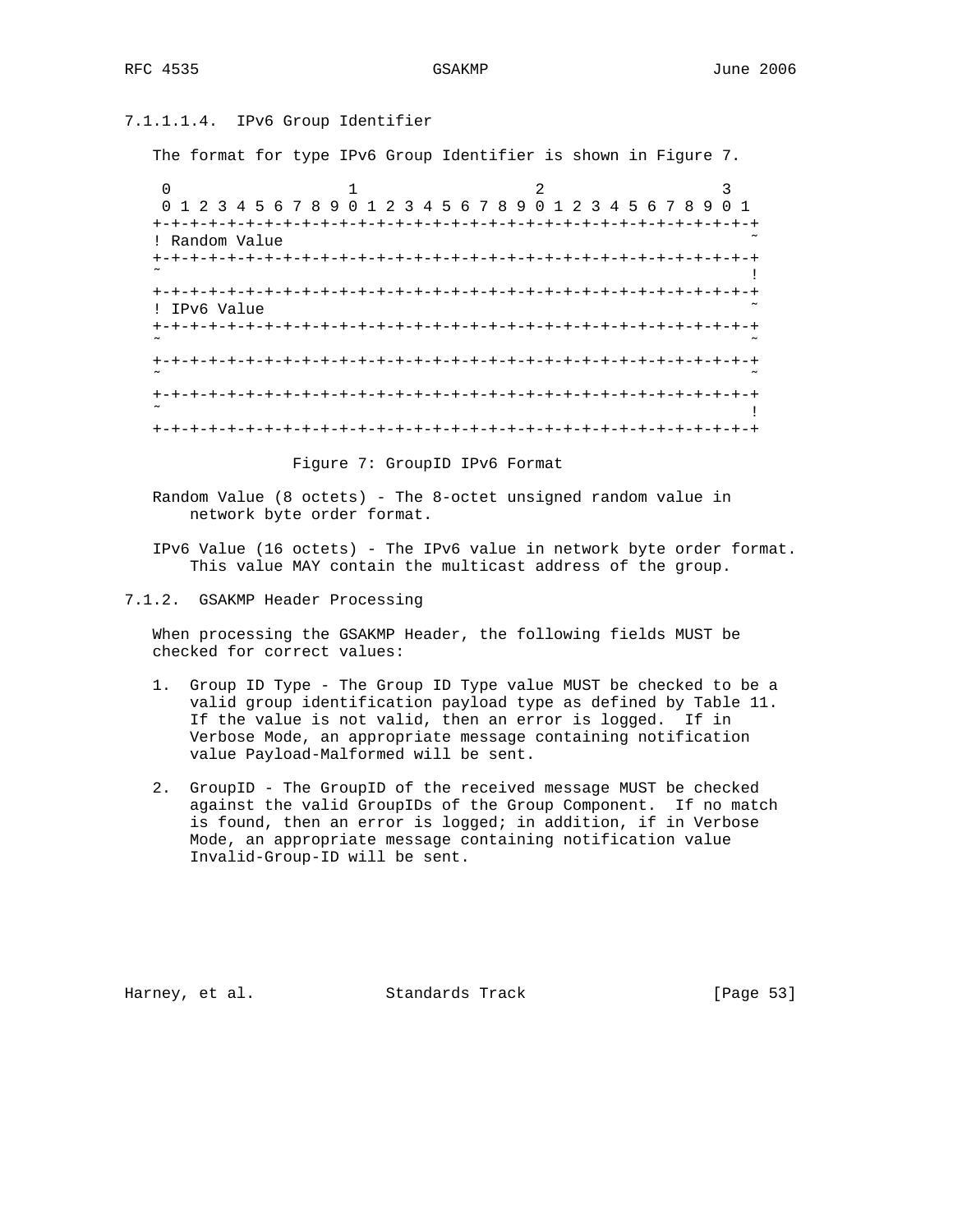- 3. Next Payload The Next Payload value MUST be checked to be a valid payload type as defined by Table 12. If the value is not valid, then an error is logged. If in Verbose Mode, an appropriate message containing notification value Invalid- Payload-Type will be sent.
- 4. Version The GSAKMP version number MUST be checked that its value is one (1). For other values, see below for processing. The GSAKMP version number MUST be checked that it is consistent with the group's policy as specified in its Policy Token. If the version is not supported or authorized, then an error is logged. If in Verbose Mode, an appropriate message containing notification value Invalid-Version will be sent.
- 5. Exchange Type The Exchange Type MUST be checked to be a valid exchange type as defined by Table 13 and MUST be of the type expected to be received by the GSAKMP state machine. If the exchange type is not valid, then an error is logged. If in Verbose Mode, an appropriate message containing notification value Invalid-Exchange-Type will be sent.
- 6. Sequence ID The Sequence ID value MUST be checked for correctness. For negotiation messages, this value MUST be zero (0). For group management messages, this value MUST be greater than the last sequence ID received from this (S-)GC/KS. Receipt of incorrect Sequence ID on group management messages MUST NOT cause a reply message to be generated. Upon receipt of incorrect Sequence ID on non-group management messages, an error is logged. If in Verbose Mode, an appropriate message containing notification value Invalid-Sequence-ID will be sent.

 The length fields in the GSAKMP Header (Group ID Length and Length) are used to help process the message. If any field is found to be incorrect, then an error is logged. If in Verbose Mode, an appropriate message containing notification value Payload-Malformed will be sent.

 In order to allow a GSAKMP version one (v1) implementation to interoperate with future versions of the protocol, some ideas will be discussed here to this effect.

 A (S-)GC/KS that is operating in a multi-versioned group as defined by the Policy Token can take many approaches on how to interact with the GMs in this group for a rekey message.

Harney, et al. Standards Track [Page 54]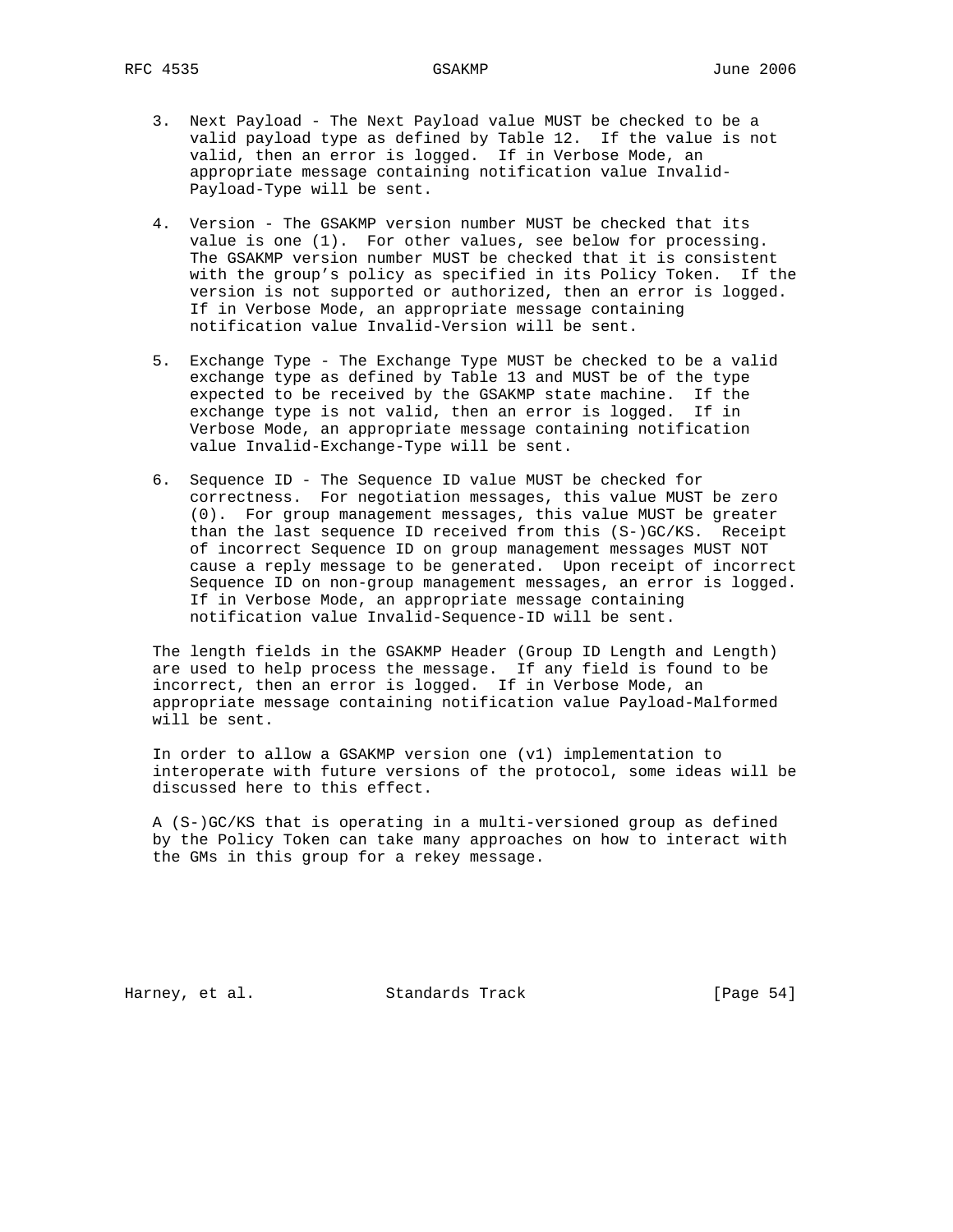One possible solution is for the (S-)GC/KS to send out multiple rekey messages, one per version level that it supports. Then each GM would only process the message that has the version at which it is operating.

 An alternative approach that all GM v1 implementations MUST support is the embedding of a v1 message inside a version two (v2) message. If a GM running at v1 receives a GSAKMP message that has a version value greater than one (1), the GM will attempt to process the information immediately after the Group Header as a Group Header for v1 of the protocol. If this is in fact a v1 Group Header, then the remainder of this v1 message will be processed in place. After processing this v1 embedded message, the data following the v1 message should be the payload as identified by the Next Payload field in the original header of the message and will be ignored by the v1 member. However, if the payload following the initial header is not a v1 Group Header, then the GM will gracefully handle the unrecognized message.

7.2. Generic Payload Header

7.2.1. Generic Payload Header Structure

 Each GSAKMP payload defined in the following sections begins with a generic header, shown in Figure 8, that provides a payload "chaining" capability and clearly defines the boundaries of a payload. The Generic Payload Header fields are defined as follows:

|                           | 0 1 2 3 4 5 6 7 8 9 0 1 2 3 4 5 6 7 8 9 0 1 2 3 4 5 6 7 8 9 0 1 |  |  |  |  |  |  |  |  |  |                |  |  |  |  |  |
|---------------------------|-----------------------------------------------------------------|--|--|--|--|--|--|--|--|--|----------------|--|--|--|--|--|
|                           |                                                                 |  |  |  |  |  |  |  |  |  |                |  |  |  |  |  |
| ! Next Payload ! RESERVED |                                                                 |  |  |  |  |  |  |  |  |  | Payload Length |  |  |  |  |  |
|                           |                                                                 |  |  |  |  |  |  |  |  |  |                |  |  |  |  |  |

### Figure 8: Generic Payload Header

 Next Payload (1 octet) - Identifier for the payload type of the next payload in the message. If the current payload is the last in the message, then this field will be 0. This field provides the "chaining" capability. Table 12 identifies the payload types. This field is treated as an unsigned value.

RESERVED (1 octet) - Unused, set to 0.

 Payload Length (2 octets) - Length in octets of the current payload, including the generic payload header. This field is treated as an unsigned integer in network byte order format.

Harney, et al. Standards Track [Page 55]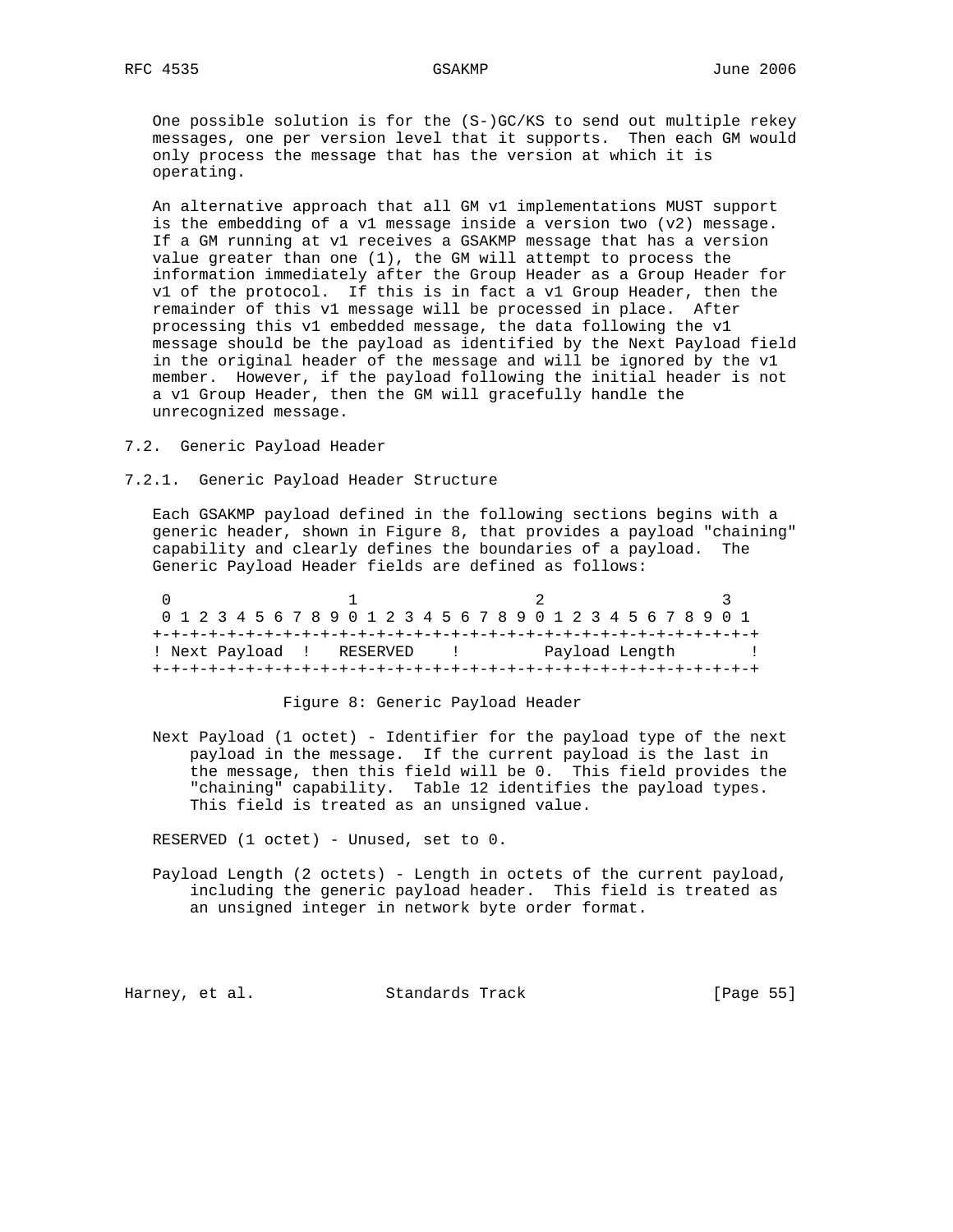## 7.2.2. Generic Payload Header Processing

 When processing the Generic Payload Header, the following fields MUST be checked for correct values:

- 1. Next Payload The Next Payload value MUST be checked to be a valid payload type as defined by Table 12. If the payload type is not valid, then an error is logged. If in Verbose Mode, an appropriate message containing notification value Invalid- Payload-Type will be sent.
- 2. RESERVED This field MUST contain the value zero (0). If the value of this field is not zero (0), then an error is logged. If in Verbose Mode, an appropriate message containing notification value Payload-Malformed will be sent.

 The length field in the Generic Payload Header is used to process the remainder of the payload. If this field is found to be incorrect, then an error is logged. If in Verbose Mode, an appropriate message containing notification value Payload-Malformed will be sent.

- 7.3. Policy Token Payload
- 7.3.1. Policy Token Payload Structure

 The Policy Token Payload contains authenticatable group-specific information that describes the group security-relevant behaviors, access control parameters, and security mechanisms. Figure 9 shows the format of the payload.

0  $1$  2 3 0 1 2 3 4 5 6 7 8 9 0 1 2 3 4 5 6 7 8 9 0 1 2 3 4 5 6 7 8 9 0 1 +-+-+-+-+-+-+-+-+-+-+-+-+-+-+-+-+-+-+-+-+-+-+-+-+-+-+-+-+-+-+-+-+ ! Next Payload ! RESERVED ! Payload Length ! +-+-+-+-+-+-+-+-+-+-+-+-+-+-+-+-+-+-+-+-+-+-+-+-+-+-+-+-+-+-+-+-+ ! Policy Token Type  $\qquad$  ! Policy Token Data +-+-+-+-+-+-+-+-+-+-+-+-+-+-+-+-+-+-+-+-+-+-+-+-+-+-+-+-+-+-+-+-+

Figure 9: Policy Token Payload Format

The Policy Token Payload fields are defined as follows:

 Next Payload (1 octet) - Identifier for the payload type of the next payload in the message. If the current payload is the last in the message, then this field will be 0. This field provides the "chaining" capability. Table 12 identifies the payload types. This field is treated as an unsigned value.

Harney, et al. Standards Track [Page 56]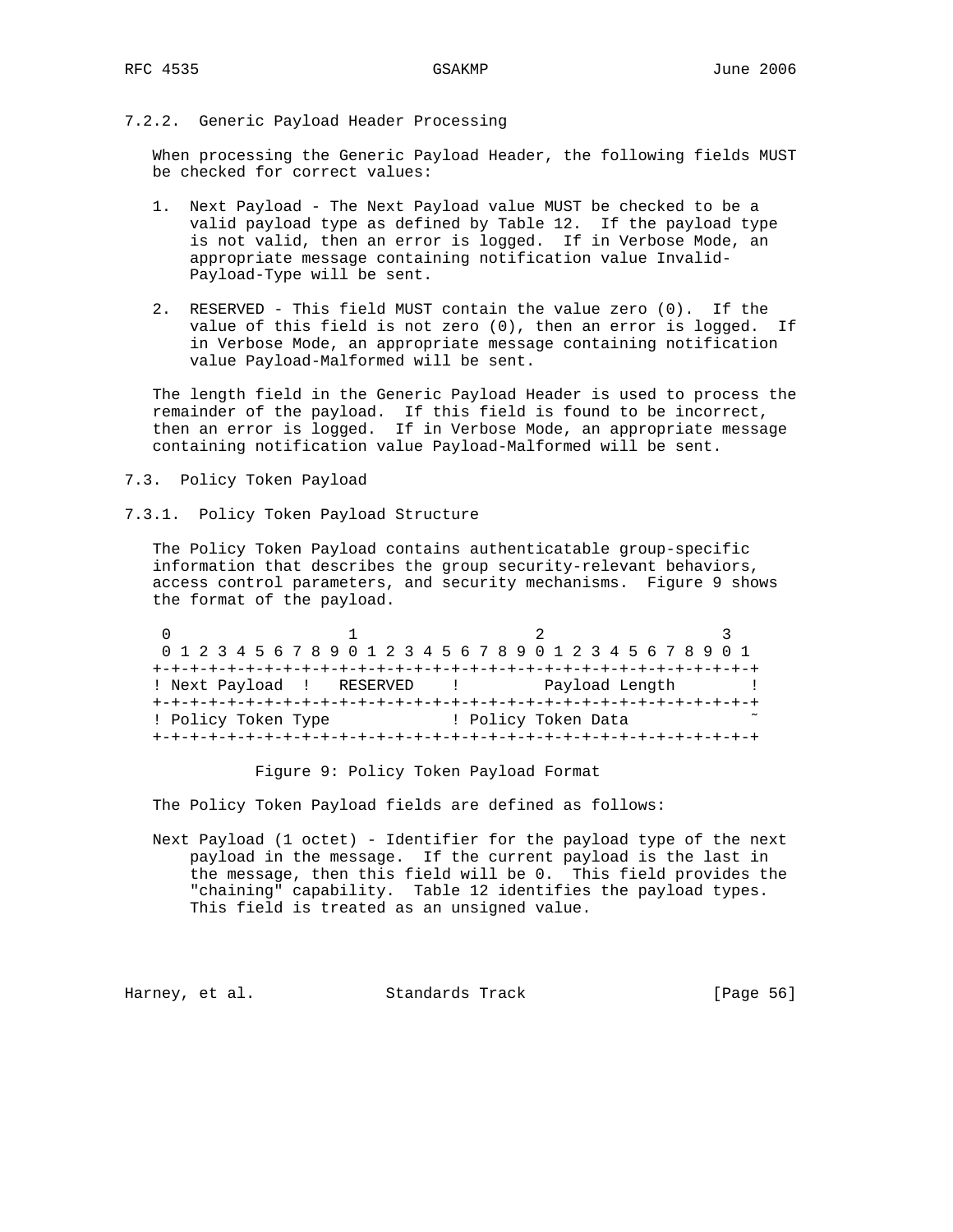RESERVED (1 octet) - Unused, set to 0.

- Payload Length (2 octets) Length in octets of the current payload, including the generic payload header. This field is treated as an unsigned integer in network byte order format.
- Policy Token Type (2 octets) Specifies the type of Policy Token being used. Table 14 identifies the types of policy tokens. This field is treated as an unsigned integer in network byte order format.

### Table 14: Policy Token Types

| Policy Token Type               | Value                          | Definition/Defined In                                                                           |
|---------------------------------|--------------------------------|-------------------------------------------------------------------------------------------------|
| Reserved                        |                                |                                                                                                 |
| GSAKMP ASN.1 PT V1              |                                | All implementations of GSAKMP<br>MUST support this PT format.<br>Format specified in [RFC4534]. |
| Reserved to IANA<br>Private Use | $2 - 49152$<br>$49153 - 65535$ |                                                                                                 |

 Policy Token Data (variable length) - Contains Policy Token information. The values for this field are token specific, and the format is specified by the PT Type field.

 If this payload is encrypted, only the Policy Token Data field is encrypted.

The payload type for the Policy Token Payload is one (1).

7.3.2. Policy Token Payload Processing

 When processing the Policy Token Payload, the following fields MUST be checked for correct values:

- 1. Next Payload, RESERVED, Payload Length These fields are processed as defined in Section 7.2.2, "Generic Payload Header Processing".
- 2. Policy Token Type The Policy Token Type value MUST be checked to be a valid policy token type as defined by Table 14. If the value is not valid, then an error is logged. If in Verbose Mode, an appropriate message containing notification value Payload- Malformed will be sent.

Harney, et al. Standards Track [Page 57]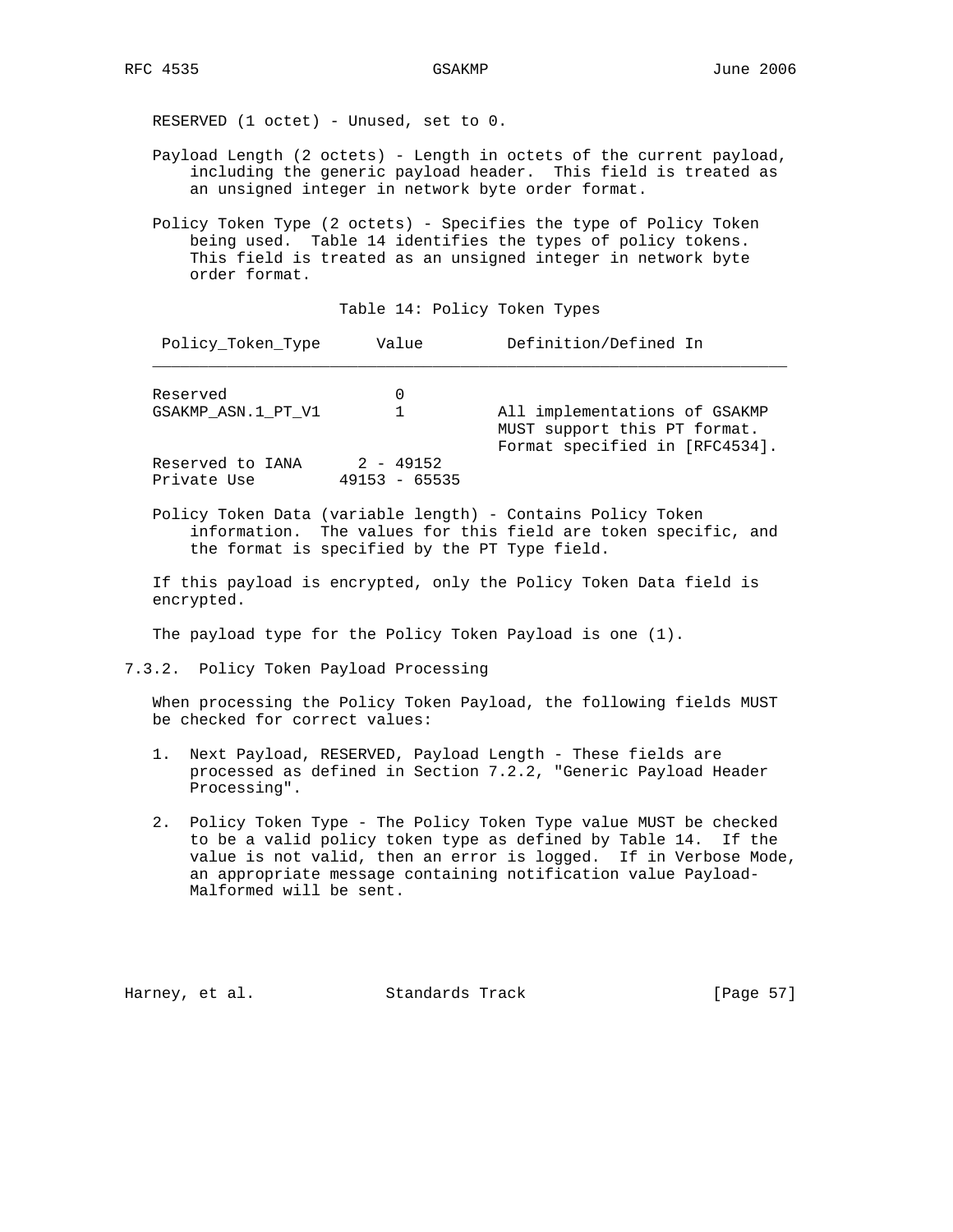- 3. Policy Token Data This Policy Token Data MUST be processed according to the Policy Token Type specified. The type will define the format of the data.
- 7.4. Key Download Payload

 Refer to the terminology section for the different terms relating to keys used within this section.

7.4.1. Key Download Payload Structure

 The Key Download Payload contains group keys (e.g., group keys, initial rekey keys, etc.). These key download payloads can have several security attributes applied to them based upon the security policy of the group. Figure 10 shows the format of the payload.

 The security policy of the group dictates that the key download payload MUST be encrypted with a key encryption key (KEK). The encryption mechanism used is specified in the Policy Token. The group members MUST create the KEK using the key creation method identified in the Key Creation Payload.

| 0 1 2 3 4 5 6 7 8 9 0 1 2 3 4 5 6 7 8 9 0 1 2 3 4 5 6 7 8 9 0 1 |  |  |  |  |  |  |  |  |  |  |  |  |                |  |  |  |  |  |  |  |  |                           |  |  |  |  |  |
|-----------------------------------------------------------------|--|--|--|--|--|--|--|--|--|--|--|--|----------------|--|--|--|--|--|--|--|--|---------------------------|--|--|--|--|--|
|                                                                 |  |  |  |  |  |  |  |  |  |  |  |  |                |  |  |  |  |  |  |  |  |                           |  |  |  |  |  |
| ! Next Payload ! RESERVED                                       |  |  |  |  |  |  |  |  |  |  |  |  | Payload Length |  |  |  |  |  |  |  |  |                           |  |  |  |  |  |
|                                                                 |  |  |  |  |  |  |  |  |  |  |  |  |                |  |  |  |  |  |  |  |  |                           |  |  |  |  |  |
| ! Number of Items                                               |  |  |  |  |  |  |  |  |  |  |  |  |                |  |  |  |  |  |  |  |  | ! Key Download Data Items |  |  |  |  |  |
|                                                                 |  |  |  |  |  |  |  |  |  |  |  |  |                |  |  |  |  |  |  |  |  |                           |  |  |  |  |  |

Figure 10: Key Download Payload Format

The Key Download Payload fields are defined as follows:

 Next Payload (1 octet) - Identifier for the payload type of the next payload in the message. If the current payload is the last in the message, then this field will be 0. This field provides the "chaining" capability. Table 12 identifies the payload types. This field is treated as an unsigned value.

RESERVED (1 octet) - Unused, set to 0.

 Payload Length (2 octets) - Length in octets of the current payload, including the generic payload header. This field is treated as an unsigned integer in network byte order format.

Harney, et al. Standards Track [Page 58]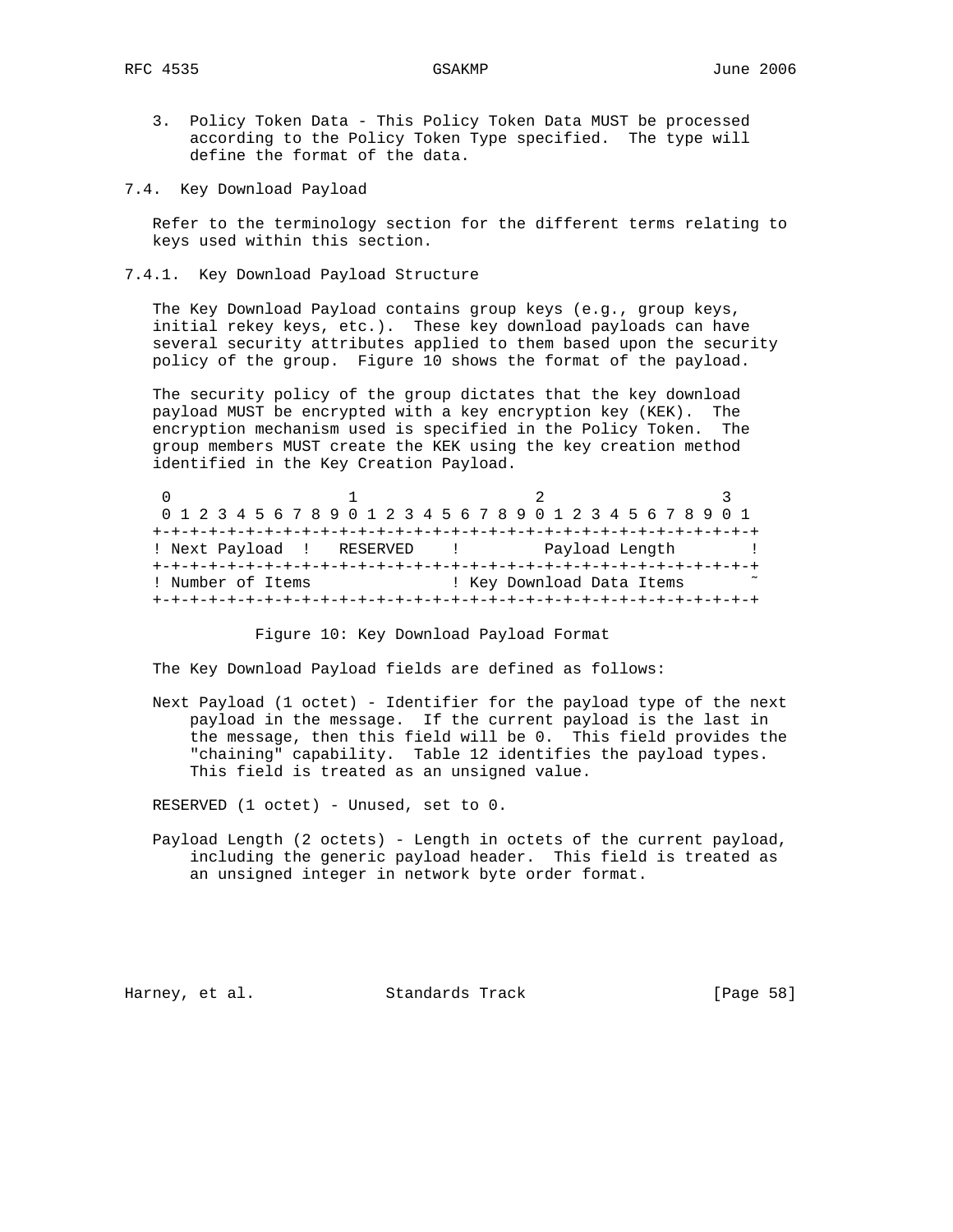- Number of Items (2 octets) Contains the total number of group traffic protection keys and Rekey Arrays being passed in this data block. This field is treated as an unsigned integer in network byte order format.
- Key Download Data Items (variable length) Contains Key Download information. The Key Download Data is a sequence of Type/Length/Data of the Number of Items. The format for each item is defined in Figure 11.

0  $1$  2 3 0 1 2 3 4 5 6 7 8 9 0 1 2 3 4 5 6 7 8 9 0 1 2 3 4 5 6 7 8 9 0 1 +-+-+-+-+-+-+-+-+-+-+-+-+-+-+-+-+-+-+-+-+-+-+-+-+-+-+-+-+-+-+-+-+ ! KDD Item Type ! Key Download Data Item Length! +-+-+-+-+-+-+-+-+-+-+-+-+-+-+-+-+-+-+-+-+-+-+-+-+-+-+-+-+-+-+-+-+ ˜ Data for Key Download Data Item (Key Datum/Rekey Array) ˜ +-+-+-+-+-+-+-+-+-+-+-+-+-+-+-+-+-+-+-+-+-+-+-+-+-+-+-+-+-+-+-+-+

Figure 11: Key Download Data Item Format

For each Key Download Data Item, the data format is as follows:

- Key Download Data (KDD) Item Type (1 octet) Identifier for the type of data contained in this Key Download Data Item. See Table 15 for the possible values of this field. This field is treated as an unsigned value.
- Key Download Data Item Length (2 octets) Length in octets of the Data for the Key Download Data Item following this field. This field is treated as an unsigned integer in network byte order format.
- Data for Key Download Data Item (variable length) Contains Keys and related information. The format of this field is specific depending on the value of the Key Download Data Item Type field. For KDD Item Type of GTPK, this field will contain a Key Datum as defined in Section 7.4.1.1. For KDD Item Type Rekey - LKH, this field will contain a Rekey Array as defined in Section 7.4.1.2.

Harney, et al. Standards Track [Page 59]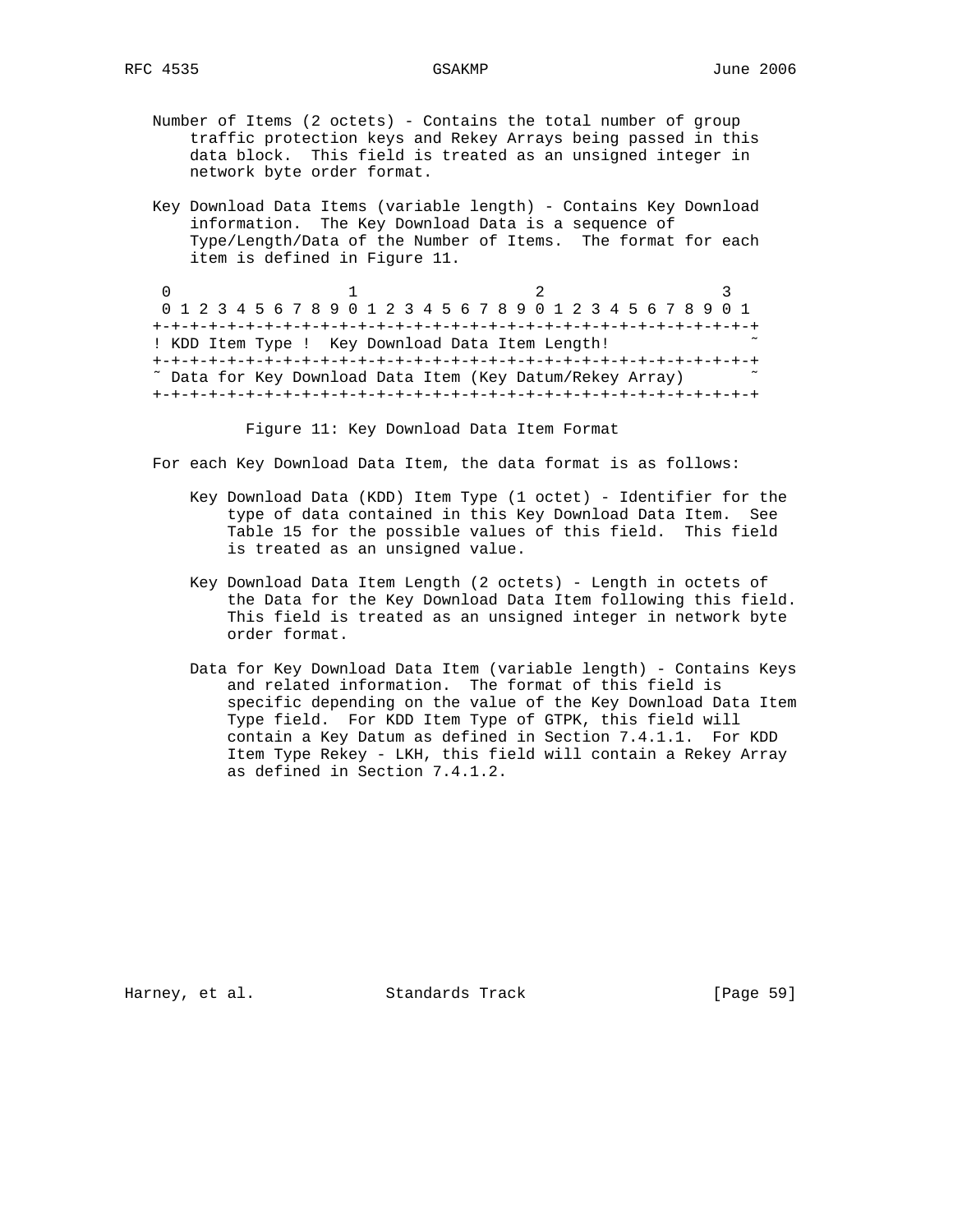| Key Download Data<br>Item Type                 | Value                    | Definition                                                                                                                    |
|------------------------------------------------|--------------------------|-------------------------------------------------------------------------------------------------------------------------------|
| GTPK                                           | 0                        | This type MUST be implemented.<br>This type identifies that the<br>data contains group traffic<br>protection key information. |
| Rekey - LKH<br>Reserved to IANA<br>Private Use | $2 - 192$<br>$193 - 255$ | Optional                                                                                                                      |

Table 15: Key Download Data Item Types

 The encryption of this payload only covers the data subsequent to the Generic Payload header (Number of Items and Key Download Data Items fields).

The payload type for the Key Download Packet is two (2).

Harney, et al. Standards Track [Page 60]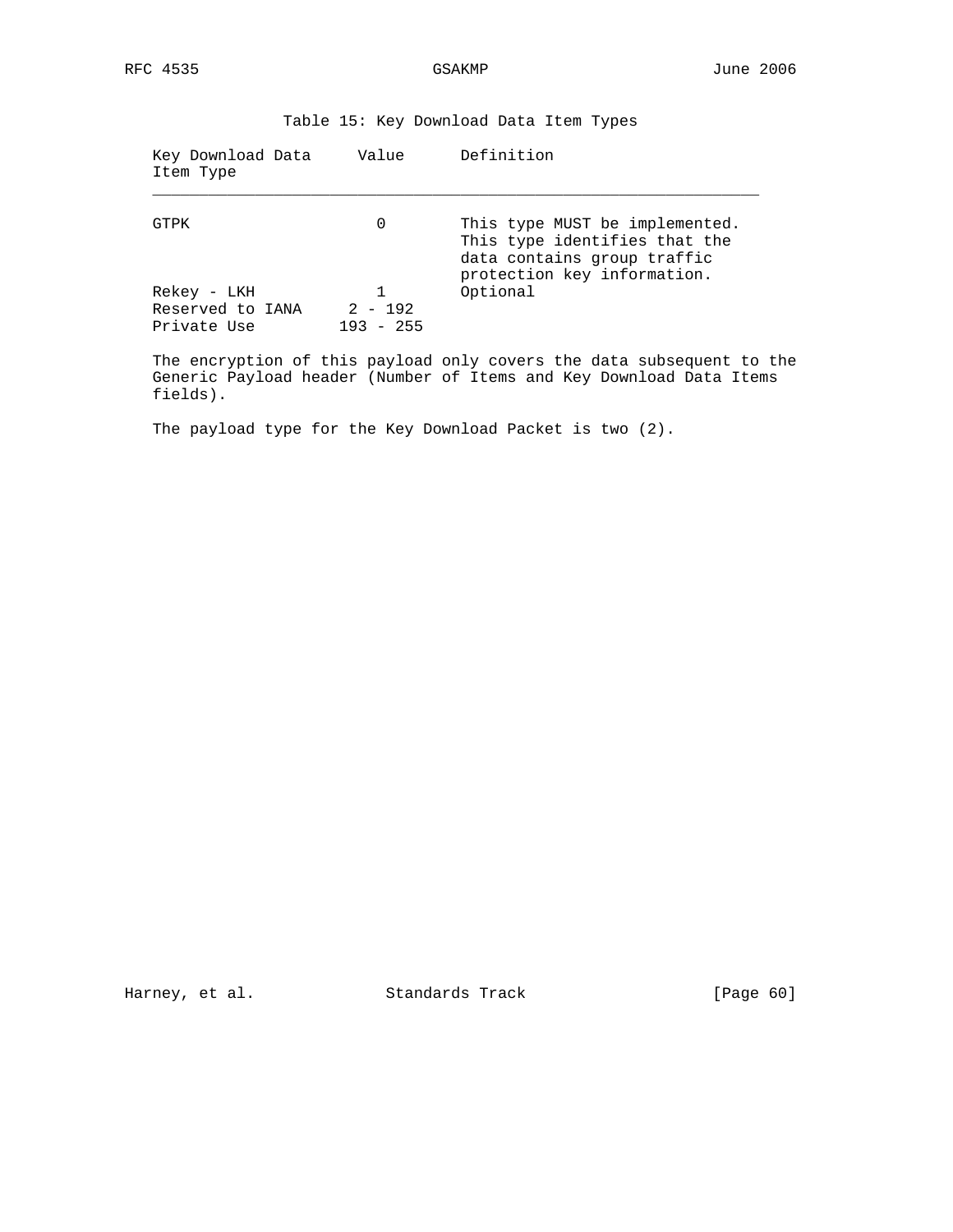# 7.4.1.1. Key Datum Structure

 A Key Datum contains all the information for a key. Figure 12 shows the format for this structure.

| $\Omega$                                   | 1                                   | $\overline{2}$             |                              | 3                                         |
|--------------------------------------------|-------------------------------------|----------------------------|------------------------------|-------------------------------------------|
| $\Omega$<br>78<br>2 3<br>.5<br>6<br>4<br>1 | 9<br>$\Omega$<br>456<br>1<br>2<br>3 | 789<br>$\Omega$            | $\mathbf{1}$<br>2<br>45<br>3 | $\Omega$<br>78<br>-9<br>$\mathbf{1}$<br>6 |
| $+-+$<br>$- + - + -$                       |                                     |                            |                              |                                           |
| Key Type<br>$\mathbf{I}$                   |                                     | ! Key ID                   |                              |                                           |
| +-+-+-<br>+                                |                                     | -+-+-+-+-+-+-+-+-+-+-+-+-+ |                              |                                           |
|                                            |                                     | ! Key Handle               |                              |                                           |
|                                            |                                     | $-+ - + - +$               | -+-+-+-+-+-+                 |                                           |
|                                            |                                     | ! Key Creation Date        |                              |                                           |
|                                            |                                     | - +                        |                              |                                           |
|                                            |                                     |                            |                              |                                           |
|                                            |                                     |                            |                              |                                           |
|                                            |                                     |                            |                              |                                           |
|                                            |                                     |                            |                              |                                           |
|                                            |                                     |                            |                              |                                           |
|                                            |                                     |                            |                              |                                           |
|                                            | ! Key Expiration Date               |                            |                              |                                           |
|                                            |                                     |                            |                              |                                           |
|                                            |                                     |                            |                              |                                           |
|                                            |                                     |                            |                              |                                           |
|                                            |                                     |                            |                              |                                           |
|                                            |                                     |                            |                              |                                           |
| $\,{}^+$                                   |                                     |                            |                              |                                           |
|                                            |                                     |                            |                              |                                           |
| $\,{}^+$                                   |                                     |                            |                              |                                           |
| $\tilde{\phantom{a}}$<br>Key Data          |                                     |                            |                              |                                           |
| <b>+-+-+-+-+-</b>                          |                                     |                            |                              |                                           |

## Figure 12: Key Datum Format

 Key Type (2 octets) - This is the cryptographic algorithm for which this key data is to be used. This value is specified in the Policy Token. See Table 16 for the possible values of this field. This field is treated as an unsigned value.

Harney, et al. Standards Track [Page 61]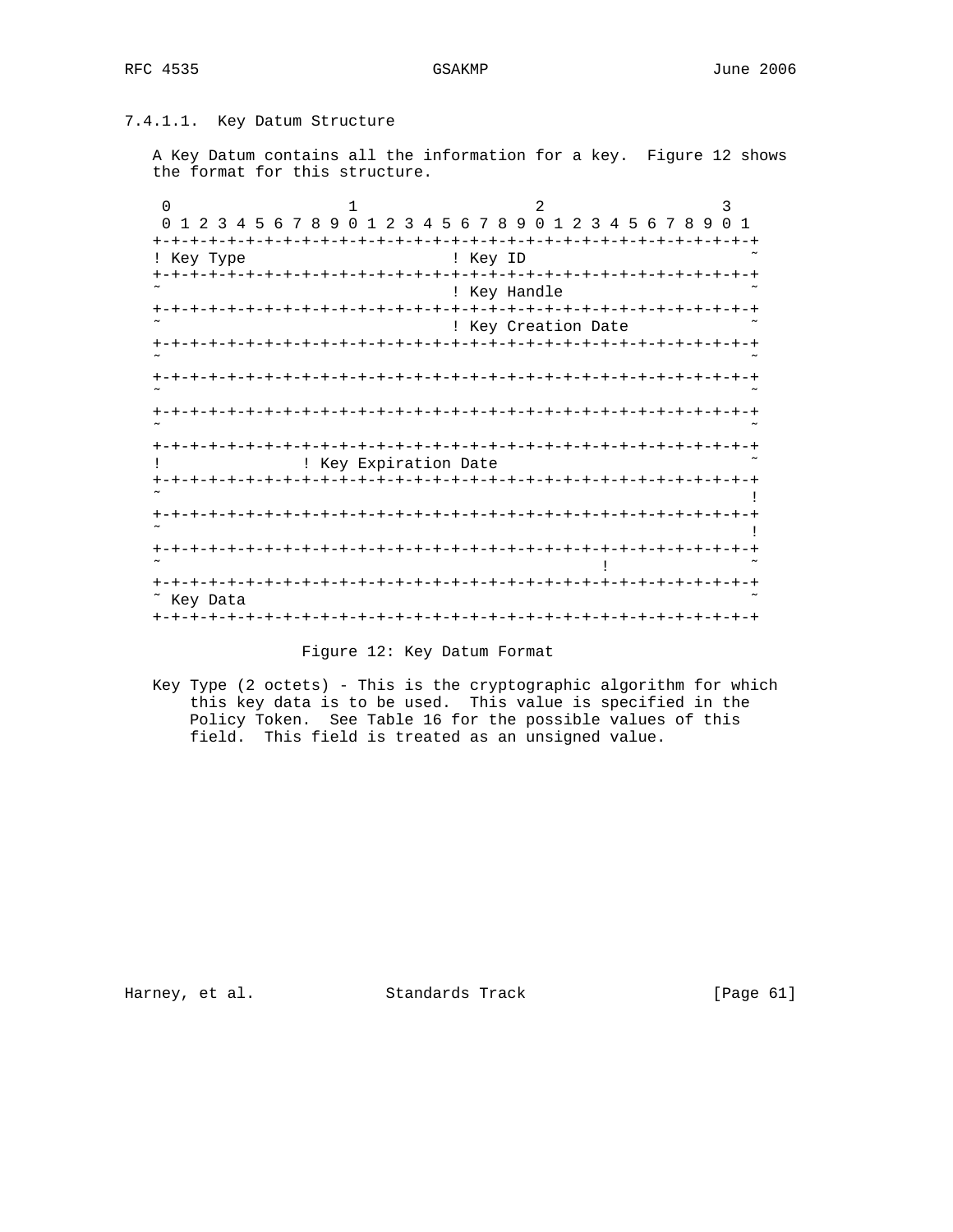| Cryptographic Key Types | Value             | Description/Defined In                       |
|-------------------------|-------------------|----------------------------------------------|
| Reserved                | $0 - 2$           |                                              |
| 3DES_CBC64_192          | 3                 | See $[RFC2451]$ .                            |
| Reserved                | $4 - 11$          |                                              |
| AES CBC 128             | 12.               | This type MUST be<br>supported. See [IKEv2]. |
| AES CTR                 | 13                | See [IKEv2].                                 |
| Reserved to IANA        | $14 - 49152$      |                                              |
| Private Use             | $-65535$<br>49153 |                                              |

Table 16: Cryptographic Key Types

- Key ID (4 octets) This is the permanent ID of all versions of the key. This value MAY be defined by the Policy Token. This field is treated as an octet string.
- Key Handle (4 octets) This is the value to uniquely identify a version (particular instance) of a key. This field is treated as an octet string.
- Key Creation Date (15 octets) This is the time value of when this key data was originally generated. This field contains the timestamp in UTF-8 format YYYYMMDDHHMMSSZ, where YYYY is the year  $(0000 - 9999)$ , MM is the numerical value of the month  $(01 - 12)$ , DD is the day of the month  $(01 - 31)$ , HH is the hour of the day (00 - 23), MM is the minute within the hour (00 - 59), SS is the seconds within the minute (00 - 59), and the letter  $Z$  indicates that this is Zulu time. This format is loosely based on [RFC3161].
- Key Expiration Date (15 octets) This is the time value of when this key is no longer valid for use. This field contains the timestamp in UTF-8 format YYYYMMDDHHMMSSZ, where YYYY is the year  $(0000 - 9999)$ , MM is the numerical value of the month  $(01 - 12)$ , DD is the day of the month  $(01 - 31)$ , HH is the hour of the day  $(00 - 23)$ , MM is the minute within the hour  $(00 - 59)$ , SS is the seconds within the minute  $(00 - 59)$ , and the letter Z indicates that this is Zulu time. This format is loosely based on [RFC3161].
- Key Data (variable length) This is the actual key data, which is dependent on the Key Type algorithm for its format.

 NOTE: The combination of the Key ID and the Key Handle MUST be unique within the group. This combination will be used to uniquely identify a key.

Harney, et al. Standards Track [Page 62]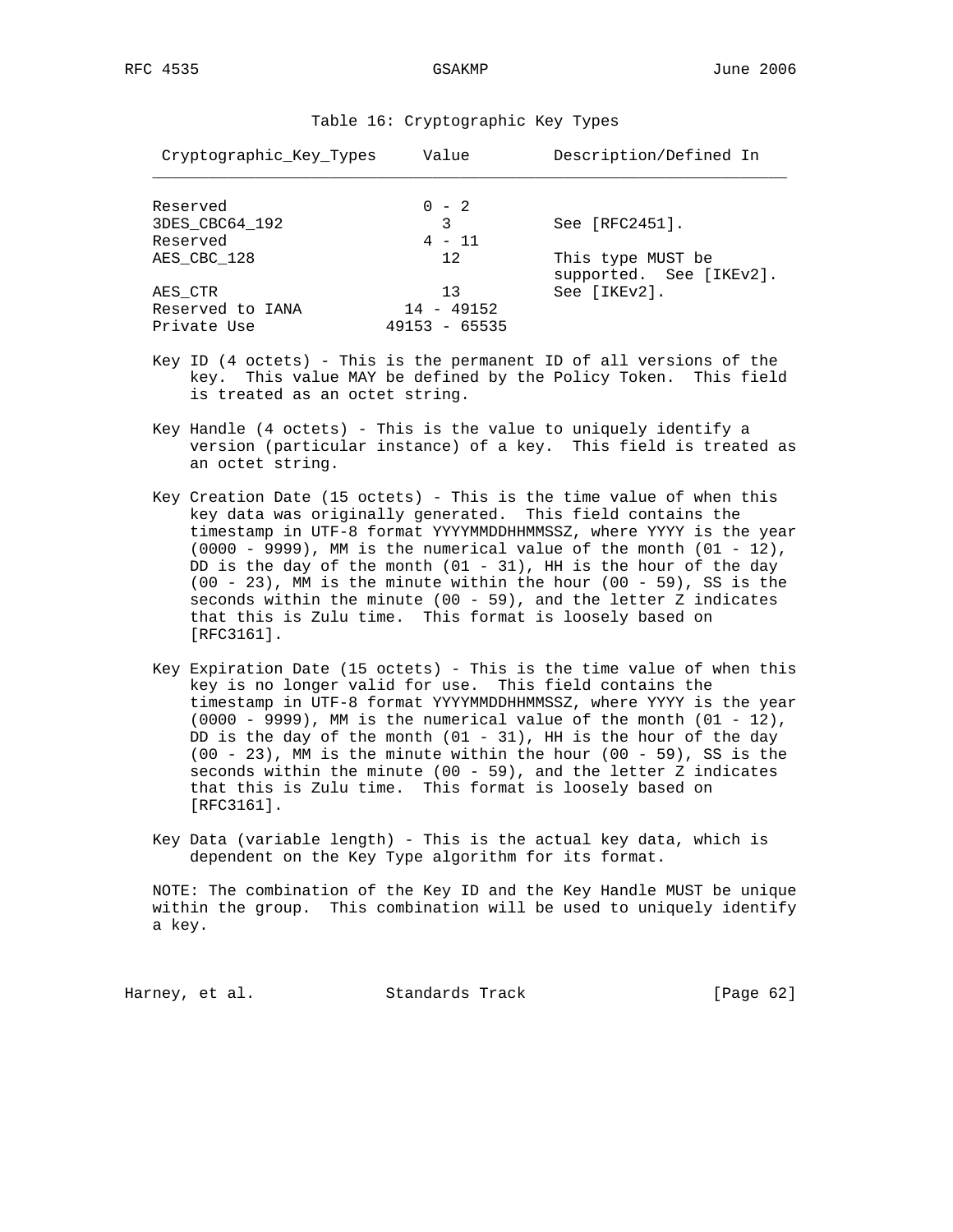# 7.4.1.2. Rekey Array Structure

 A Rekey Array contains the information for the set of KEKs that is associated with a Group Member. Figure 13 shows the format for this structure.

0  $1$  2 3 0 1 2 3 4 5 6 7 8 9 0 1 2 3 4 5 6 7 8 9 0 1 2 3 4 5 6 7 8 9 0 1 +-+-+-+-+-+-+-+-+-+-+-+-+-+-+-+-+-+-+-+-+-+-+-+-+-+-+-+-+-+-+-+-+ ! Rekey Version#! Member ID +-+-+-+-+-+-+-+-+-+-+-+-+-+-+-+-+-+-+-+-+-+-+-+-+-+-+-+-+-+-+-+-+ ! Number of KEK Keys ! +-+-+-+-+-+-+-+-+-+-+-+-+-+-+-+-+-+-+-+-+-+-+-+-+-+-+-+-+-+-+-+-+ ˜ Key Datum(s) ˜ +-+-+-+-+-+-+-+-+-+-+-+-+-+-+-+-+-+-+-+-+-+-+-+-+-+-+-+-+-+-+-+-+

Figure 13: Rekey Array Structure Format

- Rekey Version (1 octet) Contains the version of the Rekey protocol in which the data is formatted. For Key Download Data Item Type of Rekey - LKH, refer to Section A.2 for a description of this value. This field is treated as an unsigned value.
- Member ID (4 octets) This is the Member ID of the Rekey sequence contained in this Rekey Array. This field is treated as an octet string. For Key Download Data Item Type of Rekey - LKH, refer to Section A.2 for a description of this value.
- Number of KEK Keys (2 octets) This value is the number of distinct KEK keys in this sequence. This value is treated as an unsigned integer in network byte order format.
- Key Datum(s) (variable length) The sequence of KEKs in Key Datum format. The format for each Key Datum in this sequence is defined in section 7.4.1.1.
- Key ID (for Key ID within the Rekey) LKH space, refer to Section A.2 for a description of this value.
- 7.4.2. Key Download Payload Processing

Prior to processing its data, the payload contents MUST be decrypted.

 When processing the Key Download Payload, the following fields MUST be checked for correct values:

Harney, et al. Standards Track [Page 63]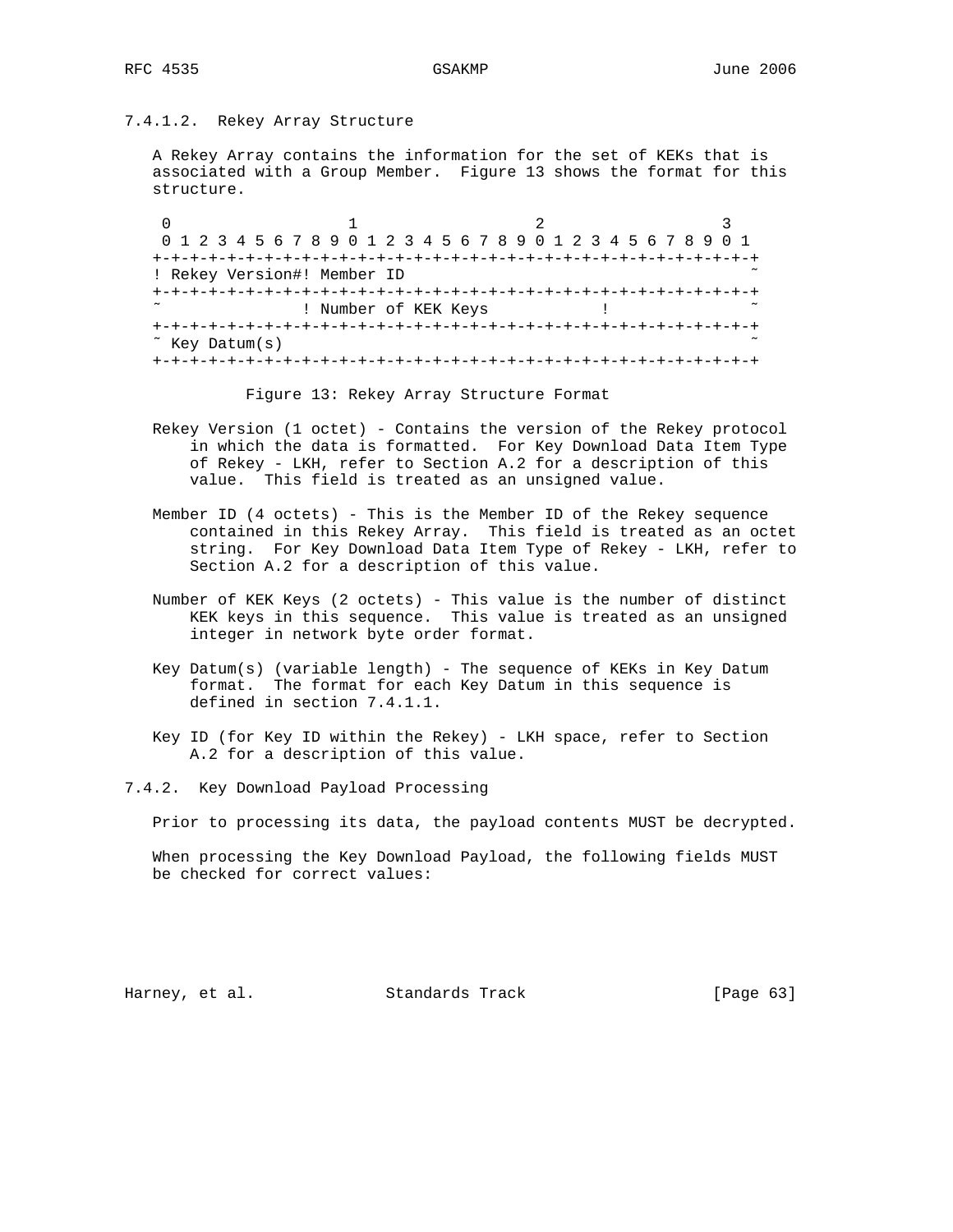- 1. Next Payload, RESERVED, Payload Length These fields are processed as defined in Section 7.2.2, "Generic Payload Header Processing".
- 2. KDD Item Type All KDD Item Type fields MUST be checked to be a valid Key Download Data Item type as defined by Table 15. If the value is not valid, then an error is logged. If in Verbose Mode, an appropriate message containing notification value Payload- Malformed will be sent.
- 3. Key Type All Key Type fields MUST be checked to be a valid encryption type as defined by Table 16. If the value is not valid, then an error is logged. If in Verbose Mode, an appropriate message containing notification value Invalid-Key- Information will be sent.
- 4. Key Expiration Date All Key Expiration Date fields MUST be checked confirm that their values represent a future and not a past time value. If the value is not valid, then an error is logged. If in Verbose Mode, an appropriate message containing notification value Invalid-Key-Information will be sent.

 The length and counter fields in the payload are used to help process the payload. If any field is found to be incorrect, then an error is logged. If in Verbose Mode, an appropriate message containing notification value Payload-Malformed will be sent.

7.5. Rekey Event Payload

 Refer to the terminology section for the different terms relating to keys used within this section.

7.5.1. Rekey Event Payload Structure

 The Rekey Event Payload MAY contain multiple keys encrypted in Wrapping KEKs. Figure 14 shows the format of the payload. If the data to be contained within a Rekey Event Payload is too large for the payload, the sequence can be split across multiple Rekey Event Payloads at a Rekey Event Data boundary.

Harney, et al. Standards Track [Page 64]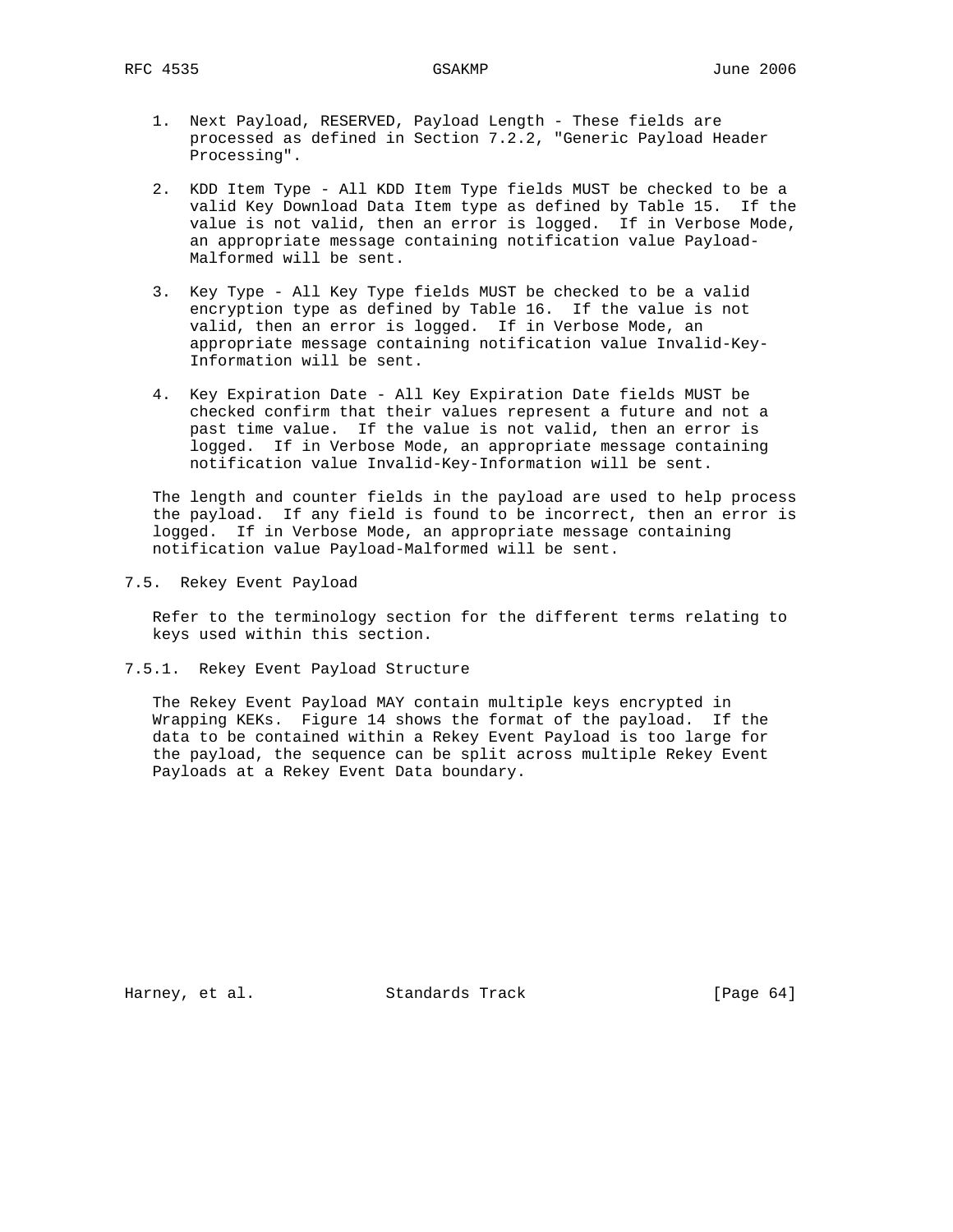|                                 | 0 1 2 3 4 5 6 7 8 9 0 1 2 3 4 5 6 7 8 9 0 1 2 3 4 5 6 7 8 9 0 1 |                |
|---------------------------------|-----------------------------------------------------------------|----------------|
|                                 |                                                                 |                |
|                                 | ! Next Payload ! RESERVED !                                     | Payload Length |
|                                 |                                                                 |                |
|                                 | ! RekeyEvnt Type! Rekey Event Header                            |                |
|                                 |                                                                 |                |
| $\tilde{ }$ Rekey Event Data(s) |                                                                 |                |
|                                 |                                                                 |                |

#### Figure 14: Rekey Event Payload Format

The Rekey Event Payload fields are defined as follows:

 Next Payload (1 octet) - Identifier for the payload type of the next payload in the message. If the current payload is the last in the message, then this field will be 0. This field provides the "chaining" capability. Table 12 identifies the payload types. This field is treated as an unsigned value.

RESERVED (1 octet) - Unused, set to 0.

- Payload Length (2 octets) Length in octets of the current payload, including the generic payload header. This field is treated as an unsigned integer in network byte order format.
- Rekey Event Type (1 octet) Specifies the type of Rekey Event being used. Table 17 presents the types of Rekey events. This field is treated as an unsigned value.
- Rekey Event Header (variable length) This is the header information for the Rekey Event. The format for this is defined in Section 7.5.1.1, "Rekey Event Header Structure".
- Rekey Event Data(s) (variable length) This is the rekey information for the Rekey Event. The format for this is defined in Section 7.5.1.2, "Rekey Event Data Structure".

The Rekey Event payload type is three (3).

Harney, et al. Standards Track [Page 65]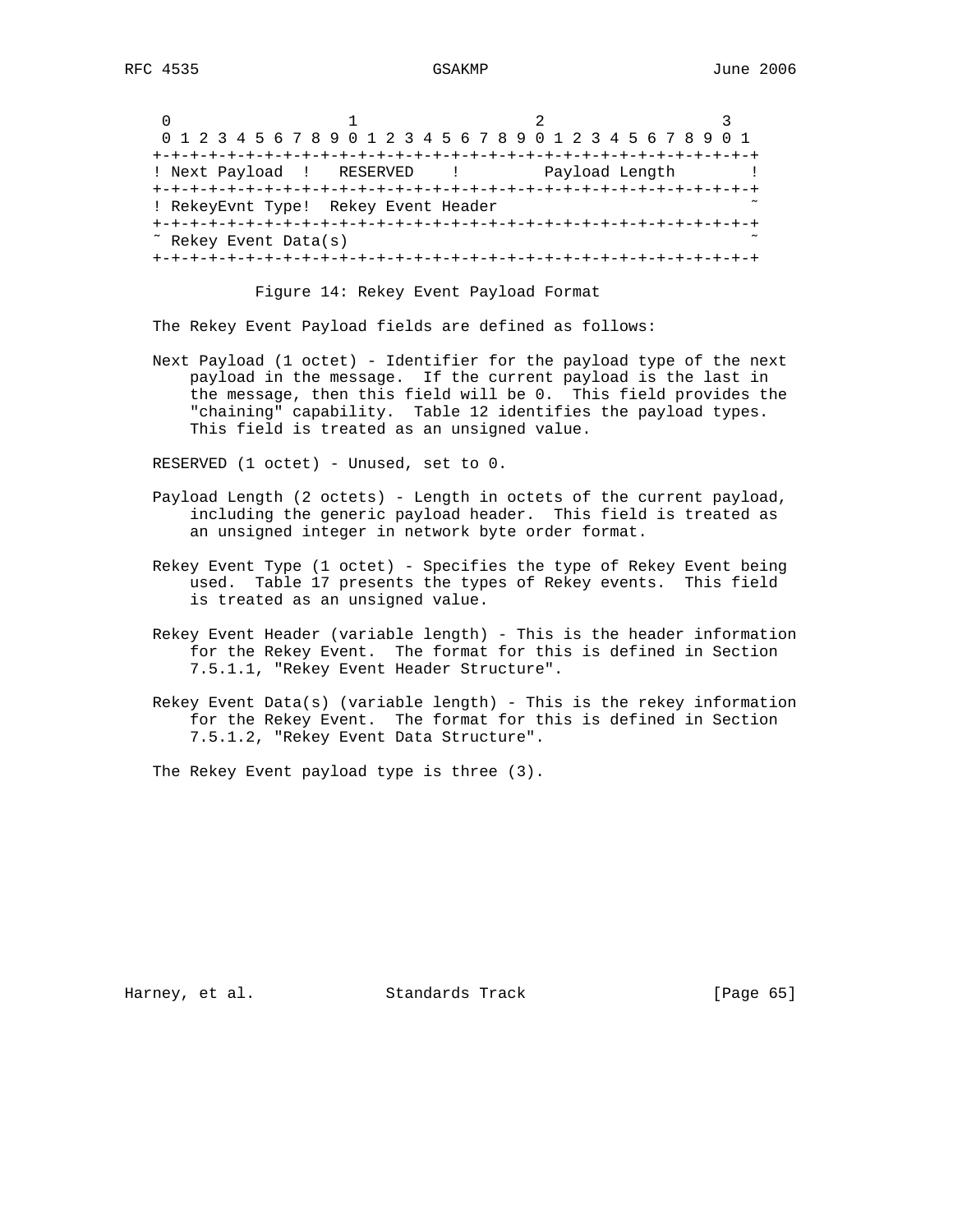| Table 17: Rekey Event Types |  |  |  |  |
|-----------------------------|--|--|--|--|
|-----------------------------|--|--|--|--|

| Rekey Event Type                           | Value                                 | Definition/Defined In                                                                                                                                                                                                                                                                                    |
|--------------------------------------------|---------------------------------------|----------------------------------------------------------------------------------------------------------------------------------------------------------------------------------------------------------------------------------------------------------------------------------------------------------|
| None                                       | $\Omega$                              | This type MUST be implemented.<br>In this case, the size of the Rekey<br>Event Data field will be zero bytes<br>long. The purpose of a Rekey Event<br>Payload with type None is when it is<br>necessary to send out a new token<br>with no rekey information. GSAKMP<br>rekey msg requires a Rekey Event |
| GSAKMP LKH                                 | $\mathbf{1}$                          | Payload, and in this instance it<br>would have rekey data of type None.<br>The rekey data will be of<br>type LKH formatted according to<br>GSAKMP. The format for this field<br>is defined in Section 7.5.1.2.                                                                                           |
| Reserved to IANA $2 - 192$<br>Private Use  | $193 - 255$                           |                                                                                                                                                                                                                                                                                                          |
| 7.5.1.1. Rekey Event Header Structure      |                                       |                                                                                                                                                                                                                                                                                                          |
|                                            |                                       | The format for the Rekey Event Header is shown in Figure 15.                                                                                                                                                                                                                                             |
| 0<br>$\mathbf{I}$<br>! Time/Date Stamp     | 1<br>Group ID Value<br>Group ID Value | 2<br>3<br>0 1 2 3 4 5 6 7 8 9 0 1 2 3 4 5 6 7 8 9 0 1 2 3 4 5 6 7 8 9 0 1<br>Ţ                                                                                                                                                                                                                           |
|                                            |                                       |                                                                                                                                                                                                                                                                                                          |
|                                            |                                       | : RekeyEnt Type ~                                                                                                                                                                                                                                                                                        |
| ! Algorithm Ver ! # of Rekey Event Data(s) |                                       |                                                                                                                                                                                                                                                                                                          |

Figure 15: Rekey Event Header Format

Harney, et al. Standards Track [Page 66]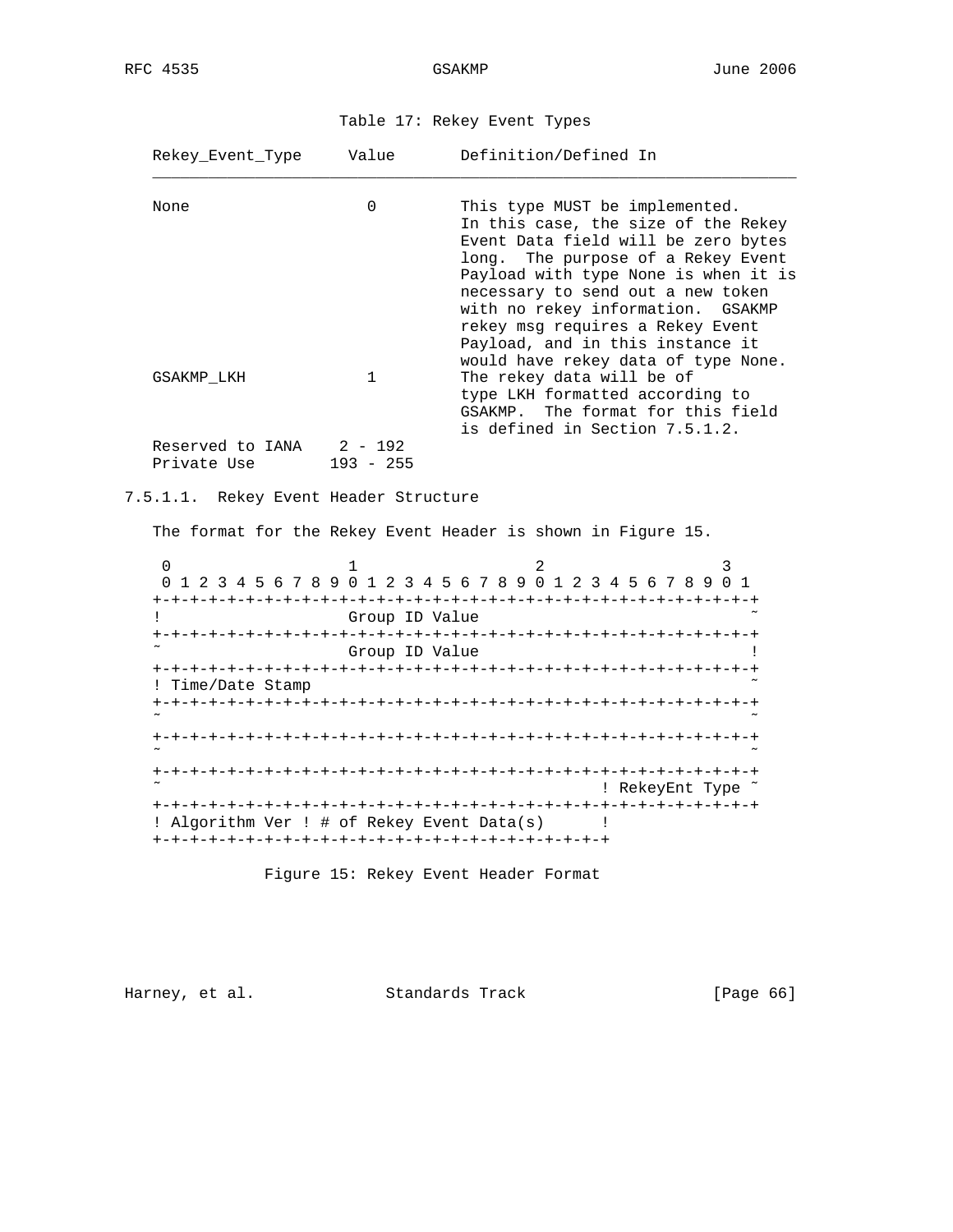- - Group Identification Value (variable length) Indicates the name/title of the group to be rekeyed. This is the same format, length, and value as the Group Identification Value in Section 7.1, "GSAKMP Header".
	- Time/Date Stamp (15 octets) This is the time value when the Rekey Event Data was generated. This field contains the timestamp in UTF-8 format YYYYMMDDHHMMSSZ, where YYYY is the year (0000 - 9999), MM is the numerical value of the month (01 - 12), DD is the day of the month  $(01 - 31)$ , HH is the hour of the day  $(00 -$  23), MM is the minute within the hour (00 - 59), SS is the seconds within the minute (00 - 59), and the letter Z indicates that this is Zulu time. This format is loosely based on [RFC3161].
	- Rekey Event Type (1 octet) This is the Rekey algorithm being used for this group. The values for this field can be found in Table 17. This field is treated as an unsigned value.
	- Algorithm Version (1 octet) Indicates the version of the Rekey Type being used. For Rekey Event Type of GSAKMP\_LKH, refer to Section A.2 for a description of this value. This field is treated as an unsigned value.
	- # of Rekey Event Data(s) (2 octets) The number of Rekey Event Data(s) contained in the Rekey Data. This value is treated as an unsigned integer in network byte order.
- 7.5.1.2. Rekey Event Data Structure

 As defined in the Rekey Event Header, # of Rekey Data(s) field, multiple pieces of information are sent in a Rekey Event Data. Each end user, will be interested in only one Rekey Event Data among all of the information sent. Each Rekey Event Data will contain all the Key Packages that a user requires. For each Rekey Event Data, the data following the Wrapping fields is encrypted with the key identified in the Wrapping Header. Figure 16 shows the format of each Rekey Event Data.

Harney, et al. Standards Track [Page 67]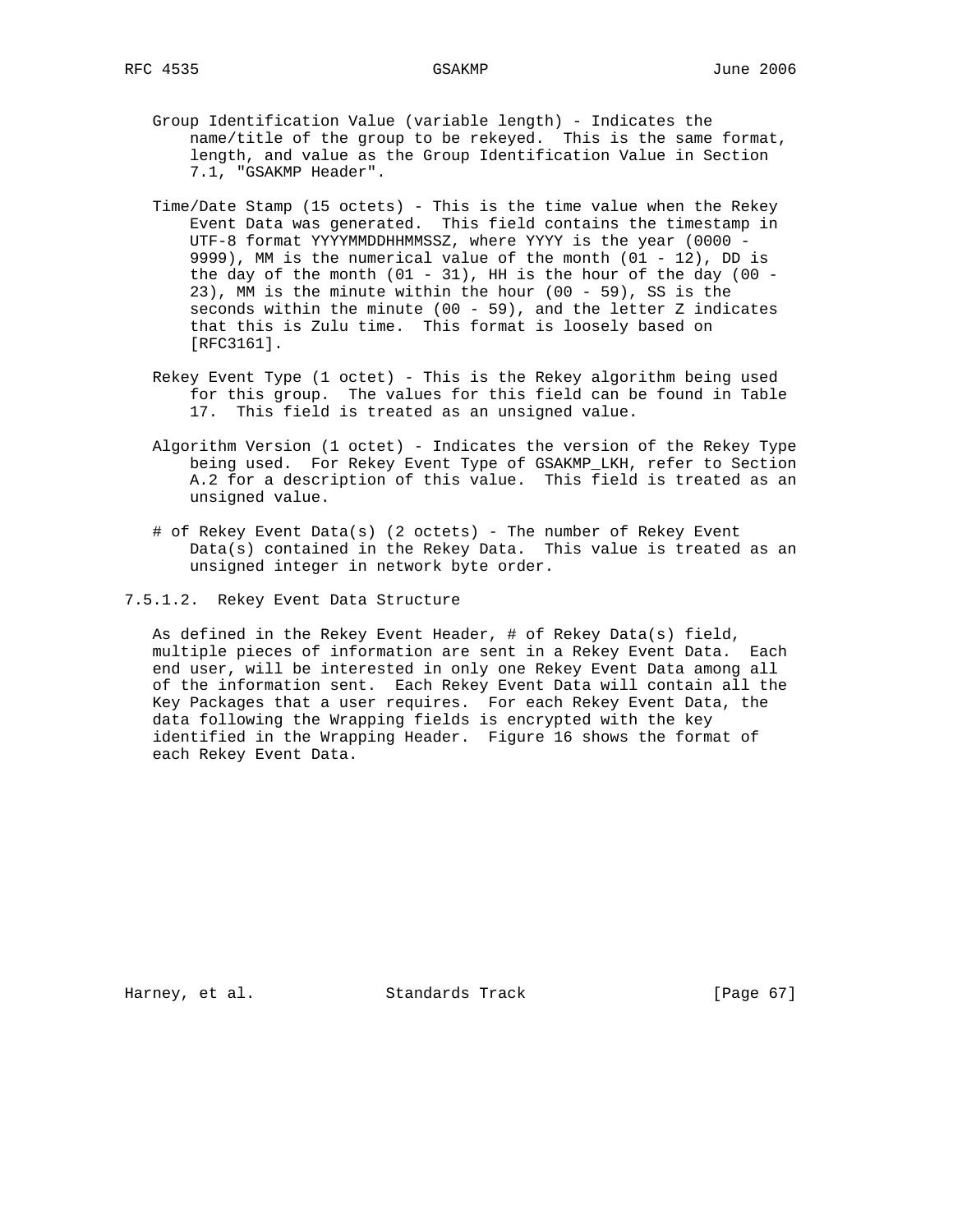| 0 1 2 3 4 5 6 7 8 9 0 1 2 3 4 5 6 7 8 9 0 1 2 3 4 5 6 7 8 9 0 1 |                                   |  |  |
|-----------------------------------------------------------------|-----------------------------------|--|--|
|                                                                 |                                   |  |  |
| ! Packet Length                                                 | ! Wrapping KeyID                  |  |  |
|                                                                 | +-+-+-+-+-+-+-+-+-+-+             |  |  |
|                                                                 | ! Wrapping Key Handle             |  |  |
|                                                                 | +-+-+-+-+-+-+-+-+-+-+-+-+-+-+-+-+ |  |  |
|                                                                 | ! # of Key Packages               |  |  |
|                                                                 |                                   |  |  |
| ! Key Packages(s)                                               |                                   |  |  |
|                                                                 |                                   |  |  |

Figure 16: Rekey Event Data Format

- Packet Length (2 octets) Length in octets of the Rekey Event Data, which consists of the # of Key Packages and the Key Packages(s). This value is treated as an unsigned integer in network byte order.
- Wrapping KeyID (4 octets) This is the Key ID of the KEK that is being used for encryption/decryption of the new (rekeyed) keys. For Rekey Event Type of Rekey - LKH, refer to Section A.2 for a description of this value.
- Wrapping Key Handle (4 octets) This is a Key Handle of the KEK that is being used for encryption/decryption of the new (rekeyed) keys. Refer to Section 7.4.1.1 for the values of this field.
- # of Key Packages (2 octets) The number of key packages contained in this Rekey Event Data. This value is treated as an unsigned integer in network byte order.
- Key Package(s) (variable length) The type/length/value format of a Key Datum. The format for this is defined in Section 7.5.1.2.1.

7.5.1.2.1. Key Package Structure

 Each Key Package contains all the information about the key. Figure 17 shows the format for a Key Package.

0  $1$  2 3 0 1 2 3 4 5 6 7 8 9 0 1 2 3 4 5 6 7 8 9 0 1 2 3 4 5 6 7 8 9 0 1 +-+-+-+-+-+-+-+-+-+-+-+-+-+-+-+-+-+-+-+-+-+-+-+-+-+-+-+-+-+-+-+-+ ! KeyPkg Type ! Key Package Length ! Key Datum ˜ +-+-+-+-+-+-+-+-+-+-+-+-+-+-+-+-+-+-+-+-+-+-+-+-+-+-+-+-+-+-+-+-+

Figure 17: Key Package Format

Harney, et al. Standards Track [Page 68]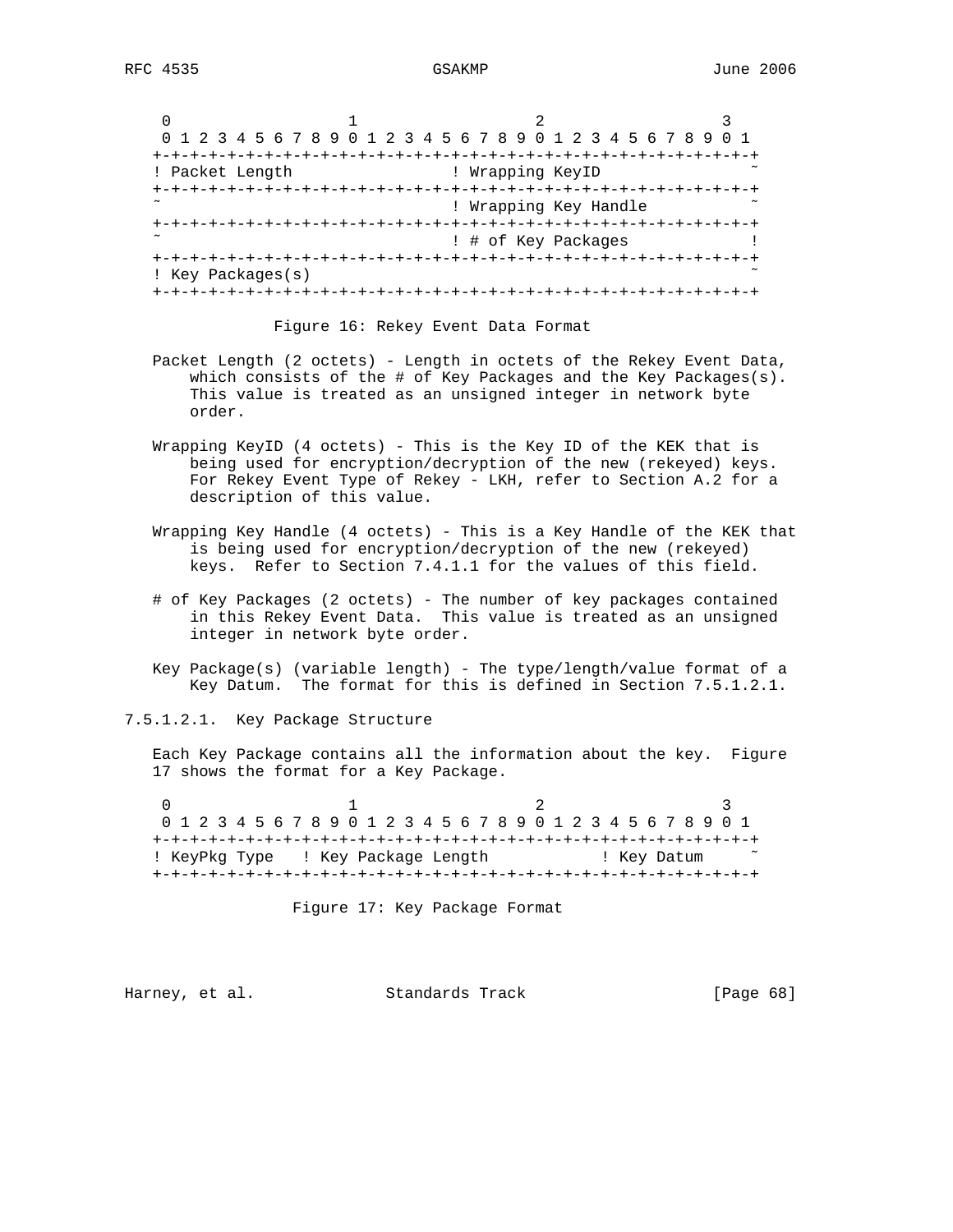- Key Package Type (1 octet) The type of key in this key package. Legal values for this field are defined in Table 15, Key Download Data Types. This field is treated as an unsigned value.
- Key Package Length (2 octets) The length of the Key Datum. This field is treated as an unsigned integer in network byte order format.
- Key Datum (variable length) The actual data of the key. The format for this field is defined in Section 7.4.1.1, "Key Datum Structure".
- 7.5.2. Rekey Event Payload Processing

 When processing the Rekey Event Payload, the following fields MUST be checked for correct values:

- 1. Next Payload, RESERVED, Payload Length These fields are processed as defined in Section 7.2.2, "Generic Payload Header Processing".
- 2. Rekey Event Type field within "Rekey Event" payload header The Rekey Event Type MUST be checked to be a valid rekey event type as defined by Table 17. If the Rekey Event Type is not valid, then regardless of mode (e.g., Terse or Verbose) an error is logged. No response error message is generated for receipt of a Group Management Message.
- 3. Group ID Value The Group ID value of the Rekey Event Header received message MUST be checked against the GroupID of the Group Component. If no match is found, the payload is discarded, then regardless of mode (e.g., Terse or Verbose) an error is logged. No response error message is generated for receipt of a Group Management Message.
- 4. Date/Time Stamp The Date/Time Stamp value of the Rekey Event Header MAY be checked to determine if the Rekey Event generation time is recent relative to network delay and processing times. If the TimeStamp is judged not to be recent, an error is logged. No response error message is generated for receipt of a Group Management Message.
- 5. Rekey Event Type field within the "Rekey Event Header" The Rekey Event Type of the Rekey Event Header received message MUST be checked to be a valid rekey event type, as defined by Table 17, and the same value of the Rekey Event Type earlier in this payload. If the Rekey Event Type is not valid or not equal to the previous value of the Rekey Event Type, then regardless of

Harney, et al. Standards Track [Page 69]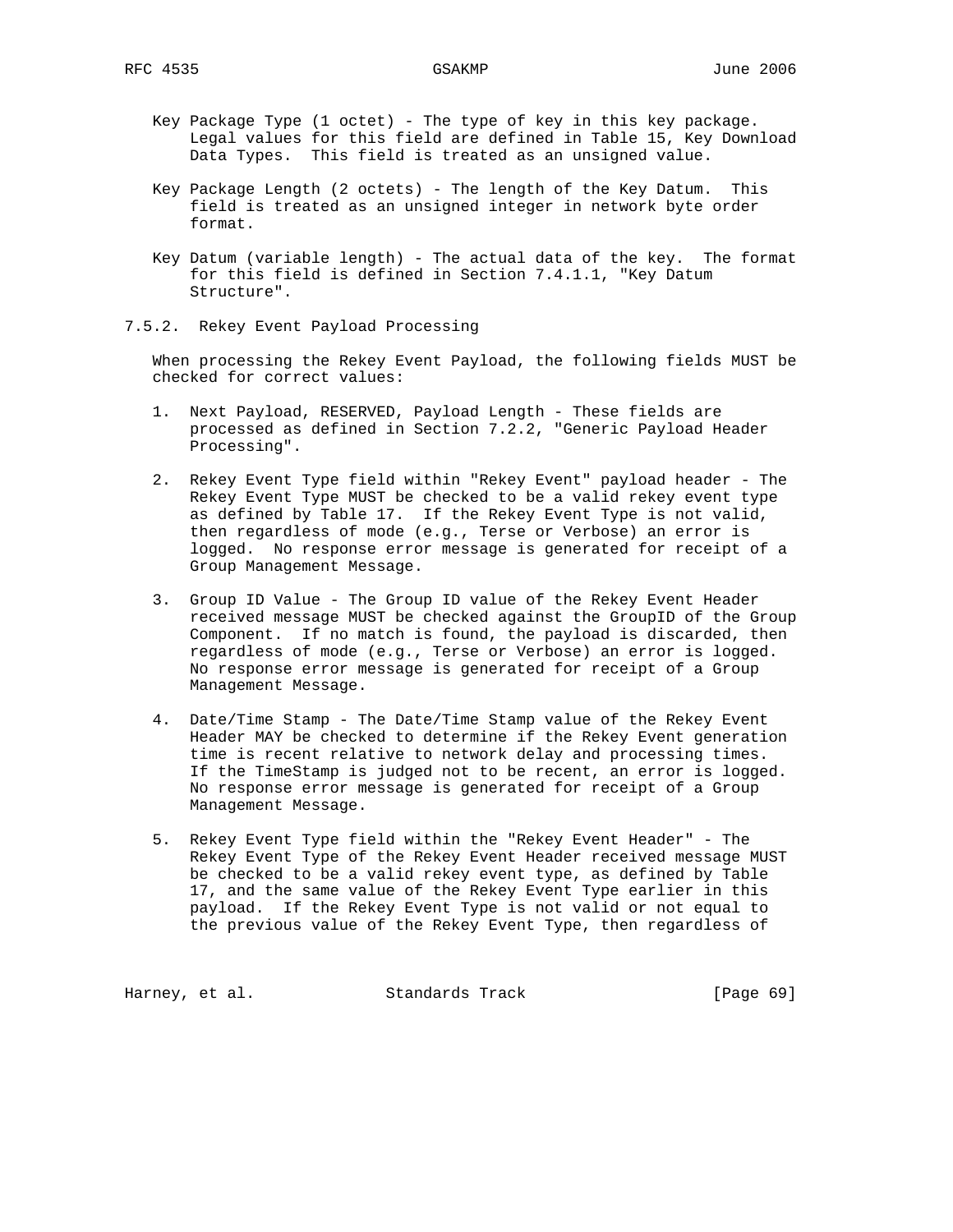mode (e.g., Terse or Verbose) an error is logged. No response error message is generated for receipt of a Group Management Message.

 6. Algorithm Version - The Rekey Algorithm Version number MUST be checked to ensure that the version indicated is supported. If it is not supported, then regardless of mode (e.g., Terse or Verbose) an error is logged. No response error message is generated for receipt of a Group Management Message.

 The length and counter fields are used to help process the message. If any field is found to be incorrect, then termination processing MUST be initiated.

 A GM MUST process all the Rekey Event Datas as based on the rekey method used there is a potential that multiple Rekey Event Datas are for this GM. The Rekey Event Datas are processed in order until all Rekey Event Datas are consumed.

- 1. Wrapping KeyID The Wrapping KeyID MUST be checked against the list of stored KEKs that this GM holds. If a match is found, then continue processing this Rekey Event Data. Otherwise, skip to the next Rekey Event Data.
- 2. Wrapping Handle If a matching Wrapping KeyID was found, then the Wrapping Handle MUST be checked against the handle of the KEK for which the KeyID was a match. If the handles match, then the GM will process the Key Packages associated with this Rekey Event Data. Otherwise, skip to the next Rekey Event Data.

 If a GM has found a matching Wrapping KeyID and Wrapping Handle, the GM decrypts the remaining data in this Rekey Event Data according to policy using the KEK defined by the Wrapping KeyID and Handle. After decrypting the data, the GM extracts the # of Key Packages field to help process the subsequent Key Packages. The Key Packages are processed as follows:

- 1. Key Package Type The Key Package Type MUST be checked to be a valid key package type as defined by Table 15. If the Key Package Type is not valid, then regardless of mode (e.g., Terse or Verbose) an error is logged. No response error message is generated for receipt of a Group Management Message.
- 2. Key Package Length The Key Package Length is used to process the subsequent Key Datum information.

Harney, et al. Standards Track [Page 70]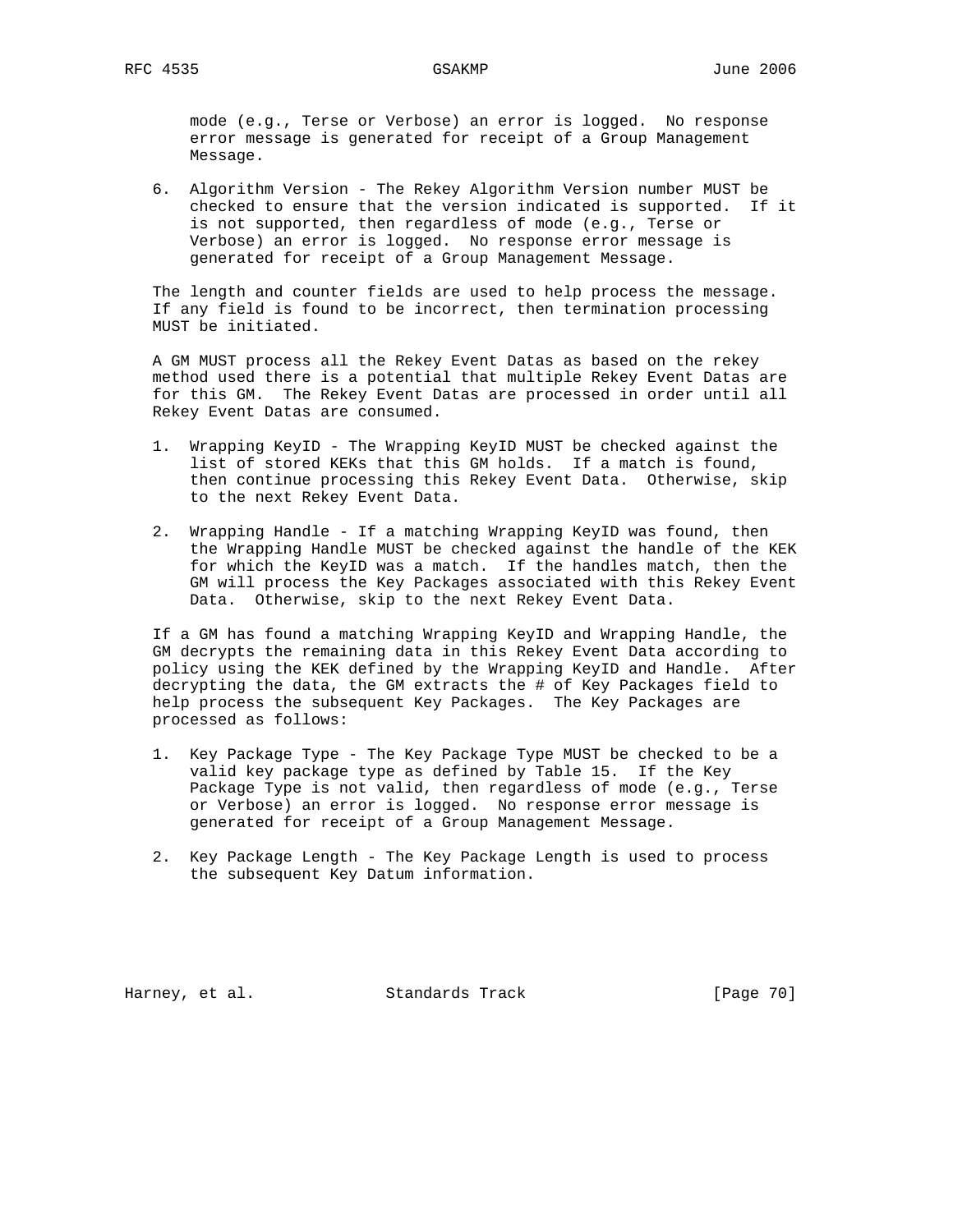- 3. Key Type The Key Type MUST be checked to be a valid key type as defined by Table 16. If the Key Package Type is not valid, then regardless of mode (e.g., Terse or Verbose) an error is logged. No response error message is generated for receipt of a Group Management Message.
- 4. Key ID The Key ID MUST be checked against the set of Key IDs that this user maintains for this Key Type. If no match is found, then regardless of mode (e.g., Terse or Verbose) an error is logged. No response error message is generated for receipt of a Group Management Message.
- 5. Key Handle The Key Handle is extracted as is and is used to be the new Key Handle for the Key currently associated with the Key Package's Key ID.
- 6. Key Creation Date The Key Creation Date MUST be checked that it is subsequent to the Key Creation Date for the currently held key. If this date is prior to the currently held key, then regardless of mode (e.g., Terse or Verbose) an error is logged. No response error message is generated for receipt of a Group Management Message.
- 7. Key Expiration Date The Key Expiration Date MUST be checked that it is subsequent to the Key Creation Date just received and that the time rules conform with policy. If the expiration date is not subsequent to the creation date or does not conform with policy, then regardless of mode (e.g., Terse or Verbose) an error is logged. No response error message is generated for receipt of a Group Management Message.
	- 8. Key Data The Key Data is extracted based on the length information in the key package.

 If there were no errors when processing the Key Package, the key represented by the KeyID will have all of its data updated based upon the received information.

7.6. Identification Payload

7.6.1. Identification Payload Structure

 The Identification Payload contains entity-specific data used to exchange identification information. This information is used to verify the identities of members. Figure 18 shows the format of the Identification Payload.

Harney, et al. Standards Track [Page 71]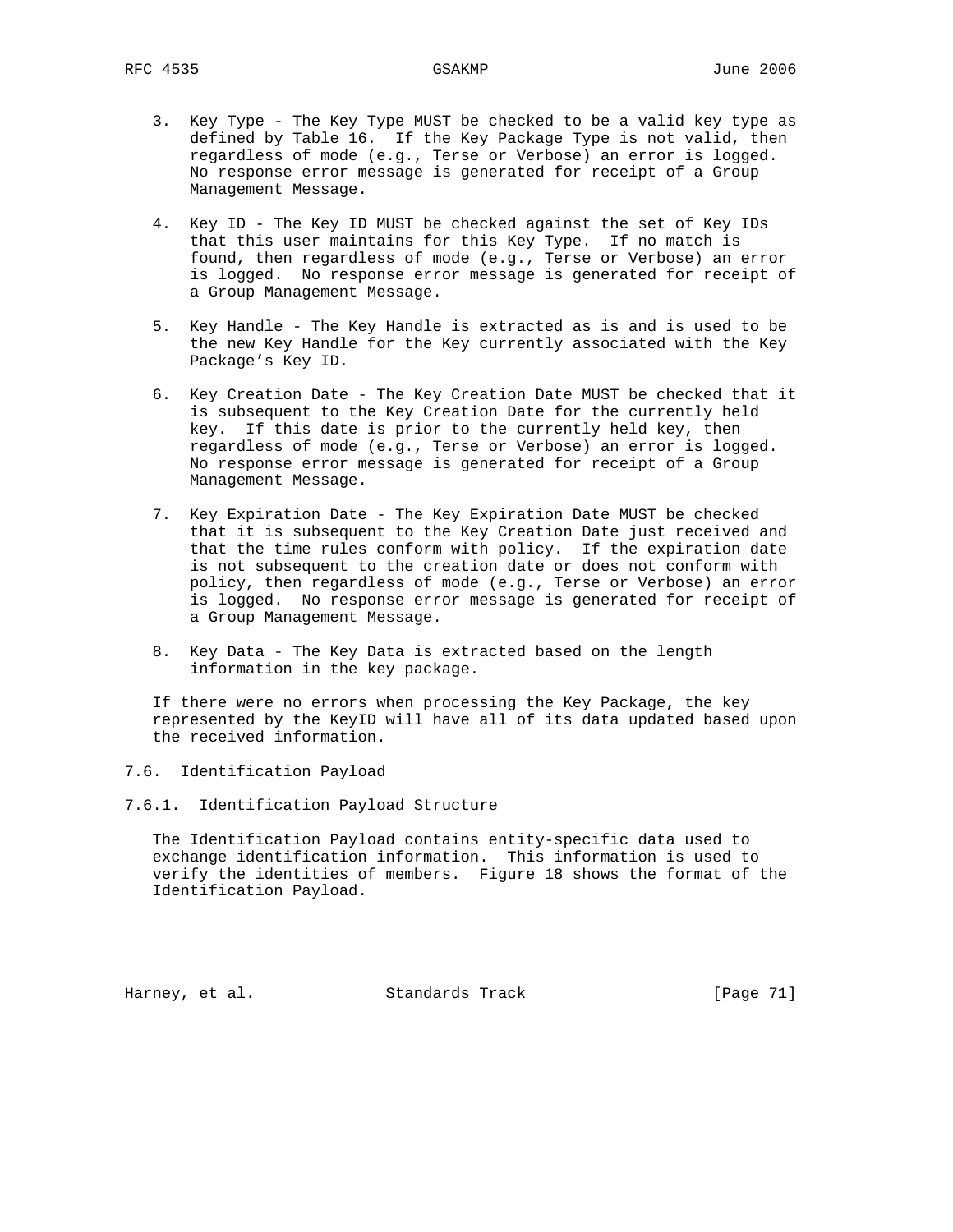|                          | 0 1 2 3 4 5 6 7 8 9 0 1 2 3 4 5 6 7 8 9 0 1 2 3 4 5 6 7 8 9 0 1 |  |  |  |  |  |  |  |  |  |  |  |  |  |  |  |  |  |                |  |  |  |                     |  |  |  |  |  |  |  |  |
|--------------------------|-----------------------------------------------------------------|--|--|--|--|--|--|--|--|--|--|--|--|--|--|--|--|--|----------------|--|--|--|---------------------|--|--|--|--|--|--|--|--|
|                          |                                                                 |  |  |  |  |  |  |  |  |  |  |  |  |  |  |  |  |  |                |  |  |  |                     |  |  |  |  |  |  |  |  |
|                          | ! Next Payload ! RESERVED                                       |  |  |  |  |  |  |  |  |  |  |  |  |  |  |  |  |  | Payload Length |  |  |  |                     |  |  |  |  |  |  |  |  |
|                          |                                                                 |  |  |  |  |  |  |  |  |  |  |  |  |  |  |  |  |  |                |  |  |  |                     |  |  |  |  |  |  |  |  |
| ! ID Classif (1) ID Type |                                                                 |  |  |  |  |  |  |  |  |  |  |  |  |  |  |  |  |  |                |  |  |  | Identification Data |  |  |  |  |  |  |  |  |
|                          |                                                                 |  |  |  |  |  |  |  |  |  |  |  |  |  |  |  |  |  |                |  |  |  |                     |  |  |  |  |  |  |  |  |

Figure 18: Identification Payload Format

The Identification Payload fields are defined as follows:

 Next Payload (1 octet) - Identifier for the payload type of the next payload in the message. If the current payload is the last in the message, then this field will be 0. This field provides the "chaining" capability. Table 12 identifies the payload types. This field is treated as an unsigned value.

RESERVED (1 octet) - Unused, set to 0.

- Payload Length (2 octets) Length in octets of the current payload, including the generic payload header. This field is treated as an unsigned integer in network byte order format.
- Identification (ID) Classification (1 octet) Classifies the ownership of the Identification Data. Table 18 identifies possible values for this field. This field is treated as an unsigned value.

Table 18: Identification Classification

ID\_Classification Value

 $\overline{\phantom{a}}$  ,  $\overline{\phantom{a}}$  ,  $\overline{\phantom{a}}$  ,  $\overline{\phantom{a}}$  ,  $\overline{\phantom{a}}$  ,  $\overline{\phantom{a}}$  ,  $\overline{\phantom{a}}$  ,  $\overline{\phantom{a}}$  ,  $\overline{\phantom{a}}$  ,  $\overline{\phantom{a}}$  ,  $\overline{\phantom{a}}$  ,  $\overline{\phantom{a}}$  ,  $\overline{\phantom{a}}$  ,  $\overline{\phantom{a}}$  ,  $\overline{\phantom{a}}$  ,  $\overline{\phantom{a}}$  Sender 0 Receiver 1 Third Party 2 Reserved to IANA 3 - 192 Private Use 193 - 255

 Identification (ID) Type (1 octet) - Specifies the type of Identification being used. Table 19 identifies possible values for this type. This field is treated as an unsigned value. All defined types are OPTIONAL unless otherwise stated.

Harney, et al. Standards Track [Page 72]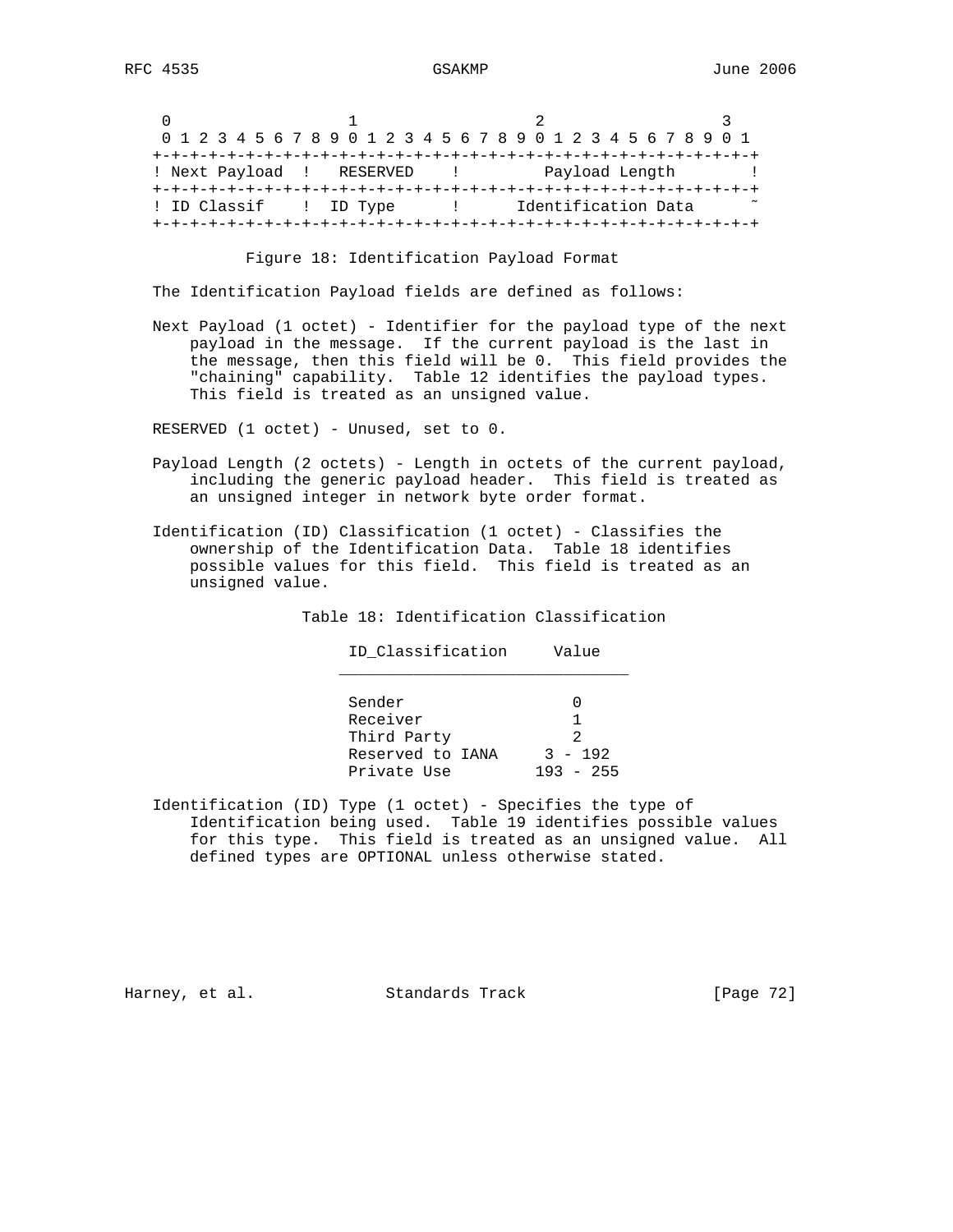Identification Data (variable length) - Contains identity information. The values for this field are group specific, and the format is specified by the ID Type field. The format for this field is stated in conjunction with the type in Table 19.

The payload type for the Identification Payload is four (4).

Table 19: Identification Types

| ID_Type                       | Value          | PKIX Cert<br>Field                 | Description<br>Defined In                                        |
|-------------------------------|----------------|------------------------------------|------------------------------------------------------------------|
| Reserved                      | 0              |                                    |                                                                  |
| ID IPV4 ADDR                  | $\mathbf{1}$   | SubjAltName<br>iPAddress           | See [IKEv2]<br>Section 3.5.                                      |
| ID FODN                       | $\mathfrak{D}$ | SubjAltName<br>dNSName             | See [IKEv2]<br>Section 3.5.                                      |
| ID RFC822 ADDR                | 3              | SubjAltName<br>rfc822Name          | See [IKEv2]<br>Section 3.5.                                      |
| Reserved                      | 4              |                                    |                                                                  |
| ID IPV6 ADDR                  | 5              | SubjAltName<br>iPAddress           | See [IKEv2]<br>Section 3.5.                                      |
| Reserved                      | $6 - 8$        |                                    |                                                                  |
| ID DER ASN1 DN                | 9              | Entire Subject,<br>bitwise Compare | See [IKEv2]<br>Section 3.5.                                      |
| Reserved                      | 10             |                                    |                                                                  |
| ID_KEY_ID                     | 11             | N/A                                | See [IKEv2]                                                      |
| Reserved                      | $12 - 29$      |                                    | Section 3.5.                                                     |
| Unencoded Name<br>(ID U NAME) | 30             | Subject                            | The format for<br>this type is<br>defined in<br>Section 7.6.1.1. |
| ID DN STRING                  | 31             | Subject                            | See [RFC4514].<br>This type MUST<br>be implemented.              |
| Reserved to IANA              | $32 - 192$     |                                    |                                                                  |
| Private Use                   | $193 - 255$    |                                    |                                                                  |

Harney, et al. Standards Track [Page 73]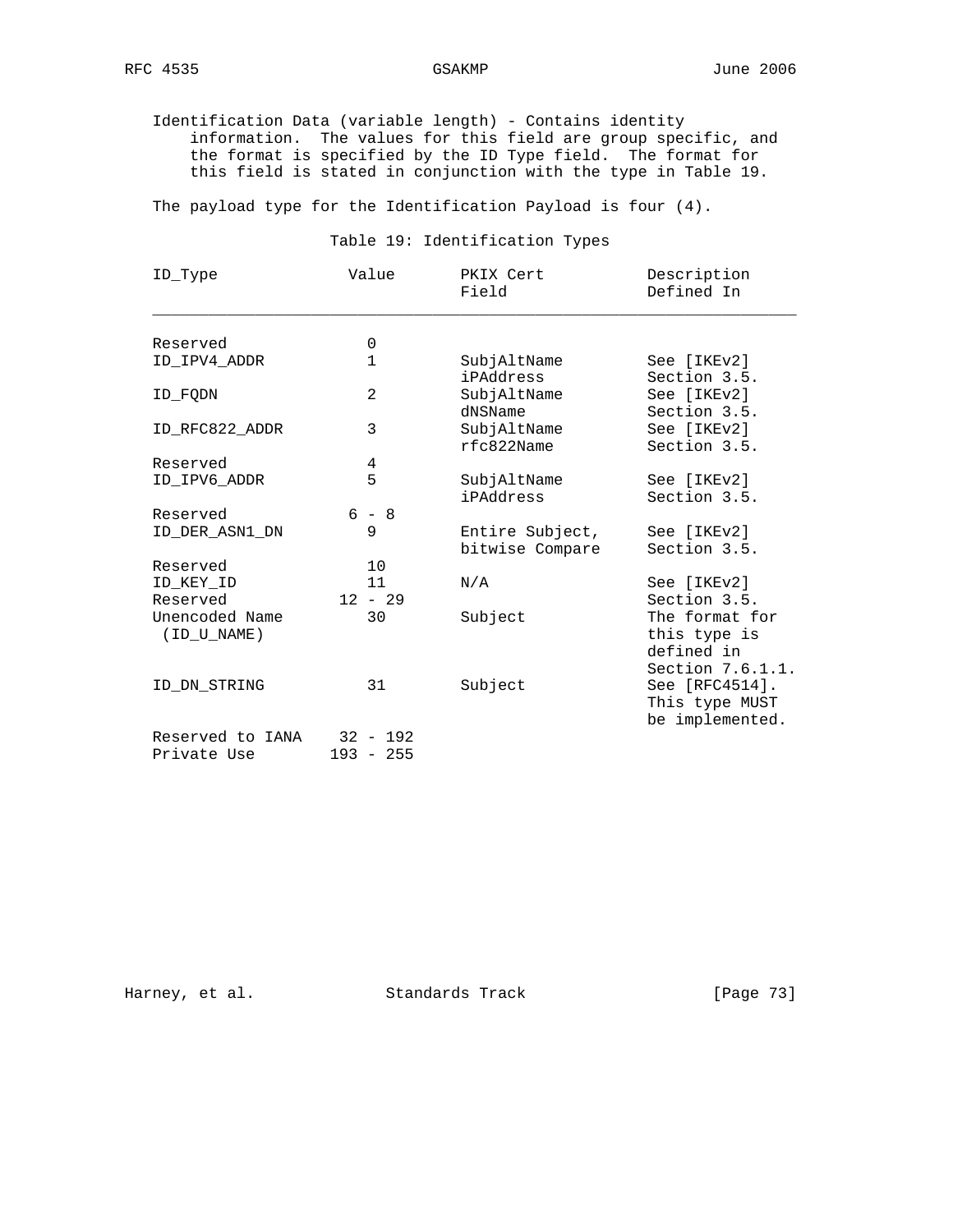# 7.6.1.1. ID\_U\_NAME Structure

The format for type Unencoded Name (ID\_U\_NAME) is shown in Figure 19.

| 0<br>2<br>3                                                                              |      |
|------------------------------------------------------------------------------------------|------|
| 0 1 2 3 4 5 6 7 8 9<br>2 3 4 5 6 7 8 9<br>4 5 6 7 8<br>2 3<br>$\Omega$<br>-9<br>$\Omega$ |      |
| $+$                                                                                      |      |
| Serial Number<br>I.                                                                      |      |
| +-+-+-+-+-+-+-+-+-+-+<br>$\sim$                                                          |      |
| +-+-+-+-+-+-<br>$+$<br>~                                                                 |      |
| -+-+-+-+-+-+-<br>$\sim$                                                                  |      |
| -+-+-+-+-+-+-+-+-+-+-+-+-+-<br>$\tilde{}$                                                |      |
| $+ - + - + - + - +$<br>-+-+-+-+-+-+-+-+-+-+-+                                            |      |
| ! Length                                                                                 |      |
| <b>+-+-+-+-+-+</b>                                                                       |      |
| DN Data                                                                                  |      |
| +-+-+-+-+-+-+<br>-+-+-+-+-+                                                              | $-+$ |

Figure 19: Unencoded Name (ID-U-NAME) Format

- Serial Number (20 octets) The certificate serial number. This field is treated as an unsigned integer in network byte order format.
- Length (4 octets) Length in octets of the DN Data field. This field is treated as an unsigned integer in network byte order format.
- DN Data (variable length) The actual UTF-8 DN value (Subject field) using the slash (/) character for field delimiters (e.g., "/C=US/ST=MD/L=Somewhere/O=ACME, Inc./OU=DIV1/CN=user1/ Email=user1@acme.com" without the surrounding quotes).

7.6.2. Identification Payload Processing

 When processing the Identification Payload, the following fields MUST be checked for correct values:

 1. Next Payload, RESERVED, Payload Length - These fields are processed as defined in Section 7.2.2, "Generic Payload Header Processing".

Harney, et al. Standards Track [Page 74]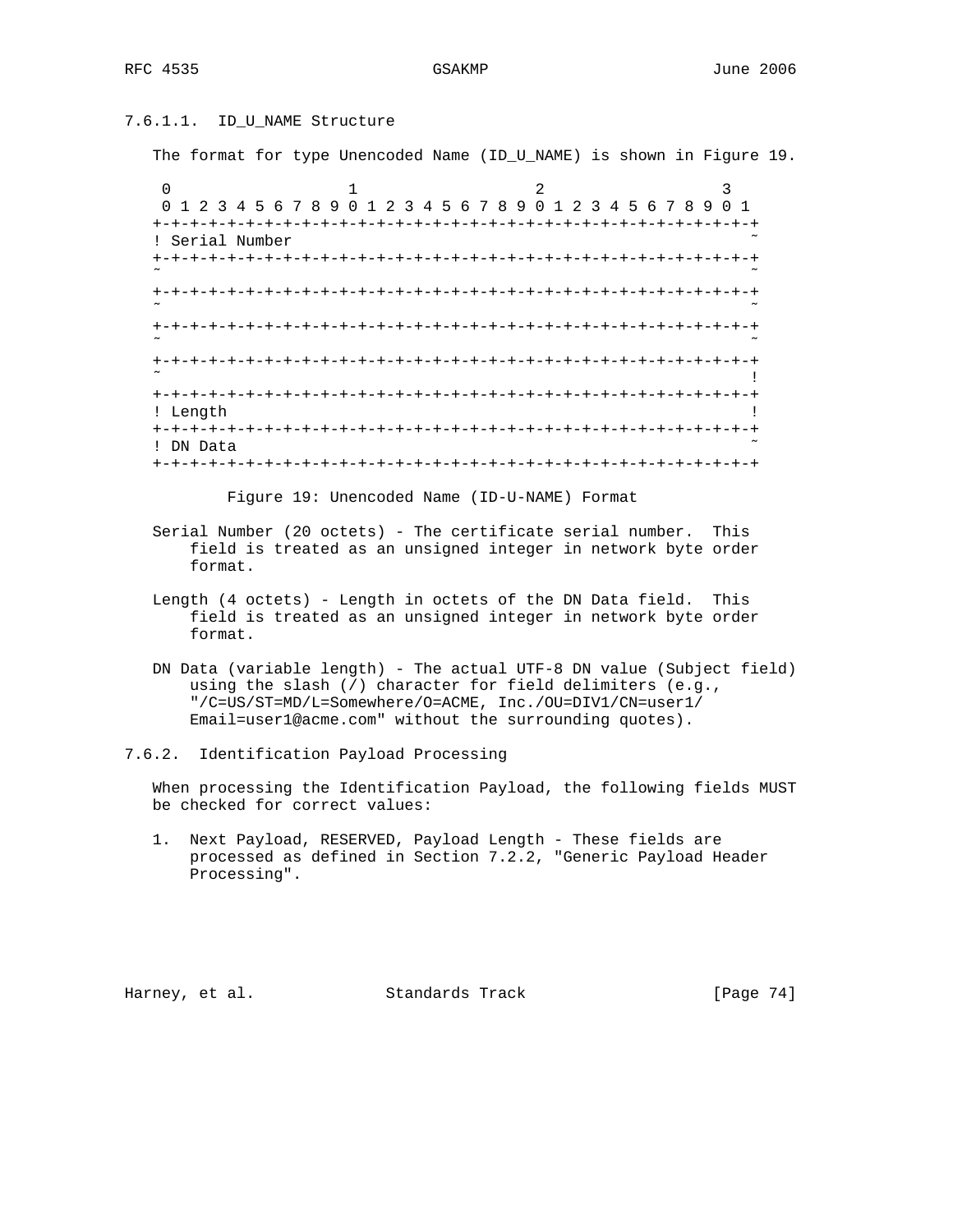- 2. Identification Classification The Identification Classification value MUST be checked to be a valid identification classification type as defined by Table 18. If the value is not valid, then an error is logged. If in Verbose Mode, an appropriate message containing notification value Payload-Malformed will be sent.
- 3. Identification Type The Identification Type value MUST be checked to be a valid identification type as defined by Table 19. If the value is not valid, then an error is logged. If in Verbose Mode, an appropriate message containing notification value Payload-Malformed will be sent.
- 4. Identification Data This Identification Data MUST be processed according to the identification type specified. The type will define the format of the data. If the identification data is being used to find a match and no match is found, then an error is logged. If in Verbose Mode, an appropriate message containing notification value Invalid-ID-Information will be sent.
- 7.6.2.1. ID\_U\_NAME Processing

 When processing the Identification Data of type ID\_U\_NAME, the following fields MUST be checked for correct values:

- 1. Serial Number The serial number MUST be a greater than or equal to one (1) to be a valid serial number from a conforming CA [RFC3280]. If the value is not valid, then an error is logged. If in Verbose Mode, an appropriate message containing notification value Payload-Malformed will be sent.
- 2. DN Data The DN data is processed as a UTF-8 string.
- 3. The CA MUST be a valid trusted policy creation authority as defined by the Policy Token.

 These 2 pieces of information, Serial Number and DN Data, in conjunction, will then be used for party identification. These values are also used to help identify the certificate when necessary.

- 7.7. Certificate Payload
- 7.7.1. Certificate Payload Structure

 The Certificate Payload provides a means to transport certificates or other certificate-related information via GSAKMP and can appear in any GSAKMP message. Certificate payloads SHOULD be included in an exchange whenever an appropriate directory service (e.g., LDAP [RFC4523]) is not available to distribute certificates. Multiple

Harney, et al. Standards Track [Page 75]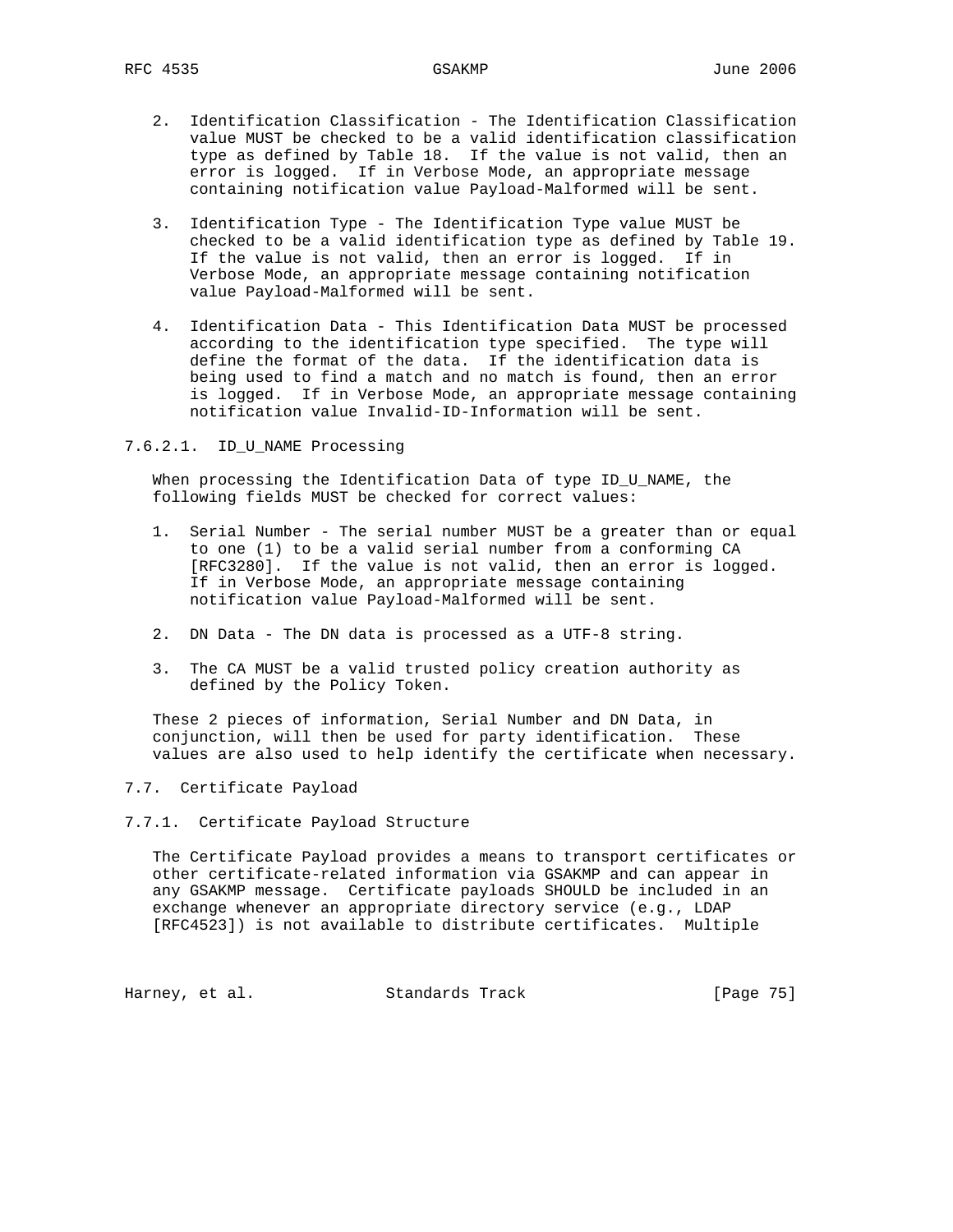certificate payloads MAY be sent to enable verification of certificate chains. Conversely, zero (0) certificate payloads may be sent, and the receiving GSAKMP MUST rely on some other mechanism to retrieve certificates for verification purposes. Figure 20 shows the format of the Certificate Payload.

0  $1$  2 3 0 1 2 3 4 5 6 7 8 9 0 1 2 3 4 5 6 7 8 9 0 1 2 3 4 5 6 7 8 9 0 1 +-+-+-+-+-+-+-+-+-+-+-+-+-+-+-+-+-+-+-+-+-+-+-+-+-+-+-+-+-+-+-+-+ ! Next Payload ! RESERVED ! Payload Length ! +-+-+-+-+-+-+-+-+-+-+-+-+-+-+-+-+-+-+-+-+-+-+-+-+-+-+-+-+-+-+-+-+ ! Cert Type  $\qquad \qquad$  ! Certificate Data +-+-+-+-+-+-+-+-+-+-+-+-+-+-+-+-+-+-+-+-+-+-+-+-+-+-+-+-+-+-+-+-+

Figure 20: Certificate Payload Format

The Certificate Payload fields are defined as follows:

 Next Payload (1 octet) - Identifier for the payload type of the next payload in the message. If the current payload is the last in the message, then this field will be 0. This field provides the "chaining" capability. Table 12 identifies the payload types. This field is treated as an unsigned value.

RESERVED (1 octet) - Unused, set to 0.

- Payload Length (2 octets) Length in octets of the current payload, including the generic payload header. This field is treated as an unsigned integer in network byte order format.
- Certificate Type (2 octets) This field indicates the type of certificate or certificate-related information contained in the Certificate Data field. Table 20 presents the types of certificate payloads. This field is treated as an unsigned integer in network byte order format.
- Certificate Data (variable length) Actual encoding of certificate data. The type of certificate is indicated by the Certificate Type/Encoding field.

The payload type for the Certificate Payload is six (6).

Harney, et al. Standards Track [Page 76]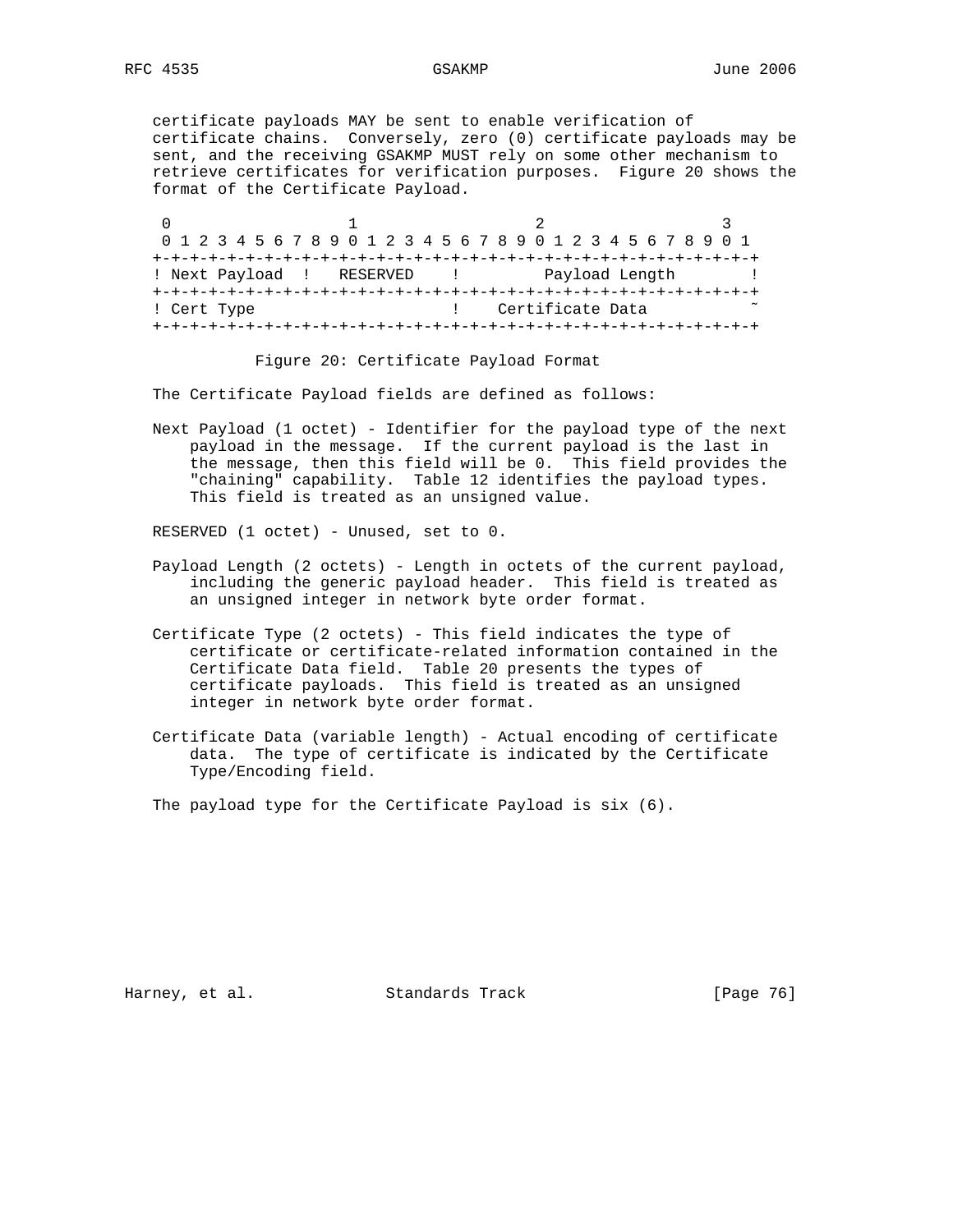| Certificate_Type                                       | Value                             | Description/<br>Defined In                                                           |
|--------------------------------------------------------|-----------------------------------|--------------------------------------------------------------------------------------|
| None                                                   | $\Omega$                          |                                                                                      |
| Reserved                                               | $1 - 3$                           |                                                                                      |
| X.509v3 Certificate<br>-- Signature<br>-- DER Encoding | $\overline{4}$                    | This type MUST be<br>implemented.<br>Contains a DER<br>encoded X.509<br>certificate. |
| Reserved                                               | $5 - 6$                           |                                                                                      |
| Certificate Revocation List<br>(CRL)                   | 7                                 | Contains a BER<br>encoded X.509 CRL.                                                 |
| Reserved                                               | $8 - 9$                           |                                                                                      |
| X.509 Certificate<br>-- Attribute                      | 10                                | See [IKEv2], Sec 3.6.                                                                |
| Raw RSA Key                                            | 11                                | See $[IKEv2]$ , Sec 3.6.                                                             |
| Hash and URL of X.509<br>Certificate                   | 12                                | See [IKEv2], Sec 3.6.                                                                |
| Hash and URL of X.509<br>bundle                        | 13                                | See $[IKEv2]$ , Sec 3.6.                                                             |
| Reserved to IANA<br>Private Use                        | $14 - 49152$<br>$49153 - - 65535$ |                                                                                      |

## Table 20: Certificate Payload Types

## 7.7.2. Certificate Payload Processing

 When processing the Certificate Payload, the following fields MUST be checked for correct values:

- 1. Next Payload, RESERVED, Payload Length These fields are processed as defined in Section 7.2.2, "Generic Payload Header Processing".
- 2. Certificate Type The Certificate Type value MUST be checked to be a valid certificate type as defined by Table 20. If the value is not valid, then an error is logged. If in Verbose Mode, an appropriate message containing notification value Cert-Type- Unsupported will be sent.
- 3. Certificate Data This Certificate Data MUST be processed according to the certificate type specified. The type will define the format of the data. Receipt of a certificate of the trusted policy creation authority in a Certificate payload causes

Harney, et al. Standards Track [Page 77]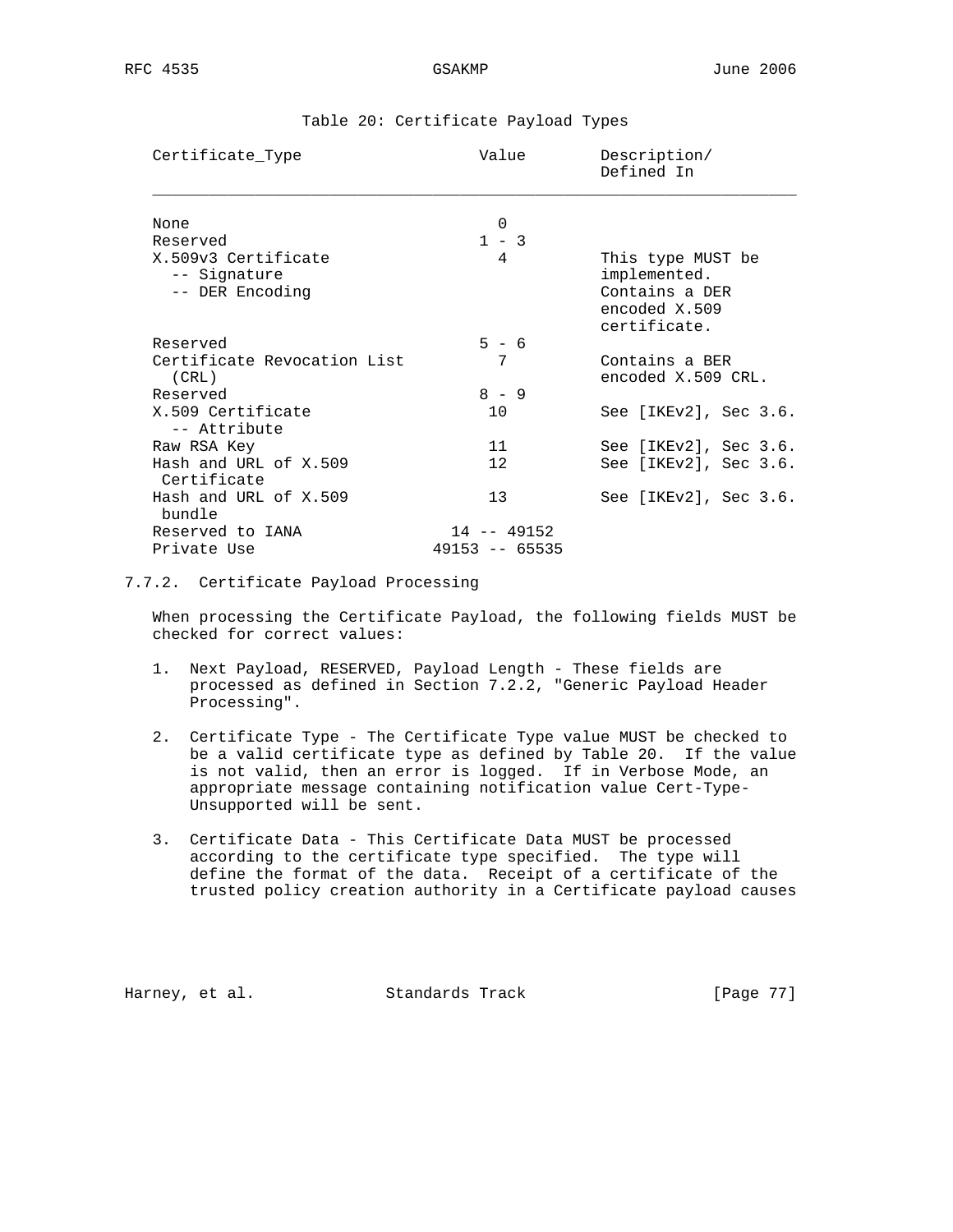the payload to be discarded. This received certificate MUST NOT be used to verify the message. The certificate of the trusted policy creation authority MUST be retrieved by other means.

7.8. Signature Payload

## 7.8.1. Signature Payload Structure

 The Signature Payload contains data generated by the digital signature function. The digital signature, as defined by the dissection of each message, covers the message from the GSAKMP Message Header through the Signature Payload, up to but not including the Signature Data Length. Figure 21 shows the format of the Signature Payload.

0  $1$  2 3 0 1 2 3 4 5 6 7 8 9 0 1 2 3 4 5 6 7 8 9 0 1 2 3 4 5 6 7 8 9 0 1 +-+-+-+-+-+-+-+-+-+-+-+-+-+-+-+-+-+-+-+-+-+-+-+-+-+-+-+-+-+-+-+-+ ! Next Payload ! RESERVED ! Payload Length ! +-+-+-+-+-+-+-+-+-+-+-+-+-+-+-+-+-+-+-+-+-+-+-+-+-+-+-+-+-+-+-+-+ ! Signature Type : 1 Sig ID Type ! +-+-+-+-+-+-+-+-+-+-+-+-+-+-+-+-+-+-+-+-+-+-+-+-+-+-+-+-+-+-+-+-+ ~ Signature Timestamp +-+-+-+-+-+-+-+-+-+-+-+-+-+-+-+-+-+-+-+-+-+-+-+-+-+-+-+-+-+-+-+-+ ˜ ˜ +-+-+-+-+-+-+-+-+-+-+-+-+-+-+-+-+-+-+-+-+-+-+-+-+-+-+-+-+-+-+-+-+ ˜ ˜ +-+-+-+-+-+-+-+-+-+-+-+-+-+-+-+-+-+-+-+-+-+-+-+-+-+-+-+-+-+-+-+-+  $\tilde{\phantom{a}}$  . The set of the set of the set of the Signer ID Length  $\phantom{a}$  ! +-+-+-+-+-+-+-+-+-+-+-+-+-+-+-+-+-+-+-+-+-+-+-+-+-+-+-+-+-+-+-+-+ ! Signer ID Data ˜ +-+-+-+-+-+-+-+-+-+-+-+-+-+-+-+-+-+-+-+-+-+-+-+-+-+-+-+-+-+-+-+-+ ! Signature Length (1) Signature Data +-+-+-+-+-+-+-+-+-+-+-+-+-+-+-+-+-+-+-+-+-+-+-+-+-+-+-+-+-+-+-+-+ ˜ ˜ +-+-+-+-+-+-+-+-+-+-+-+-+-+-+-+-+-+-+-+-+-+-+-+-+-+-+-+-+-+-+-+-+

### Figure 21: Signature Payload Format

The Signature Payload fields are defined as follows:

 Next Payload (1 octet) - Identifier for the payload type of the next payload in the message. If the current payload is the last in the message, then this field will be 0. This field provides the "chaining" capability. Table 12 identifies the payload types. This field is treated as an unsigned value.

RESERVED (1 octet) - Unused, set to 0.

Harney, et al. Standards Track [Page 78]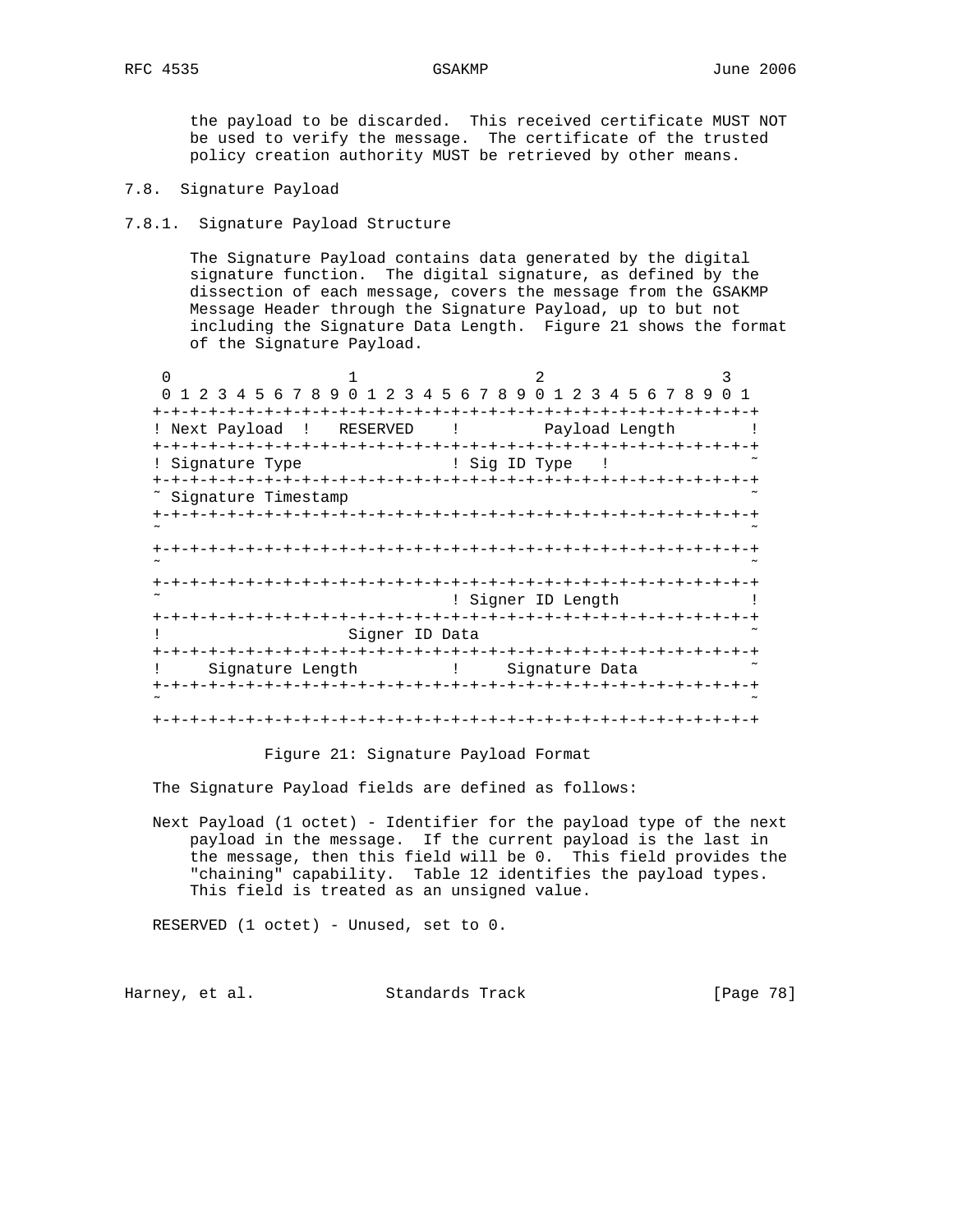Payload Length (2 octets) - Length in octets of the current payload, including the generic payload header. This field is treated as an unsigned integer in network byte order format.

 Signature Type (2 octets) - Indicates the type of signature. Table 21 presents the allowable signature types. This field is treated as an unsigned integer in network byte order format.

### Table 21: Signature Types

| Signature Type                                          | Value            | Description/<br>Defined In      |
|---------------------------------------------------------|------------------|---------------------------------|
| DSS/SHA1 with ASN.1/DER encoding<br>(DSS-SHA1-ASN1-DER) | 0                | This type MUST<br>be supported. |
| RSA1024-MD5                                             |                  | See $[RFC3447]$ .               |
| ECDSA-P384-SHA3                                         | 2                | See [FIPS186-2].                |
| Reserved to IANA                                        | - 41952          |                                 |
| Private Use                                             | 41953<br>- 65536 |                                 |

- Signature ID Type (1 octet) Indicates the format for the Signature ID Data. These values are the same as those defined for the Identification Payload Identification types, which can be found in Table 19. This field is treated as an unsigned value.
- Signature Timestamp (15 octets) This is the time value when the digital signature was applied. This field contains the timestamp in UTF-8 format YYYYMMDDHHMMSSZ, where YYYY is the year (0000 - 9999), MM is the numerical value of the month (01 - 12), DD is the day of the month  $(01 - 31)$ , HH is the hour of the day  $(00 -$  23), MM is the minute within the hour (00 - 59), SS is the seconds within the minute  $(00 - 59)$ , and the letter Z indicates that this is Zulu time. This format is loosely based on [RFC3161].
- Signer ID Length (2 octets) Length in octets of the Signer's ID. This field is treated as an unsigned integer in network byte order format.
- Signer ID Data (variable length) Data identifying the Signer's ID (e.g., DN). The format for this field is based on the Signature ID Type field and is shown where that type is defined. The contents of this field MUST be checked against the Policy Token to determine the authority and access of the Signer within the context of the group.

Harney, et al. Standards Track [Page 79]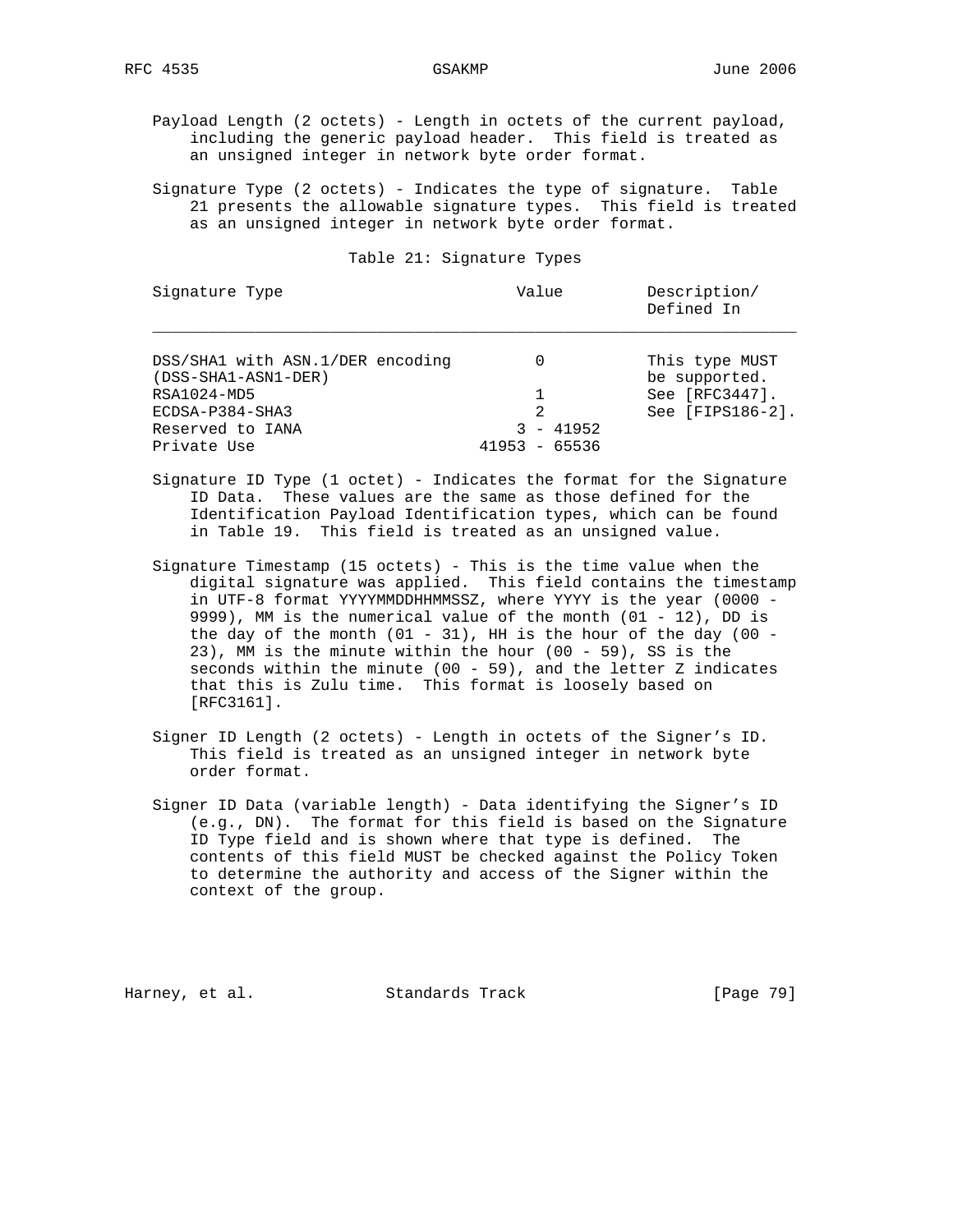- Signature Length (2 octets) Length in octets of the Signature Data. This field is treated as an unsigned integer in network byte order format.
- Signature Data (variable length) Data that results from applying the digital signature function to the GSAKMP message and/or payload.

The payload type for the Signature Payload is eight (8).

7.8.2. Signature Payload Processing

 When processing the Signature Payload, the following fields MUST be checked for correct values:

- 1. Next Payload, RESERVED, Payload Length These fields are processed as defined in Section 7.2.2, "Generic Payload Header Processing".
- 2. Signature Type The Signature Type value MUST be checked to be a valid signature type as defined by Table 21. If the value is not valid, then an error is logged. If in Verbose Mode, an appropriate message containing notification value Payload- Malformed will be sent.
- 3. Signature ID Type The Signature ID Type value MUST be checked to be a valid signature ID type as defined by Table 19. If the value is not valid, then an error is logged. If in Verbose Mode, an appropriate message containing notification value Payload- Malformed will be sent.
- 4. Signature Timestamp This field MAY be checked to determine if the transaction signing time is fresh relative to expected network delays. Such a check is appropriate for systems in which archived sequences of events are desired.

 NOTE: The maximum acceptable age of a signature timestamp relative to the local system clock is a locally configured parameter that can be tuned by its GSAKMP management interface.

 5. Signature ID Data - This field will be used to identify the sending party. This information MUST then be used to confirm that the correct party sent this information. This field is also used to retrieve the appropriate public key of the certificate to verify the message.

Harney, et al. Standards Track [Page 80]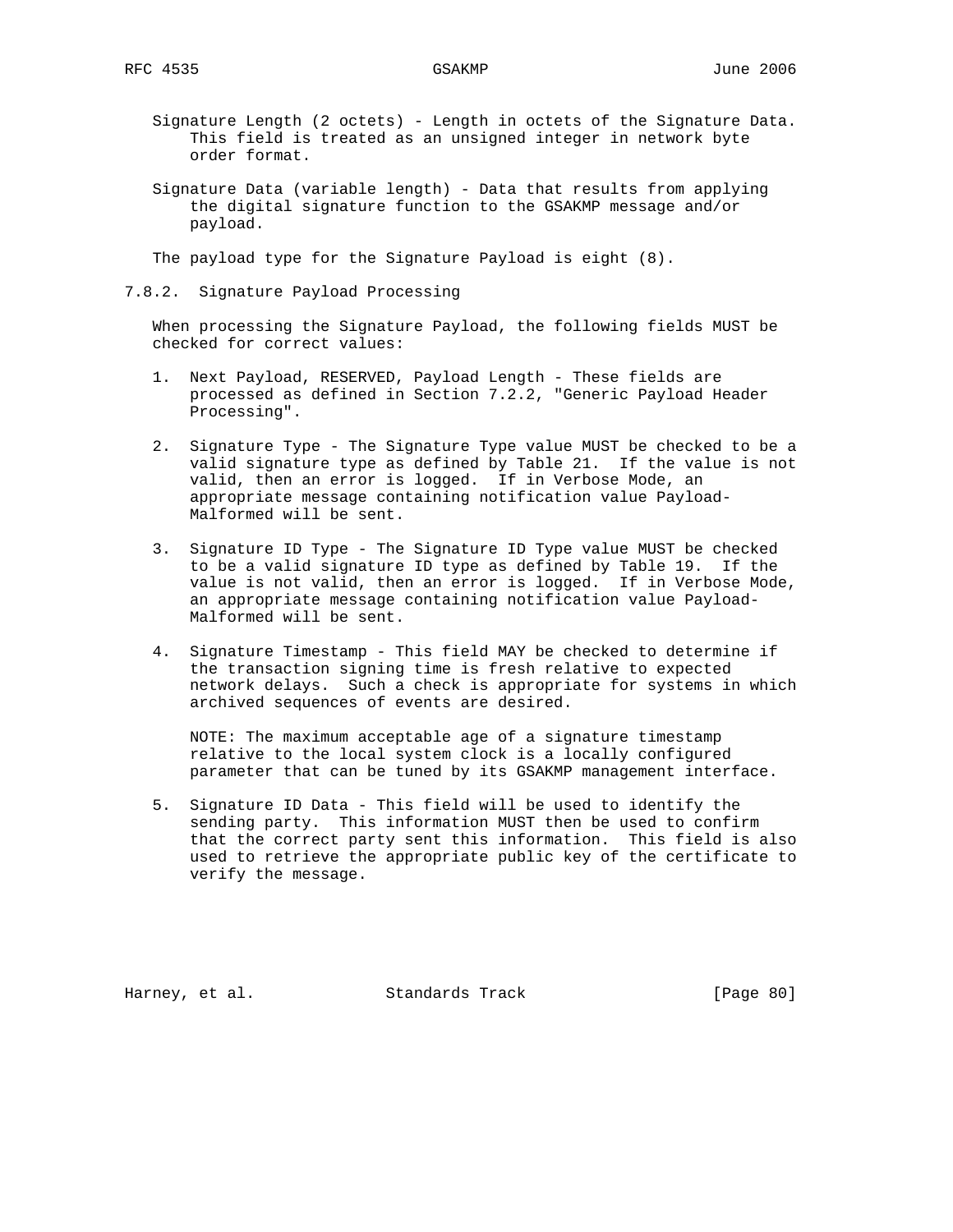6. Signature Data - This value MUST be compared to the recomputed signature to verify the message. Information on how to verify certificates used to ascertain the validity of the signature can be found in [RFC3280]. Only after the certificate identified by the Signature ID Data is verified can the signature be computed to compare to the signature data for signature verification. A potential error that can occur during signature verification is Authentication-Failed. Potential errors that can occur while processing certificates for signature verification are: Invalid- Certificate, Invalid-Cert-Authority, Cert-Type-Unsupported, and Certificate-Unavailable.

 The length fields in the Signature Payload are used to process the remainder of the payload. If any field is found to be incorrect, then termination processing MUST be initiated.

- 7.9. Notification Payload
- 7.9.1. Notification Payload Structure

 The Notification Payload can contain both GSAKMP and group-specific data and is used to transmit informational data, such as error conditions, to a GSAKMP peer. It is possible to send multiple independent Notification payloads in a single GSAKMP message. Figure 22 shows the format of the Notification Payload.

|                     |                           | 0 1 2 3 4 5 6 7 8 9 0 1 2 3 4 5 6 7 8 9 0 1 2 3 4 5 6 7 8 9 0 1 |  |
|---------------------|---------------------------|-----------------------------------------------------------------|--|
|                     |                           |                                                                 |  |
|                     | ! Next Payload ! RESERVED | Payload Length                                                  |  |
|                     |                           |                                                                 |  |
| ! Notification Type |                           | Notification Data                                               |  |
|                     |                           | +-+-+-+-+-+-+-+-+-+                                             |  |

Figure 22: Notification Payload Format

The Notification Payload fields are defined as follows:

 Next Payload (1 octet) - Identifier for the payload type of the next payload in the message. If the current payload is the last in the message, then this field will be 0. This field provides the "chaining" capability. Table 12 identifies the payload types. This field is treated as an unsigned value.

RESERVED (1 octet) - Unused, set to 0.

Harney, et al. Standards Track [Page 81]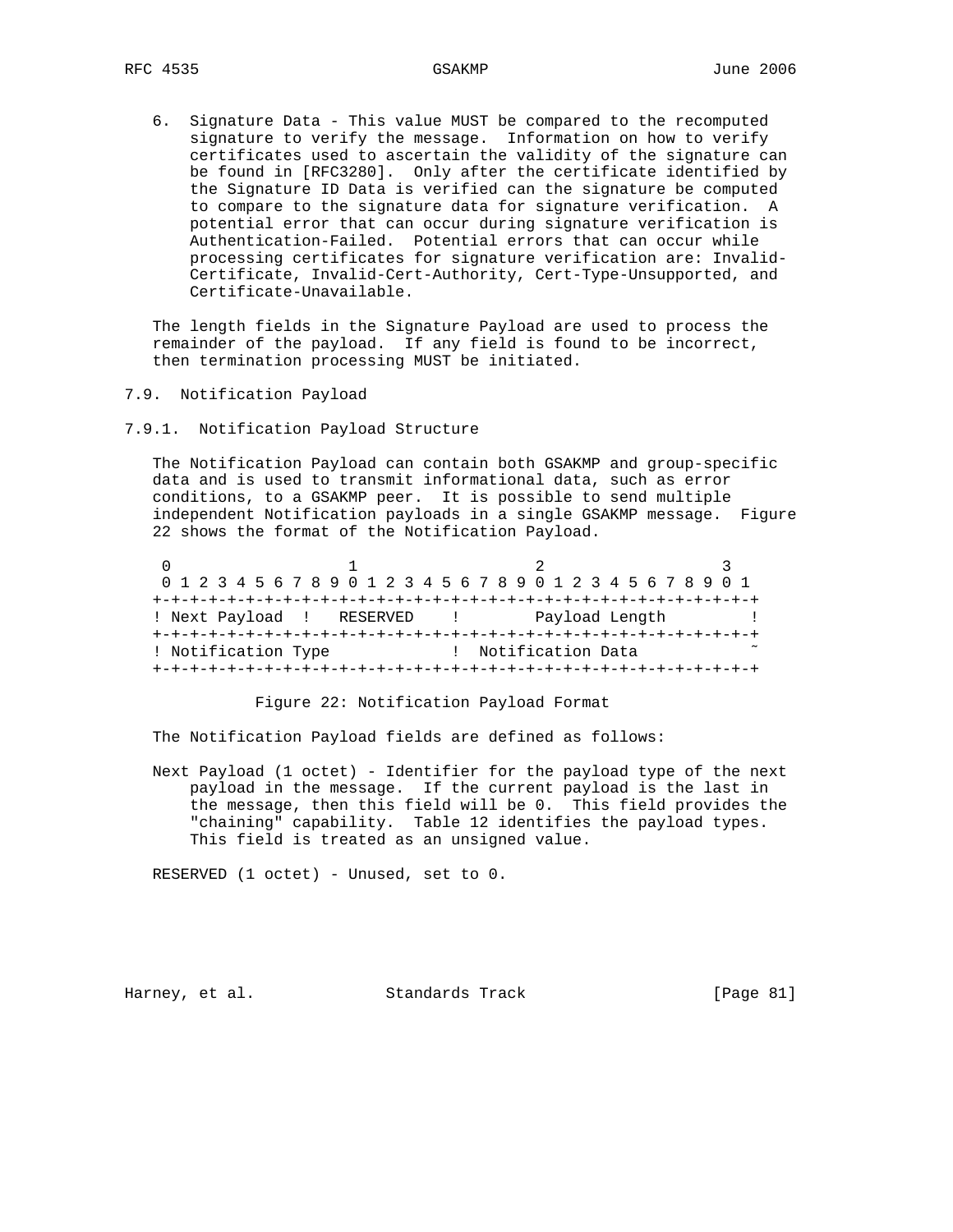Payload Length (2 octets) - Length in octets of the current payload, including the generic payload header. This field is treated as an unsigned integer in network byte order format.

- Notification Type (2 octets) Specifies the type of notification message. Table 22 presents the Notify Payload Types. This field is treated as an unsigned integer in network byte order format.
- Notification Data (variable length) Informational or error data transmitted in addition to the Notify Payload Type. Values for this field are Domain of Interpretation (DOI) specific.

The payload type for the Notification Payload is nine (9).

Table 22: Notification Types

Notification Type  $V$ alue

| None                    | 0           |
|-------------------------|-------------|
| Invalid-Payload-Type    | $\mathbf 1$ |
| Reserved                | $-3$<br>2   |
| Invalid-Version         | 4           |
| Invalid-Group-ID        | 5           |
| Invalid-Sequence-ID     | 6           |
| Payload-Malformed       | 7           |
| Invalid-Key-Information | 8           |
| Invalid-ID-Information  | 9           |
| Reserved                | $10 - 11$   |
| Cert-Type-Unsupported   | 12          |
| Invalid-Cert-Authority  | 13          |
| Authentication-Failed   | 14          |
| Reserved                | $15 - 16$   |
| Certificate-Unavailable | 17          |
| Reserved                | 18          |
| Unauthorized-Request    | 19          |
| Reserved                | $20 - 22$   |
| Acknowledgement         | 23          |
| Reserved                | $24 - 25$   |
| Nack                    | 26          |
| Cookie-Required         | 27          |
| Cookie                  | 28          |
| Mechanism Choices       | 29          |
| Leave Group             | 30          |
| Departure Accepted      | 31          |
| Request to Depart Error | 32          |
| Invalid Exchange Type   | 33          |
| IPv4 Value              | 34          |

Harney, et al. Standards Track [Page 82]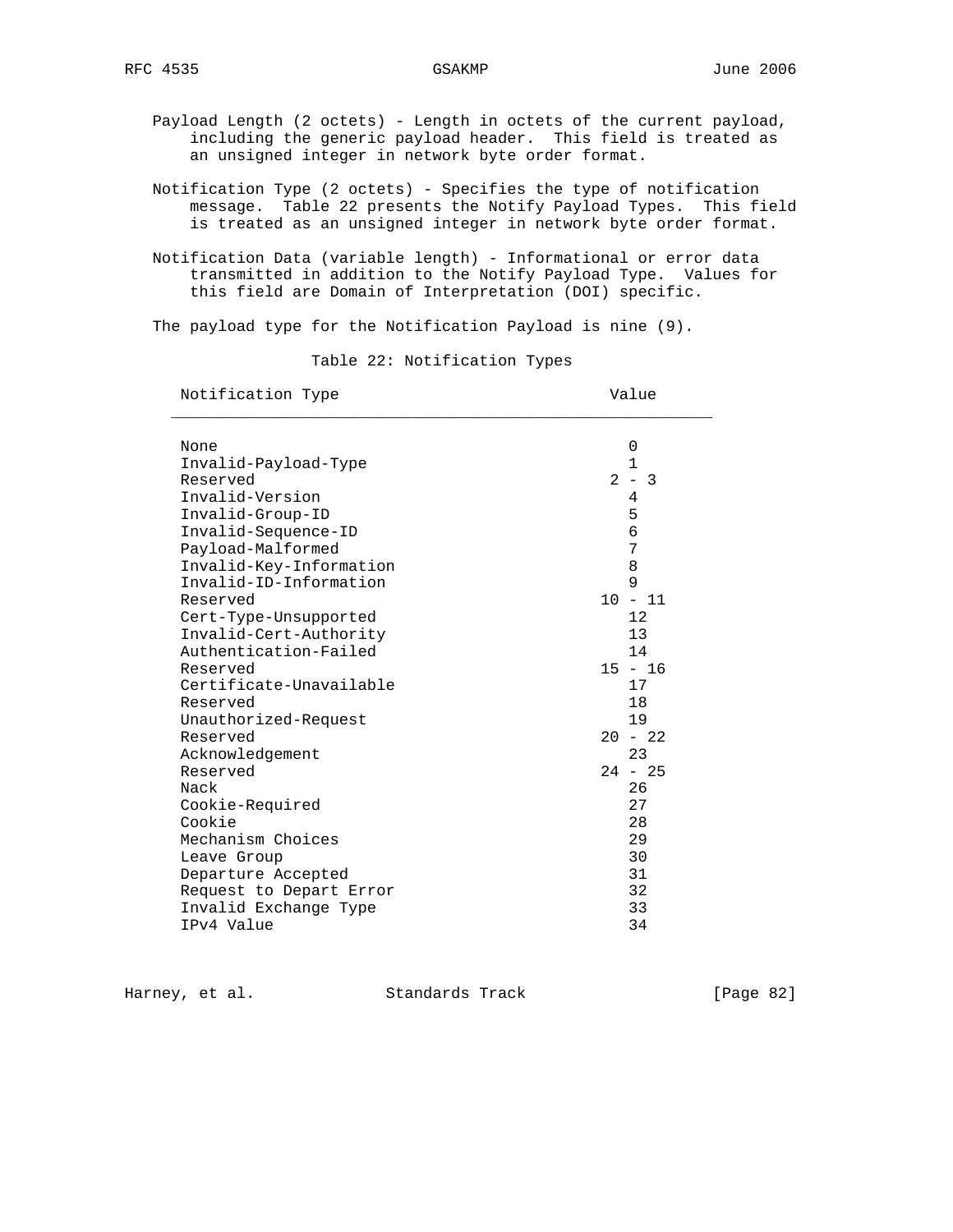| IPv6 Value                              | 35              |
|-----------------------------------------|-----------------|
| Prohibited by Group Policy              | 36              |
| Prohibited by Locally Configured Policy | - 27            |
| Reserved to IANA                        | $38 - 49152$    |
| Private Use                             | $49153 - 65535$ |
|                                         |                 |

7.9.1.1. Notification Data - Acknowledgement (ACK) Payload Type

 The data portion of the Notification payload of type ACK either serves as confirmation of correct receipt of the Key Download message or, when needed, provides other receipt information when included in a signed message. Figure 23 shows the format of the Notification Data - Acknowledge Payload Type.

0  $1$  2 3 0 1 2 3 4 5 6 7 8 9 0 1 2 3 4 5 6 7 8 9 0 1 2 3 4 5 6 7 8 9 0 1 +-+-+-+-+-+-+-+-+-+-+-+-+-+-+-+-+-+-+-+-+-+-+-+-+-+-+-+-+-+-+-+-+ ! Ack Type : 1 . Acknowledgement Data +-+-+-+-+-+-+-+-+-+-+-+-+-+-+-+-+-+-+-+-+-+-+-+-+-+-+-+-+-+-+-+-+

Figure 23: Notification Data - Acknowledge Payload Type Format

 The Notification Data - Acknowledgement Payload Type data fields are defined as follows:

 Ack Type (1 octet) - Specifies the type of acknowledgement. Table 23 presents the Notify Acknowledgement Payload Types. This field is treated as an unsigned value.

Table 23: Acknowledgement Types

| ACK Type                                  | Value                                | Definition         |
|-------------------------------------------|--------------------------------------|--------------------|
| Simple<br>Reserved to IANA<br>Private Use | $\Omega$<br>$1 - 192$<br>$193 - 255$ | Data portion null. |

<sup>7.9.1.2.</sup> Notification Data - Cookie\_Required and Cookie Payload Type

 The data portion of the Notification payload of types Cookie\_Required and Cookie contain the Cookie value. The value for this field will have been computed by the responder GC/KS and sent to the GM. The GM will take the value received and copy it into the Notification payload Notification Data field of type Cookie that is transmitted in the "Request to Join with Cookie Info" back to the GC/KS. The cookie value MUST NOT be modified.

Harney, et al. Standards Track [Page 83]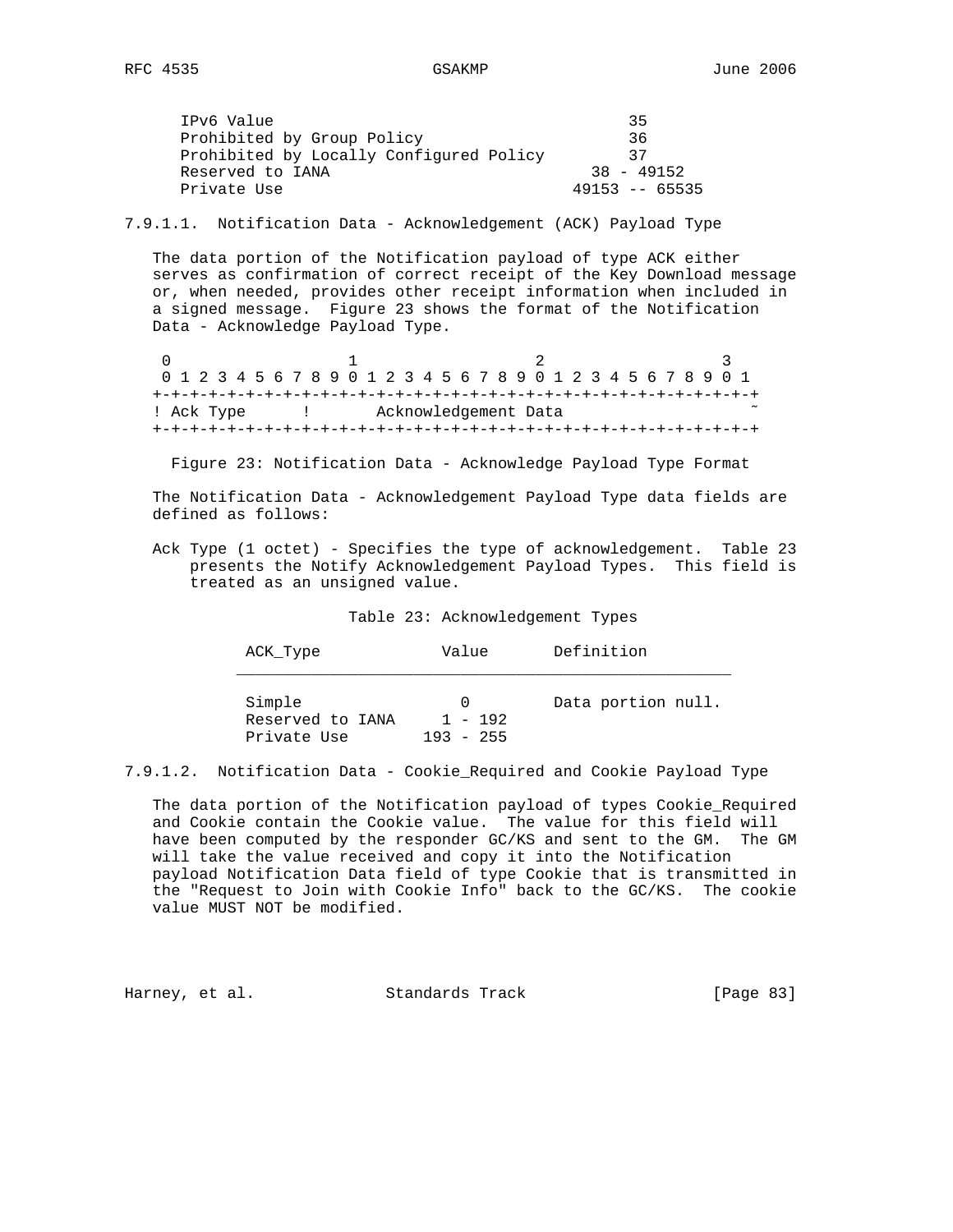The format for this is already described in the discussion on cookies in Section 5.2.2.

7.9.1.3. Notification Data - Mechanism Choices Payload Type

 The data portion of the Notification payload of type Mechanism Choices contains the mechanisms the GM is requesting to use for the negotiation with the GC/KS. This information will be supplied by the GM in a RTJ message. Figure 24 shows the format of the Notification Data - Mechanism Choices Payload Type. Multiple type|length|data choices are strung together in one notification payload to allow a user to transmit all relevant information within one Notification Payload. The length of the payload will control the parsing of the Notification Data Mechanism Choices field.

0  $1$  2 3 0 1 2 3 4 5 6 7 8 9 0 1 2 3 4 5 6 7 8 9 0 1 2 3 4 5 6 7 8 9 0 1 +-+-+-+-+-+-+-+-+-+-+-+-+-+-+-+-+-+-+-+-+-+-+-+-+-+-+-+-+-+-+-+-+ ! Mech Type ! Mechanism Choice Data ! +-+-+-+-+-+-+-+-+-+-+-+-+-+-+-+-+-+-+-+-+-+-+-+-+-+-+-+-+-+-+-+-+..

Figure 24: Notification Data - Mechanism Choices Payload Type Format

 The Notification Data - Mechanism Choices Payload Type data fields are defined as follows:

 Mechanism Type (1 octet) - Specifies the type of mechanism. Table 24 presents the Notify Mechanism Choices Mechanism Types. This field is treated as an unsigned value.

Table 24: Mechanism Types

| Mechanism Type         | Value       | Mechanism Choice<br>Data Value Table Reference |
|------------------------|-------------|------------------------------------------------|
| Key Creation Algorithm |             | Table 26                                       |
| Encryption Algorithm   |             | Table 16                                       |
| Nonce Hash Algorithm   | 2           | Table 25                                       |
| Reserved to IANA       | $3 - 192$   |                                                |
| Private Use            | $193 - 255$ |                                                |

 Mechanism Choice Data (2 octets) - The data value for the mechanism type being selected. The values are specific to each Mechanism Type defined. All tables necessary to define the values that are not defined elsewhere (in this specification or others) are defined here. This field is treated as an unsigned integer in network byte order format.

Harney, et al. Standards Track [Page 84]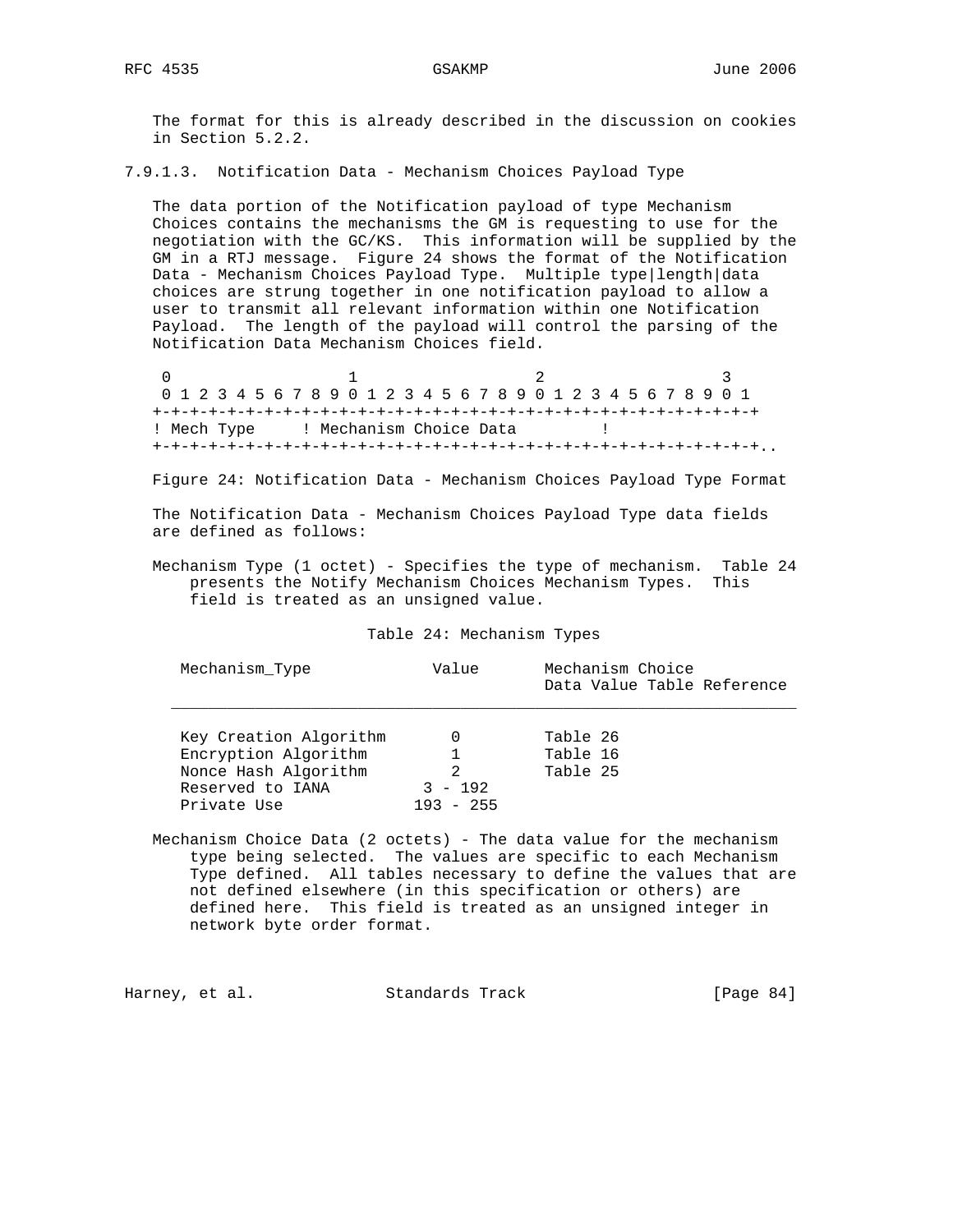Table 25: Nonce Hash Types

| Nonce Hash Type                                        | Value                            | Description                  |
|--------------------------------------------------------|----------------------------------|------------------------------|
| Reserved<br>$SHA-1$<br>Reserved to IANA<br>Private Use | $2 - 49152$<br>49153<br>$-65535$ | This type MUST be supported. |

7.9.1.4. Notification Data - IPv4 and IPv6 Value Payload Types

 The data portion of the Notification payload of type IPv4 and IPv6 value contains the appropriate IP value in network byte order. This value will be set by the creator of the message for consumption by the receiver of the message.

7.9.2. Notification Payload Processing

 When processing the Notification Payload, the following fields MUST be checked for correct values:

- 1. Next Payload, RESERVED, Payload Length These fields are processed as defined in Section 7.2.2, "Generic Payload Header Processing".
- 2. Notification Type The Notification type value MUST be checked to be a notification type as defined by Table 22. If the value is not valid, then an error is logged. If in Verbose Mode, an appropriate message containing notification value Payload- Malformed will be sent.
- 3. Notification Data This Notification Data MUST be processed according to the notification type specified. The type will define the format of the data. When processing this data, any type field MUST be checked against the appropriate table for correct values. If the contents of the Notification Data are not valid, then an error is logged. If in Verbose Mode, an appropriate message containing notification value Payload- Malformed will be sent.

Harney, et al. Standards Track [Page 85]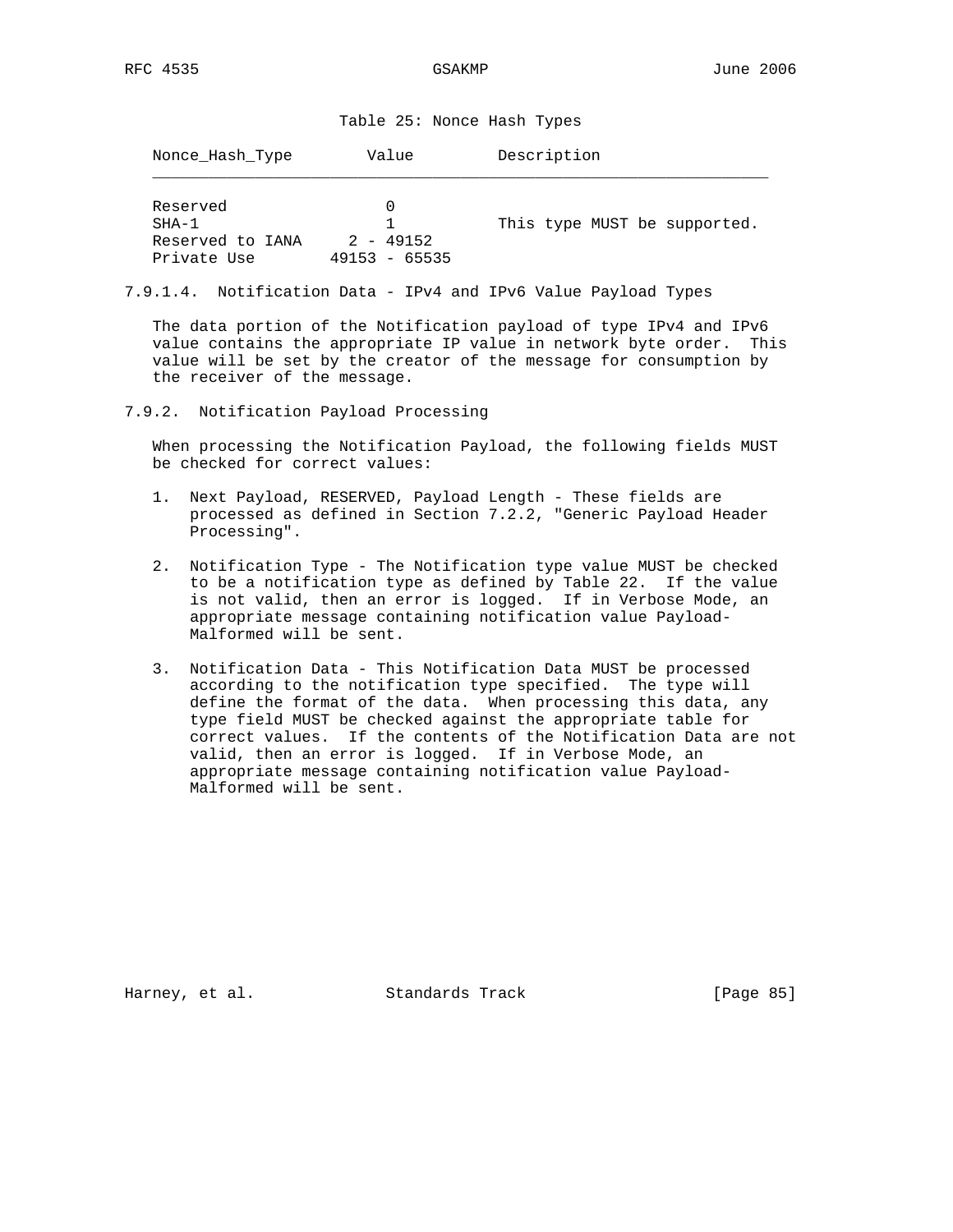# 7.10. Vendor ID Payload

7.10.1. Vendor ID Payload Structure

 The Vendor ID Payload contains a vendor-defined constant. The constant is used by vendors to identify and recognize remote instances of their implementations. This mechanism allows a vendor to experiment with new features while maintaining backwards compatibility. Figure 25 shows the format of the payload.

|                           | 0 1 2 3 4 5 6 7 8 9 0 1 2 3 4 5 6 7 8 9 0 1 2 3 4 5 6 7 8 9 0 1 |  |
|---------------------------|-----------------------------------------------------------------|--|
|                           |                                                                 |  |
| ! Next Payload ! RESERVED | Payload Length                                                  |  |
|                           |                                                                 |  |
|                           | Vendor ID (VID)                                                 |  |
|                           |                                                                 |  |

### Figure 25: Vendor ID Payload Format

 A Vendor ID payload MAY announce that the sender is capable of accepting certain extensions to the protocol, or it MAY simply identify the implementation as an aid in debugging. A Vendor ID payload MUST NOT change the interpretation of any information defined in this specification. Multiple Vendor ID payloads MAY be sent. An implementation is NOT REQUIRED to send any Vendor ID payload at all.

 A Vendor ID payload may be sent as part of any message. Receipt of a familiar Vendor ID payload allows an implementation to make use of Private Use numbers described throughout this specification - private payloads, private exchanges, private notifications, etc. This implies that all the processing rules defined for all the payloads are now modified to recognize all values defined by this Vendor ID for all fields of all payloads. Unfamiliar Vendor IDs MUST be ignored.

 Writers of Internet-Drafts who wish to extend this protocol MUST define a Vendor ID payload to announce the ability to implement the extension in the Internet-Draft. It is expected that Internet-Drafts that gain acceptance and are standardized will be given assigned values out of the Reserved to IANA range, and the requirement to use a Vendor ID payload will go away.

The Vendor ID payload fields are defined as follows:

Harney, et al. Standards Track [Page 86]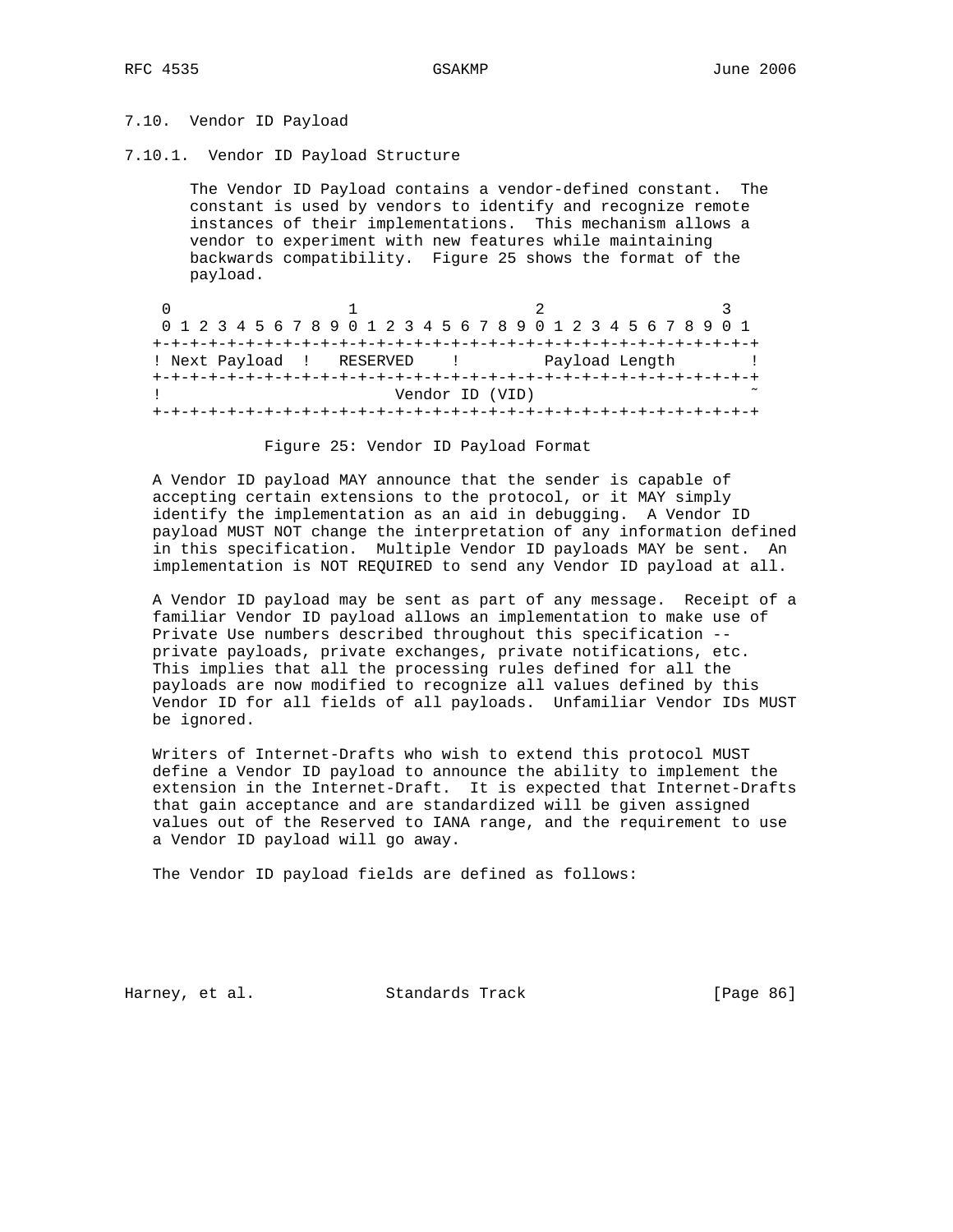Next Payload (1 octet) - Identifier for the payload type of the next payload in the message. If the current payload is the last in the message, then this field will be 0. This field provides the "chaining" capability. Table 12 identifies the payload types. This field is treated as an unsigned value.

RESERVED (1 octet) - Unused, set to 0.

- Payload Length (2 octets) Length in octets of the current payload, including the generic payload header. This field is treated as an unsigned integer in network byte order format.
- Vendor ID (variable length) The Vendor ID value. The minimum length for this field is four (4) octets. It is the responsibility of the person choosing the Vendor ID to assure its uniqueness in spite of the absence of any central registry for IDs. Good practice is to include a company name, a person name, or similar type data. A message digest of a long unique string is preferable to the long unique string itself.

The payload type for the Vendor ID Payload is ten (10).

7.10.2. Vendor ID Payload Processing

 When processing the Vendor ID Payload, the following fields MUST be checked for correct values:

- 1. Next Payload, RESERVED, Payload Length These fields are processed as defined in Section 7.2.2, "Generic Payload Header Processing".
- 2. Vendor ID The Vendor ID Data MUST be processed to determine if the Vendor ID value is recognized by the implementation. If the Vendor ID value is not recognized, then regardless of mode (e.g., Terse or Verbose) this information is logged. Processing of the message MUST continue regardless of recognition of this value.

 It is recommended that implementations that want to use Vendor-ID specific information attempt to process the Vendor ID payloads of an incoming message prior to the remainder of the message processing. This will allow the implementation to recognize that when processing other payloads it can use the larger set of values for payload fields (Private Use values, etc.) as defined by the recognized Vendor IDs.

Harney, et al. Standards Track [Page 87]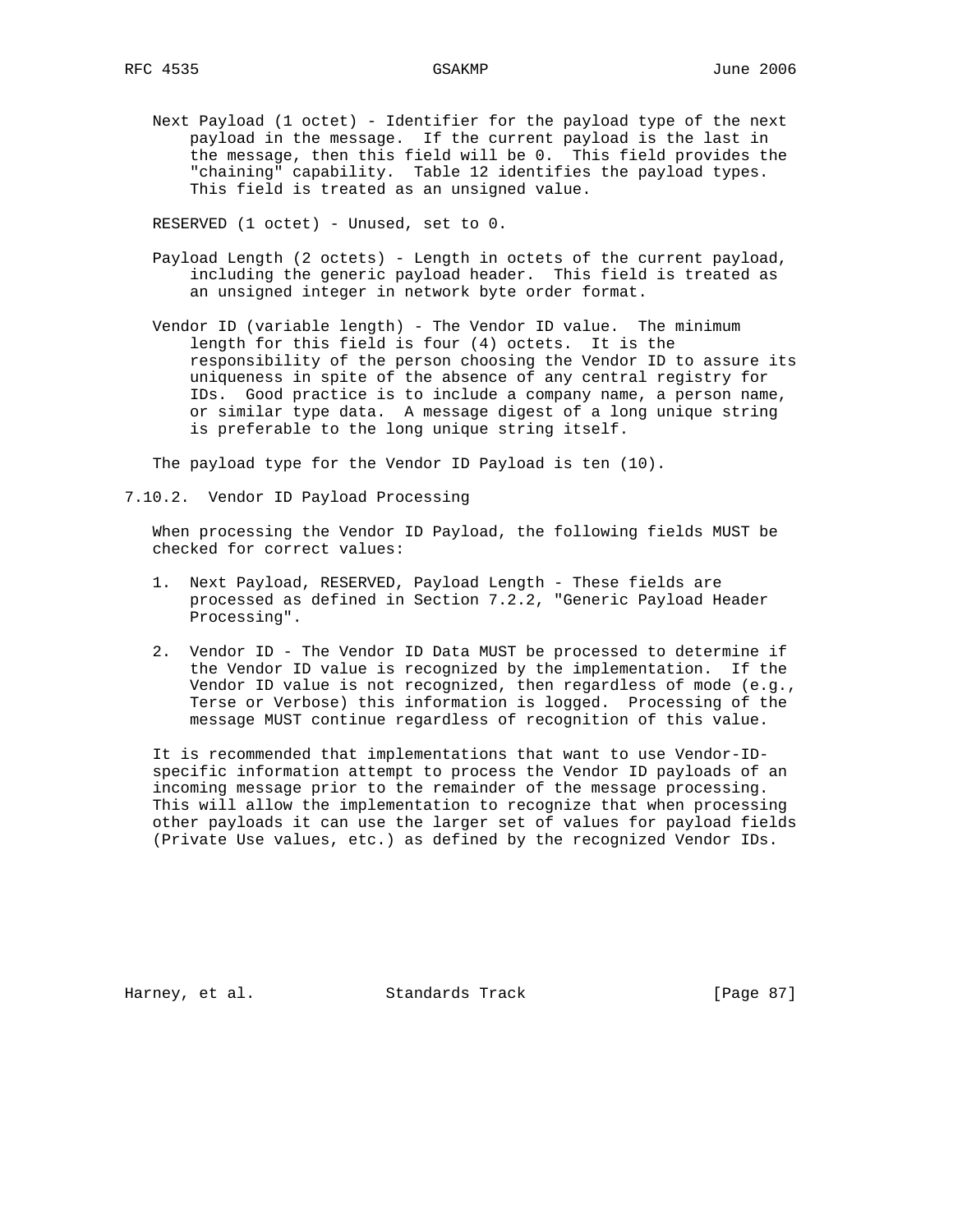# 7.11. Key Creation Payload

7.11.1. Key Creation Payload Structure

 The Key Creation Payload contains information used to create key encryption keys. The security attributes for this payload are provided in the Policy Token. Figure 26 shows the format of the payload.

0  $1$  2 3 0 1 2 3 4 5 6 7 8 9 0 1 2 3 4 5 6 7 8 9 0 1 2 3 4 5 6 7 8 9 0 1 +-+-+-+-+-+-+-+-+-+-+-+-+-+-+-+-+-+-+-+-+-+-+-+-+-+-+-+-+-+-+-+-+ ! Next Payload ! RESERVED ! Payload Length ! +-+-+-+-+-+-+-+-+-+-+-+-+-+-+-+-+-+-+-+-+-+-+-+-+-+-+-+-+-+-+-+-+ ! Key Creation Type  $\qquad$  ! Key Creation Data +-+-+-+-+-+-+-+-+-+-+-+-+-+-+-+-+-+-+-+-+-+-+-+-+-+-+-+-+-+-+-+-+

Figure 26: Key Creation Payload Format

The Key Creation Payload fields are defined as follows:

 Next Payload (1 octet) - Identifier for the payload type of the next payload in the message. If the current payload is the last in the message, then this field will be 0. This field provides the "chaining" capability. Table 12 identifies the payload types. This field is treated as an unsigned value.

RESERVED (1 octet) - Unused, set to 0.

- Payload Length (2 octets) Length in octets of the current payload, including the generic payload header. This field is treated as an unsigned integer in network byte order format.
- Key Creation Type (2 octets) Specifies the type of Key Creation being used. Table 26 identifies the types of key creation information. This field is treated as an unsigned integer in network byte order format.
	- Key Creation Data (variable length) Contains Key Creation information. The values for this field are group specific, and the format is specified by the key creation type field.

The payload type for the Key Creation Packet is eleven (11).

Harney, et al. Standards Track [Page 88]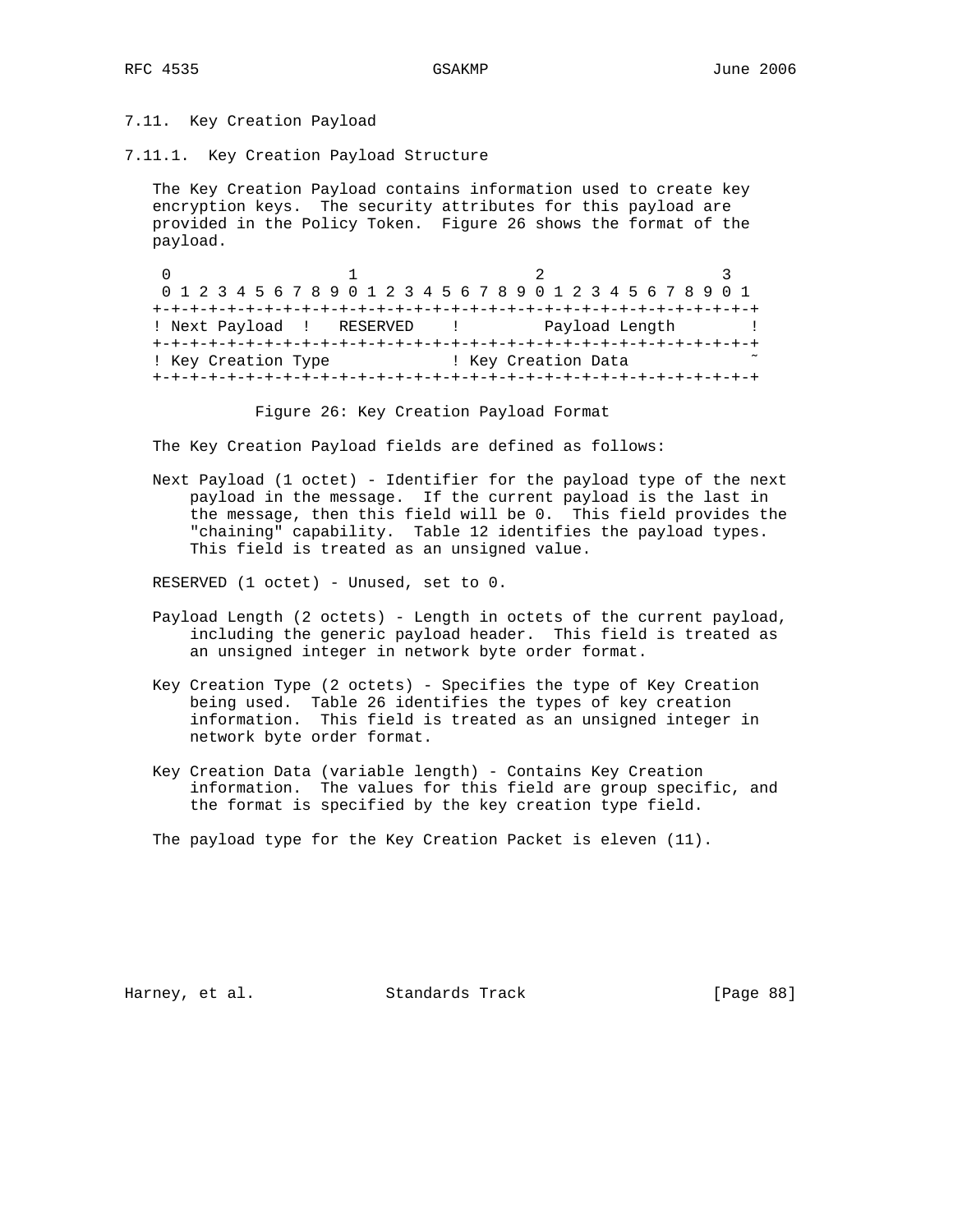| Key Creation Type                                  | Value                             | Definition/Defined In                                                                                                                                                                                           |
|----------------------------------------------------|-----------------------------------|-----------------------------------------------------------------------------------------------------------------------------------------------------------------------------------------------------------------|
| Reserved                                           | $0 - 1$                           |                                                                                                                                                                                                                 |
| Diffie-Hellman<br>1024-bit MODP Group<br>Truncated | $\mathfrak{D}$                    | This type MUST be supported.<br>Defined in [IKEv2] B.2.<br>If the output of the process<br>is longer than needed for<br>the defined mechanism, use<br>the first X low order bits<br>and truncate the remainder. |
| Reserved                                           | $3 - 13$                          |                                                                                                                                                                                                                 |
| Diffie-Hellman<br>2048-bit MODP Group<br>Truncated | 14                                | Defined in [RFC3526].<br>If the output of the process<br>is longer than needed for<br>the defined mechanism, use<br>the first X low order bits<br>and truncate the remainder.                                   |
| Reserved to IANA<br>Private Use                    | $15 - 49152$<br>49153<br>$-65535$ |                                                                                                                                                                                                                 |

Table 26: Types of Key Creation Information

7.11.2. Key Creation Payload Processing

 The specifics of the Key Creation Payload are defined in Section 7.11.

 When processing the Key Creation Payload, the following fields MUST be checked for correct values:

- 1. Next Payload, RESERVED, Payload Length These fields are processed as defined in Section 7.2.2, "Generic Payload Header Processing".
- 2. Key Creation Type The Key Creation Type value MUST be checked to be a valid key creation type as defined by Table 26. If the value is not valid, then an error is logged. If in Verbose Mode, an appropriate message containing notification value Payload- Malformed will be sent.
- 3. Key Creation Data This Key Creation Data MUST be processed according to the key creation type specified to generate the KEK to protect the information to be sent in the appropriate message. The type will define the format of the data.

Harney, et al. Standards Track [Page 89]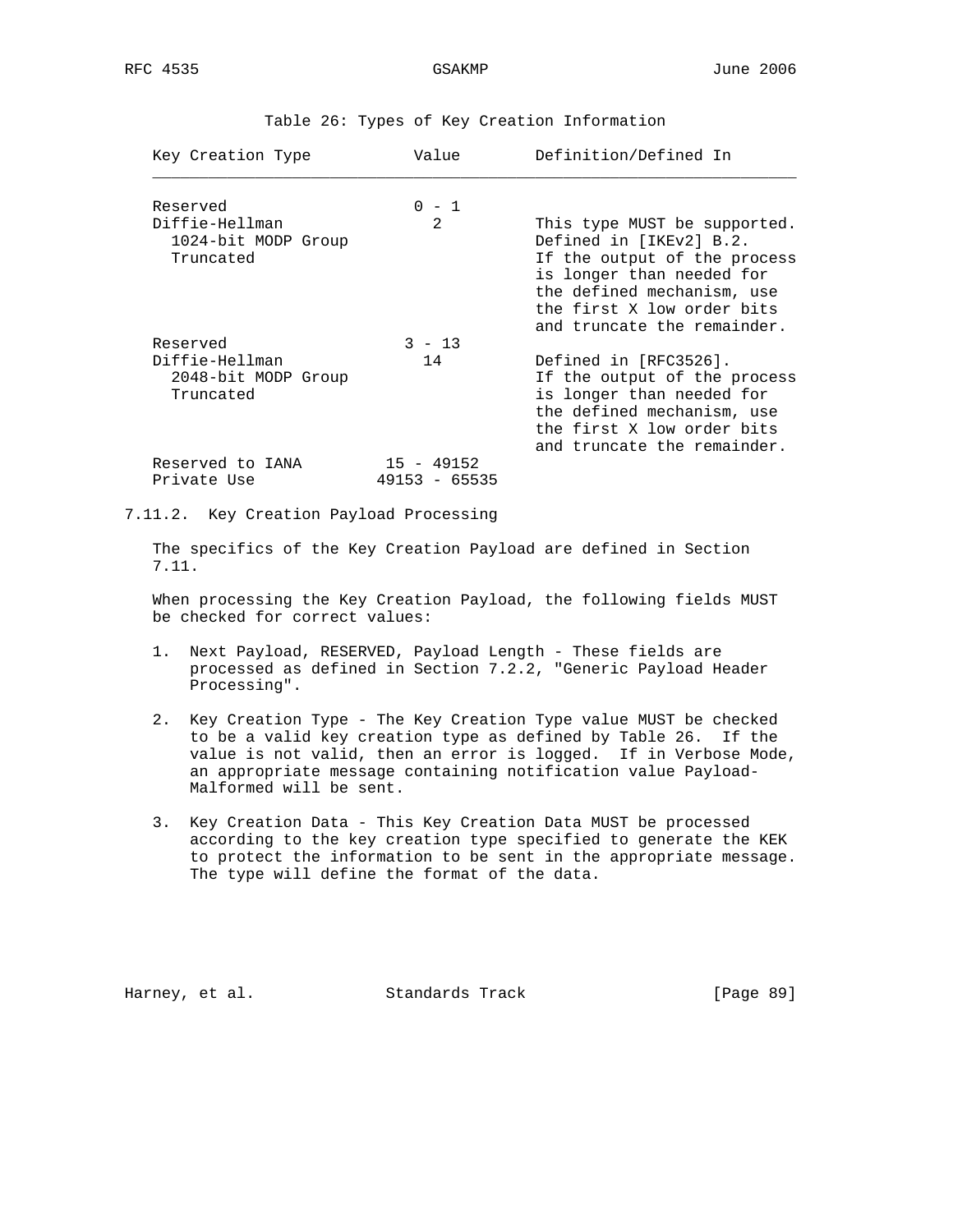Implementations that want to derive other keys from the initial Key Creation keying material (for example, DH Secret keying material) MUST define a Key Creation Type other than one of those shown in Table 26. The new Key Creation Type must specify that derivation's algorithm, for which the KEK MAY be one of the keys derived.

7.12. Nonce Payload

7.12.1. Nonce Payload Structure

 The Nonce Payload contains random data used to guarantee freshness during an exchange and protect against replay attacks. Figure 27 shows the format of the Nonce Payload.

|                           | 0 1 2 3 4 5 6 7 8 9 0 1 2 3 4 5 6 7 8 9 0 1 2 3 4 5 6 7 8 9 0 1 |  |
|---------------------------|-----------------------------------------------------------------|--|
|                           |                                                                 |  |
| ! Next Payload ! RESERVED | Payload Length                                                  |  |
|                           |                                                                 |  |
| ! Nonce Type              | Nonce Data                                                      |  |
|                           |                                                                 |  |

Figure 27: Nonce Payload Format

The Nonce Payload fields are defined as follows:

 Next Payload (1 octet) - Identifier for the payload type of the next payload in the message. If the current payload is the last in the message, then this field will be 0. This field provides the "chaining" capability. Table 12 identifies the payload types. This field is treated as an unsigned value.

RESERVED (1 octet) - Unused, set to 0.

- Payload Length (2 octets) Length in octets of the current payload, including the generic payload header. This field is treated as an unsigned integer in network byte order format.
- Nonce Type (1 octet) Specifies the type of nonce being used. Table 27 identifies the types of nonces. This field is treated as an unsigned value.

Harney, et al. Standards Track [Page 90]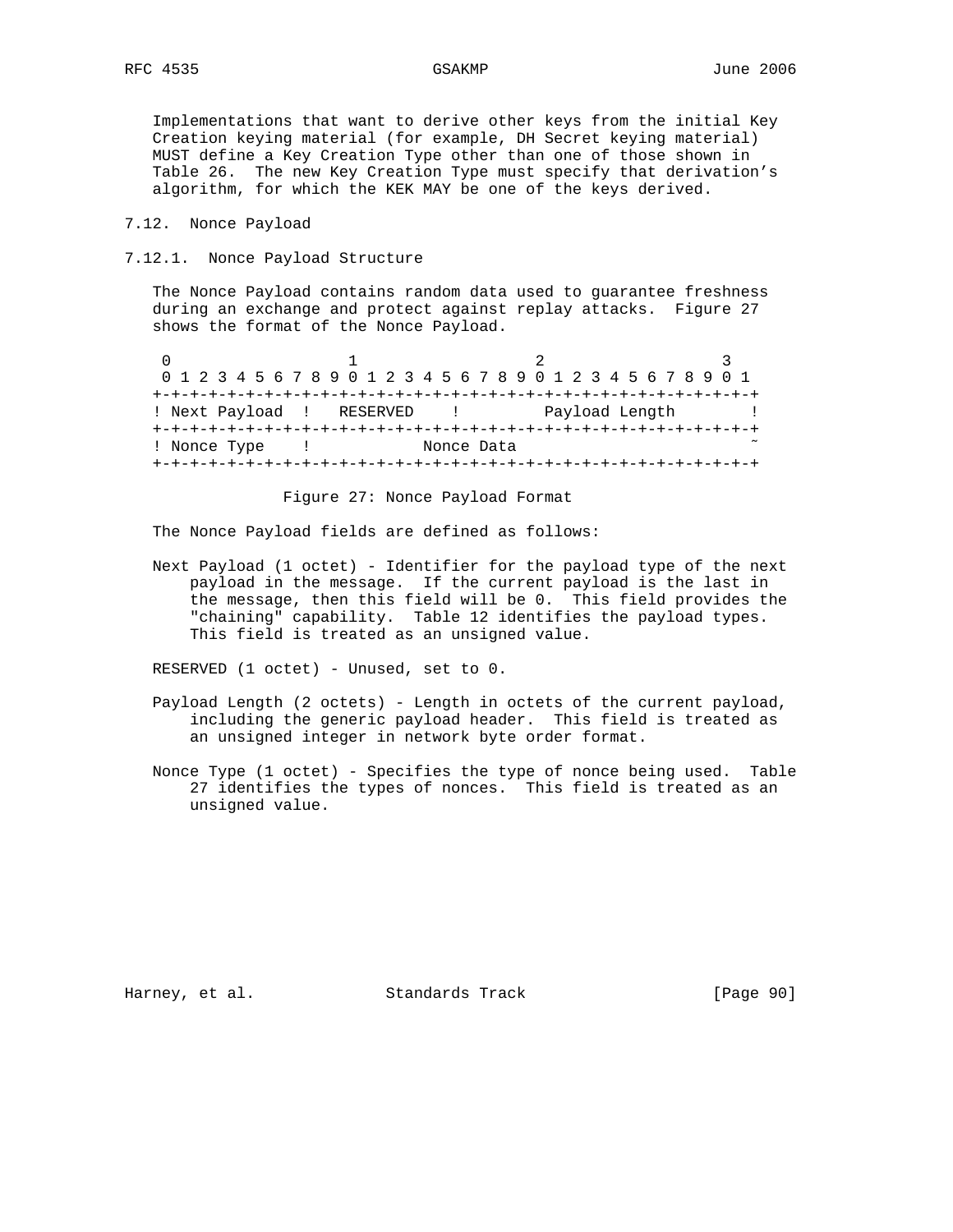Table 27: Nonce Types

| Nonce Type                                         | Value                    | Definition                                                                                                                                          |
|----------------------------------------------------|--------------------------|-----------------------------------------------------------------------------------------------------------------------------------------------------|
| None<br>Initiator (Nonce I)<br>Responder (Nonce R) | 0<br>1<br>$\overline{2}$ |                                                                                                                                                     |
| Combined (Nonce C)                                 | 3                        | Hash (Append<br>(Initiator Value, Responder Value))<br>The hash type comes from the<br>Policy (e.g., Security Suite<br>Definition of Policy Token). |
| Reserved to IANA<br>Private Use                    | $4 - 192$<br>$192 - 255$ |                                                                                                                                                     |
|                                                    |                          | Nonce Data (variable length) - Contains the nonce information.<br>The                                                                               |

 values for this field are group specific, and the format is specified by the Nonce Type field. If no group-specific information is provided, the minimum length for this field is 4 bytes.

The payload type for the Nonce Payload is twelve (12).

7.12.2. Nonce Payload Processing

 When processing the Nonce Payload, the following fields MUST be checked for correct values:

- 1. Next Payload, RESERVED, Payload Length These fields are processed as defined in Section 7.2.2, "Generic Payload Header Processing".
- 2. Nonce Type The Nonce Type value MUST be checked to be a valid nonce type as defined by Table 27. If the value is not valid, then an error is logged. If in Verbose Mode, an appropriate message containing notification value Payload-Malformed will be sent.
- 3. Nonce Data This is the nonce data and it must be checked according to its content. The size of this field is defined in Section 7.12, "Nonce Payload". Refer to Section 5.2, "Group Establishment", for interpretation of this field.

Harney, et al. Standards Track [Page 91]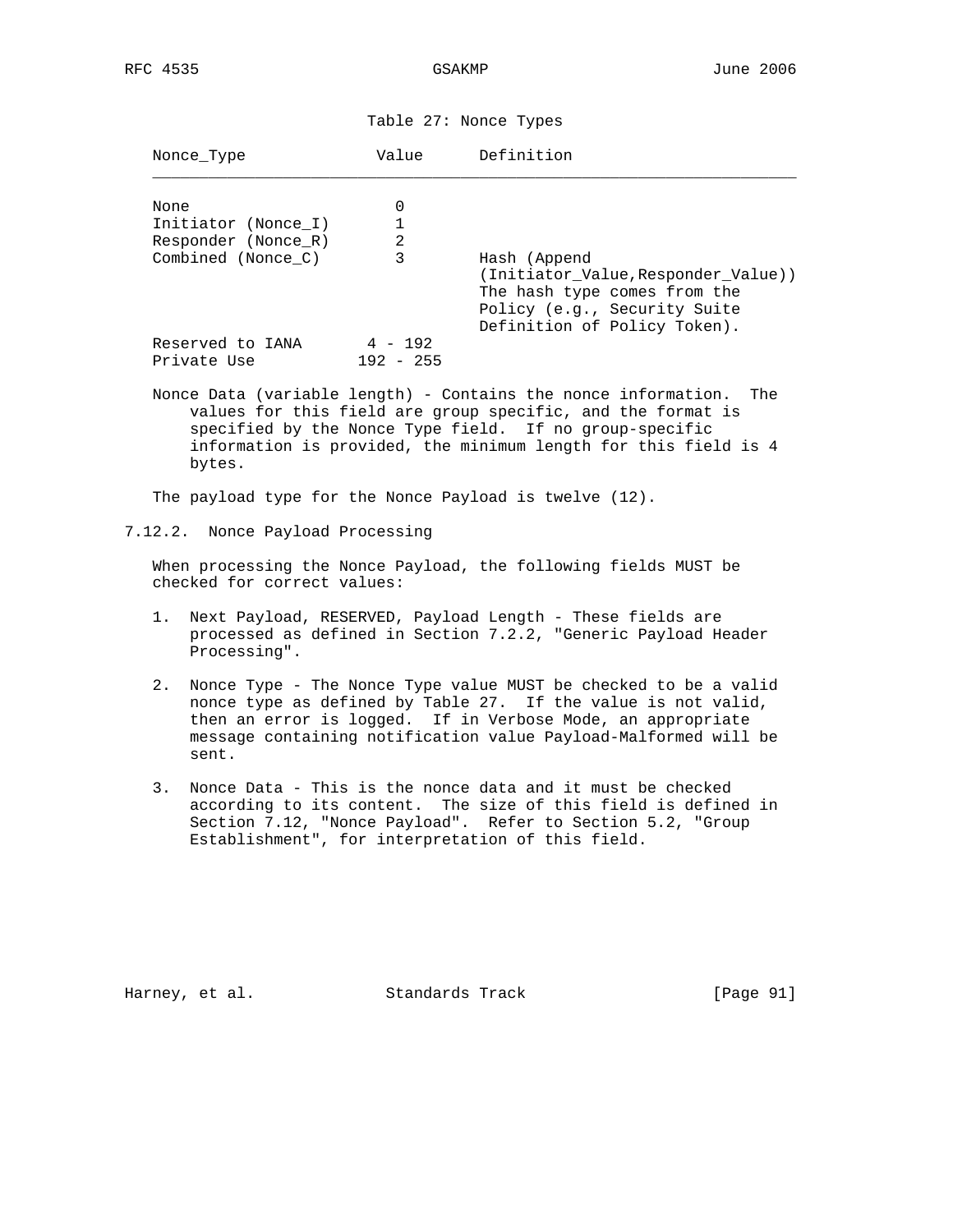# 8. GSAKMP State Diagram

 Figure 28 presents the states encountered in the use of this protocol. Table 28 defines the states. Table 29 defines the transitions.

|                        | Idle                 |                            |
|------------------------|----------------------|----------------------------|
|                        |                      |                            |
|                        |                      |                            |
|                        |                      |                            |
|                        | (1a)                 | (1)                        |
|                        |                      |                            |
|                        |                      |                            |
|                        |                      |                            |
| $!---(5a)---(Wait for$ |                      | (Wait for ) $---(5)$ ----! |
| (Group                 |                      | $(GC/KS$ Event) <---       |
|                        | (Membership)         |                            |
|                        |                      |                            |
|                        |                      | \--(2)---\                 |
|                        | (2a)                 | (4)(3)                     |
|                        |                      |                            |
|                        |                      |                            |
|                        |                      |                            |
| $---(4a)---(Wait for$  |                      | (Wait for                  |
| (Group                 |                      | (Response                  |
|                        | (Membership)         | (from Key                  |
|                        | $\sqrt{---}$ (Event) | (Download                  |
|                        |                      |                            |
|                        |                      |                            |
| $/ - - (3a) - - - /$   |                      |                            |



Harney, et al. Standards Track [Page 92]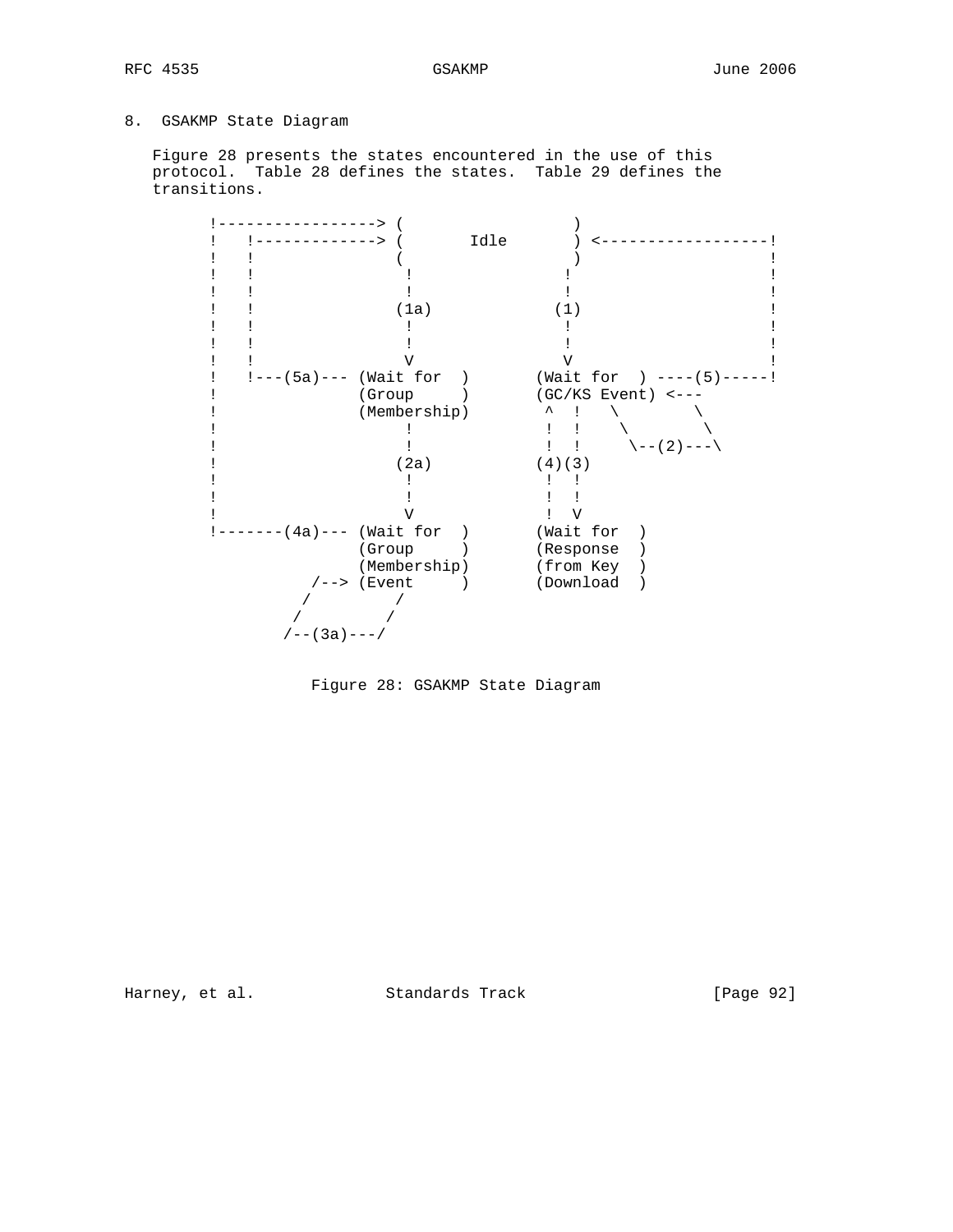|                              | Table 28: GSAKMP States                                                                             |
|------------------------------|-----------------------------------------------------------------------------------------------------|
| Idle                         | : GSAKMP Application waiting for input                                                              |
|                              | Wait for GC/KS Event: GC/KS up and running, waiting for events                                      |
| from Key Download            | Wait for Response $\;\; : \; \text{GC/KS}$ has sent Key Download,<br>: waiting for response from GM |
| Wait for Group<br>Membership | : GM in process of joining group                                                                    |
| Membership Event             | Wait for Group : GM has group key, waiting for<br>: group management messages.                      |

Harney, et al. Standards Track [Page 93]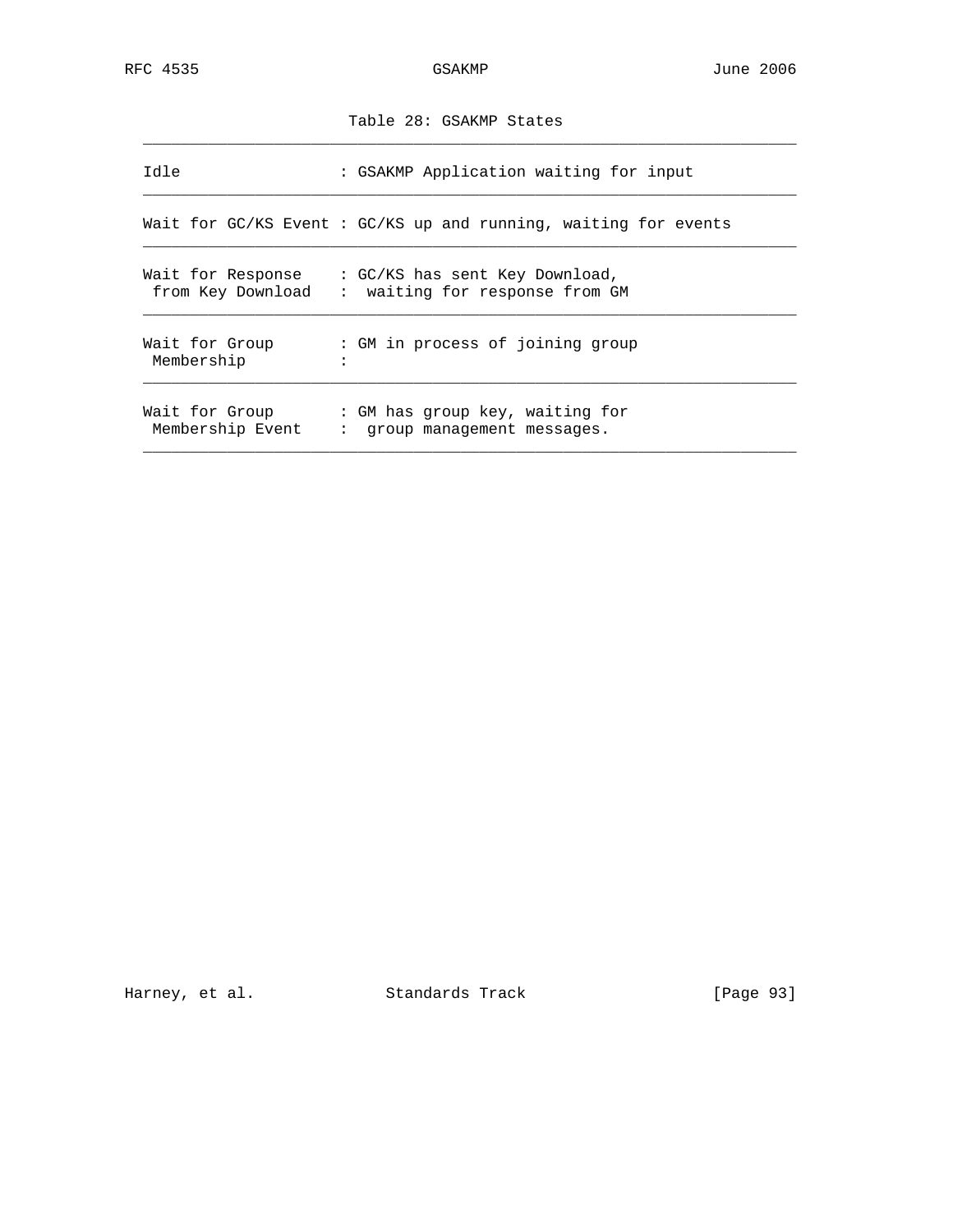| $-$<br>$\sim$ |  | . |  |
|---------------|--|---|--|
|               |  |   |  |

|                          | Transition 1 : Create group command                                                                                                                  |
|--------------------------|------------------------------------------------------------------------------------------------------------------------------------------------------|
|                          | Transition 2 : Receive bad RTJ<br>: Receive valid command to change group membership<br>: Send Compromise message x times<br>: Member Deregistration |
|                          | Transition 3 : Receive valid RTJ                                                                                                                     |
| Transition 4 : Timeout   | : Receive Ack<br>: Receive Nack                                                                                                                      |
|                          | Transition 5 : Delete group command                                                                                                                  |
|                          | Transition 1a : Join group command                                                                                                                   |
| Transition 2a : Send Ack |                                                                                                                                                      |
|                          | Transition 3a : Receipt of group management messages                                                                                                 |
|                          | Transition 4a : Delete group command<br>: Deregistration command                                                                                     |
| Transition 5a : Time out | : Msg failure<br>: errors                                                                                                                            |

Harney, et al. Standards Track [Page 94]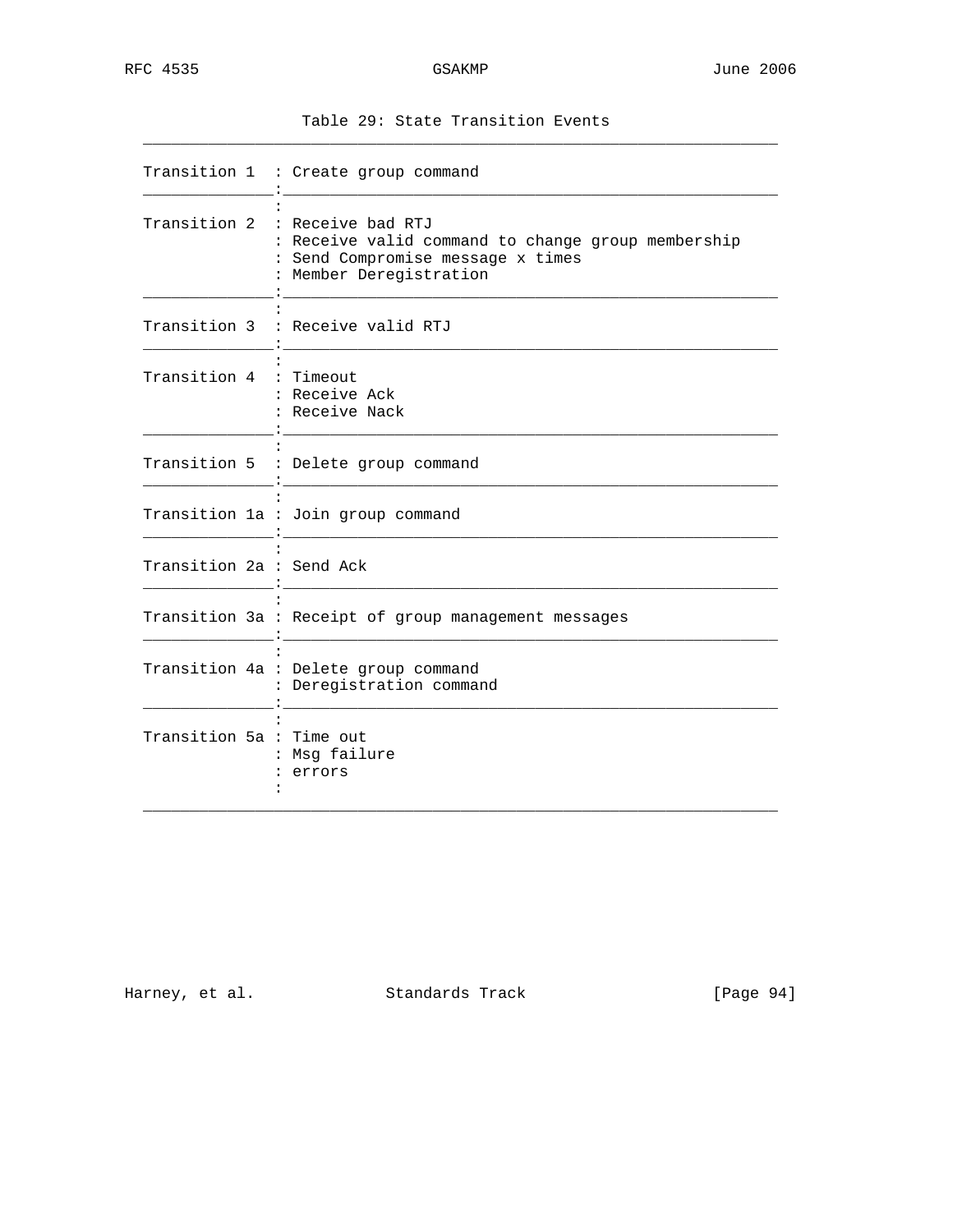# 9. IANA Considerations

9.1. IANA Port Number Assignment

 IANA has provided GSAKMP port number 3761 in both the UDP and TCP spaces. All implementations MUST use this port assignment in the appropriate manner.

9.2. Initial IANA Registry Contents

The following registry entries have been created:

 GSAKMP Group Identification Types (Section 7.1.1) GSAKMP Payload Types (Section 7.1.1) GSAKMP Exchange Types (Section 7.1.1) GSAKMP Policy Token Types (Section 7.3.1) GSAKMP Key Download Data Item Types (Section 7.4.1) GSAKMP Cryptographic Key Types (Section 7.4.1.1) GSAKMP Rekey Event Types (Section 7.5.1) GSAKMP Identification Classification (Section 7.6.1) GSAKMP Identification Types (Section 7.6.1) GSAKMP Certificate Types (Section 7.7.1) GSAKMP Signature Types (Section 7.8.1) GSAKMP Notification Types (Section 7.9.1) GSAKMP Acknowledgement Types (Section 7.9.1.1) GSAKMP Mechanism Types (Section 7.9.1.3) GSAKMP Nonce Hash Types (Section 7.9.1.3) GSAKMP Key Creation Types (Section 7.11.1) GSAKMP Nonce Types (Section 7.12.1)

 Changes and additions to the following registries are by IETF Standards Action:

 GSAKMP Group Identification Types GSAKMP Payload Types GSAKMP Exchange Types GSAKMP Policy Token Types GSAKMP Key Download Data Item Types GSAKMP Rekey Event Types GSAKMP Identification Classification GSAKMP Notification Types GSAKMP Acknowledgement Types GSAKMP Mechanism Types GSAKMP Nonce Types

Harney, et al. Standards Track [Page 95]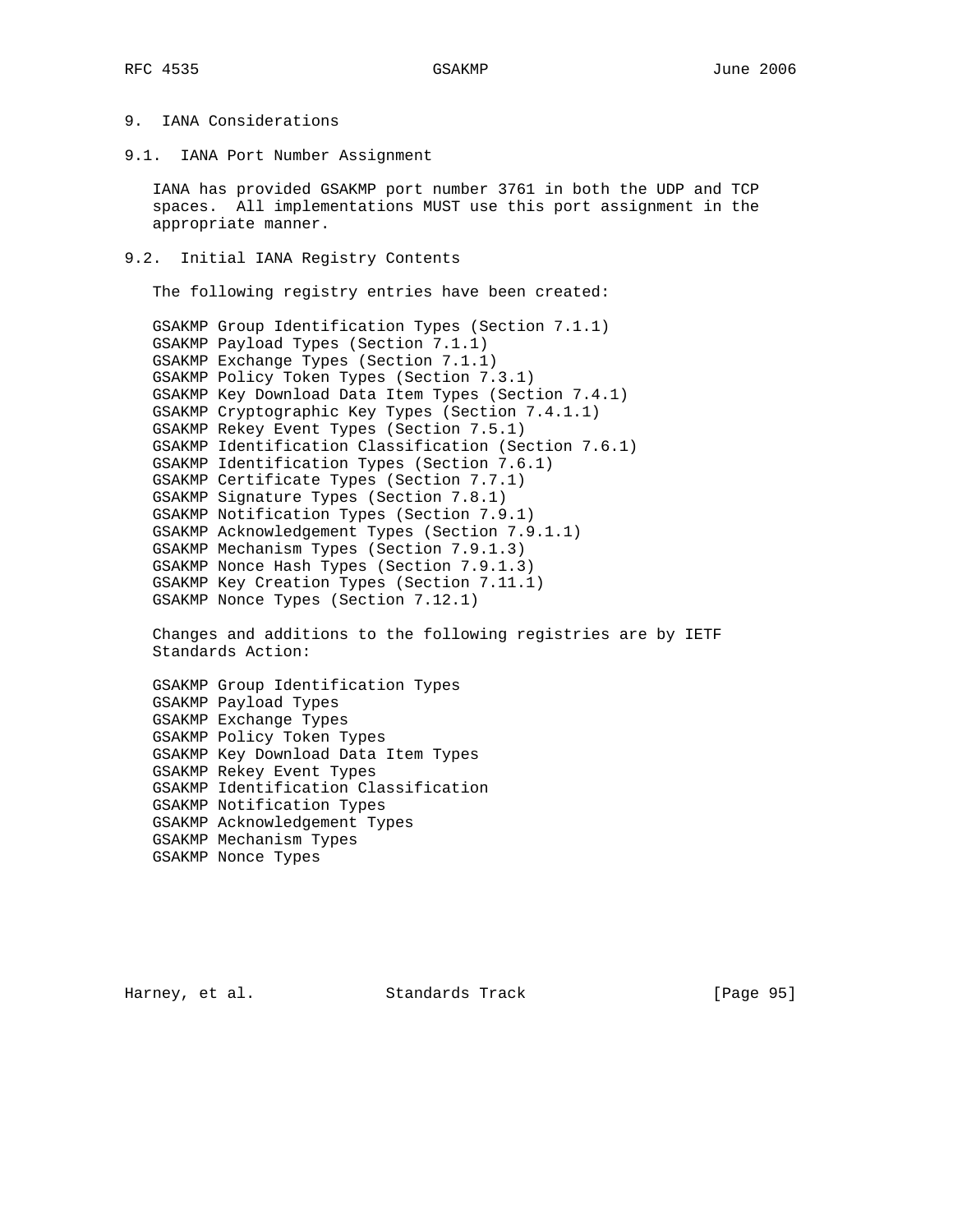Changes and additions to the following registries are by Expert Review:

 GSAKMP Cryptographic Key Types GSAKMP Identification Types GSAKMP Certificate Types GSAKMP Signature Types GSAKMP Nonce Hash Types GSAKMP Key Creation Types

10. Acknowledgements

 This document is the collaborative effort of many individuals. If there were no limit to the number of authors that could appear on an RFC, the following, in alphabetical order, would have been listed: Haitham S. Cruickshank of University of Surrey, Sunil Iyengar of University Of Surrey Gavin Kenny of LogicaCMG, Patrick McDaniel of AT&T Labs Research, and Angela Schuett of NSA.

 The following individuals deserve recognition and thanks for their contributions, which have greatly improved this protocol: Eric Harder is an author to the Tunneled-GSAKMP, whose concepts are found in GSAKMP as well. Rod Fleischer, also a Tunneled-GSAKMP author, and Peter Lough were both instrumental in coding a prototype of the GSAKMP software and helped define many areas of the protocol that were vague at best. Andrew McFarland and Gregory Bergren provided critical analysis of early versions of the specification. Ran Canetti analyzed the security of the protocol and provided denial of service suggestions leading to optional "cookie protection".

Harney, et al. Standards Track [Page 96]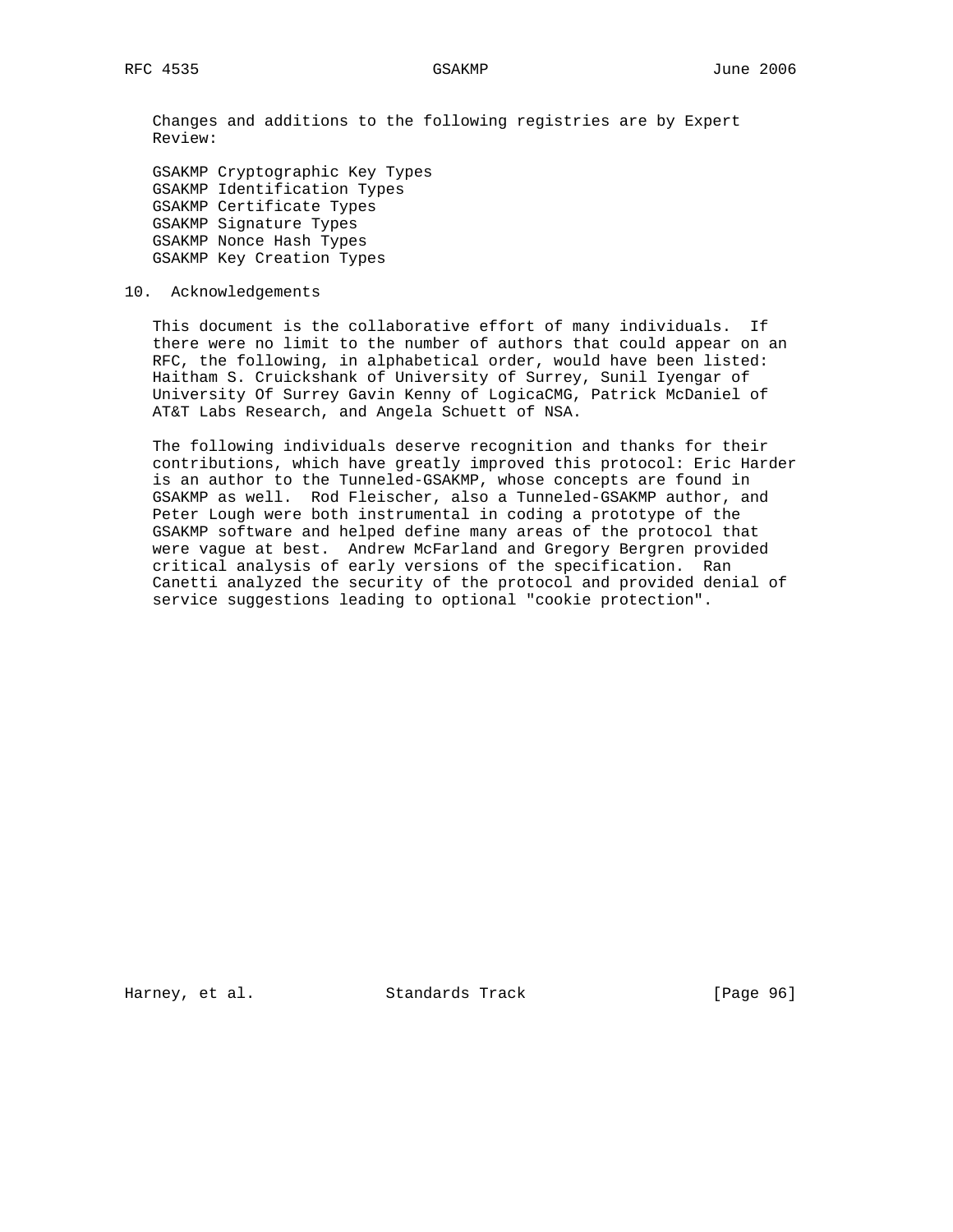# 11. References

- 11.1. Normative References
	- [DH77] Diffie, W., and M. Hellman, "New Directions in Cryptography", IEEE Transactions on Information Theory, June 1977.
	- [FIPS186-2] NIST, "Digital Signature Standard", FIPS PUB 186-2, National Institute of Standards and Technology, U.S. Department of Commerce, January 2000.
	- [FIPS196] "Entity Authentication Using Public Key Cryptography," Federal Information Processing Standards Publication 196, NIST, February 1997.
	- [IKEv2] Kaufman, C., "Internet Key Exchange (IKEv2) Protocol", RFC 4306, December 2005.
	- [RFC2119] Bradner, S., "Key words for use in RFCs to Indicate Requirement Levels", BCP 14, RFC 2119, March 1997.
	- [RFC2409] Harkins, D. and D. Carrel, "The Internet Key Exchange (IKE)", RFC 2409, November 1998.
	- [RFC2412] Orman, H., "The OAKLEY Key Determination Protocol", RFC 2412, November 1998.
	- [RFC2627] Wallner, D., Harder, E., and R. Agee, "Key Management for Multicast: Issues and Architectures", RFC 2627, June 1999.
	- [RFC3280] Housley, R., Polk, W., Ford, W., and D. Solo, "Internet X.509 Public Key Infrastructure Certificate and Certificate Revocation List (CRL) Profile", RFC 3280, April 2002.
	- [RFC3629] Yergeau, F., "UTF-8, a transformation format of ISO 10646", STD 63, RFC 3629, November 2003.
	- [RFC4514] Zeilenga, K., Ed., "Lightweight Directory Access Protocol (LDAP): String Representation of Distinguished Names", RFC 4514, June 2006.
	- [RFC4534] Colegrove, A. and H. Harney, "Group Security Policy Token v1", RFC 4534, June 2006.

Harney, et al. Standards Track [Page 97]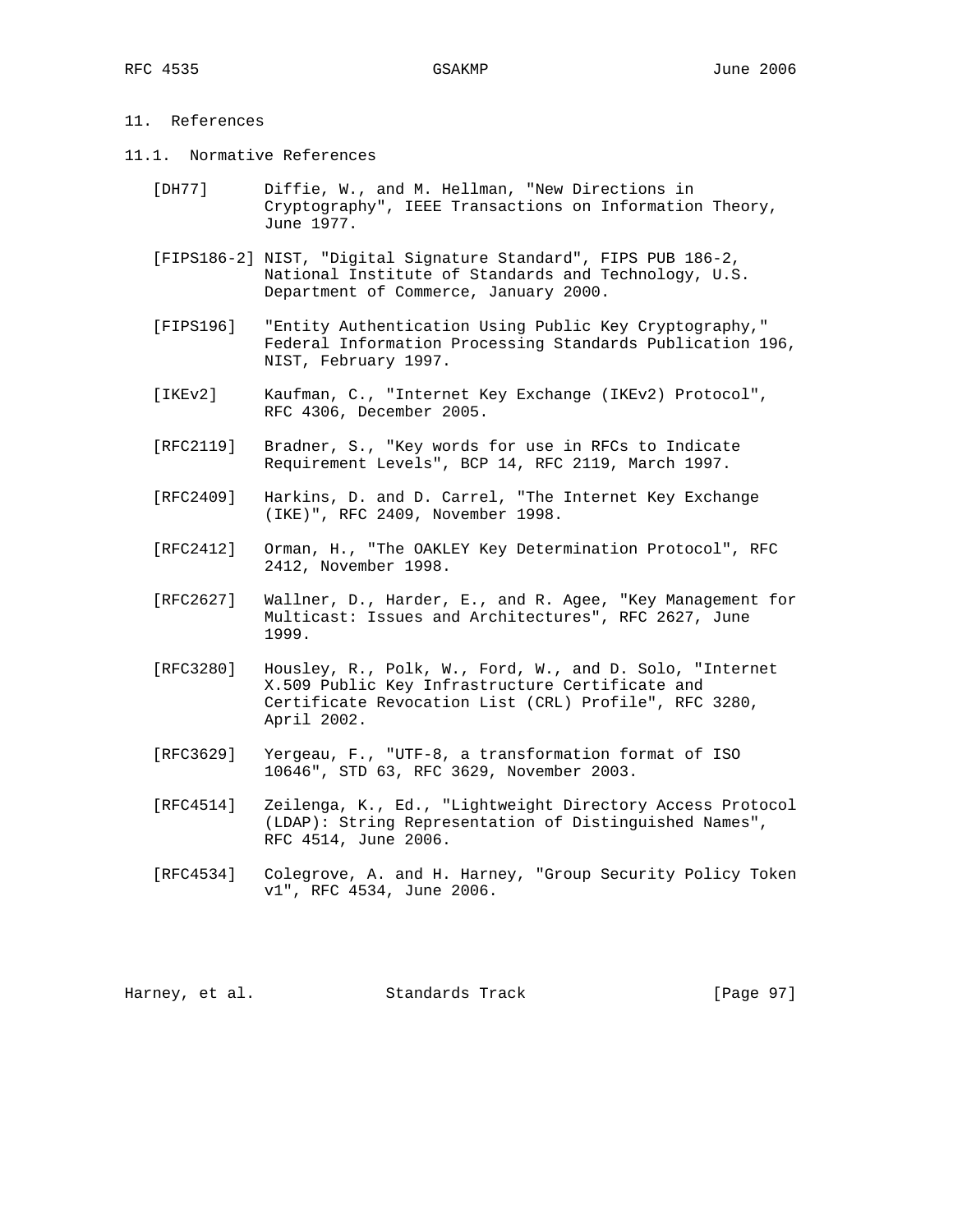- 11.2. Informative References
	- [BMS] Balenson, D., McGrew, D., and A. Sherman, "Key Management for Large Dynamic Groups: One-Way Function Trees and Amortized Initialization", Work in Progress, February 1999.
	- [HCM] H. Harney, A. Colegrove, P. McDaniel, "Principles of Policy in Secure Groups", Proceedings of Network and Distributed Systems Security 2001 Internet Society, San Diego, CA, February 2001.
	- [HHMCD01] Hardjono, T., Harney, H., McDaniel, P., Colegrove, A., and P. Dinsmore, "Group Security Policy Token: Definition and Payloads", Work in Progress, August 2003.
	- [RFC2093] Harney, H. and C. Muckenhirn, "Group Key Management Protocol (GKMP) Specification", RFC 2093, July 1997.
	- [RFC2094] Harney, H. and C. Muckenhirn, "Group Key Management Protocol (GKMP) Architecture", RFC 2094, July 1997.
	- [RFC2408] Maughan D., Schertler M., Schneider M., and Turner J., "Internet Security Association and Key Management Protocol (ISAKMP)", RFC 2408, Proposed Standard, November 1998
	- [RFC2451] Pereira, R. and R. Adams, "The ESP CBC-Mode Cipher Algorithms", RFC 2451, November 1998.
	- [RFC2522] Karn, P. and W. Simpson, "Photuris: Session-Key Management Protocol", RFC 2522, March 1999.
	- [RFC4523] Zeilenga, K., "Lightweight Directory Access Protocol (LDAP) Schema Definitions for X.509 Certificates", RFC 4523, June 2006.
	- [RFC2974] Handley, M., Perkins, C., and E. Whelan, "Session Announcement Protocol", RFC 2974, October 2000.
	- [RFC3161] Adams, C., Cain, P., Pinkas, D., and R. Zuccherato, "Internet X.509 Public Key Infrastructure Time-Stamp Protocol (TSP)", RFC 3161, August 2001.
	- [RFC3261] Rosenberg, J., Schulzrinne, H., Camarillo, G., Johnston, A., Peterson, J., Sparks, R., Handley, M., and E. Schooler, "SIP: Session Initiation Protocol", RFC 3261, June 2002.

Harney, et al. Standards Track [Page 98]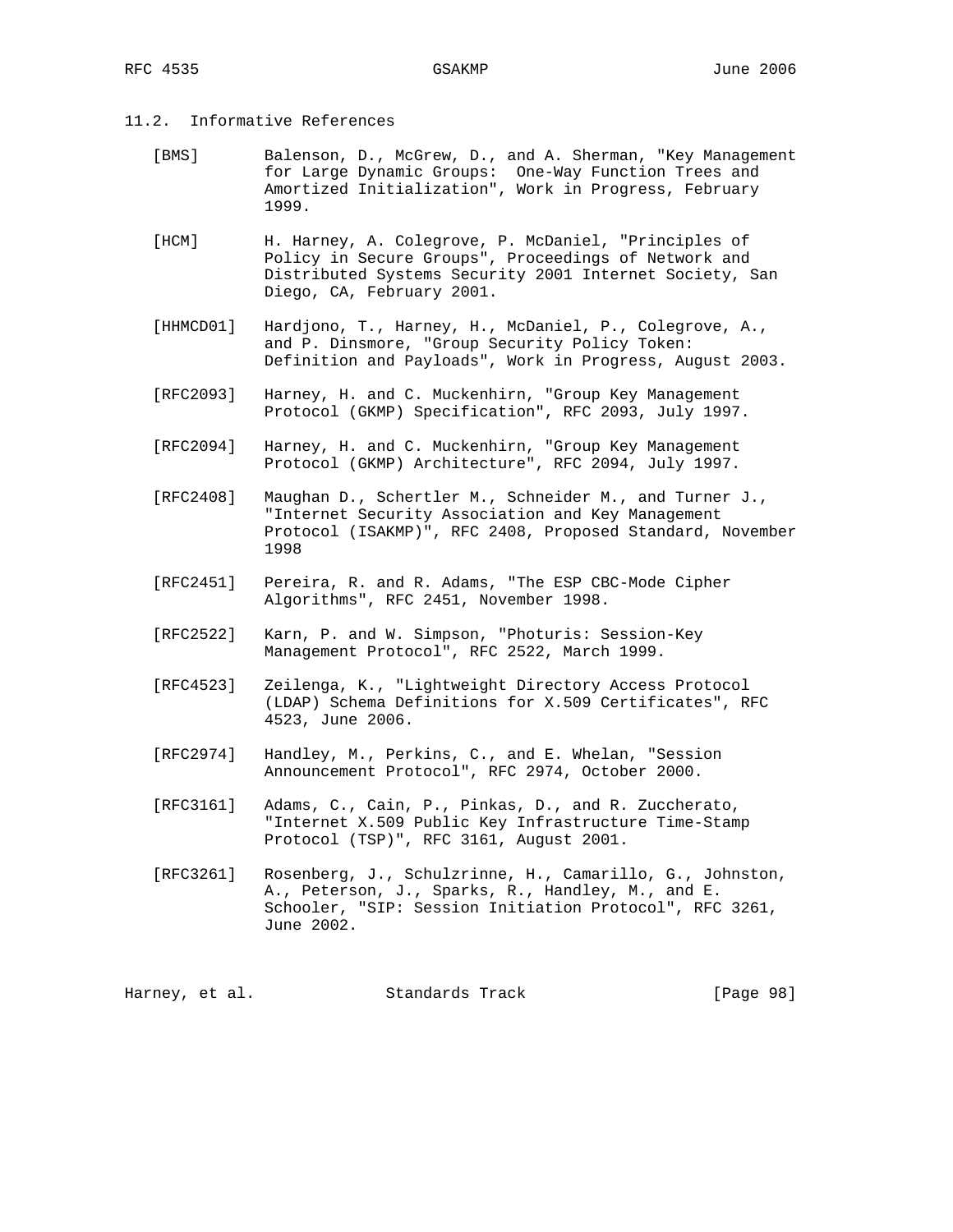- [RFC3447] Jonsson, J. and B. Kaliski, "Public-Key Cryptography Standards (PKCS) #1: RSA Cryptography Specifications Version 2.1", RFC 3447, February 2003.
- [RFC3526] Kivinen, T. and M. Kojo, "More Modular Exponential (MODP) Diffie-Hellman groups for Internet Key Exchange (IKE)", RFC 3526, May 2003.
- [RFC3740] Hardjono, T. and B. Weis, "The Multicast Group Security Architecture", RFC 3740, March 2004.
- [RFC4086] Eastlake, D., 3rd, Schiller, J., and S. Crocker, "Randomness Requirements for Security", BCP 106, RFC 4086, June 2005.

Harney, et al. Standards Track [Page 99]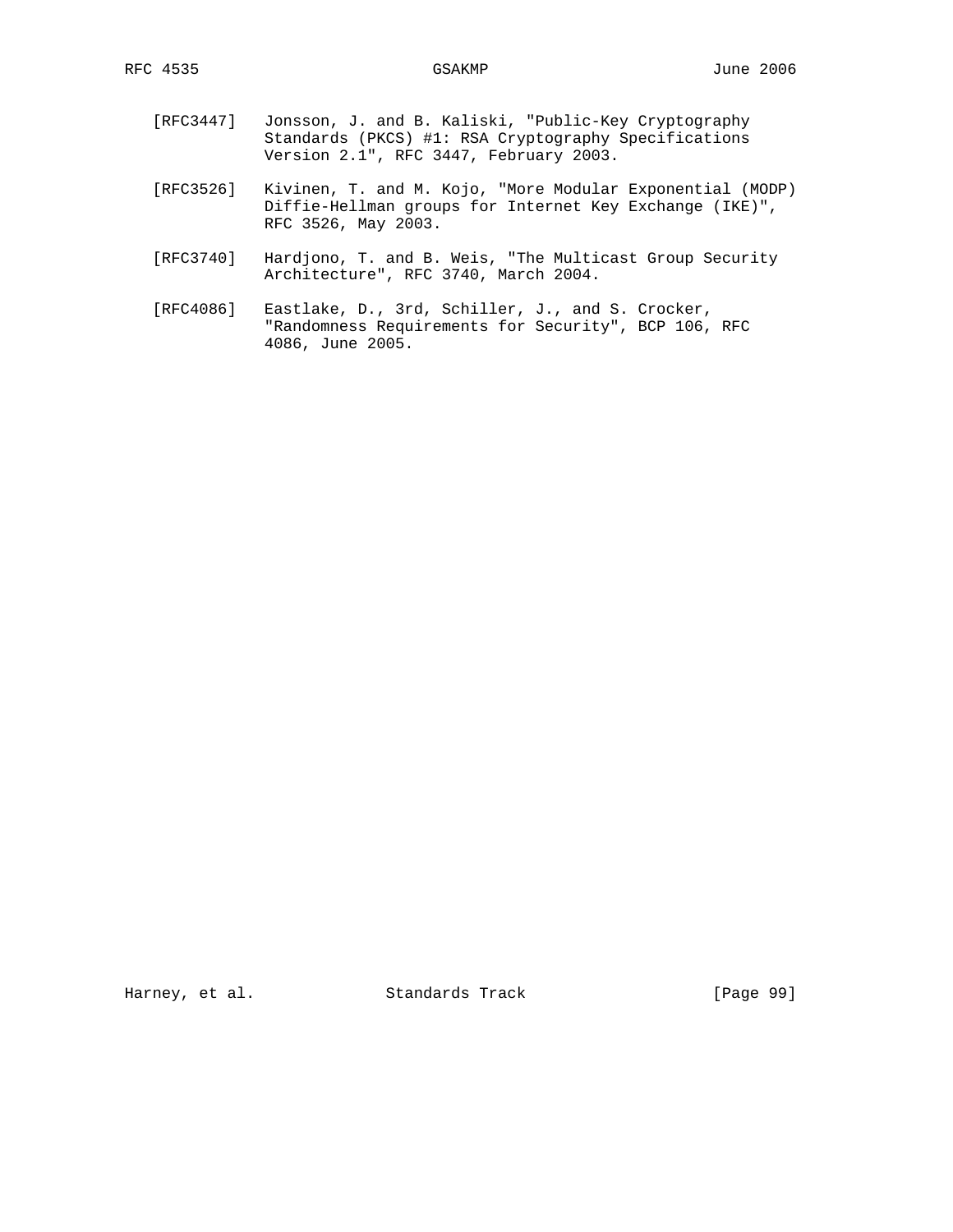# Appendix A. LKH Information

 This appendix will give an overview of LKH, define the values for fields within GSAKMP messages that are specific to LKH, and give an example of a Rekey Event Message using the LKH scheme.

## A.1. LKH Overview

 LKH provides a topology for handling key distribution for a group rekey. It rekeys a group based upon a tree structure and subgroup keys. In the LKH tree shown in Figure 29, members are represented by the leaf nodes on the tree, while intermediate tree nodes represent abstract key groups. A member will possess multiple keys: the group traffic protection key (GTPK), subgroup keys for every node on its path to the root of the tree, and a personal key. For example, the member labeled as #3 will have the GTPK, Key A, Key D, and Key 3.



Figure 29: LKH Tree

 This keying topology provides for a rapid rekey to all but a compromised member of the group. If Member 3 were compromised, the new GTPK (GTPK') would need to be distributed to the group under a key not possessed by Member 3. Additionally, new Keys A and D (Key A' and Key D') would also need to be securely distributed to the other members of those subtrees. Encrypting the GTPK' with Key B would securely distribute that key to Members 5, 6, 7, and 8. Key C can be used to encrypt both the GTPK' and Key A' for Members 1 and 2. Member 3's nearest neighbor, Member 4, can obtain GTPK', Key D', and Key A' encrypted under its personal key, Key 4. At the end of this process, the group is securely rekeyed with Member 3 fully excluded.

Harney, et al. Standards Track [Page 100]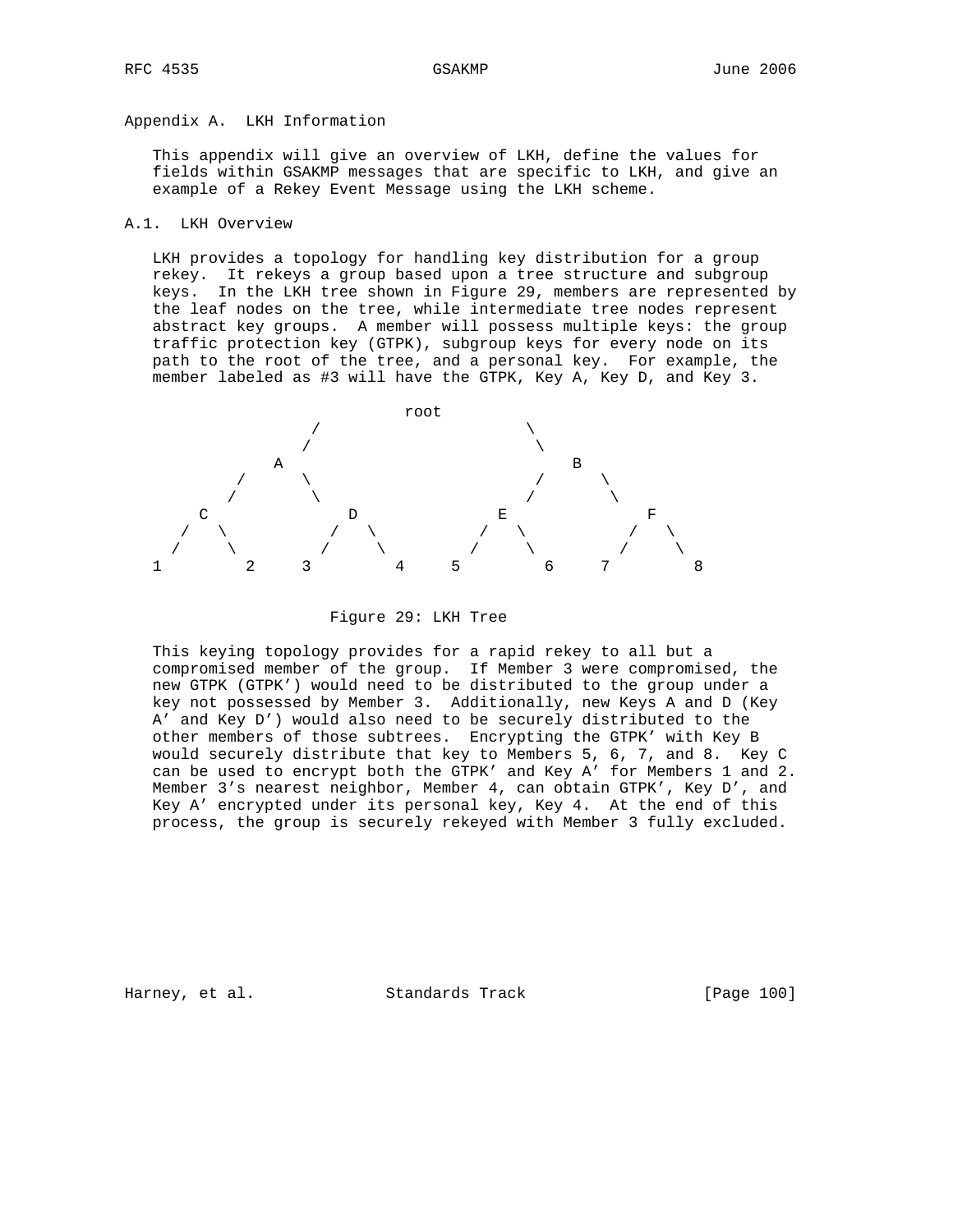# A.2. LKH and GSAKMP

When using LKH with GSAKMP, the following issues require attention:

- 1. Rekey Version # The Rekey Version # in the Rekey Array of the Key Download Payload MUST contain the value one (1).
- 2. Algorithm Version The Algorithm Version in the Rekey Event Payload MUST contain the value one (1).
- 3. Degree of Tree The LKH tree used can be of any degree; it need not be binary.
- 4. Node Identification Each node in the tree is treated as a KEK. A KEK is just a special key. As the rule stated for all keys in GSAKMP, the set of the KeyID and the KeyHandle MUST be unique. A suggestion on how to do this will be given in this section.
- 5. Wrapping KeyID and Handle This is the KeyID and Handle of the LKH node used to wrap/encrypt the data in a Rekey Event Data.

For the following discussion, refer to Figure 30.

 Key: o: a node in the LKH tree N: this line contains the KeyID node number L: this line contains the MemberID number for all leaves ONLY LEVEL  $$ root on the contract of  $\sim$ N:  $\qquad \qquad / \qquad 1 \qquad \backslash$  $\sqrt{2}$  $1$  o o o N:  $\qquad \qquad / \quad 2 \quad \backslash \qquad \qquad / \quad 3 \quad \backslash$  $\qquad \qquad \qquad / \qquad \qquad / \qquad \qquad / \qquad \qquad / \qquad \qquad \qquad / \qquad \qquad / \qquad \qquad$  $2$  o o o o o N:  $/4\left\langle \begin{array}{ccc} & /5 \\ & & /5 \end{array} \right\rangle$  /6\ /7\  $\prime$  / \  $\prime$  / \  $\prime$  / \  $\prime$  / \ 3 o o o o o o o o N: 8 9 10 11 12 13 14 15 L: 1 2 3 4 5 6 7 8 Figure 30: GSAKMP LKH Tree

Harney, et al. Standards Track [Page 101]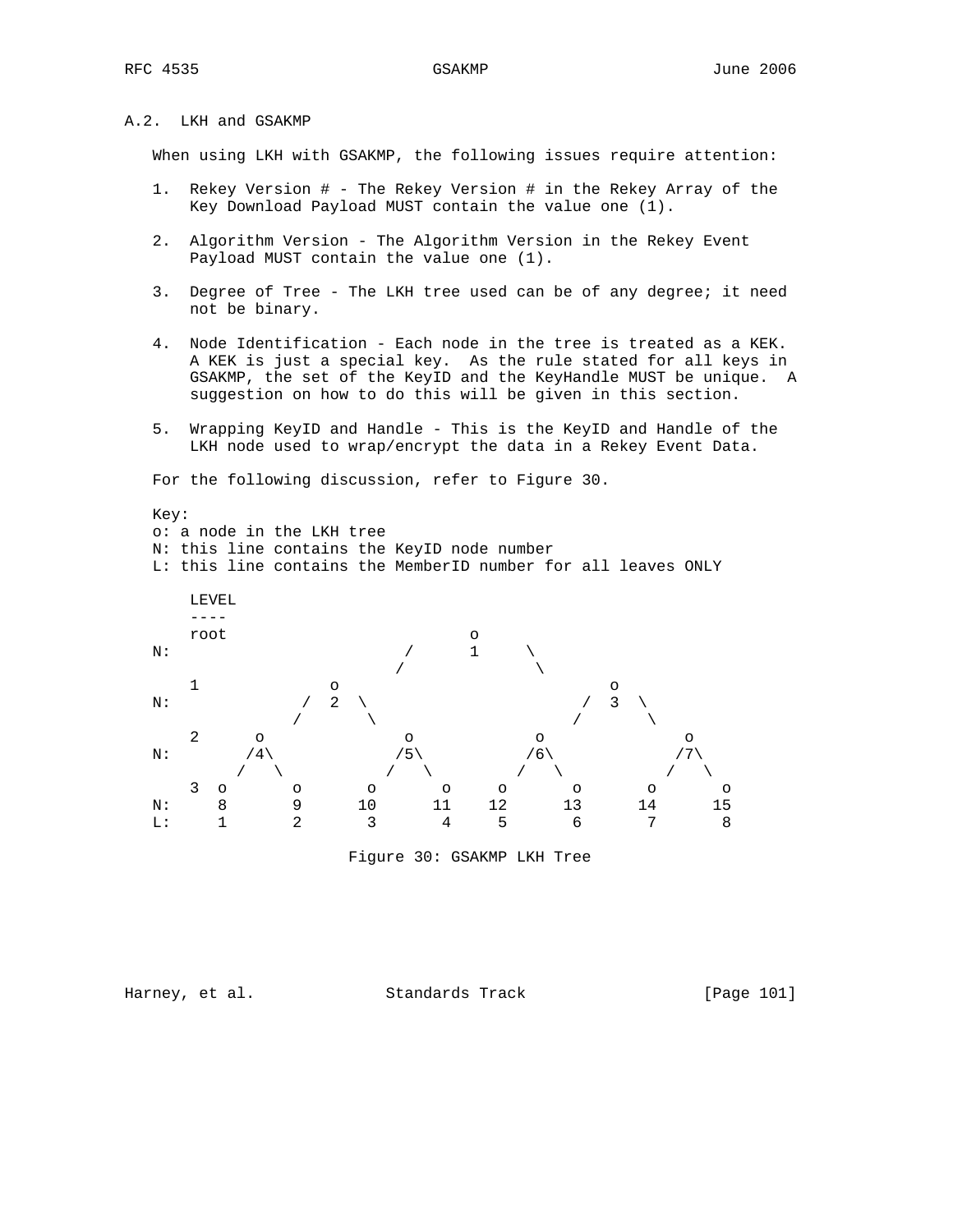To guarantee uniqueness of KeyID, the Rekey Controller SHOULD build a virtual tree and label the KeyID of each node, doing a breadth-first search of a fully populated tree regardless of whether or not the tree is actually full. For simplicity of this example, the root of the tree was given KeyID value of one (1). These KeyID values will be static throughout the life of this tree. Additionally, the rekey arrays distributed to GMs requires a MemberID value associated with them to be distributed with the KeyDownload Payload. These MemberID values MUST be unique. Therefore, the set associated with each leaf node (the nodes from that leaf back to the root) are given a MemberID. In this example, the leftmost leaf node is given MemberID value of one (1). These 2 sets of values, the KeyIDs (represented on lines N) and the MemberIDs (represented on line L), will give sufficient information in the KeyDownload and RekeyEvent Payloads to disseminate information. The KeyHandle associated with these keys is regenerated each time the key is replaced in the tree due to compromise.

### A.3. LKH Examples

 Definition of values: 0xLLLL - length value 0xHHHHHHH# - handle value YYYYMMDDHHMMSSZ - time value

## A.3.1. LKH Key Download Example

 This section will give an example of the data for the Key Download payload. The GM will be given MemberID 1 and its associated keys. The data shown will be subsequent to the Generic Payload Header.

| GTPK | MemberID 1 | KeyID 2 | KeyID 4 | KeyID 8

Number of Items  $-0x0002$  Item #1: Key Download Data Item Type - 0x00 (GTPK) Key Download Data Item Length - 0xLLLL Key Type  $-0x03$  (3DES'CBC64'192)<br>Key ID  $-$  KEY1 - KEY1 Key Handle - 0xHHHHHHH0 Key Creation Date - YYYYMMDDHHMMSSZ Key Expiration Date - YYYYMMDDHHMMSSZ Key Data - variable, based on key definition Item #2: Key Download Data Item Type - 0x01 (Rekey - LKH) Key Download Data Item Length - 0xLLLL Rekey Version Number  $-0x01$ <br>Member ID  $-0x000$  $- 0x00000001$ 

Harney, et al. Standards Track [Page 102]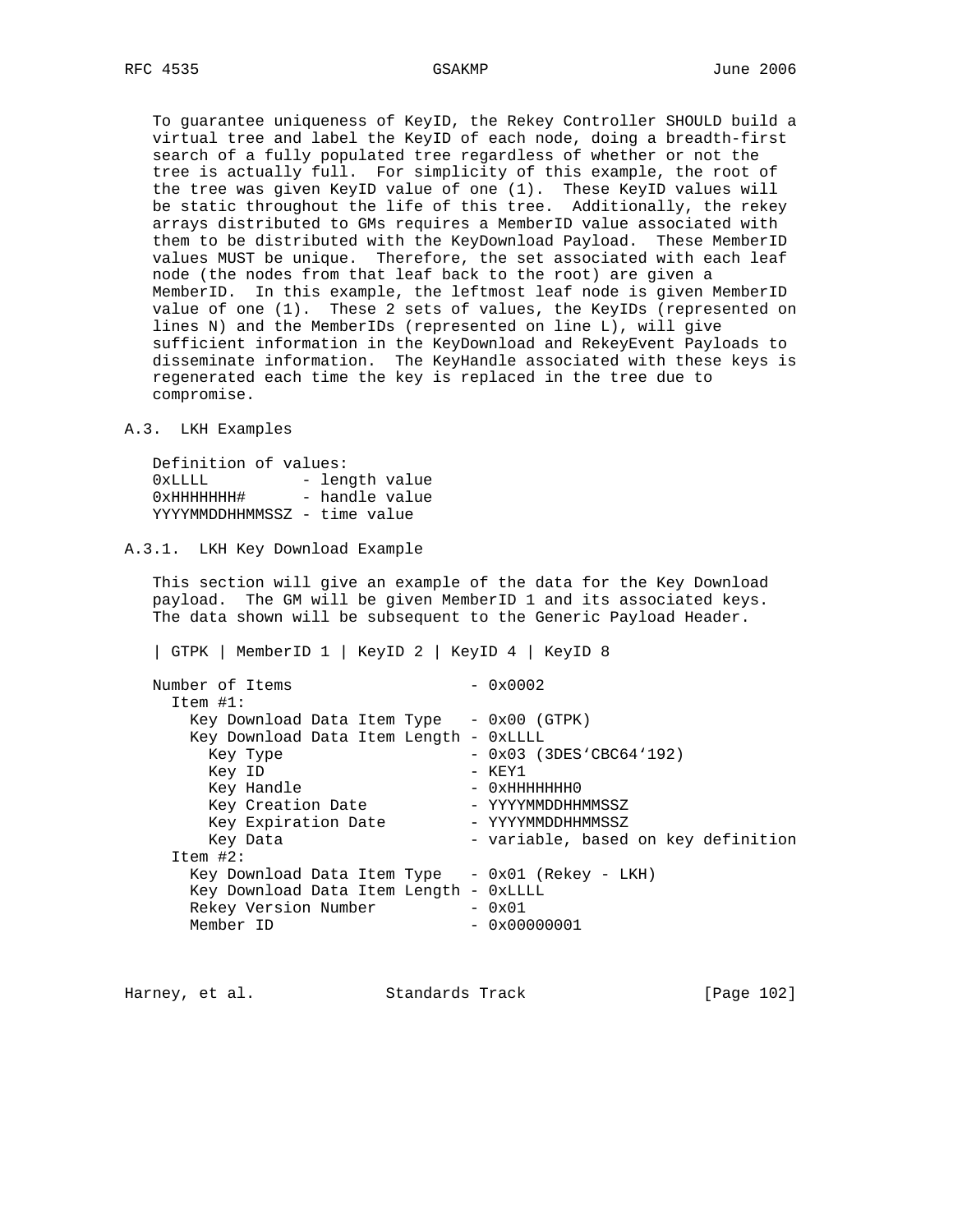| Number of KEK Keys  | $-0x0003$                           |
|---------------------|-------------------------------------|
| $KEK$ #1:           |                                     |
| Key Type            | $-$ 0x03 (3DES'CBC64'192)           |
| Key ID              | $-0x00000002$                       |
| Key Handle          | $-$ 0xHHHHHHH2                      |
| Key Creation Date   | - YYYYMMDDHHMMSSZ                   |
| Key Expiration Date | - YYYYMMDDHHMMSSZ                   |
| Key Data            | - variable, based on key definition |
| $KEK$ #2:           |                                     |
| Key Type            | $-$ 0x03 (3DES'CBC64'192)           |
| Key ID              | $-0x00000004$                       |
| Key Handle          | $-$ 0xHHHHHHH4                      |
| Key Creation Date   | - YYYYMMDDHHMMSSZ                   |
| Key Expiration Date | - YYYYMMDDHHMMSSZ                   |
| Key Data            | - variable, based on key definition |
| $KEK$ #3:           |                                     |
| Key Type            | $-$ 0x03 (3DES'CBC64'192)           |
| Key ID              | $-0x00000008$                       |
| Key Handle          | $-$ 0xHHHHHHH8                      |
| Key Creation Date   | - YYYYMMDDHHMMSSZ                   |
| Key Expiration Date | - YYYYMMDDHHMMSSZ                   |
| Key Data            | - variable, based on key definition |

A.3.2. LKH Rekey Event Example

 This section will give an example of the data for the Rekey Event payload. The GM with MemberID 6 will be keyed out of the group. The data shown will be subsequent to the Generic Payload Header.

 | Rekey Event Type | GroupID | Date/Time | Rekey Type | Algorithm Ver | # of Packets |  $\{$  (GTPK)2, (GTPK, 3', 6')12, (GTPK, 3')7  $\}$ 

 This data shows that three packets are being transmitted. Read each packet as:

 a) GTPK wrapped in LKH KeyID 2 b) GTPK, LKH KeyIDs 3' & 6', all wrapped in LKH KeyID 12 c) GTPK and LKH KeyID 3', all wrapped in LKH KeyID 7

 NOTE: Although in this example multiple keys are encrypted under one key, alternative pairings are legal (e.g., (GTPK)2, (GTPK)3', (3')6',  $(3')7', (6')12$ .

We will show the format for all header data and packet (b).

Harney, et al. Standards Track [Page 103]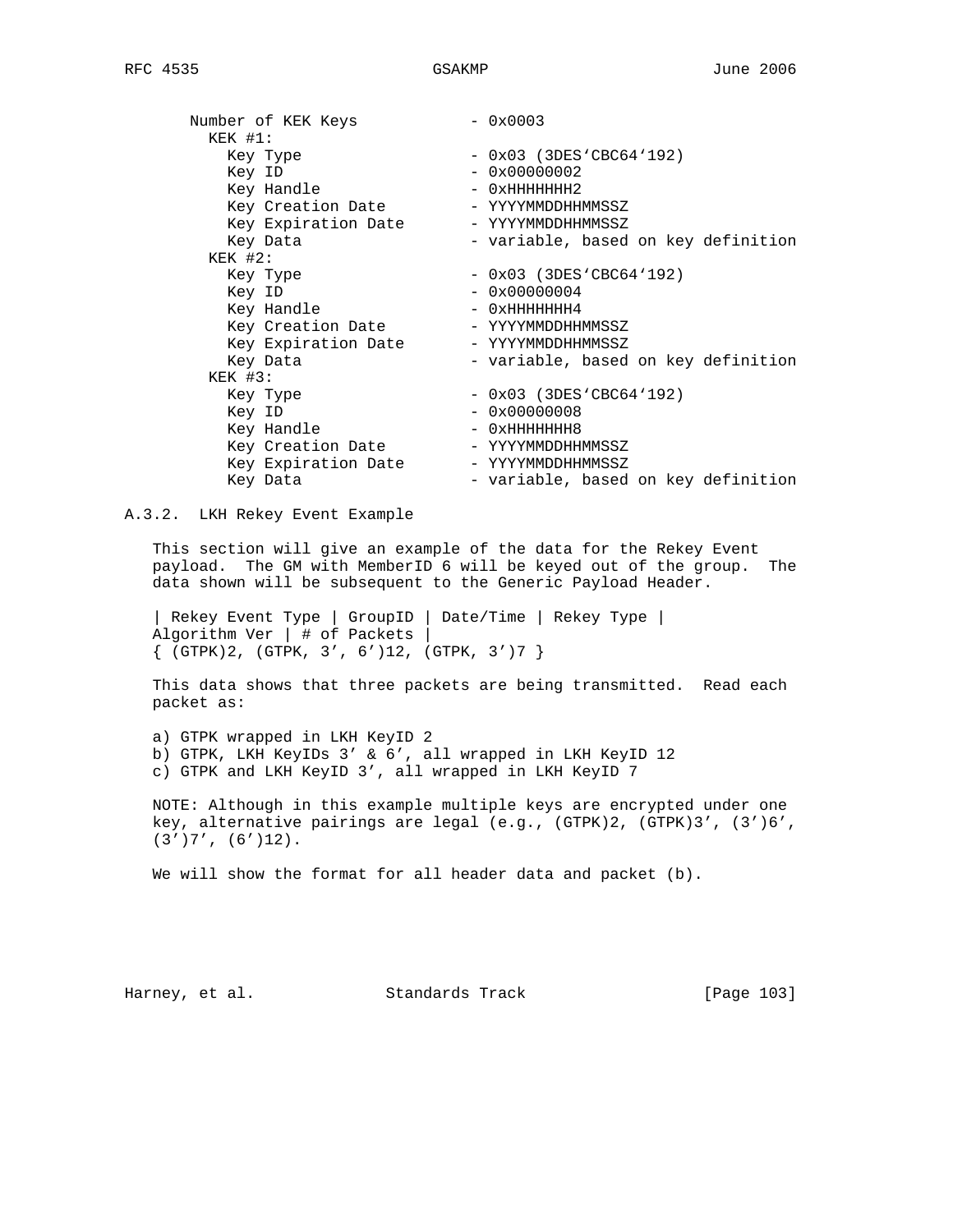| Rekey Event Type - 0x01 (GSAKMP'LKH) |                                                                       |
|--------------------------------------|-----------------------------------------------------------------------|
| GroupID                              | - 0xAABBCCDD                                                          |
|                                      | 0x12345678                                                            |
| Time/Date Stamp - YYYYMMDDHHMMSSZ    |                                                                       |
| Rekey Event Type - 0x01 (GSAKMP'LKH) |                                                                       |
| $Algorithm Vers - 0x01$              |                                                                       |
| # of RkyEvt Pkts - 0x0003            |                                                                       |
| For Packet (b):                      |                                                                       |
| Packet Length - 0xLLLL               |                                                                       |
| Wrapping KeyID - 0x000C              |                                                                       |
| Wrapping Key Handle - 0xHHHHHHHD     |                                                                       |
| # of Key Packages - 0x0003           |                                                                       |
| Key Package 1:                       |                                                                       |
| Key Pkg Type - 0x00 (GTPK)           |                                                                       |
| Pack Length - OxLLLL                 |                                                                       |
|                                      | ney Type $-$ 0x03 (3DES'CBC64'192)<br>Key ID $ \kappa$ <sup>FV1</sup> |
|                                      |                                                                       |
|                                      | Key Handle - 0xHHHHHHHO                                               |
|                                      | Key Creation Date - YYYYMMDDHHMMSSZ                                   |
|                                      | Key Expiration Date - YYYYMMDDHHMMSSZ                                 |
| Key Data                             | - variable, based on key definition                                   |
| Key Package 2:                       |                                                                       |
|                                      | Key Pkg Type - 0x01 (Rekey - LKH)                                     |
| Pack Length - OxLLLL                 |                                                                       |
|                                      | Key Type $-0x03$ (3DES'CBC64'192)<br>Key ID $-0x00000003$             |
|                                      |                                                                       |
|                                      | Key Handle - 0xHHHHHHH3                                               |
|                                      | Key Creation Date - YYYYMMDDHHMMSSZ                                   |
|                                      | Key Expiration Date - YYYYMMDDHHMMSSZ                                 |
| Key Data                             | - variable, based on key definition                                   |
| Key Package 3:                       |                                                                       |
|                                      | Key Pkg Type - 0x01 (Rekey - LKH)                                     |
| Pack Length - OxLLLL                 |                                                                       |
| Key Type<br>$\sim$                   | $-$ 0x03 (3DES'CBC64'192)                                             |
| Key ID                               | $-0x00000006$                                                         |
|                                      | Key Handle - 0xHHHHHHH6                                               |
|                                      | Key Creation Date - YYYYMMDDHHMMSSZ                                   |
|                                      | Key Expiration Date - YYYYMMDDHHMMSSZ                                 |
| Key Data                             | - variable, based on key definition                                   |

Harney, et al. Standards Track [Page 104]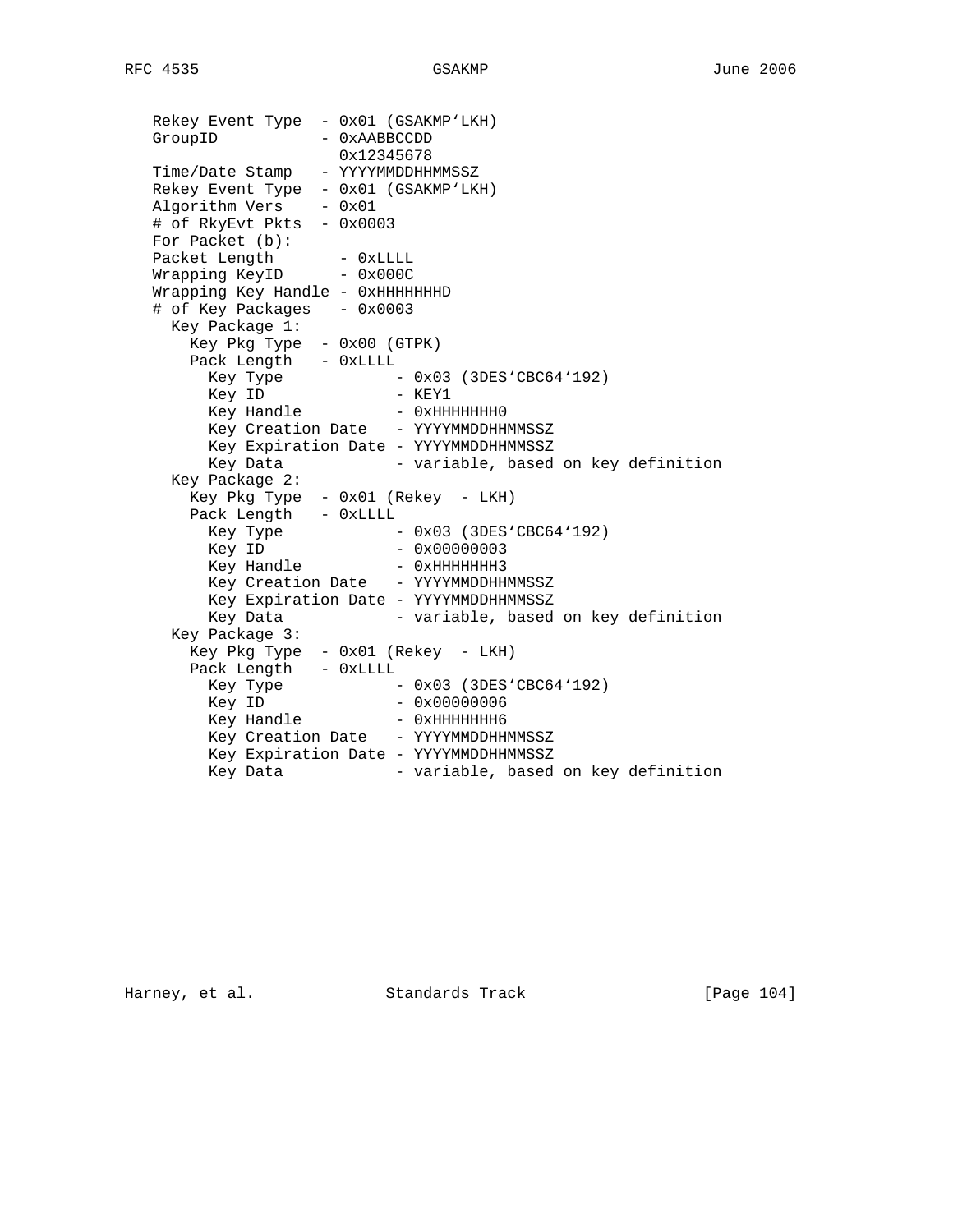Authors' Addresses Hugh Harney (point-of-contact) SPARTA, Inc. 7110 Samuel Morse Drive Columbia, MD 21046 Phone: (443) 430-8032 Fax: (443) 430-8181 EMail: hh@sparta.com Uri Meth SPARTA, Inc. 7110 Samuel Morse Drive Columbia, MD 21046 Phone: (443) 430-8058 Fax: (443) 430-8207 EMail: umeth@sparta.com Andrea Colegrove SPARTA, Inc. 7110 Samuel Morse Drive Columbia, MD 21046 Phone: (443) 430-8014 Fax: (443) 430-8163 EMail: acc@sparta.com George Gross IdentAware Security 82 Old Mountain Road Lebanon, NJ 08833 Phone: (908) 268-1629 EMail: gmgross@identaware.com

Harney, et al. Standards Track [Page 105]